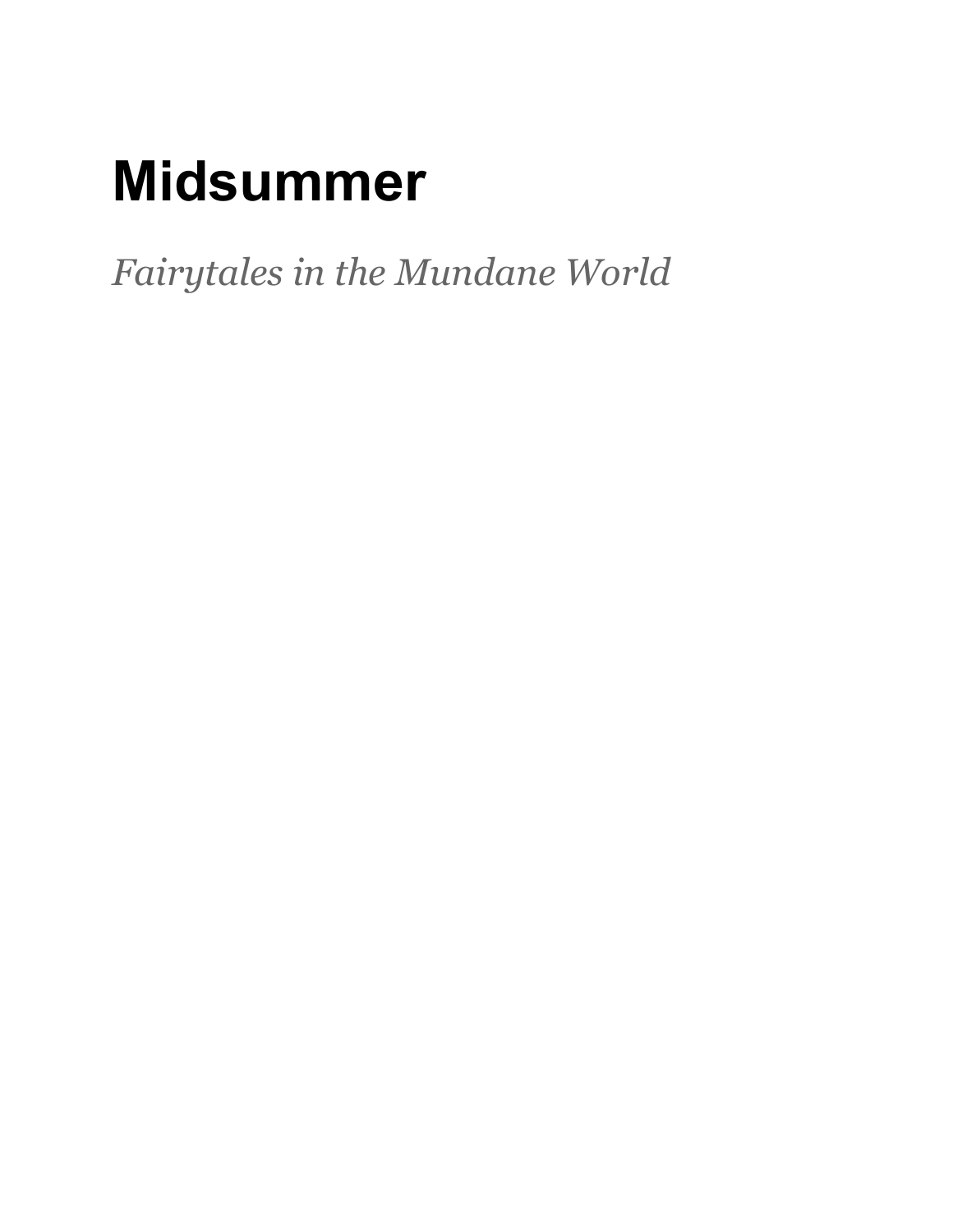Midsummer: Fairytales in the Mundane World Playtest Edition, May 2013 ©MMXIII Robert Burson All Rights Reserved

Robert Burson, Writer & Artist

For my heart and soul, Donna.

Powered by the Apocalypse

Playtesters: Donna Burson, Kaitlyn Burson, Iris Burson, Stephen Joseph Ellis, Lynn Yin, John Ruddy, Stephen Elves, Andrew Hawkins, Tommy Rayburn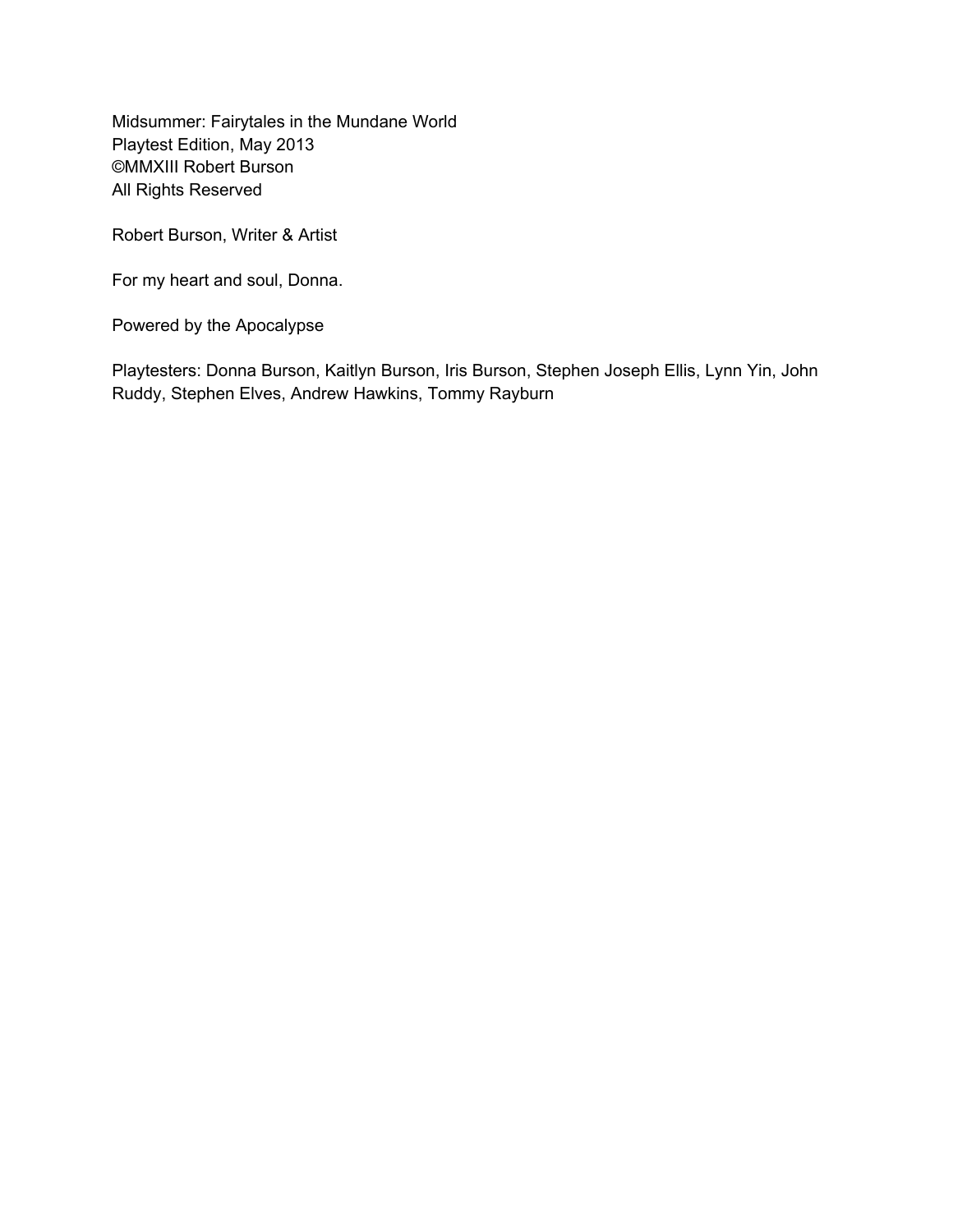# <span id="page-2-0"></span>**Changes**

May 2013 Edition

- Added references to the Character Creation chapter
- Expanded Ground Rules
- Adjusted Animals, Wee Ones and More sidebar
- Adjusted Test Fate
- Adjusted Talk in Circles in the Child storybook
- Adjusted Before You Start questions
- Added Giving Everyone Their Due sidebar
- Added Neverland realm book
- Added The Wild realm book
- Added Wonderland realm book
- Corrected various typos

Feb 2013 Edition

- Added references to the Character Creation chapter
- Added The Fairytale World sidebar
- Added Popularity Deeds sidebar
- Added Animals, Wee Ones and More sidebar
- Adjusted Storybook move instructions
- Added Defending Against NPCs sidebar
- Added Counterspell move
- Changed the Maimed disability to Addled
- Replaced Child moves Armored by Innocence and Wily with Disobedient and Impulsive
- Updated Fairy's Fairytale Move to match bargain rules
- Removed gender references from Prince and Princess
- Adjusted Princess stats
- Updated Villain move Deceitful and Backstabbing
- Adjusted Wild Animal stats
- Added When Do I Roll the Dice? sidebar
- Expanded Perform a Feat of Fable description
- Expanded Threaten Harm description
- Expanded Borrow Something notes
- Expanded Command description
- Added Defending Against Magic Items sidebar
- Added magic item category lists
- Added a few magic items and cleaned up a few others
- Added Advanced Rules
- Corrected various typos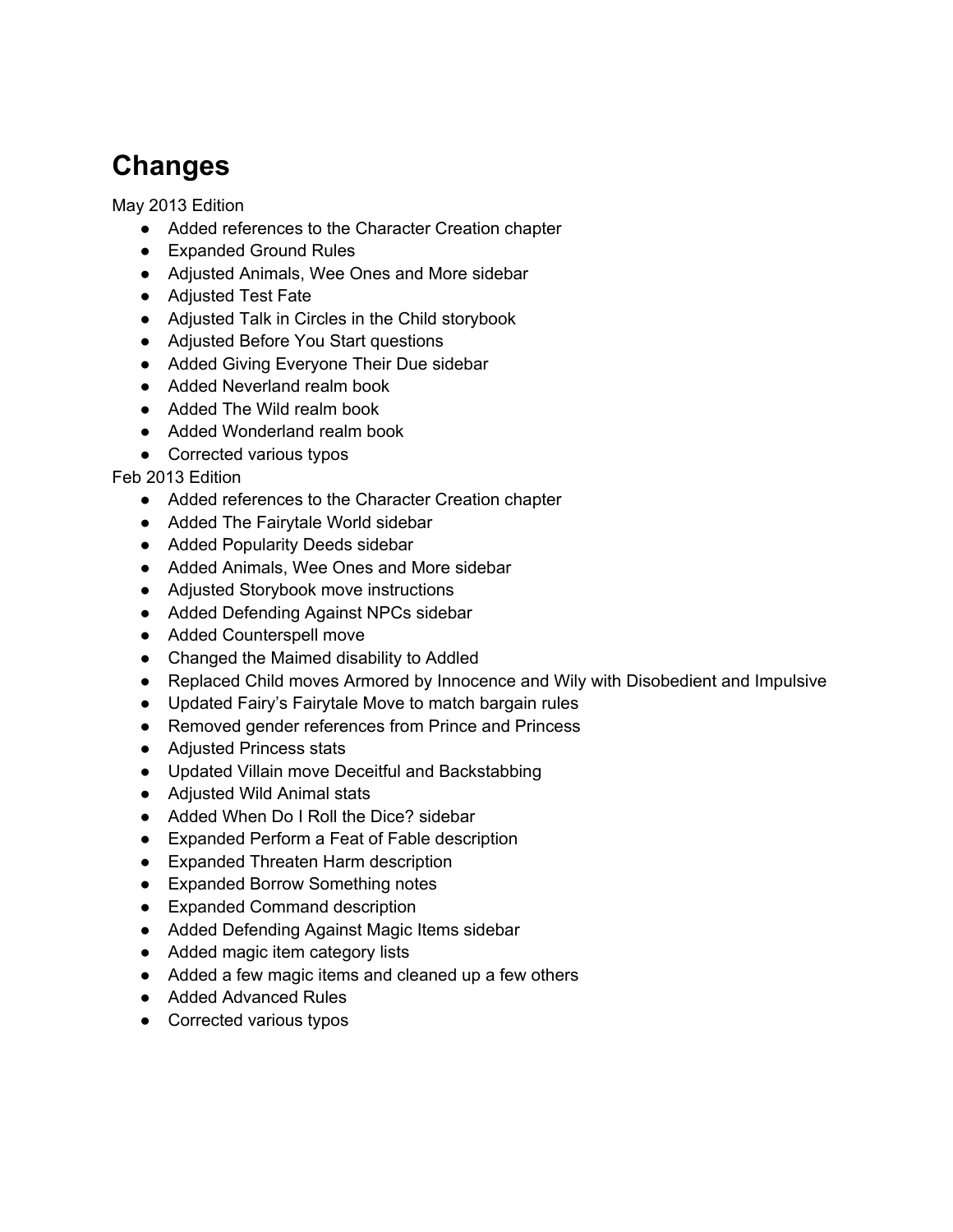### **Contents**

**[Changes](#page-2-0) Contents** [Introduction](#page-13-0) **[Fairytales](#page-13-0) [Child](#page-13-0)** [Domestic](#page-13-0) [Animal](#page-13-0) **[Fairy](#page-13-0) [Hero](#page-13-0) [Magician](#page-14-0) [Prince](#page-14-0) [Princess](#page-14-0) [Villain](#page-14-0)** [Wee](#page-14-0) [One](#page-14-0) [Wild](#page-14-0) [Animal](#page-14-0) [The](#page-14-0) [Mundane](#page-14-0) [World](#page-14-0) [Sidebar: The](#page-15-0) [Fairytale](#page-15-0) [World](#page-15-0) [The](#page-15-0) [Goal](#page-15-0) [of](#page-15-0) [the](#page-15-0) [Game](#page-15-0) [Three](#page-15-0) [Reasons](#page-15-0) [to](#page-15-0) [Play](#page-15-0) [How](#page-15-0) [to](#page-15-0) [Use](#page-15-0) [this](#page-15-0) [Book](#page-15-0) [What](#page-15-0) [You](#page-15-0) [Will](#page-15-0) [Need](#page-15-0) [How](#page-16-0) [to](#page-16-0) [Play](#page-16-0) [Playing](#page-17-0) [the](#page-17-0) [Game](#page-17-0) [Making](#page-17-0) [Moves](#page-17-0) [and](#page-17-0) [Rolling](#page-17-0) [Dice](#page-17-0) **[Active](#page-17-0) [Moves](#page-17-0) [Stats](#page-17-0) [Courage](#page-17-0) [Brawn](#page-17-0) [Cunning](#page-18-0) [Wisdom](#page-18-0) [Popularity](#page-18-0) [Highlighting](#page-18-0) [Boons](#page-18-0)** [Items](#page-18-0) [Mundane](#page-18-0) [and](#page-18-0) [Magical](#page-18-0) **[Terminology](#page-19-0) [Character](#page-20-0) [Creation](#page-20-0)** [The](#page-20-0) [Seed](#page-20-0) [Ground](#page-20-0) [Rules](#page-20-0) **[Steps](#page-20-0) [to](#page-20-0) [Create](#page-20-0) [Your](#page-20-0) [Fairytale](#page-20-0)** [Brief](#page-21-0) [Intros](#page-21-0) [True](#page-21-0) [Names](#page-21-0)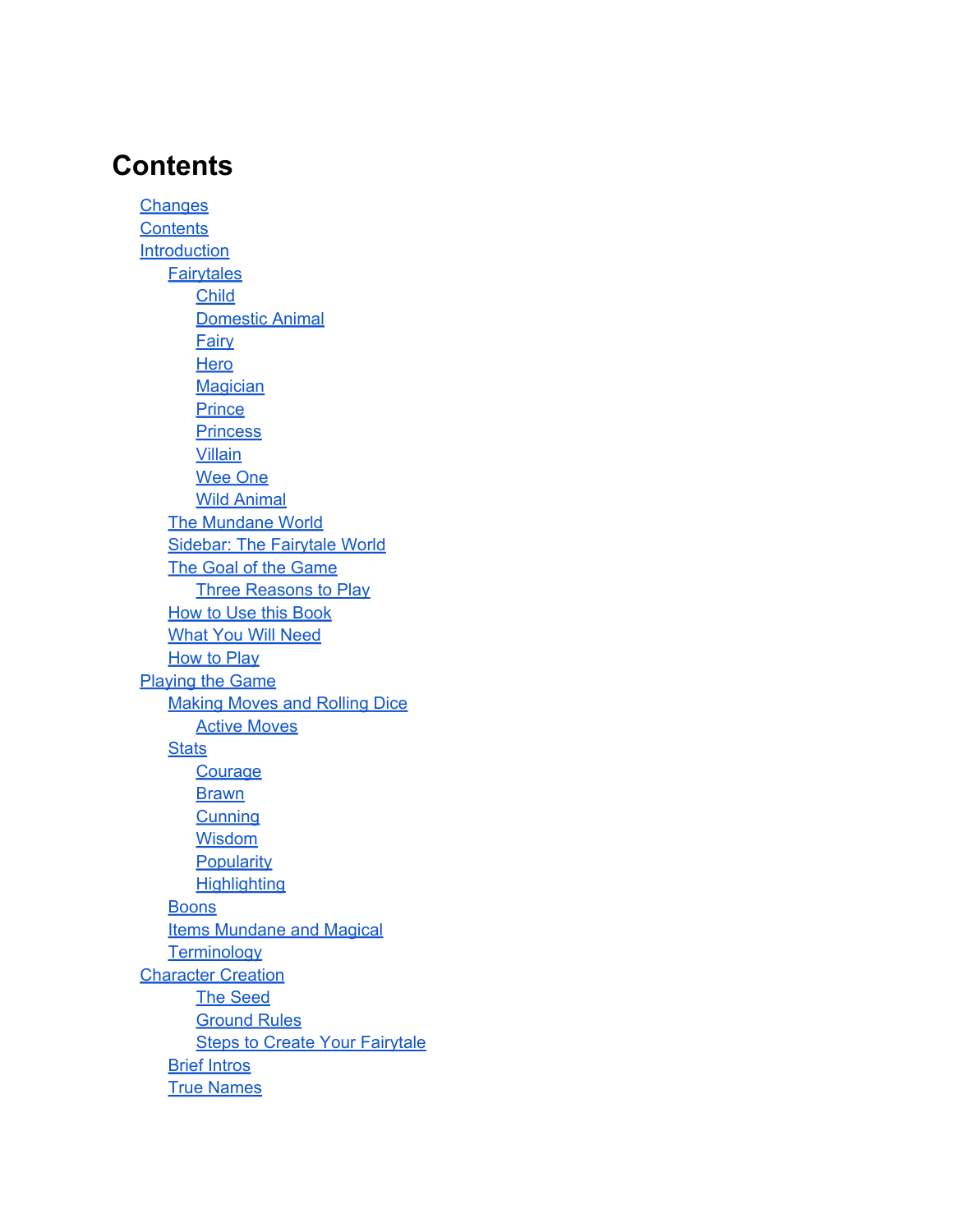[Aliases](#page-21-0) **[Description](#page-22-0)** [Mundane](#page-22-0) [Life](#page-22-0) [Sidebar: Stats](#page-22-0) **[Moves](#page-22-0)** [Sidebar: Animals, Wee](#page-22-0) [Ones](#page-22-0) [and](#page-22-0) [More](#page-22-0) **[Popularity](#page-23-0)** [Sidebar: Popularity](#page-23-0) [Deeds](#page-23-0) [Magic](#page-23-0) [Items](#page-23-0) [Fairytale](#page-24-0) [Move](#page-24-0) [Flashback](#page-24-0) [Scenes](#page-24-0) [Before](#page-24-0) [the](#page-24-0) [First](#page-24-0) [Session](#page-24-0) **[Basic](#page-25-0) [Moves](#page-25-0) [Storybooks](#page-26-0)** [Improvement](#page-27-0) **[Experience](#page-27-0) [Improvements](#page-27-0)** [Changing](#page-27-0) [Highlights](#page-27-0) [Advanced](#page-27-0) [Improvement](#page-27-0) [Advanced](#page-27-0) [Improvements](#page-27-0) [Advanced](#page-28-0) [Moves](#page-28-0) [Perform](#page-28-0) [a](#page-28-0) [Feat](#page-28-0) [of](#page-28-0) [Fable](#page-28-0) [Threaten](#page-28-0) [Harm](#page-28-0) [Strike](#page-28-0) [a](#page-28-0) [Blow](#page-28-0) [Tell](#page-28-0) [a](#page-28-0) [Tall](#page-28-0) [Tale](#page-28-0) [Ponder](#page-28-0) [Fate](#page-28-0) [Live](#page-28-0) [to](#page-28-0) [Tell](#page-28-0) [the](#page-28-0) [Tale](#page-28-0) **[Bargain](#page-28-0)** [Cast](#page-28-0) [a](#page-28-0) [Spell](#page-28-0) **[Counterspell](#page-28-0)** [Changing](#page-29-0) [Storybooks](#page-29-0) [Live](#page-29-0) [Happily](#page-29-0) [Ever](#page-29-0) [After](#page-29-0) **[Apprentices](#page-29-0)** [New](#page-29-0) [Characters](#page-29-0) [and](#page-29-0) [Popularity](#page-29-0) [Harm](#page-30-0) [and](#page-30-0) [Healing](#page-30-0) [Harm](#page-30-0) [When](#page-30-0) [Do](#page-30-0) [You](#page-30-0) [Take](#page-30-0) [Harm?](#page-30-0) [How](#page-30-0) [Much](#page-30-0) [Harm?](#page-30-0) [Suggested](#page-30-0) [Harm](#page-30-0) [of](#page-30-0) [Weapons](#page-30-0) [Suggested](#page-31-0) [Protection](#page-31-0) [of](#page-31-0) [Armor](#page-31-0) [Heart](#page-31-0) [Tokens](#page-31-0) **[Healing](#page-31-0)** [The](#page-32-0) [Narrator](#page-32-0) [Your](#page-32-0) [Agenda](#page-32-0)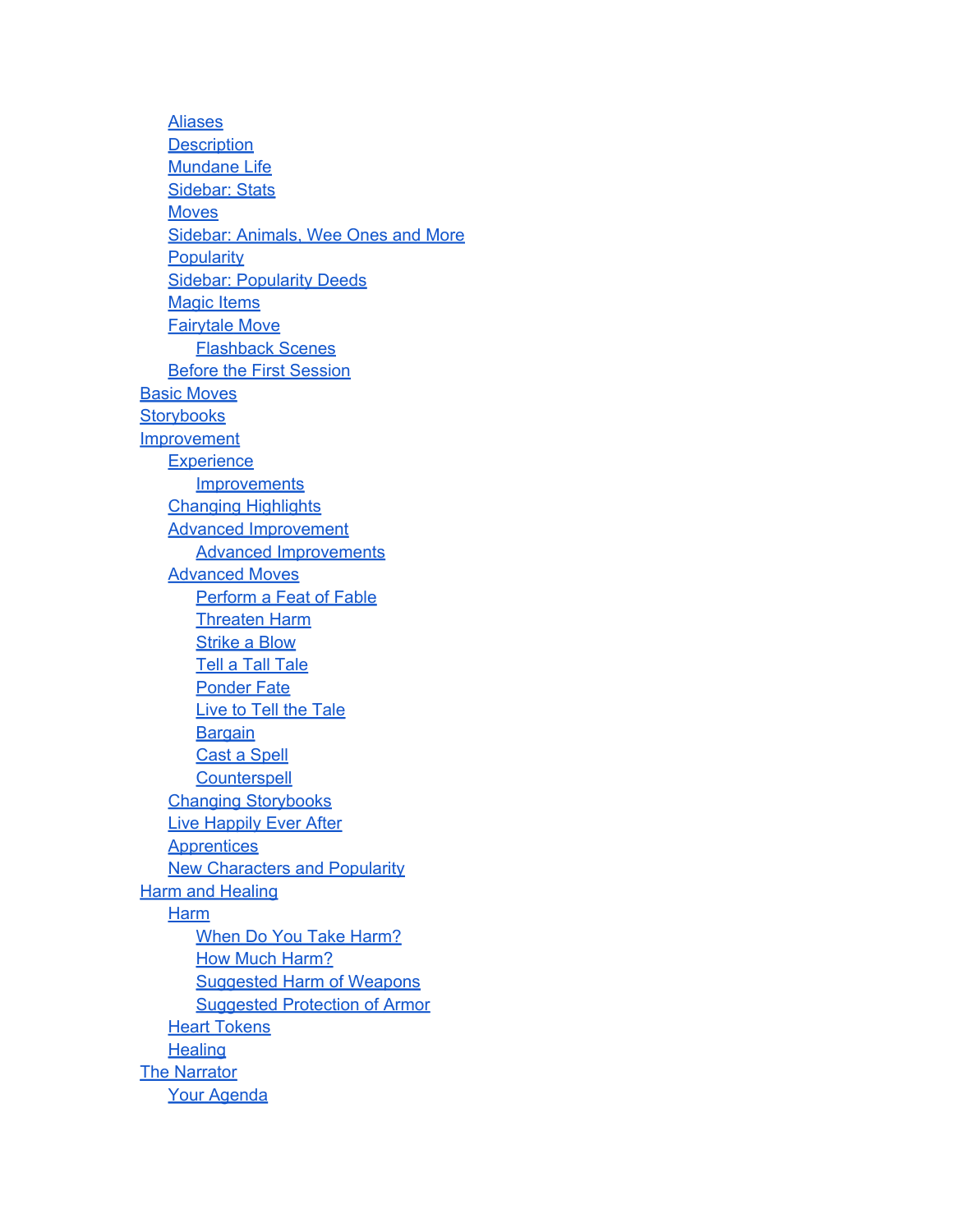[Making](#page-32-0) [the](#page-32-0) [World](#page-32-0) [Seem](#page-32-0) [Real](#page-32-0) [Creating](#page-33-0) [Drama](#page-33-0) [Play](#page-33-0) [to](#page-33-0) [Find](#page-33-0) [Out](#page-33-0) [Your](#page-33-0) [Job](#page-33-0) [Sidebar: When](#page-34-0) [Do](#page-34-0) [I](#page-34-0) [Roll](#page-34-0) [the](#page-34-0) [Dice?](#page-34-0) [The](#page-34-0) [Principles](#page-34-0) [Sprinkle](#page-35-0) [Fairy](#page-35-0) [Dust](#page-35-0) [Talk](#page-35-0) [to](#page-35-0) [the](#page-35-0) [Characters](#page-35-0) [Ground](#page-35-0) [your](#page-35-0) [Moves](#page-35-0) [Don't](#page-35-0) [Name](#page-35-0) [Your](#page-35-0) [Moves](#page-35-0) [Sharpen](#page-36-0) [Your](#page-36-0) [Axe](#page-36-0) [Give](#page-36-0) [Everyone](#page-36-0) [a](#page-36-0) [Name](#page-36-0) [and](#page-36-0) [a](#page-36-0) [Goal](#page-36-0) [Ask](#page-36-0) [Lots](#page-36-0) [of](#page-36-0) [Questions](#page-36-0) [Twist](#page-36-0) [the](#page-36-0) [Knife](#page-36-0) [Push](#page-37-0) [for](#page-37-0) [Goals](#page-37-0) [Create](#page-37-0) [Poison](#page-37-0) [Apples](#page-37-0) [Be](#page-37-0) [a](#page-37-0) [Fan](#page-37-0) [of](#page-37-0) [the](#page-37-0) [PCs](#page-37-0) [Sidebar: Giving](#page-37-0) [Everyone](#page-37-0) [Their](#page-37-0) [Due](#page-37-0) [Think](#page-38-0) [Offstage](#page-38-0) [Too](#page-38-0) [Delegate](#page-38-0) [Some](#page-38-0) [Decisions](#page-38-0) [Your](#page-38-0) [Moves](#page-38-0) [Narrator](#page-39-0) [Moves \(You](#page-39-0) [should...\)](#page-39-0) [Separate](#page-39-0) [them.](#page-39-0) [Kidnap](#page-39-0) [them.](#page-39-0) [Introduce](#page-39-0) [a](#page-39-0) [mystery.](#page-39-0) [Throw](#page-39-0) [someone](#page-39-0) [into](#page-39-0) [the](#page-39-0) [fire.](#page-39-0) [Show](#page-39-0) [something](#page-39-0) [wicked](#page-39-0) [that](#page-39-0) [is](#page-39-0) [happening.](#page-39-0) [Show](#page-39-0) [something](#page-39-0) [wicked](#page-39-0) [that](#page-39-0) [will](#page-39-0) [happen.](#page-39-0) [Announce](#page-39-0) [a](#page-39-0) [wicked](#page-39-0) [consequence](#page-39-0) [of](#page-39-0) [their](#page-39-0) [actions.](#page-39-0) [Steal](#page-40-0) [something](#page-40-0) [from](#page-40-0) [them.](#page-40-0) [Trade](#page-40-0) [blows.](#page-40-0) [Harm](#page-40-0) [someone.](#page-40-0) [Ask](#page-40-0) [them](#page-40-0) [for](#page-40-0) [a](#page-40-0) [bargain.](#page-40-0) [Offer](#page-40-0) [them](#page-40-0) [a](#page-40-0) [bargain.](#page-40-0) [Trigger](#page-40-0) [their](#page-40-0) [curse.](#page-40-0) [Make](#page-40-0) [their](#page-40-0) [move](#page-40-0) [a](#page-40-0) [bane.](#page-40-0) [End](#page-40-0) [the](#page-40-0) [scene \(and](#page-40-0) [start](#page-40-0) [a](#page-40-0) [new](#page-40-0) [scene\).](#page-40-0) [Make](#page-41-0) [an](#page-41-0) [Adversary](#page-41-0) [move](#page-41-0) [Scenes](#page-41-0) [and](#page-41-0) [Sessions](#page-41-0) [Starting](#page-41-0) [the](#page-41-0) [Session](#page-41-0) **[Starting](#page-41-0) [a](#page-41-0) [Scene](#page-41-0)** [Ending](#page-41-0) [a](#page-41-0) [Scene](#page-41-0) [Ending](#page-41-0) [the](#page-41-0) [Session](#page-41-0) [Concurrent](#page-42-0) [Scenes](#page-42-0)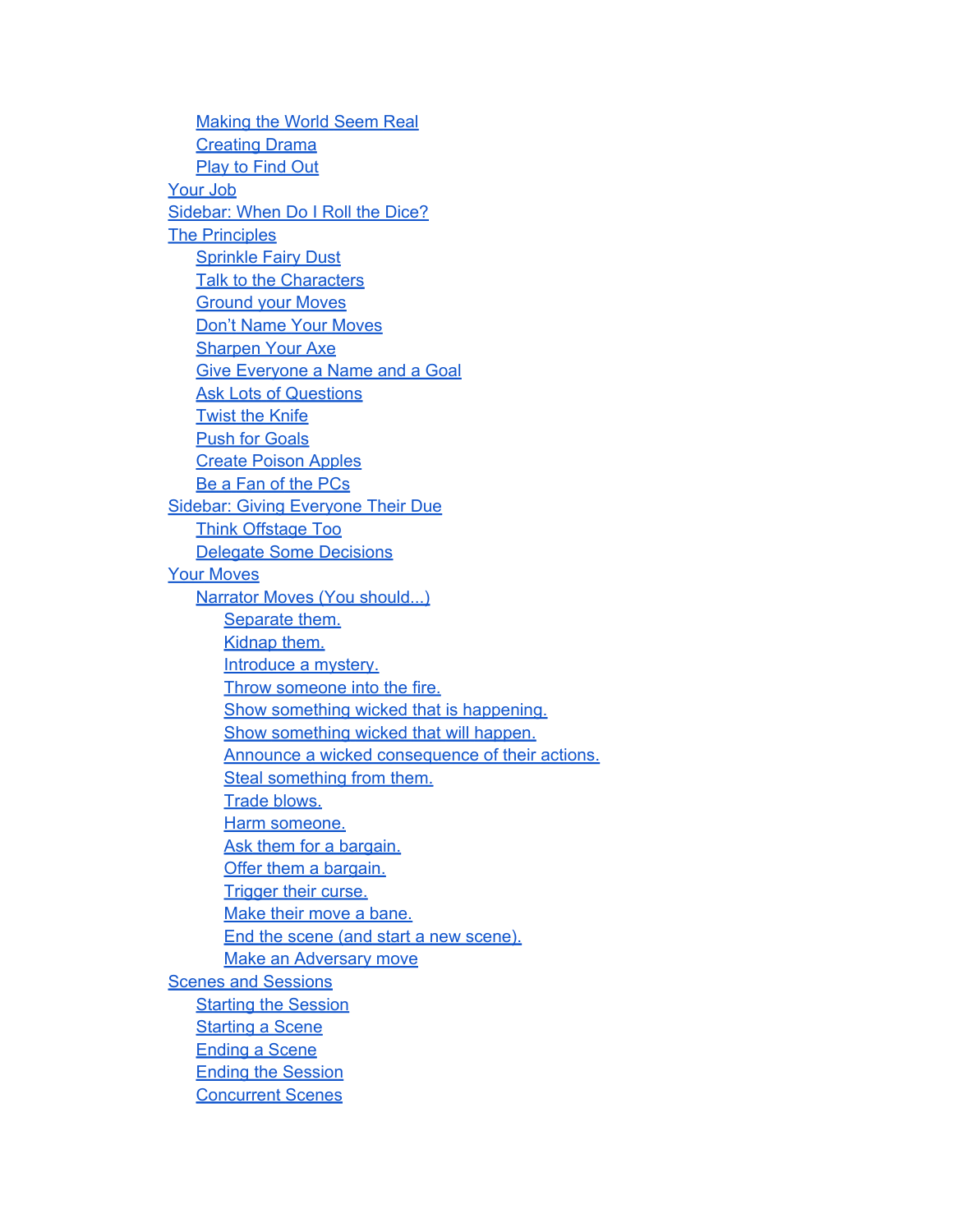**[Tips](#page-42-0)** [The](#page-44-0) [First](#page-44-0) [Session](#page-44-0) [Before](#page-44-0) [You](#page-44-0) [Start](#page-44-0) **[Highlighting](#page-44-0)** [The](#page-44-0) [World](#page-44-0) [Why](#page-44-0) [are](#page-44-0) [the](#page-44-0) [fairytales](#page-44-0) [in](#page-44-0) the [mundane](#page-44-0) [world?](#page-44-0) [Why](#page-45-0) [don't](#page-45-0) [mundanes](#page-45-0) [know](#page-45-0) [fairytales](#page-45-0) [are](#page-45-0) [real?](#page-45-0) [Where](#page-45-0) [do](#page-45-0) [the](#page-45-0) [fairytales](#page-45-0) [live \(also](#page-45-0) [known](#page-45-0) [as](#page-45-0) [fairytale](#page-45-0) [city\)?](#page-45-0) [What](#page-45-0) [type](#page-45-0) [of](#page-45-0) [authority](#page-45-0) [governs](#page-45-0) [fairytale](#page-45-0) [law?](#page-45-0) [Are](#page-45-0) [there](#page-45-0) [other](#page-45-0) [magical](#page-45-0) [realms](#page-45-0) [such](#page-45-0) [as](#page-45-0) [Neverland](#page-45-0) [or](#page-45-0) [the](#page-45-0) [Fairy](#page-45-0) [Court?](#page-45-0) [Running](#page-45-0) [the](#page-45-0) [Session](#page-45-0) [Describe](#page-45-0) [fairytales](#page-45-0) [in](#page-45-0) [the](#page-45-0) [mundane](#page-45-0) [world.](#page-45-0) [Make](#page-46-0) [it](#page-46-0) [about](#page-46-0) [the](#page-46-0) [characters.](#page-46-0) [Ask](#page-46-0) [lots](#page-46-0) [of](#page-46-0) [questions.](#page-46-0) [Don't](#page-46-0) [answer](#page-46-0) [all](#page-46-0) [the](#page-46-0) [questions.](#page-46-0) [Pay](#page-46-0) [attention](#page-46-0) [to](#page-46-0) [the](#page-46-0) [players' goals.](#page-46-0) [Threaten](#page-46-0) [their](#page-46-0) [goals.](#page-46-0) [Nudge](#page-47-0) [the](#page-47-0) [players](#page-47-0) [to](#page-47-0) [set](#page-47-0) [goals](#page-47-0) [and](#page-47-0) [make](#page-47-0) [moves.](#page-47-0) [Put](#page-47-0) [two](#page-47-0) [or](#page-47-0) [more](#page-47-0) [PCs](#page-47-0) [together](#page-47-0) [in](#page-47-0) [a](#page-47-0) [scene.](#page-47-0) [Make](#page-47-0) [all](#page-47-0) [your](#page-47-0) [NPCs](#page-47-0) [memorable.](#page-47-0) [Put](#page-47-0) [them](#page-47-0) [in](#page-47-0) [danger.](#page-47-0) [Fill](#page-47-0) [up](#page-47-0) [your](#page-47-0) [diary.](#page-47-0) [After](#page-48-0) [the](#page-48-0) [First](#page-48-0) [Session](#page-48-0) **[Adversaries](#page-48-0)** [Research](#page-48-0) [Non-Player](#page-50-0) [Characters](#page-50-0) [Creating](#page-50-0) [an](#page-50-0) [NPC](#page-50-0) [Aid](#page-50-0) **[Bands](#page-51-0)** [Harm](#page-51-0) [and](#page-51-0) [NPCs](#page-51-0) [When](#page-51-0) [do](#page-51-0) [NPCs](#page-51-0) [take](#page-51-0) [harm?](#page-51-0) [NPCs](#page-51-0) [and](#page-51-0) [Heart](#page-51-0) [Tokens](#page-51-0) [Bands](#page-51-0) [and](#page-51-0) [Heart](#page-51-0) [Tokens](#page-51-0) **[Monsters](#page-52-0)** [True](#page-52-0) [Love](#page-52-0) [Flashback](#page-53-0) [Scenes](#page-53-0) [Flashbacks](#page-53-0) [and](#page-53-0) [Heart](#page-53-0) [Tokens](#page-53-0) [Sidebar: Flashback](#page-53-0) [Sessions](#page-53-0) [Narrating](#page-54-0) [Moves](#page-54-0) [The](#page-54-0) [Moves](#page-54-0) [Basic](#page-54-0) [Moves](#page-54-0) [Perform](#page-54-0) [a](#page-54-0) [Feat](#page-54-0) [of](#page-54-0) [Fable](#page-54-0) [Threaten](#page-54-0) [Harm](#page-54-0)

[Strike](#page-55-0) [a](#page-55-0) [Blow](#page-55-0)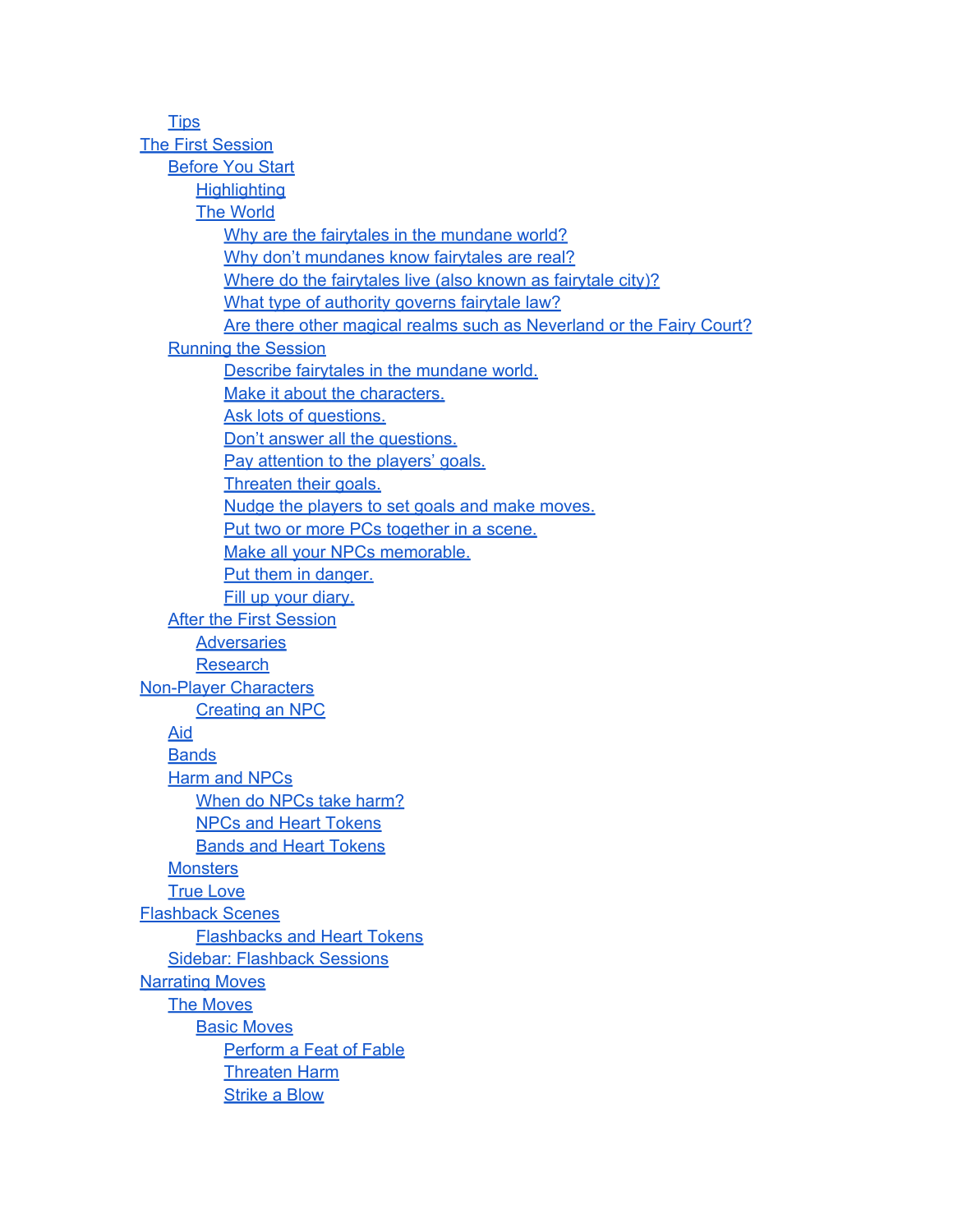[Tell](#page-55-0) [a](#page-55-0) [Tall](#page-55-0) [Tale](#page-55-0) [Ponder](#page-56-0) [Fate](#page-56-0) [Live](#page-56-0) [to](#page-56-0) [Tell](#page-56-0) [the](#page-56-0) [Tale](#page-56-0) **[Bargain](#page-57-0)** [Cast](#page-57-0) [a](#page-57-0) [Spell](#page-57-0) **[Counterspell](#page-57-0)** [Test](#page-58-0) [Fate](#page-58-0) **[Storybook](#page-58-0) [Moves](#page-58-0)** [Child](#page-58-0) [Moves](#page-58-0) [Domestic](#page-59-0) [Animal](#page-59-0) [Moves](#page-59-0) [Fairy](#page-60-0) [Moves](#page-60-0) **[Hero](#page-60-0) [Moves](#page-60-0) [Magician](#page-61-0) [Moves](#page-61-0)** [Prince](#page-61-0) [Moves](#page-61-0) [Princess](#page-62-0) [Moves](#page-62-0) [Villain](#page-63-0) [Moves](#page-63-0) [Wee](#page-64-0) [One](#page-64-0) [Moves](#page-64-0) [Wild](#page-64-0) [Animal](#page-64-0) [Moves](#page-64-0) [A](#page-66-0) [Fairytale](#page-66-0) [World](#page-66-0) [Once](#page-66-0) [Upon](#page-66-0) [a](#page-66-0) [Time](#page-66-0) **[Magic](#page-66-0) [Fairies](#page-67-0) [Curses](#page-68-0) [Wishes](#page-68-0)** [Greater](#page-69-0) [Wishes](#page-69-0) [and](#page-69-0) [Limits](#page-69-0) [How](#page-69-0) [Many](#page-69-0) [Wishes?](#page-69-0) **[Master](#page-69-0) [of](#page-69-0) [the](#page-69-0) [Jinni](#page-69-0)** [Cursed](#page-69-0) [Wishes](#page-69-0) [Make](#page-70-0) [a](#page-70-0) [Wish](#page-70-0) [The](#page-70-0) [Enemy](#page-70-0) [Genre](#page-70-0) [Mashups](#page-70-0) **[Other](#page-72-0) [Realms](#page-72-0)** [Creating](#page-72-0) [Other](#page-72-0) [Realms](#page-72-0) [Brief](#page-72-0) [Intros](#page-72-0) [True](#page-72-0) [Names](#page-72-0) **[Description](#page-73-0) [Inhabitants](#page-73-0)** [Powers](#page-73-0) [Known](#page-73-0) [Gateways](#page-73-0) [Realm](#page-73-0) [Moves](#page-73-0) [Improving](#page-74-0) [Realms](#page-74-0) [The](#page-74-0) [Other](#page-74-0) [Realms](#page-74-0) **[Adversaries](#page-75-0)** [Creating](#page-75-0) [an](#page-75-0) [Adversary](#page-75-0)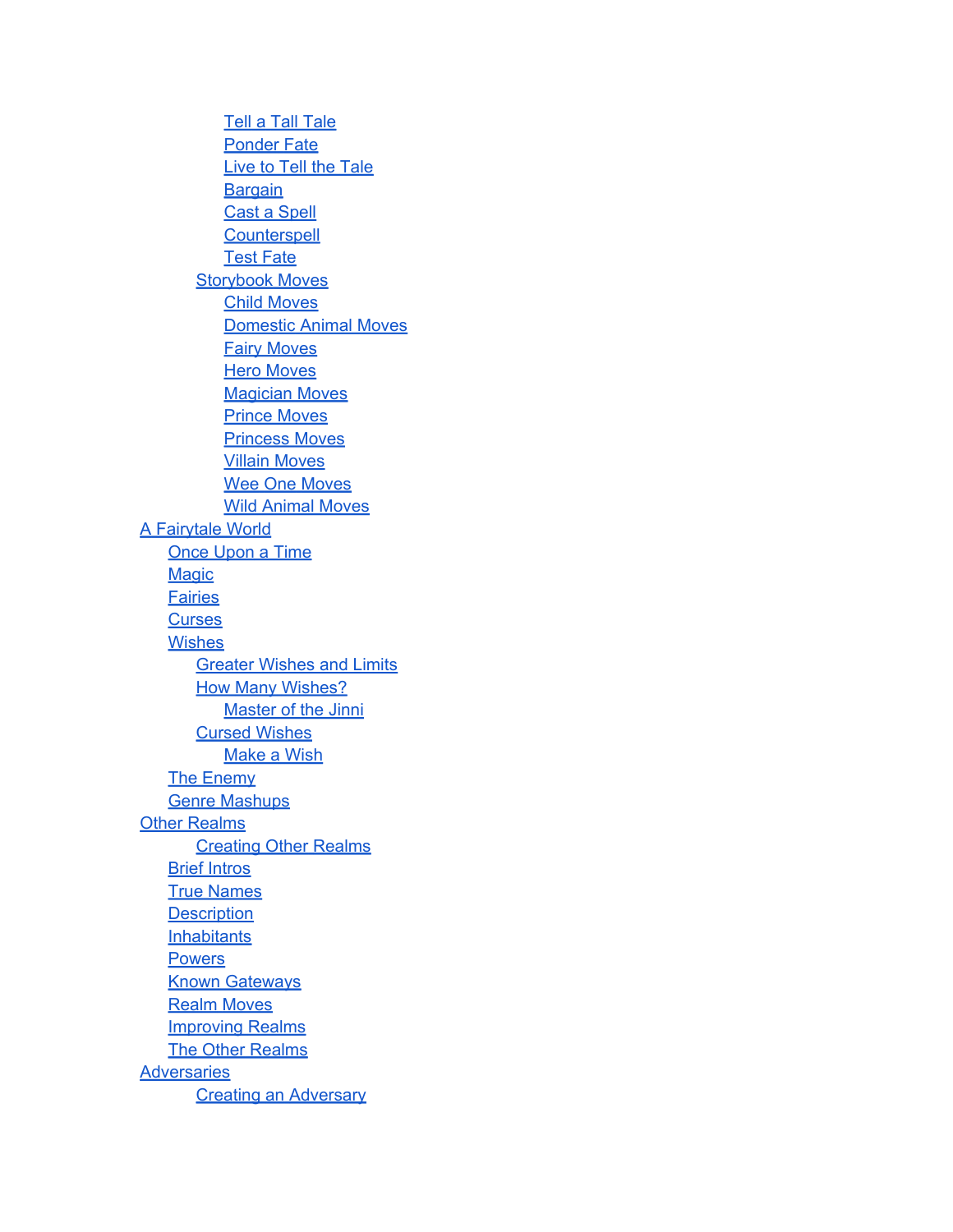**[Fairytales](#page-75-0) [Needs](#page-76-0)** [Wicked](#page-76-0) [Plans](#page-76-0) [Creating](#page-76-0) [a](#page-76-0) [Method](#page-76-0) **[Category](#page-77-0) [Spy](#page-77-0) [Sorcery](#page-78-0) Disquise [Goblins](#page-79-0)** [Mayhem](#page-80-0) **[Imprisonment](#page-80-0)** [Description](#page-81-0) [and](#page-81-0) [Cast](#page-81-0) [Custom](#page-81-0) [Moves](#page-81-0) **[Ticking](#page-82-0) [Clocks](#page-82-0) [Stakes](#page-82-0) [Ticking](#page-82-0) [Clocks](#page-82-0)** [Examples](#page-82-0) [of](#page-82-0) [Adversaries](#page-82-0) [Bluebeard \(Mr. B\)](#page-82-0) **[Methods](#page-83-0)** [Rose](#page-84-0) [Red](#page-84-0) **[Methods](#page-84-0) [Bargains](#page-86-0)** [Player](#page-86-0) [Bargains](#page-86-0) [NPC](#page-86-0) [Bargains](#page-86-0) **[Bargains](#page-86-0) [of](#page-86-0) [Wealth](#page-86-0) [Bargains](#page-86-0) [of](#page-86-0) [Deed](#page-86-0)** [Combining](#page-87-0) [Wealth](#page-87-0) [Magic](#page-88-0) [Items](#page-88-0) **[Designing](#page-88-0) [Magic](#page-88-0) [Items](#page-88-0) [Magic](#page-88-0) [Item](#page-88-0) [Tags](#page-88-0)** [Sidebar: Defending](#page-89-0) [Against](#page-89-0) [Magic](#page-89-0) [Items](#page-89-0) [Magic](#page-89-0) [Items](#page-89-0) [Catalog](#page-89-0) [Magic](#page-89-0) [Items](#page-89-0) [by](#page-89-0) [Type](#page-89-0) [Apparel](#page-90-0) [Armor](#page-90-0) **[Artifacts](#page-90-0) [Jewelry](#page-90-0)** [Musical](#page-91-0) [Instrument](#page-91-0) **[Oddities](#page-91-0)** [Potions, Edibles](#page-91-0) [and](#page-91-0) [Elixirs](#page-91-0) **[Travel](#page-91-0) [Trinkets](#page-92-0) [Wands](#page-93-0) [Weapons](#page-93-0)**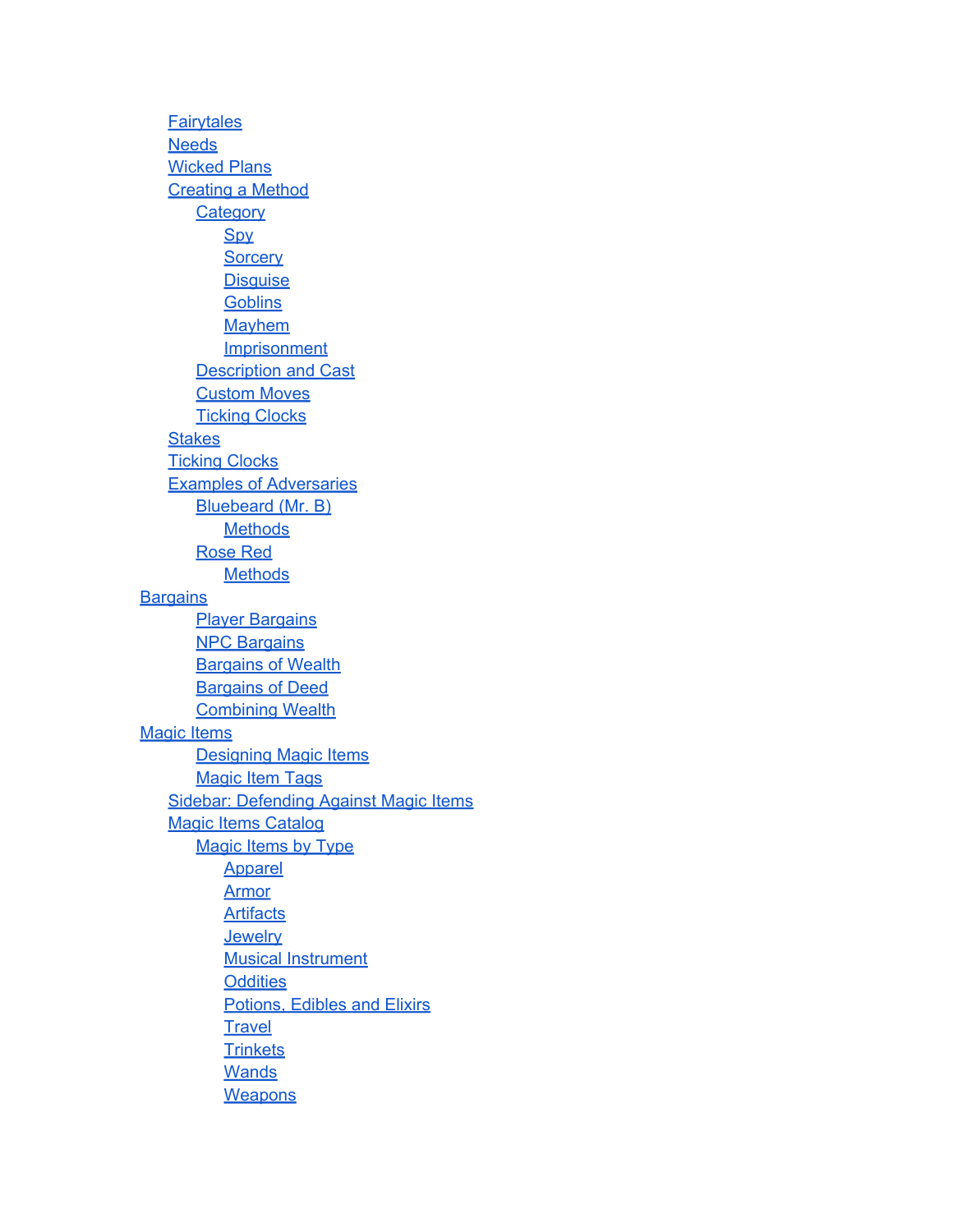[Complete](#page-94-0) [Catalog](#page-94-0) [Antique](#page-94-0) [Pistol](#page-94-0) [Belt](#page-94-0) [of](#page-94-0) [Bragging](#page-94-0) [Blasting](#page-94-0) [Wand](#page-94-0) [Bloody](#page-94-0) [Key](#page-94-0) [Blue](#page-94-0) [Rose](#page-94-0) [Tea](#page-94-0) [Bone](#page-94-0) [Kantele](#page-94-0) **[Bread](#page-95-0) [Crumbs](#page-95-0)** [Cap](#page-95-0) [of](#page-95-0) [Darkness](#page-95-0) [Cap](#page-95-0) [of](#page-95-0) [Knowledge](#page-95-0) [Cloak](#page-95-0) [of](#page-95-0) [Cobwebs](#page-95-0) [Cloak](#page-95-0) [of](#page-95-0) [Invisibility](#page-95-0) [Conjuring](#page-95-0) [Bag](#page-95-0) [Courage](#page-95-0) [Flask](#page-95-0) [Cursed](#page-95-0) [Mirror](#page-95-0) [Shards](#page-95-0) **[See](#page-95-0) [the](#page-95-0) [Truth](#page-95-0)** [Death's](#page-95-0) [Scythe \(or](#page-95-0) [Harvester](#page-95-0) [of](#page-95-0) [Souls\)](#page-95-0) [Harvest](#page-96-0) [the](#page-96-0) [Soul](#page-96-0) [Disguise](#page-96-0) [Skin](#page-96-0) [Drink](#page-96-0) [Me](#page-96-0) [Potion](#page-96-0) [Dwarf](#page-96-0) [Crown](#page-96-0) [Eat](#page-96-0) [Me](#page-96-0) [Cake](#page-96-0) [Elixir](#page-96-0) [of](#page-96-0) [Life](#page-96-0) [Enchanted](#page-96-0) [Forest](#page-96-0) [Wood](#page-96-0) [Enchanted](#page-96-0) [Harp](#page-96-0) [Enchanted](#page-96-0) [Horse](#page-96-0) [Enchanted](#page-96-0) [Motor](#page-96-0) [Car](#page-96-0) [Enchanted](#page-96-0) [Tiara](#page-96-0) [Enchanted](#page-97-0) [Wood](#page-97-0) [Axe](#page-97-0) [Everfull](#page-97-0) [Cup](#page-97-0) [Everfull](#page-97-0) [Purse \(or](#page-97-0) [Pocket](#page-97-0) [Full](#page-97-0) [of](#page-97-0) [Gold\)](#page-97-0) **[Excalibur](#page-97-0)** [Fairy](#page-97-0) [Armor](#page-97-0) [Fairy](#page-97-0) [Crown](#page-97-0) [Fairy](#page-97-0) [Medicine](#page-97-0) [Fairy](#page-97-0) [Ointment](#page-97-0) [Fairy](#page-97-0) [Sword](#page-97-0) [Fairy](#page-97-0) [Wand](#page-97-0) [Feather](#page-97-0) [of](#page-97-0) [Aid](#page-97-0) [Fish](#page-98-0) [Flute](#page-98-0) [Flower](#page-98-0) [of](#page-98-0) [Transformation](#page-98-0) [Flying](#page-98-0) [Mortar \(or](#page-98-0) [Flying](#page-98-0) [Umbrella\)](#page-98-0) [Glass](#page-98-0) [Slippers \(also](#page-98-0) [Golden](#page-98-0) [Slippers](#page-98-0) [and](#page-98-0) [Rose-Gilded](#page-98-0) [Slippers\)](#page-98-0) [Golden](#page-98-0) [Arrow](#page-98-0)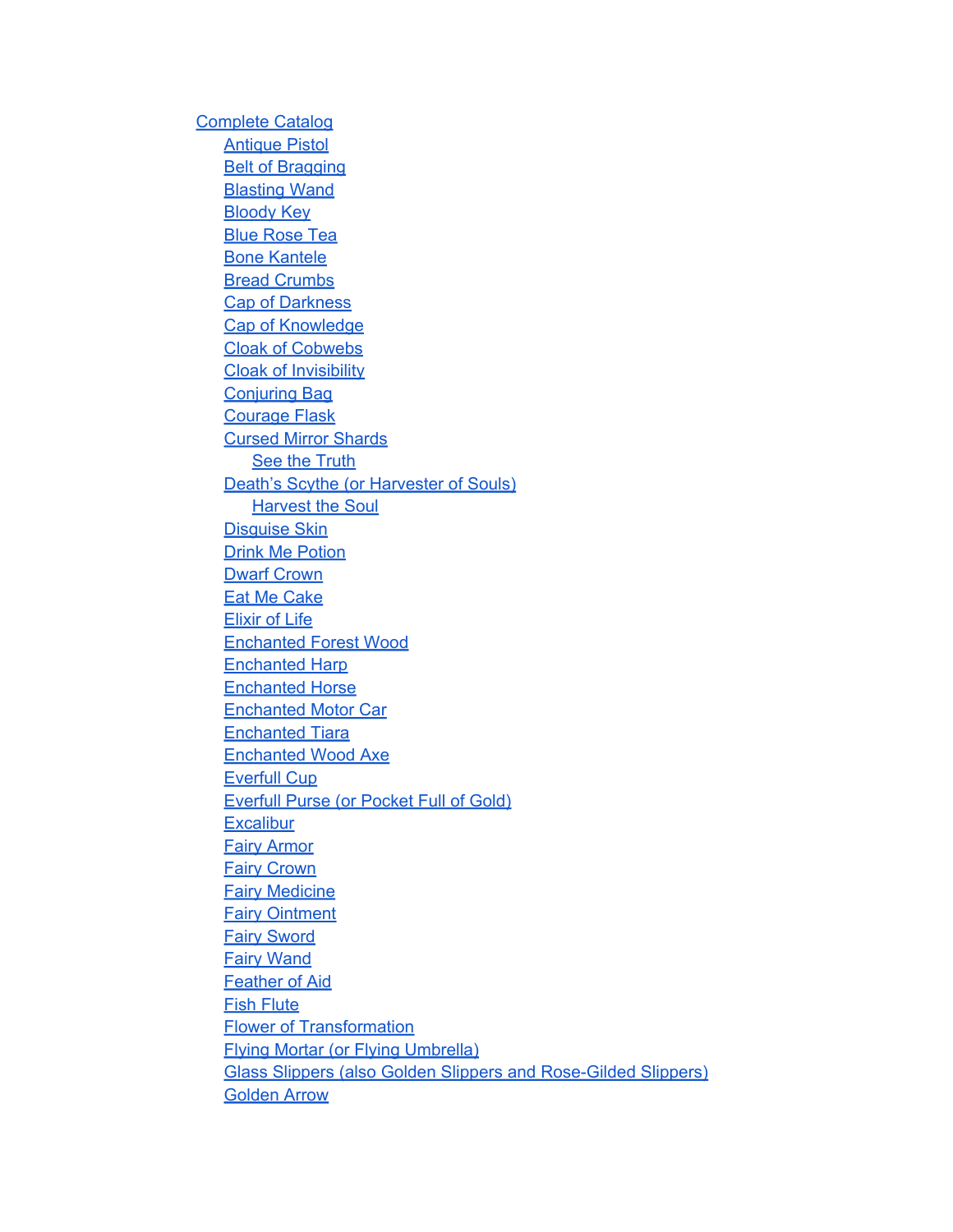[Golden](#page-98-0) [Cap](#page-98-0) [Golden](#page-98-0) [Egg](#page-98-0) [Golden](#page-98-0) [Fiddle](#page-98-0) [Golden](#page-98-0) [Key](#page-98-0) [Great](#page-98-0) [Book](#page-98-0) [of](#page-98-0) [Records](#page-98-0) [Green](#page-99-0) [Axe](#page-99-0) [Horn](#page-99-0) [of](#page-99-0) [the](#page-99-0) [Unicorn](#page-99-0) **[Horn](#page-99-0) [of](#page-99-0) [Waking](#page-99-0)** [Jinni](#page-99-0) [Lamp](#page-99-0) [Jinni](#page-99-0) [Ring](#page-99-0) [Jungle](#page-99-0) [Crown](#page-99-0) **[Kladenets](#page-99-0)** [Knight's](#page-99-0) [Shield](#page-99-0) [Dragon](#page-99-0) [Slayer](#page-99-0) [Knight's](#page-99-0) [Sword](#page-99-0) [Lamp](#page-99-0) [of](#page-99-0) [Seven](#page-99-0) [Kingdoms](#page-99-0) [Large](#page-100-0) [Cudgel](#page-100-0) [Little](#page-100-0) [Black](#page-100-0) [Casket](#page-100-0) [Little](#page-100-0) [Fiddle](#page-100-0) [Lordly](#page-100-0) [Boots](#page-100-0) [Love](#page-100-0) [Magnet](#page-100-0) [Mad](#page-100-0) [Hat](#page-100-0) [Magic](#page-100-0) [Beans](#page-100-0) [Magic](#page-100-0) [Belt](#page-100-0) [Magic](#page-100-0) [Carpet](#page-100-0) [Magic](#page-100-0) [Dowsing](#page-100-0) [Wand](#page-100-0) **[Magic](#page-100-0) [Garments](#page-100-0) [Magic](#page-101-0) [Glass](#page-101-0) [Eye](#page-101-0)** [Magic](#page-101-0) [Healing](#page-101-0) [Herb](#page-101-0) **[Magic](#page-101-0) [Picture](#page-101-0)** [Magic](#page-101-0) [Quills](#page-101-0) **[Magic](#page-101-0) [Shears](#page-101-0) [Magic](#page-101-0) [Spyglass](#page-101-0)** [Magic](#page-101-0) [Stones](#page-101-0) [Magic](#page-101-0) [Tar](#page-101-0) [Miniature](#page-101-0) [Chariot \(or](#page-101-0) [Miniature](#page-101-0) [Stagecoach\)](#page-101-0) [Miracle](#page-101-0) [Mallet](#page-101-0) [Mirror](#page-101-0) [of](#page-101-0) [Gazing](#page-101-0) [Moon](#page-102-0) [Cheese](#page-102-0) [Travelling](#page-102-0) [to](#page-102-0) [the](#page-102-0) [Moon](#page-102-0) [Needle](#page-102-0) [Sword](#page-102-0) **[Pan](#page-102-0) [Pipes](#page-102-0)** [Philosopher's](#page-102-0) [Stone](#page-102-0) [Pocket](#page-102-0) [Watch](#page-102-0)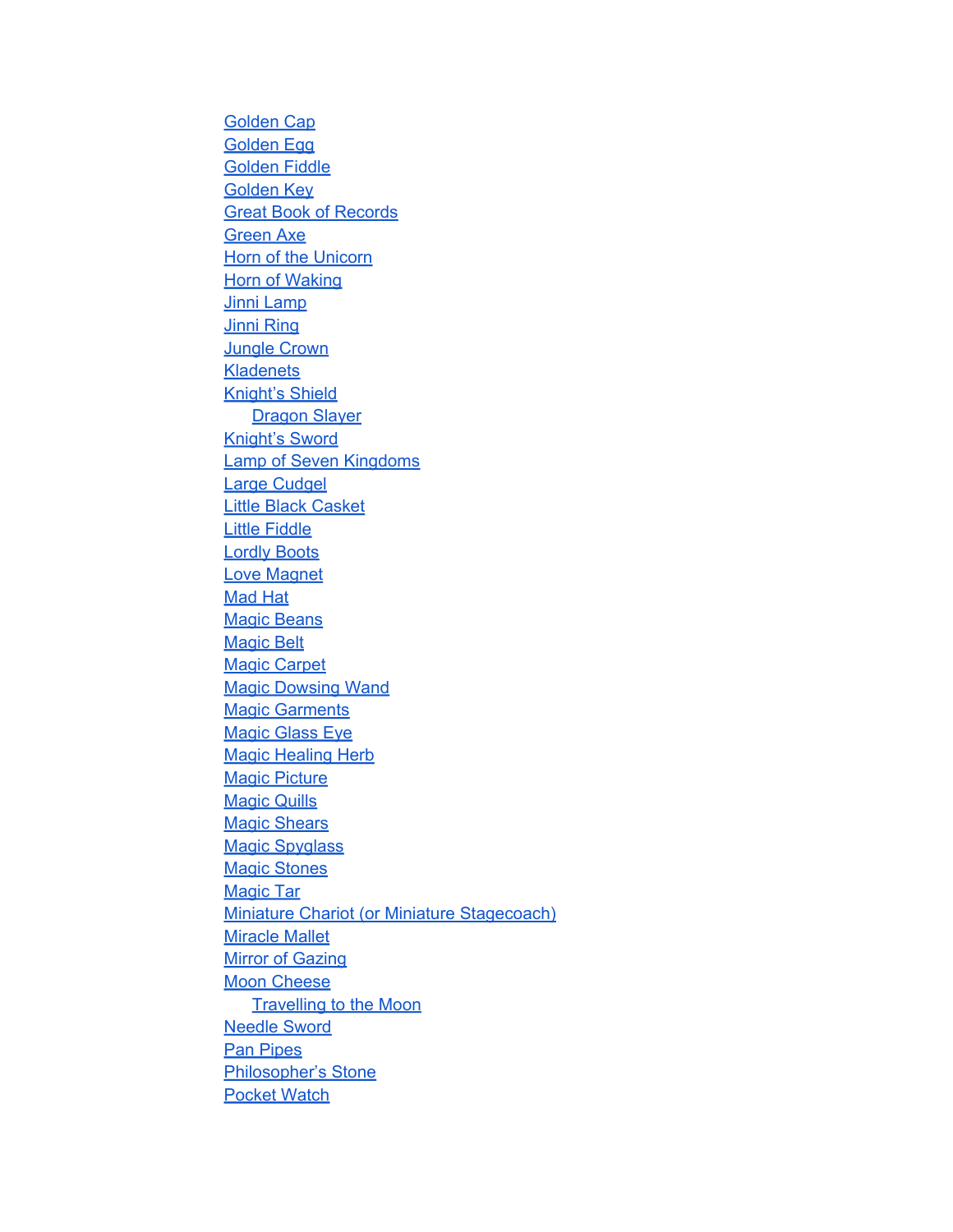[Poisoned](#page-102-0) [Apple](#page-102-0) [Poisoned](#page-102-0) [Comb](#page-102-0) [Powder](#page-102-0) [of](#page-102-0) [Life](#page-102-0) [Protective](#page-102-0) [Amulet](#page-102-0) [Pumpkin](#page-103-0) [Coach](#page-103-0) **[Rainbow](#page-103-0)** [Ring](#page-103-0) [of](#page-103-0) [Beauty](#page-103-0) [Ring](#page-103-0) [of](#page-103-0) [Invisibility](#page-103-0) [Ring](#page-103-0) [of](#page-103-0) [Need](#page-103-0) [Roc](#page-103-0) [Egg \(or](#page-103-0) [Dragon](#page-103-0) [Egg\)](#page-103-0) [Rose](#page-103-0) [of](#page-103-0) [Love](#page-103-0) [Royal](#page-103-0) [Chariot](#page-103-0) **[Sack](#page-103-0) [Full](#page-103-0) [of](#page-103-0) [Gems](#page-103-0) [Sampo](#page-103-0)** [Great](#page-103-0) [Fortune](#page-103-0) [Seven](#page-104-0) [League](#page-104-0) [Boots \(also](#page-104-0) [Seven](#page-104-0) [League](#page-104-0) [Hat, Seven](#page-104-0) [League](#page-104-0) [Ring](#page-104-0) [and](#page-104-0) [Shoes](#page-104-0) [of](#page-104-0) [Swiftness\)](#page-104-0) [Shape-Changing](#page-104-0) [Belt](#page-104-0) [Sharp](#page-104-0) [Sword](#page-104-0) [Silver](#page-104-0) [Fly](#page-104-0) [Wings](#page-104-0) [Silver](#page-104-0) [Knife](#page-104-0) **[Silver](#page-104-0) [Shoes](#page-104-0)** [Singing](#page-104-0) [Quilt](#page-104-0) **[Snow](#page-104-0) [Sleigh](#page-104-0)** [Swine](#page-104-0) [Potion](#page-104-0) [Sword](#page-104-0) [in](#page-104-0) [the](#page-104-0) [Stone](#page-104-0) [Draw](#page-104-0) [the](#page-104-0) [Sword](#page-104-0) [from](#page-104-0) [Stone](#page-104-0) [Sword](#page-105-0) [of](#page-105-0) [Stoning](#page-105-0) [Timeless](#page-105-0) [Tea](#page-105-0) [Set](#page-105-0) **[Treasure](#page-105-0) [Map](#page-105-0)** [Vorpal](#page-105-0) [Sword](#page-105-0) [Walnut](#page-105-0) [Shield](#page-105-0) [Wand](#page-105-0) [of](#page-105-0) [Transformation \(also](#page-105-0) [Silver](#page-105-0) [Wand](#page-105-0) [of](#page-105-0) [Transformation\)](#page-105-0) [Whip](#page-105-0) [of](#page-105-0) [Fox](#page-105-0) [and](#page-105-0) [Snake](#page-105-0) [Tails](#page-105-0) [White](#page-105-0) [Horse](#page-105-0) **[Wishing](#page-105-0) [Cap](#page-105-0)** [Wishing](#page-105-0) [Pill](#page-105-0) [Wishing](#page-106-0) [Well](#page-106-0) [Water](#page-106-0) [Wizard's](#page-106-0) [Staff](#page-106-0) [Wooden](#page-106-0) [Horse](#page-106-0) [Wooden](#page-106-0) [Sword](#page-106-0) [Advanced](#page-107-0) [Rules](#page-107-0) [Custom](#page-107-0) [Player](#page-107-0) [Moves](#page-107-0) [Move](#page-107-0) [Templates](#page-107-0)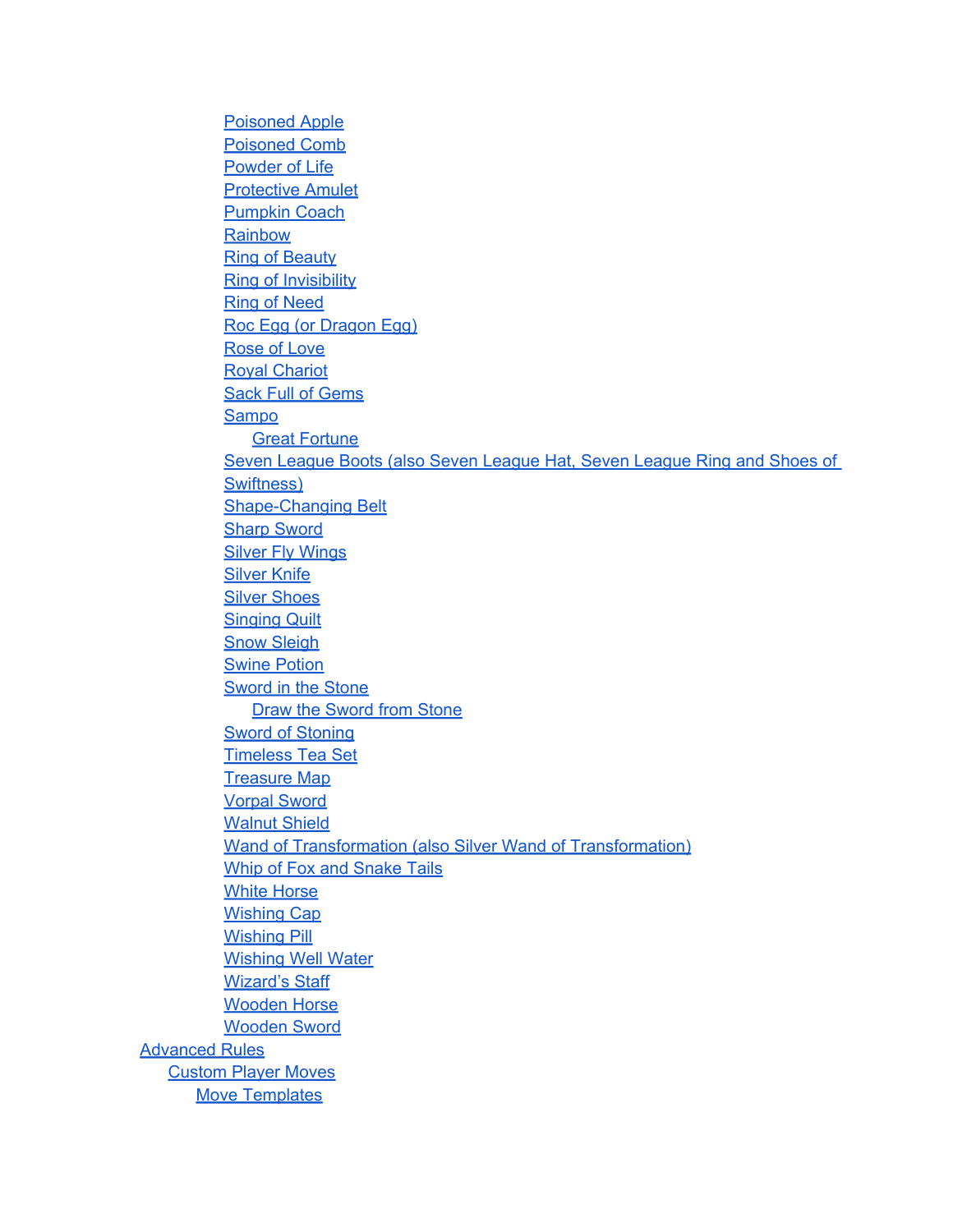[Active](#page-107-0) [Moves](#page-107-0) [Passive](#page-107-0) [Moves](#page-107-0) **[Triggers](#page-107-0) [Modifiers](#page-108-0) [Effects](#page-108-0)** [Some](#page-109-0) [Examples](#page-109-0) **[Adversary](#page-109-0)** [Behead](#page-109-0) [the](#page-109-0) [Beast \[Jabberwocky\]](#page-109-0) [Magic](#page-109-0) [item](#page-109-0) [Death's](#page-109-0) [Timekeeper \[hourglass](#page-109-0) [of](#page-109-0) [death\]](#page-109-0) [Expanding](#page-109-0) [a](#page-109-0) [storybook](#page-109-0) [Armored](#page-109-0) [by](#page-109-0) [Innocence \[child\]](#page-109-0) [New](#page-109-0) [storybook](#page-109-0) [Deadly \[elemental\]](#page-109-0) **[Situational](#page-110-0)** [Climb](#page-110-0) [to](#page-110-0) [the](#page-110-0) [Peak \[custom\]](#page-110-0) [Passing](#page-110-0) [time](#page-110-0) [Check](#page-110-0) [my](#page-110-0) [Portfolio \[Jamie](#page-110-0) [Hook\]](#page-110-0) [Making](#page-110-0) [the](#page-110-0) [Game](#page-110-0) [More](#page-110-0) [Deadly](#page-110-0) **[Alternates](#page-110-0) [to](#page-110-0) [Popularity](#page-110-0) [Destiny](#page-111-0) [Destiny](#page-111-0)** [Examples](#page-111-0) [of](#page-111-0) [destiny](#page-111-0) **[Obligation](#page-111-0) [Obligation](#page-111-0)** [Examples](#page-111-0) [of](#page-111-0) [obligation](#page-111-0) [An](#page-112-0) [Alternate](#page-112-0) [Cast](#page-112-0) [a](#page-112-0) [Spell](#page-112-0) [Cast](#page-112-0) [a](#page-112-0) [Spell](#page-112-0) [Advanced](#page-112-0) [Move](#page-112-0)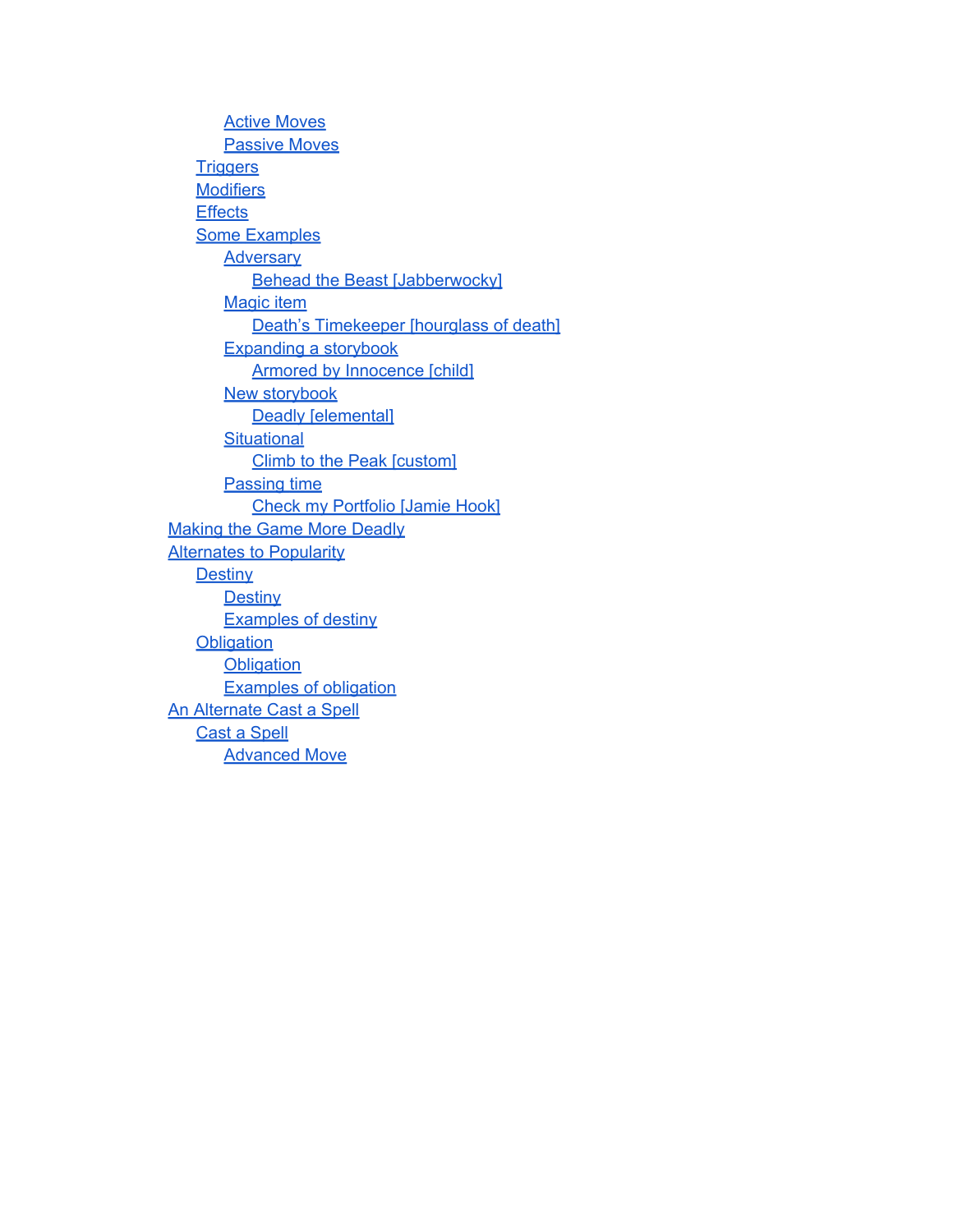# <span id="page-13-0"></span>**Introduction**

Midsummer is a roleplaying game dedicated to playing fairy tale characters struggling to survive in the modern world. Cinderella and three blind fellows seal a business deal in a Parisian cafe. A bag lady who calls herself the Evil Queen recruits Miss Gale's help in restoring her beauty. Mr. Midas has a light-fingered butler named Pinocchio. Baloo plans on proposing to the owner of Sugar Plum Coffee in Central Park. Any character from a classical fairy tale, fable, myth, folktale or nursery rhyme will work.

One player is the narrator. The other players each choose a storybook and a fairytale. You play together to find out what happens.

### **Fairytales**

Each player chooses a fairytale and their corresponding storybook to play. They all fall into one of the following types of storybooks. The Character Creation chapter has more details on how to pick a storybook.

#### **Child**

You are filled with the pure wonder and innocence of childhood, for you are an eternal child. Tricks and tales are your method of living in a grown-up world that wants you in school or cleaning your room. You might never want to grow up, or you might long to be an adult, but either way you are stuck as a child.

### **Domestic Animal**

You have walked hand in hand with humankind for as long as you can remember, sharing their varied tastes and predilections. You might rely on your wits, causing trouble wherever you go, or you might be more fond of comfort and security. Regardless, you find it difficult to live in a world that expects you to live like one of your mundane brethren.

#### **Fairy**

The twilight green of fairyland is your true home, for you are one of the otherworldly spirits known to mortals as fairies. Your very nature is magical, ephemeral and mysterious. Your words, your lies, have power that binds and the illusions you spin are indistinguishable from truth.

#### **Hero**

You can be found at the center of every nursery rhyme, fairy tale or legend. A sometimes lazy hero who triumphs, not through morals or righteousness, but rather through trickery. Your easily won fame and fortune are often short lived, slipping through your fingers as soon as you loosen your grip.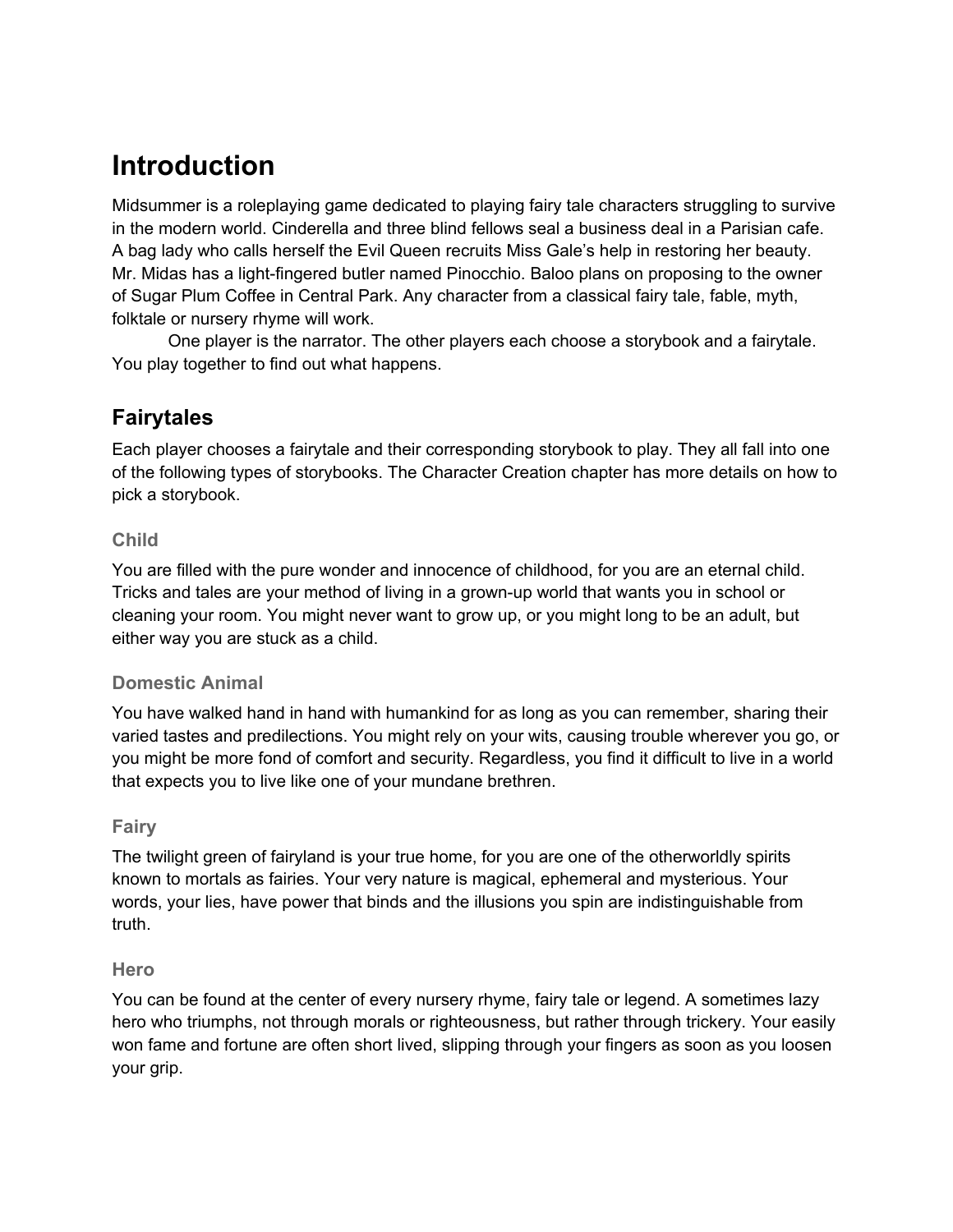#### <span id="page-14-0"></span>**Magician**

You are well known as a conjurer of magic, whether due to trickery or through something genuinely magical in your blood. You may be called a witch, a sorceress, a wizard, or simply a magician by those who value your power and wise counsel. The mysteries of the world lie at your fingertips.

#### **Prince**

Damsels in distress are your bread and butter. As a young, handsome suitor whom others swoon over, your very name is used to refer to an ideal paramour. Though you may be cursed into a less appealing form, or beset by misfortune or disaster, you always come through, whether through sheer luck or determination.

#### **Princess**

You are every inch the royal princess, and everyone knows it. Sure you may be cursed or bewitched, poor or bedraggled, but there's just something about you that inspires others. Your strong heart and tenacity usually carry you through any adversity, even through death itself.

#### **Villain**

Your dark heart desires always more than what you have. Others are merely pawns or annoyances that stand in the way of your plans. Though you might appear trustworthy at times, or even noble, you can always be counted on to leave your dagger plunged into someone's back before the tale is done.

#### **Wee One**

The world is a very large place, particularly for someone as tiny as you. You might be a few feet tall or smaller than an inch, but your ambition has always been bigger than a mountain. You dream of the jewels of the earth, great adventures, companionship, or a place to fit in that's just your size.

#### **Wild Animal**

You were born as a natural member of the Kingdom of the Wild. You might slither on the ground, walk on all fours, or fly through the air, but however you are formed, it's the Wild that sings to your heart. As you may imagine, this can cause no end of problems in the mundane world - particularly when you decide to speak.

### **The Mundane World**

For some reason the fairytales find themselves stuck in the modern mundane world. Perhaps the fairytale lands they remember no longer exist. Perhaps the mythic lands are locked away or dangerous. Maybe it is the world itself that has become mundane, having once been a domain of fable and magic. Whatever the reason, the world has very little magic in it now and most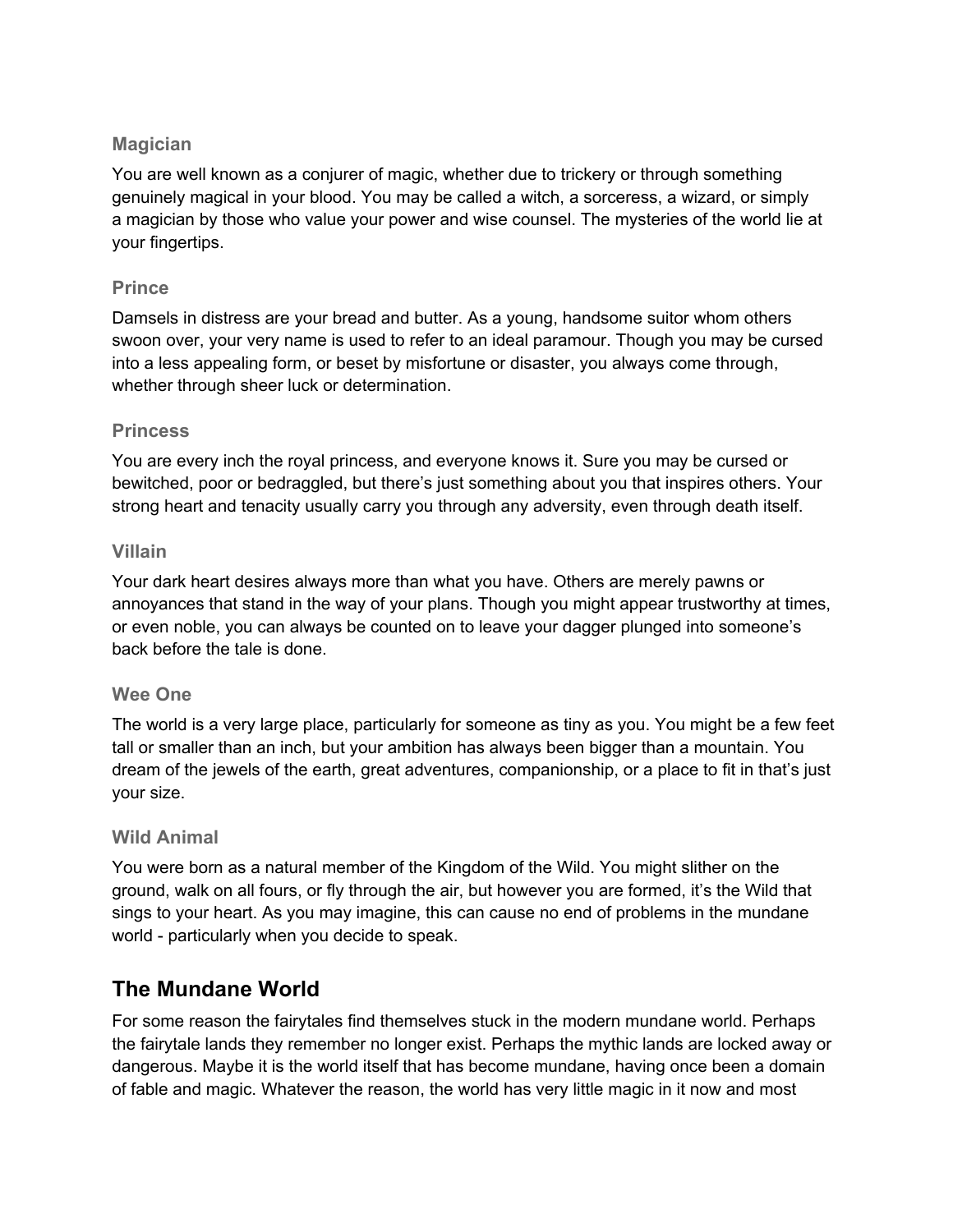<span id="page-15-0"></span>mundanes have no idea that fairytales are real.

### **Sidebar: The Fairytale World**

You might find that you'd rather play a game set in a fairytale world, the Fairy Court, or even Wonderland. You may want to set the mundane world aside and play fairytale characters in another era, a magical realm, or even a different genre such as high fantasy. No problem. See the A Fairytale World chapter for more information.

### **The Goal of the Game**

The goal of Midsummer is to get together with friends and tell stories. The stories aren't the kind you find in Grimm's books. They aren't written down and no one, not even the narrator, knows what will happen. Together, at the table, you find out.

**Three Reasons to Play**

- 1. It's fun to play actual living, breathing fairytales. Snow White. Rose Red. The Wicked Witch of the West. Myths, legends, folktales, and fables. The stories we all know.
- 2. It's fun to think about what the characters behind the fairytales might actually be like. How come every princess ends up marrying this guy named Prince Charming? Was Captain Hook really a woman and Peter Pan really a girl? You get to put your own stamp on the classic tales; to add to the legend.
- 3. It's fun to see what happens when fairytales are set loose in the mundane world. What happens when the Evil Queen exists in a world with cosmetic surgery and photoshop? How does Pinocchio get by if he stays a real boy forever? You get to find out.

### **How to Use this Book**

The first half of this book, up to the Narrator chapter, is written for players. The second half is written for narrators. Players should probably read the Introduction (this chapter), the Playing the Game chapter, familiarize themselves with the storybooks, and read over the basic moves. Narrators should read the whole book. You don't have to memorize anything, but you should be familiar with how things work.

### **What You Will Need**

...besides this book, that is. You'll need somewhere to play and a few supplies.

Somewhere to play might be:

- a dinner table
- a comfortable cafe
- the floor of an apartment
- a table at a game store
- over chat on the internet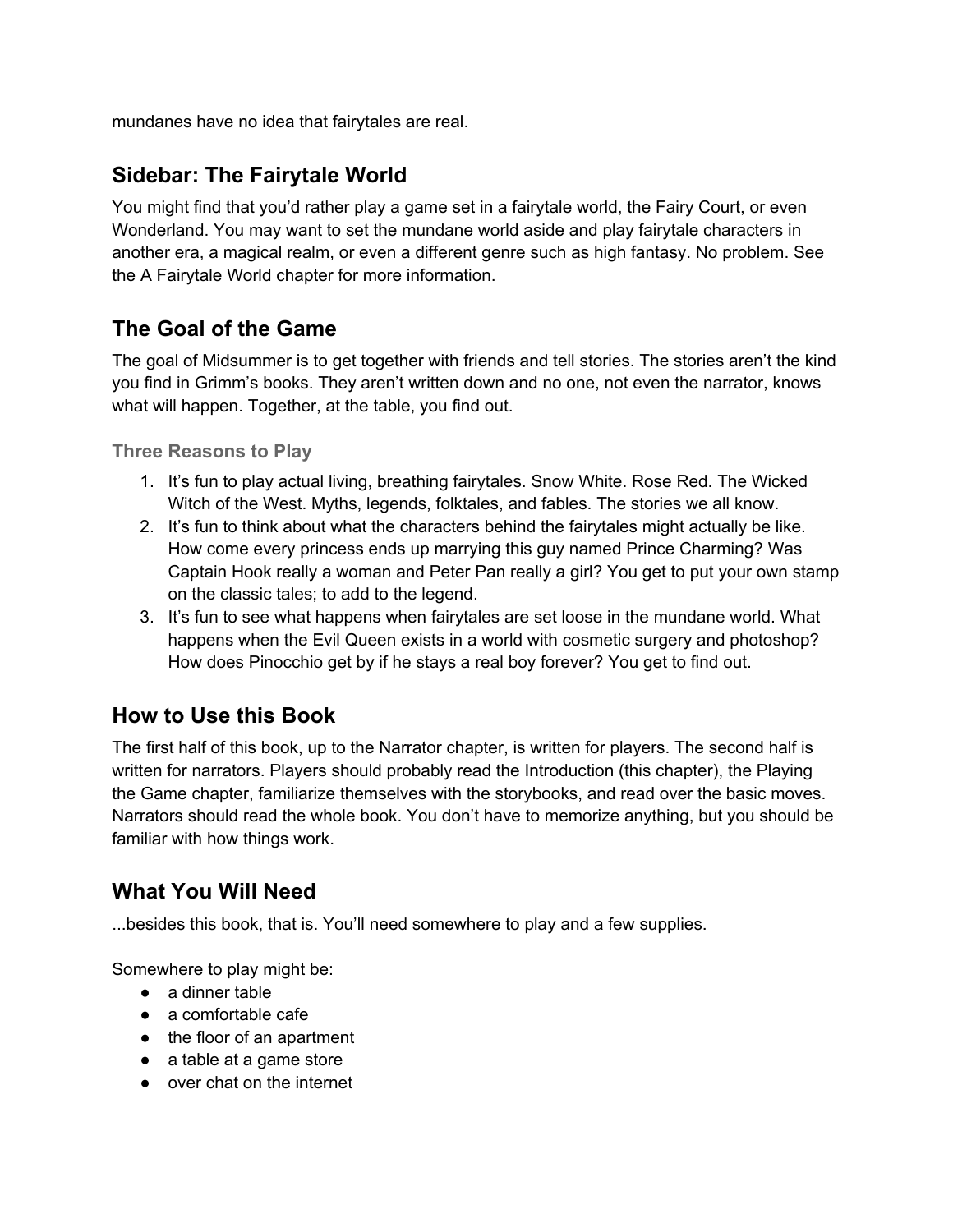<span id="page-16-0"></span>You will need the following supplies:

- pencils and erasers
- a copy of each storybook
- at least 1 copy of the reference sheets
- heart tokens (counters or poker chips work great)
- boon tokens (use a different color or type than the heart tokens)
- at least 2 normal, six-sided dice
- snacks and drinks (consider cheese, nuts, bread, fruit, cookies, cakes and tea)

### **How to Play**

Playing Midsummer is like having one long conversation. Everyone playing gets into the action, and collectively the group creates a shared fictional world. The players play their fairytales and say what their fairytales do. They act like them and speak like them. The narrator plays everyone else - other fairytales, the mundanes, the fairytale realms and the mundane world itself. Sometimes - probably often - certain events in the fiction will trigger gameplay. That's when you pick up the dice to find out what happens.

Altogether, there's a bit of acting, a bit of storytelling, and a bit of gameplay.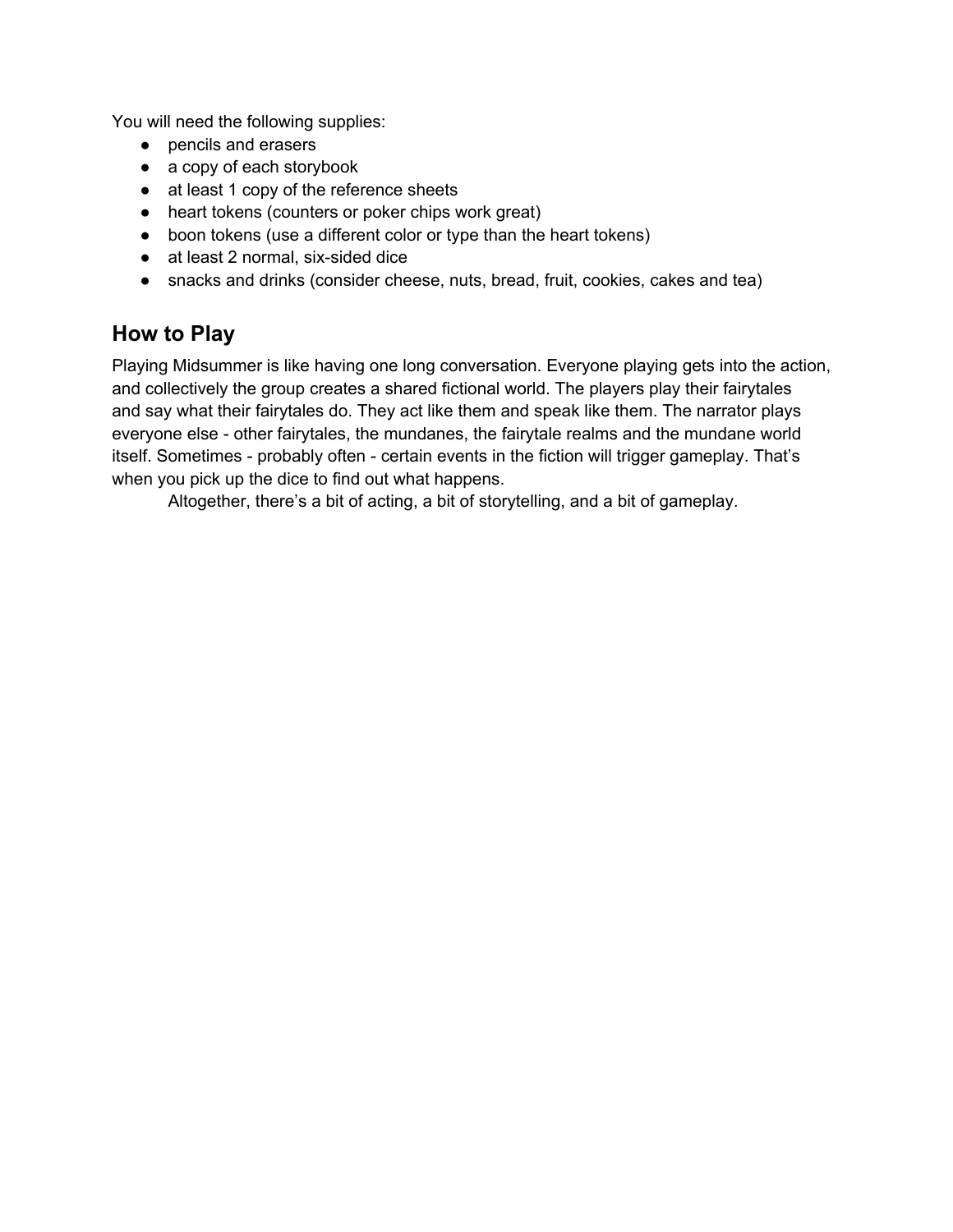# <span id="page-17-0"></span>**Playing the Game**

### **Making Moves and Rolling Dice**

All of the gameplay that happens occurs as moves. There are basic moves that any player can make, storybook moves that players might be able to make, fairytale moves that each character possesses one variation of, and narrator moves that only the narrator can make. Players roll dice to see what happens when they make a move. Narrators decide what happens according to the rules.

Moves happen when the fiction demands them. A player describes what his character is doing. If the description indicates a move, the player makes the move. Depending on the results of the move, the narrator and the players describe what happens next. The cycle continues.

Moves don't happen just because you want them to. There has to be a bit of fiction in the game world to support the move first. You have to say you're knocking the princess out of the way of an oncoming car before you make the move that determines if you succeed. You have to say you shoot the dragon before you make the move to see if the beast is harmed. You have to say what you want and how you are trying to get it before you make the move to determine if your trick worked. Always remember - fiction first.

#### **Active Moves**

Active moves require a dice roll to find out what happens. All of the basic moves and many storybook moves are active moves. Each mentions which stat you should use with the move. Stats are discussed more in the next section.

To make an active move, roll 2 dice and add them to your stat. On a 6 or less, you miss. On a 7 or higher, you hit. A 10 or higher is a strong hit, while a 7 to 9 is a weak hit. Strong hits represent total success. Weak hits represent partial success or success tinged with complications. On a miss, the narrator makes a move and you won't like it.

All of the active moves follow this basic format, with specifications for how to handle weak and strong hits. Sometimes rules for misses are specified as well.

### **Stats**

All player characters are rated by five universal stats. Stats may be as low as -3 and as high as +3, but most PCs will have stats in the range of -1 to +2. The Character Creation chapter explains how to assign stats when creating your character.

#### **Courage**

The ability to overcome fear, perform great deeds, and find inner resolve.

#### **Brawn**

The ability to use raw physical force, instill fear in others, and harm others.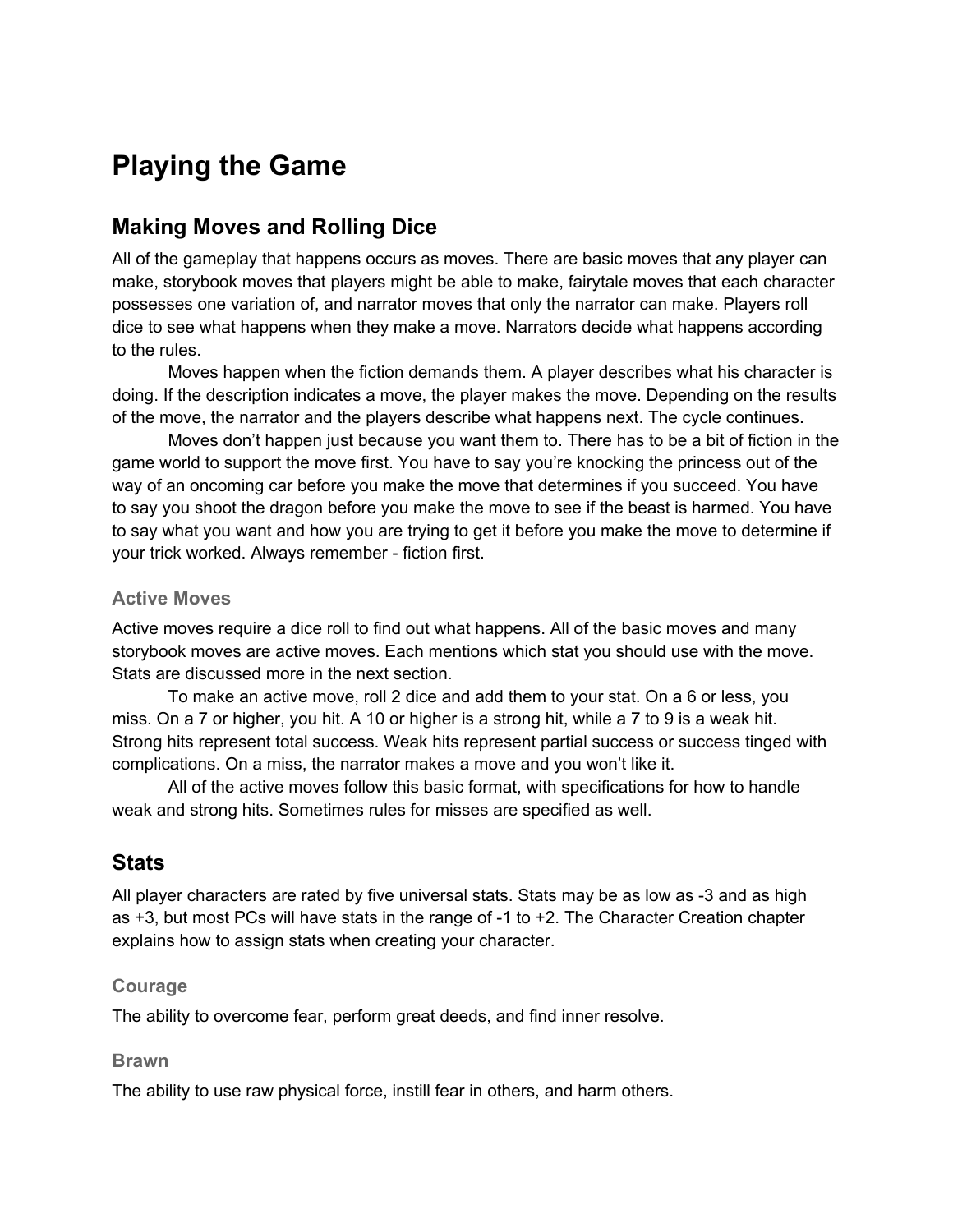### <span id="page-18-0"></span>**Cunning**

The ability to outwit others, spin tales of fancy, and use your wiles to get what you want.

#### **Wisdom**

The ability to find the correct answer, known when to come in out of the rain, and use magic.

#### **Popularity**

The ability to endure through the ages, outlast fads, and be recognized.

#### **Highlighting**

Each PC will have two stats highlighted that represent particular areas of focus for them at the moment. Highlighted stats are chosen together by the group. They will change over time. When you use highlighted stats enough, you will be able to improve your character.

### **Boons**

Often times you will be rewarded with a boon or two as a result of moves. A boon is a token that you set aside. You can spend your boon tokens on moves to make them harder or easier. If you don't spend all your boon tokens by the end of the session, they are gone.

You can spend a boon token to:

- give a +1 to someone's dice roll before they roll the dice for a move
- give a -1 to someone's dice roll before they roll the dice for a move

You can spend any number of boons - all of them if you want - on a single roll. You can spend them on yourself or others. There's no point in spending them on the narrator (since they don't roll dice).

### **Items Mundane and Magical**

Each storybook comes with an assortment of magic items to choose from, and the fairytales will have many opportunities to acquire more during play through the use of moves. Mundane items can be acquired or possessed based on the fiction, and sometimes through moves. Magic items are special, unique, and - well - magical. Mundane items are plentiful and intrinsic to the mundane world.

Items, both mundane and magical, are primarily used when creating fiction. A car can get you somewhere. Magic beans can get you to the kingdom in the clouds. A computer can get you on the internet. A ring of need can find what you're looking for.

That fiction may lead to moves. A car chase might require a Perform a Feat of Fable to catch an adversary. Magic beans might be used to Bargain. Insulting your enemy on the internet might require a Threaten Harm. Finding your way in the back streets of Cairo with a ring of need might require a Ponder Fate.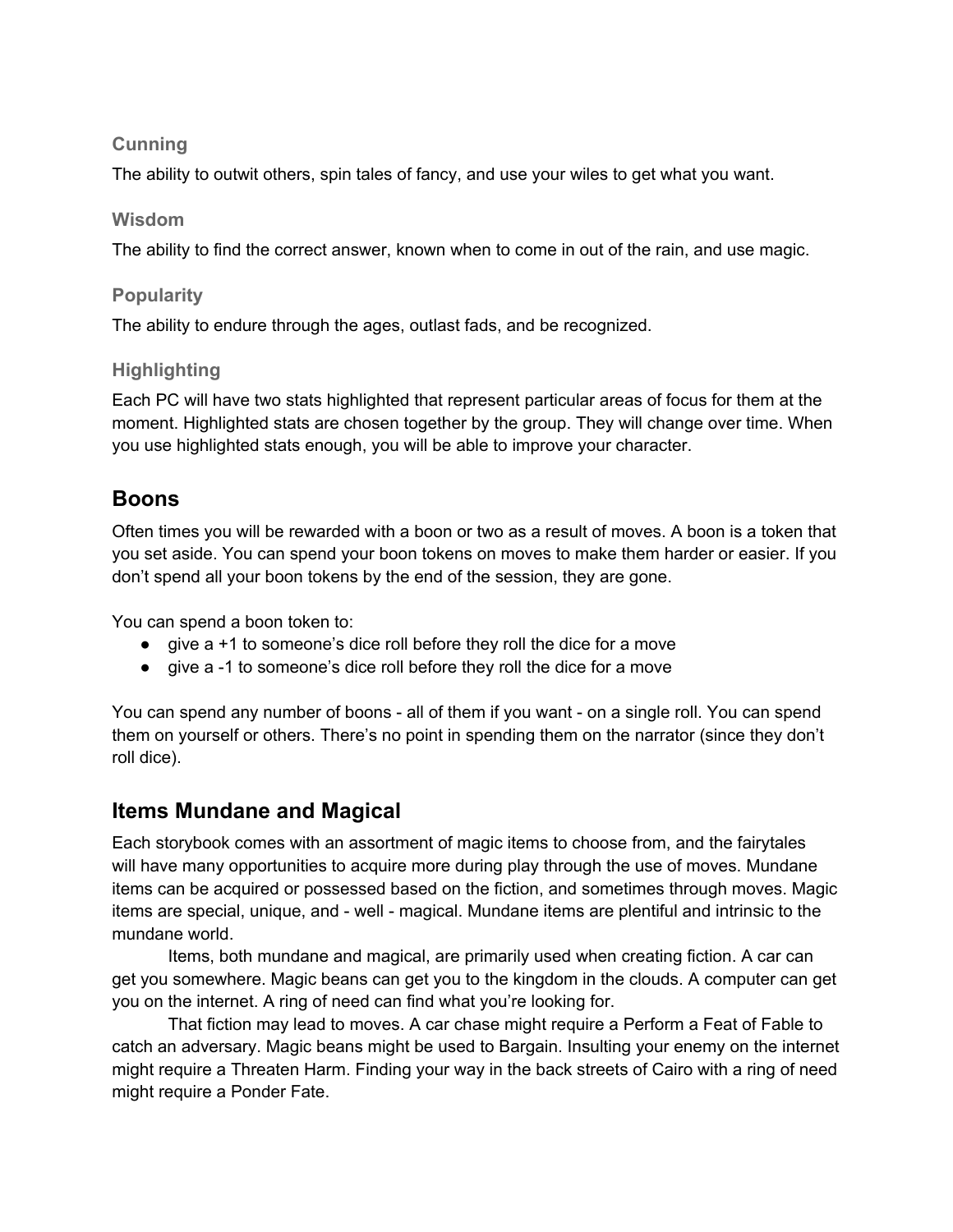<span id="page-19-0"></span>Items are rated in points of wealth that represent their relative value. Some items can be used as weapons or armor and will have corresponding weapon and armor ratings. Some items may also have custom moves to represent unique abilities.

See the Bargains chapter for examples.

### **Terminology**

- Active: a player move that requires a dice roll. Active moves are used when the outcome is in doubt.
- Another: one other character; either PC or NPC if unspecified.
- Boon token: a counter used to keep track of how many boons a character has available.
- Easy bargain: a bargain where the price is less than the offer.
- Fairytale: a character from fable, myth, folklore, nursery rhymes, or classical fairy tales.
- Flashback: a special scene created by a player that explores the previous lives of the PCs.
- Location: a single place such as a bookstore, cafe, apartment or street. Locations may be conceptual or broader in scope such as an entire city, a dream, or fairy court.
- Magical: something from the fairytale realms or created with magic.
- Mundane: non-magical. Something from the mundane world.
- Non-player character: a fairytale or mundane character played by the narrator, as opposed to the players. Abbreviated as NPC.
- Passive: a player move that doesn't require a dice roll. Usually a passive move modifies an active move or provides some benefit that is not in doubt.
- Player character: a fairytale character played by one of the players, as opposed to the narrator. Abbreviated as PC.
- Others: several other characters; either PCs or NPCs if unspecified.
- Scene: the action taking place in one or more locations concurrently. A scene ends when the PCs change location or time.
- Signature: items, usually magical, that are tied to a particular fairytale.
- Unequal bargain: a bargain where the price is more than the offer.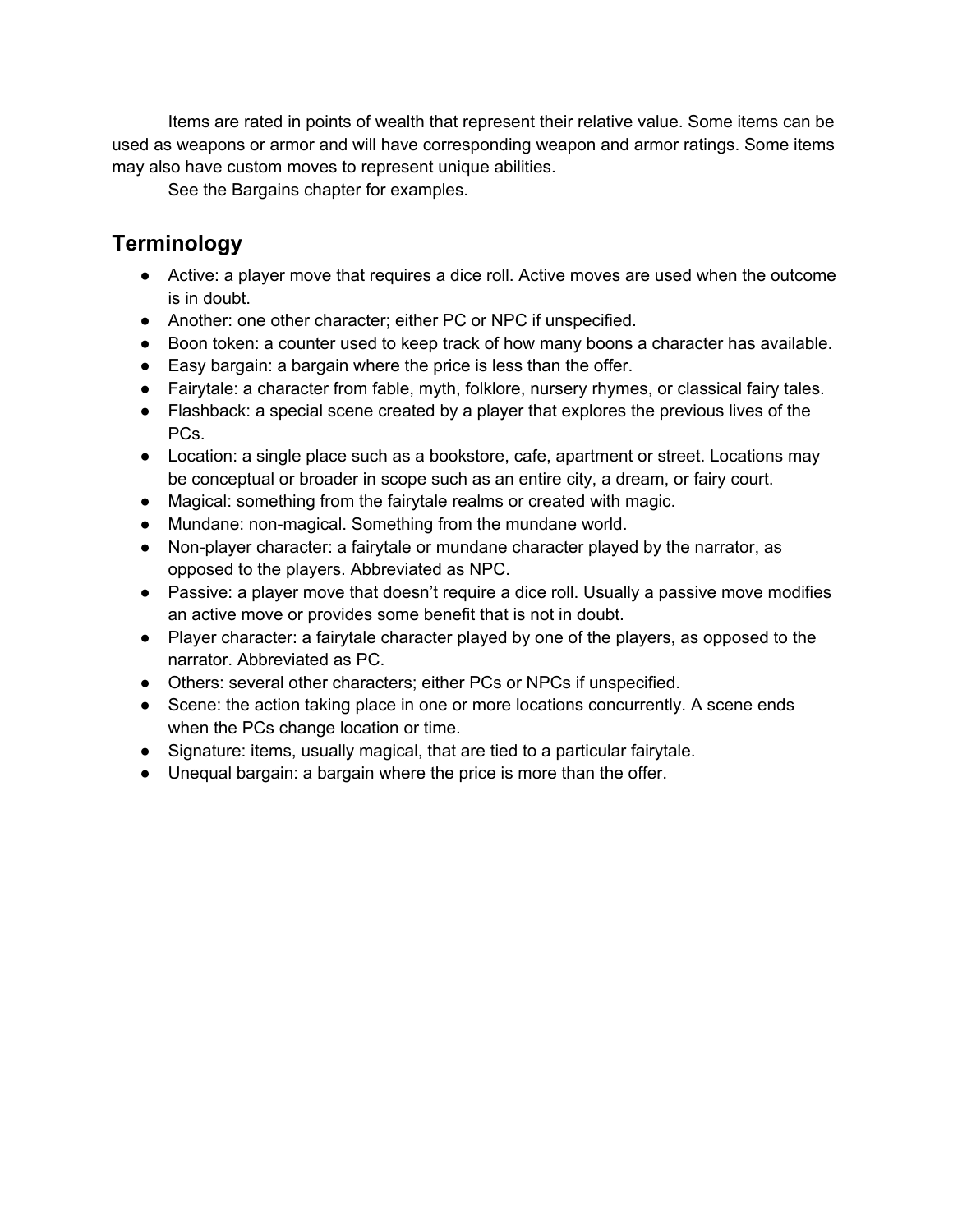# <span id="page-20-0"></span>**Character Creation**

Get together for the first session and pass out the storybooks. Look them over and get a general feel for the options. You are going to have to choose one of them. No sharing.

#### **The Seed**

You should have a good idea by now what storybook you might be interested in. You may also want to select a fairytale character you want to play. Your fairytale can be drawn from your favorite tale or a character you are interested in. You can draw ideas from classical fairy tales, myths, folktales, fables, or other stories. Try to picture your fairytale living in the mundane world.

Don't worry if someone else takes the storybook that best fits your fairytale. Most characters will fit into multiple storybooks, perhaps with a little creativity. You might also consider swapping out your selected fairytale's traditional role. The villain of a tale might actually be misrepresented. Maybe the hero was actually the villain. You may also consider changing your character's gender or ethnicity. Perhaps the Princess, Briar Rose, is actually a man.

Your combination of fairytale and storybook says something about the character you are going to play. Consider the difference between playing Goldilocks as a Child versus making her a Villain.

### **Ground Rules**

You should talk with your group about any ground rules in place. You may want to focus on certain types of stories or draw all the fairytales from a single tale. You might want everyone to make a different version of the same fairytale. Some of the storybooks may be removed by the narrator, or the narrator may provide additional storybooks of their own. Whatever the ground rules are, you should all agree on them as a group.

Here's some built-in ground rules:

- Your characters can talk. Whether they are a regular animal, a girl raised by wolves or living doll.
- Your characters know each other. They might be friends, allies, or even enemies. They have certainly run into each other many times over the centuries.
- Your characters are unique. There might be many fairytale princesses around, and certainly some mundane princesses, but there's only one Princess. Everyone is the hero of their own tale, and all the PCs may act heroic. However, there's only one Hero.
- The narrator is on your side, or rather, they don't take sides.

#### **Steps to Create Your Fairytale**

- 1. Choose a storybook.
- 2. Choose a True Name.
- 3. Note any aliases you use.
- 4. Choose options for your description according to your storybook.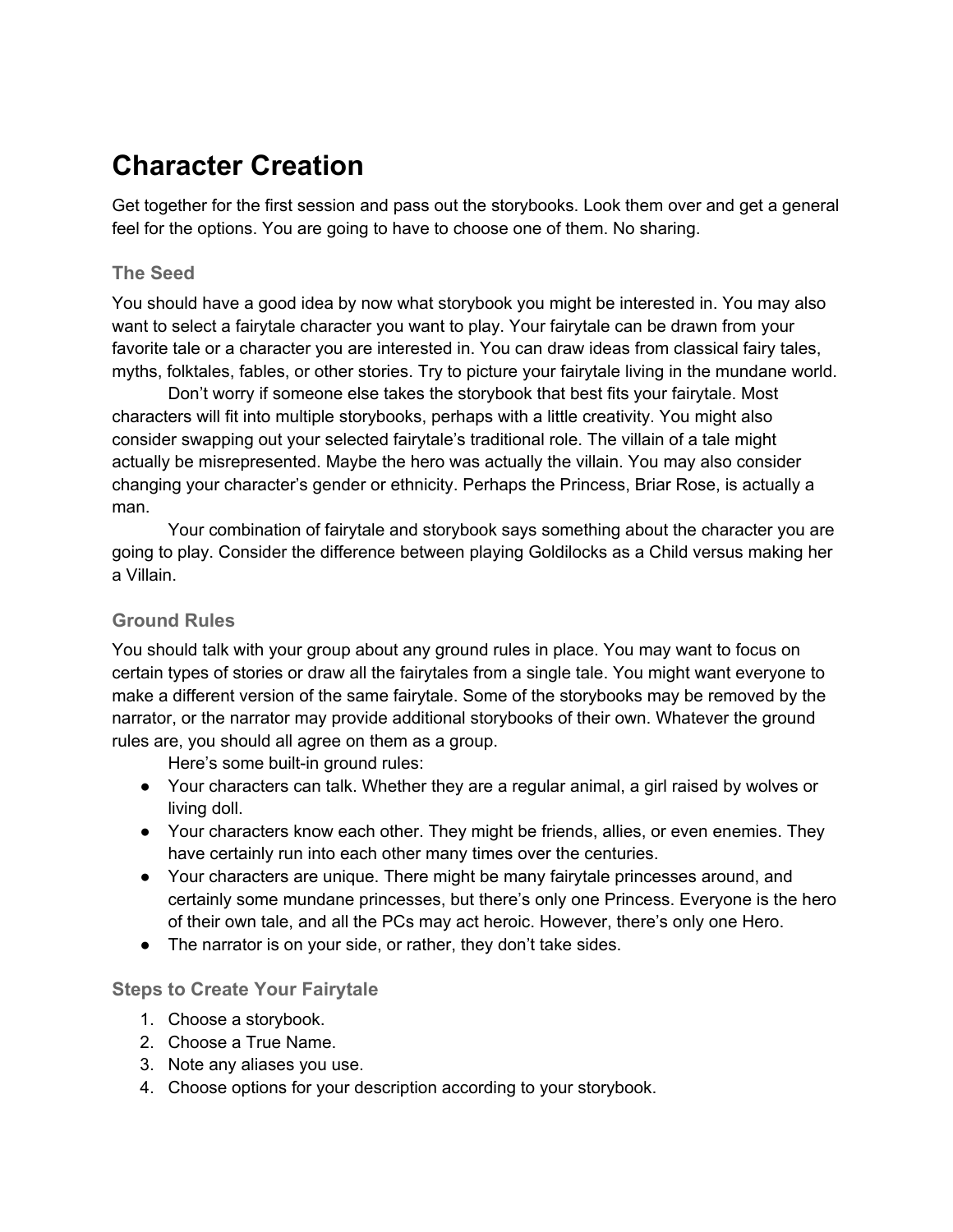- <span id="page-21-0"></span>5. Choose your mundane life.
- 6. Follow the rules in your storybook for assigning stats.
- 7. You get all the basic moves.
- 8. You get a number of storybook moves, according to your storybook. At the narrator's discretion, you may choose a move from another storybook instead of choosing a move from your own storybook.
- 9. Follow the rules in your storybook to determine your Popularity.
- 10. Follow the rules in your storybook to determine what magic items (if any) you start with.
- 11. You get a special fairytale move from your storybook.

### **Brief Intros**

- Child: you are an eternal child stuck in a world that treats you differently than grown ups.
- Domestic Animal: you are born of one of the domesticated pets or farm animal, yet you yearn to speak and to live the ways of humankind.
- Fairy: you are one of the alien people of the Fairy Courts, filled with magic and strange rules.
- Hero: you are the hero of the tale, who succeeds through trickery and cunning.
- Magician: you are wise and powerful, either through magic or trickery.
- Prince: you are the dashing knight, fated to fight dragons and rescue damsels.
- Princess: you are the beautiful princess with a pure heart and delicate sensibilities.
- Villain: you are a black hearted rogue liable to stab a friend in the back over a chest of gold.
- Wee One: you were born smaller than others, perhaps a mere dwarf or perhaps even smaller than an inch.
- Wild Animal: you are a beast of the Wild, forced to live in a world run by your prey.

### **True Names**

Every fairytale has a True Name. Some names are obvious, such as Pinocchio. Other tales may have multiple choices, such as Aurora or Briar Rose. Some fairytales have never revealed their True Name, such as the Evil Queen from Snow White. Modern retellings have given the queen various names, but the original tales were silent on the matter.

Each storybook has a suggested list of True Names. When the name is actually a title, you'll see "the" preceding it (the Evil Queen). In such cases, you will need to decide on your fairytale's True Name. You might also decide to alter a True Name to better suit your fairytale. Perhaps Captain Hook was actually a woman and you want to make your True Name Jamie Hook instead of James Hook.

### **Aliases**

You have at least one alias that you use with mundanes. It's the name on your driver's license. You may also list other names you've been known by over the ages.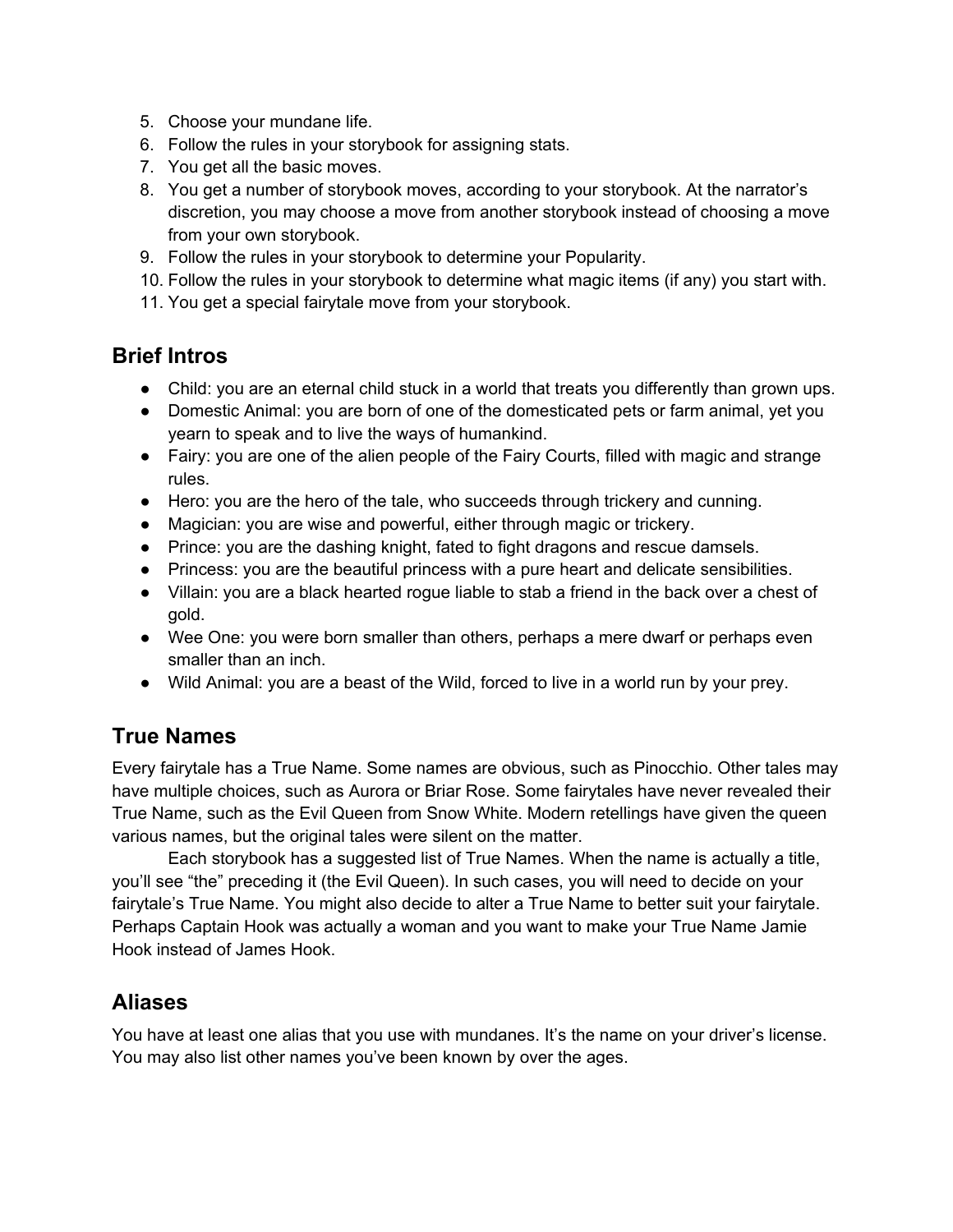### <span id="page-22-0"></span>**Description**

Your description is a few words or phrases that describe you. They might describe your voice, the color of your hair, your preference for clothing, or personality traits. You may also include a picture, if you like.

### **Mundane Life**

Your mundane life is what you do in the mundane world. You may have once been a princess living in a castle, but nowdays, out in the mundane, you might just be a shoe salesman struggling to get by with a small apartment. You may also list other mundane occupations or lives you have lived in the past.

### **Sidebar: Stats**

- Courage: the ability to overcome fear, perform great deeds, and find inner resolve.
- Brawn: the ability to use raw physical force, instill fear in others, and harm others.
- Cunning: the ability to outwit others, spin tales of fancy, and use your wiles to get what you want.
- Wisdom: the ability to find the correct answer, known when to come in out of the rain, and use magic.
- Popularity: the ability to endure through the ages, outlast fads, and be recognized.

### **Moves**

You get all of the basic moves and a few storybook specific moves to start. Follow the rules in your storybook to find out which storybook moves you get. See the Narrating Moves chapter for more information on specific moves.

### **Sidebar: Animals, Wee Ones and More**

You may be wondering how you can possibly get by in the mundane world if you don't fit in. How do you hold down a job as a 1-inch tall human or a walking, talking animal? Here are a few ways to fit in:

- There are a variety of moves that place the hardship under your control. You often don't have to take these moves, but they offer a method of gaining some benefit for struggling to fit in. Glamoured, for example, allows you to mark experience whenever being an animal causes you problems. This might be because someone sees you, or it might just be because it's hard to hold a wine glass with a paw. Small Troubles is a similar move for Wee Ones. Taking the move means you are signaling that you want to have difficulty being small.
- Pick up a magic item that lets you mask your strangeness at start. These might be temporary help if you end up losing the item, but you can always fall back on one of the other methods listed here. Some examples include the disguise skin, the shape-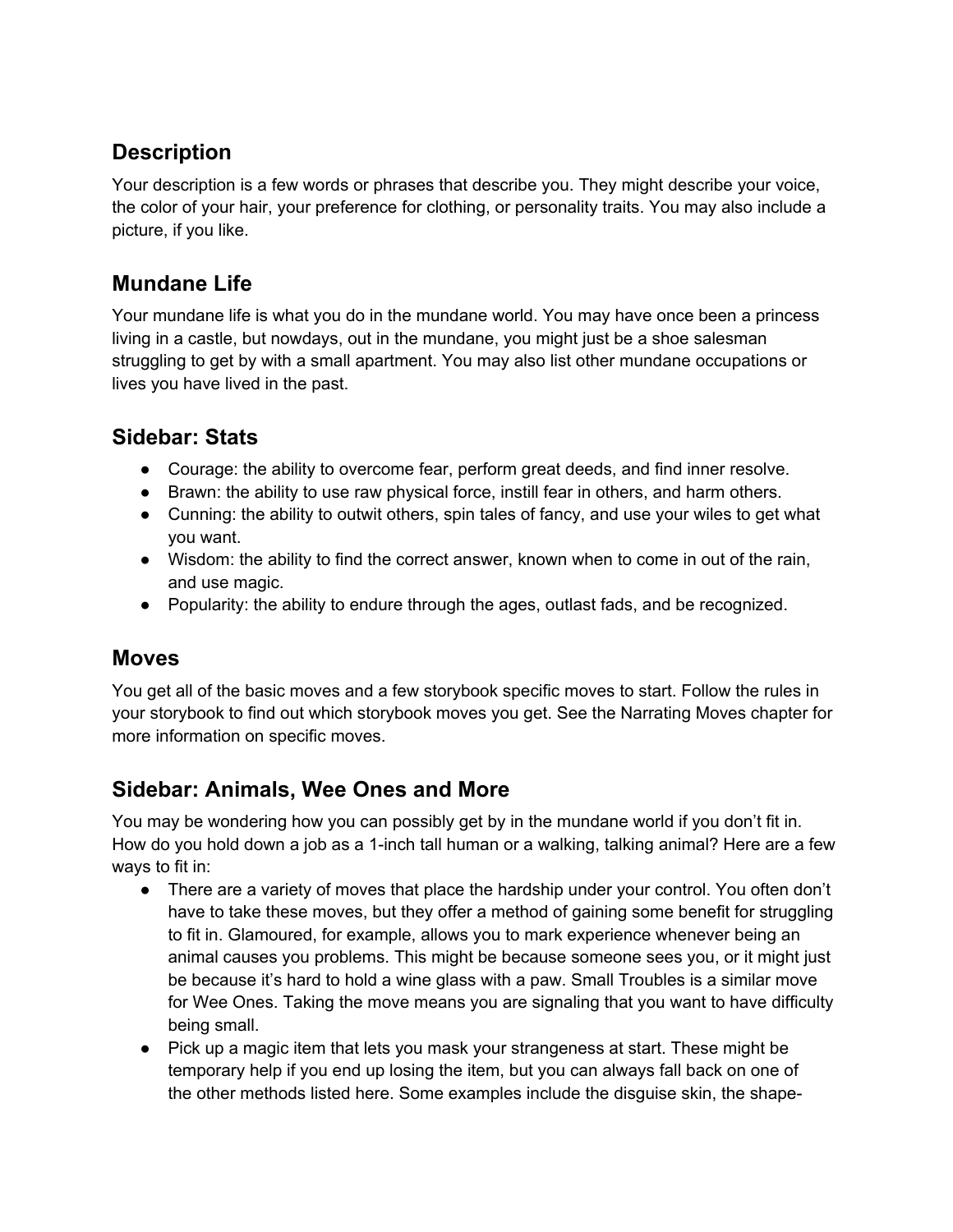changing belt, and the lordly boots.

- <span id="page-23-0"></span>● Use magic to make yourself fit in. Various moves and magic items grant access to magical abilities that can hide you. The easiest way is to use Cast a Spell when you need to fit in. Either gain access to it yourself or bargain with the other PCs or NPCs.
- Stick to Fairytale City. No one looks twice at a talking mouse or a troll there. If you never need to leave to visit the mundane world, you are probably safe. You might even live in a special district designed for folks that mundanes would be shocked by.
- Depending on the answers you give to the narrator, mundanes may not even notice that you are a snake in a top hat. They may just naturally see you as an adult, a child, or a non-talking animal - it all depends on how you present yourself.

### **Popularity**

Your Popularity determines how resilient you are (and how immortal). Popularity is the one stat that is out of your control. Once everyone has chosen their moves, go around the group to figure out your Popularity. Your storybook tells you what to do.

Popular fairytales often have magic items associated with their tales. Those items tend to take on myth of their own and end up passed on to other fairytales. The higher your Popularity is, the less likely you are to hold onto magic items.

### **Sidebar: Popularity Deeds**

When naming deeds from a fairytale's past, you can be as creative as you can get away with. You can draw from movies, comics, or cartoons that featured your character. You can even make up events entirely. Just make sure nobody objects.

Here are a few examples:

- The Evil Queen abandoned her daughter, Snowdrop, in a meadow. The queen has always harbored a black jealousy of her daughter's beauty.
- Peter Pan lost his shadow once, until Wendy sewed it on for him.
- Merlin cast a spell on King Uther to make him look like his enemy Gorlois, which lead to the birth of King Arthur as the wizard had foreseen.
- The Big Bad Wolf solved the murder of Rose Red when she was apparently killed in her apartment.
- Orochimaru tried to kill the Nine-Tailed Fox with the sword Kusanagi, but the fox escaped by using magic.
- Uncle Nancy once tricked the Sun into falling in love with the Moon, which is why the Moon must flee from the Sun.
- Snow White's daughter was hidden from the Evil Queen when she was born.

Are the deeds named true? Did they actually happen, or are they just stories that people have told about you? Play the game to find out.

### **Magic Items**

You get a small number of magic items to start with. Follow the rules in your storybook.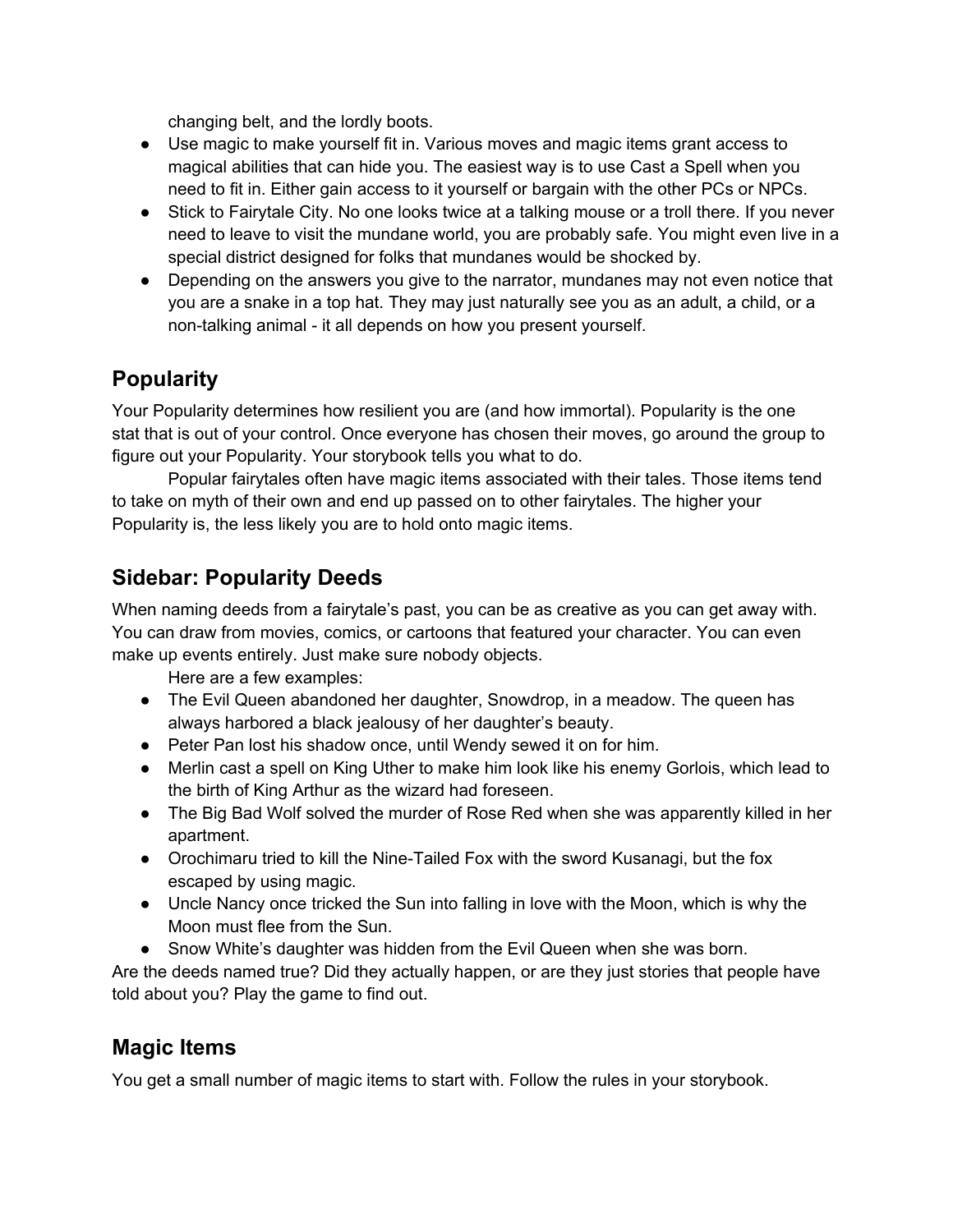### <span id="page-24-0"></span>**Fairytale Move**

Every PC gets a special fairytale move from their storybook. When you use your fairytale move, you create a scene of your own devising that takes place sometime in the past. This is called a flashback scene. The current scene ends and the flashback scene begins. You can choose to end your scene whenever you like, and resume the game in modern day. Once your flashback scene ends, you receive the benefits of your fairytale move.

Your storybook explains any special rules for your fairytale move.

#### **Flashback Scenes**

To create a flashback scene, you'll need to answer the questions below:

- Does the scene take place in the fairytale world or the mundane world?
- Where does the scene take place?
- When does the scene take place?

Each player grabs a flashback sheet and answers the following questions:

- If the scene takes place in the mundane world, decide whether you use the same alias as modern day or a different alias.
- If the scene takes place in the mundane world, decide if you live the same mundane life or not. If the scene takes place in the fairytale world, decide on your fairytale life.
- Set aside your current magic items. Follow the rules in your storybook to determine what magic items (if any) you have for the flashback scene.
- Everything else remains the same (stats, moves, etc.)

### **Before the First Session**

Once everyone is done with their character, you have one last step. You need to find out which of your stats are highlighted. Here's how it works:

- 1. If you have the highest Popularity, you get to highlight one stat for each player. Any stat you like. If you are tied for highest Popularity, you should each roll 2d6, with the highest roll declared winner. Only one player gets to highlight stats.
- 2. The narrator will highlight a second stat for each player.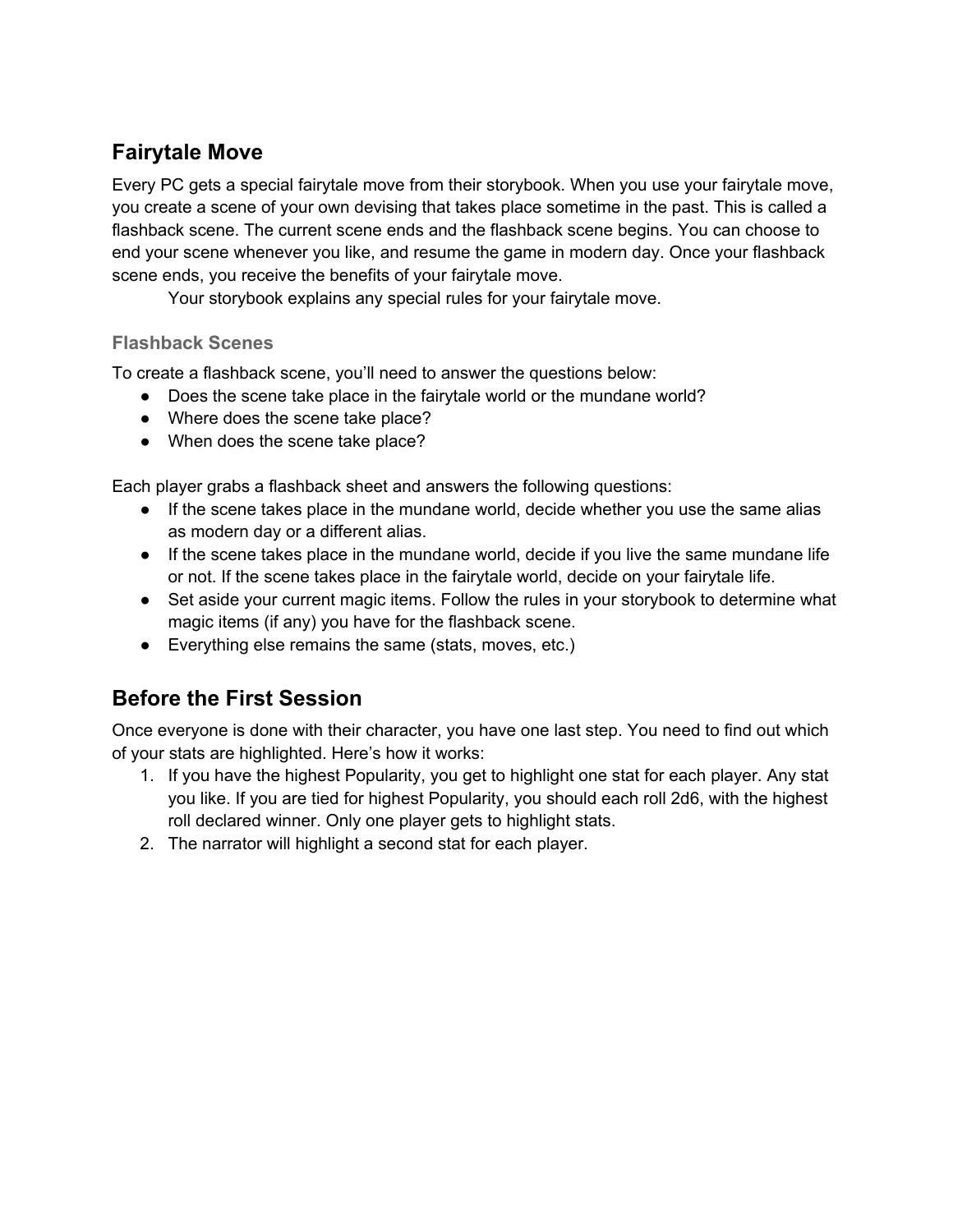# <span id="page-25-0"></span>**Basic Moves**

See Basic Moves book.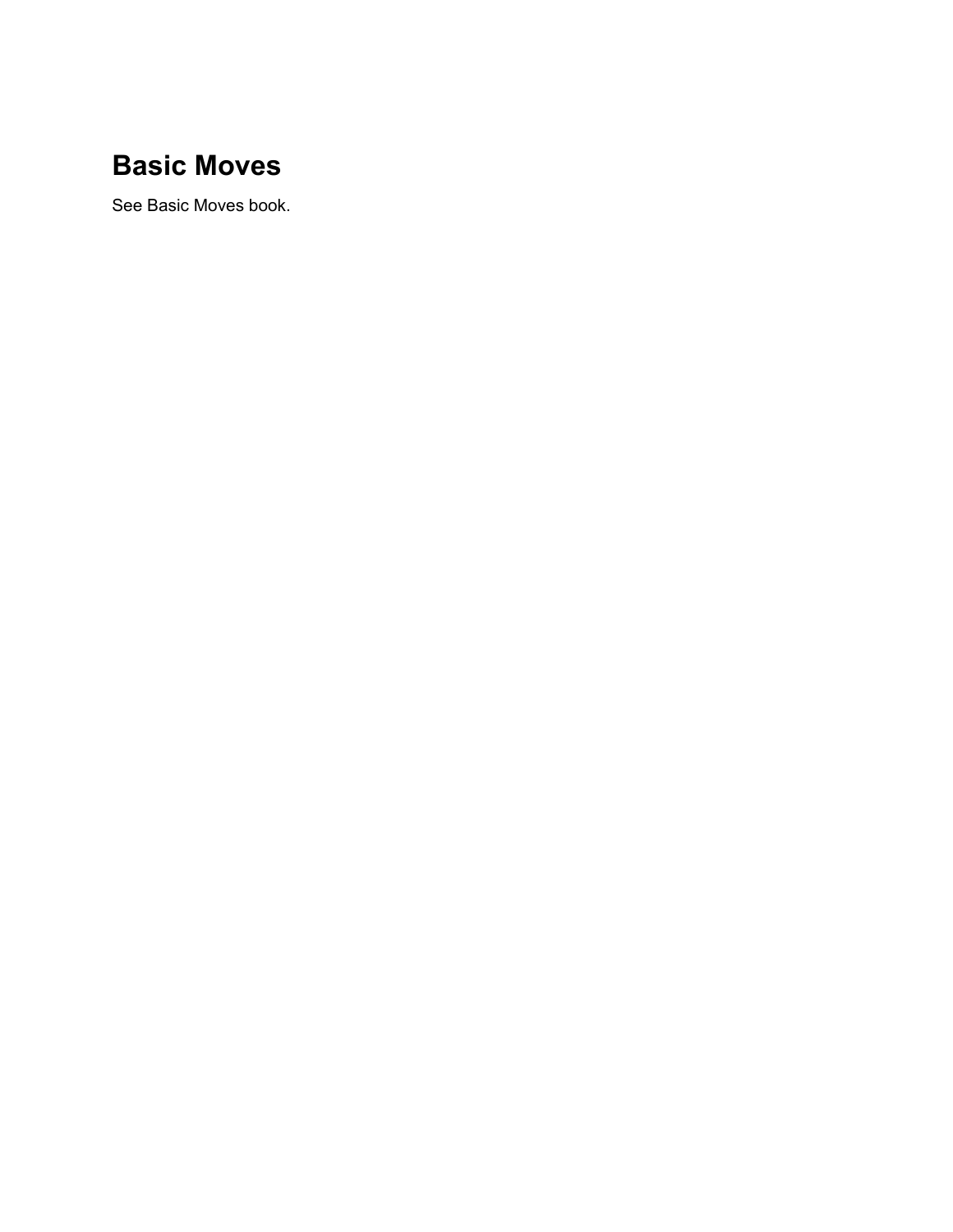# <span id="page-26-0"></span>**Storybooks**

See Storybooks book.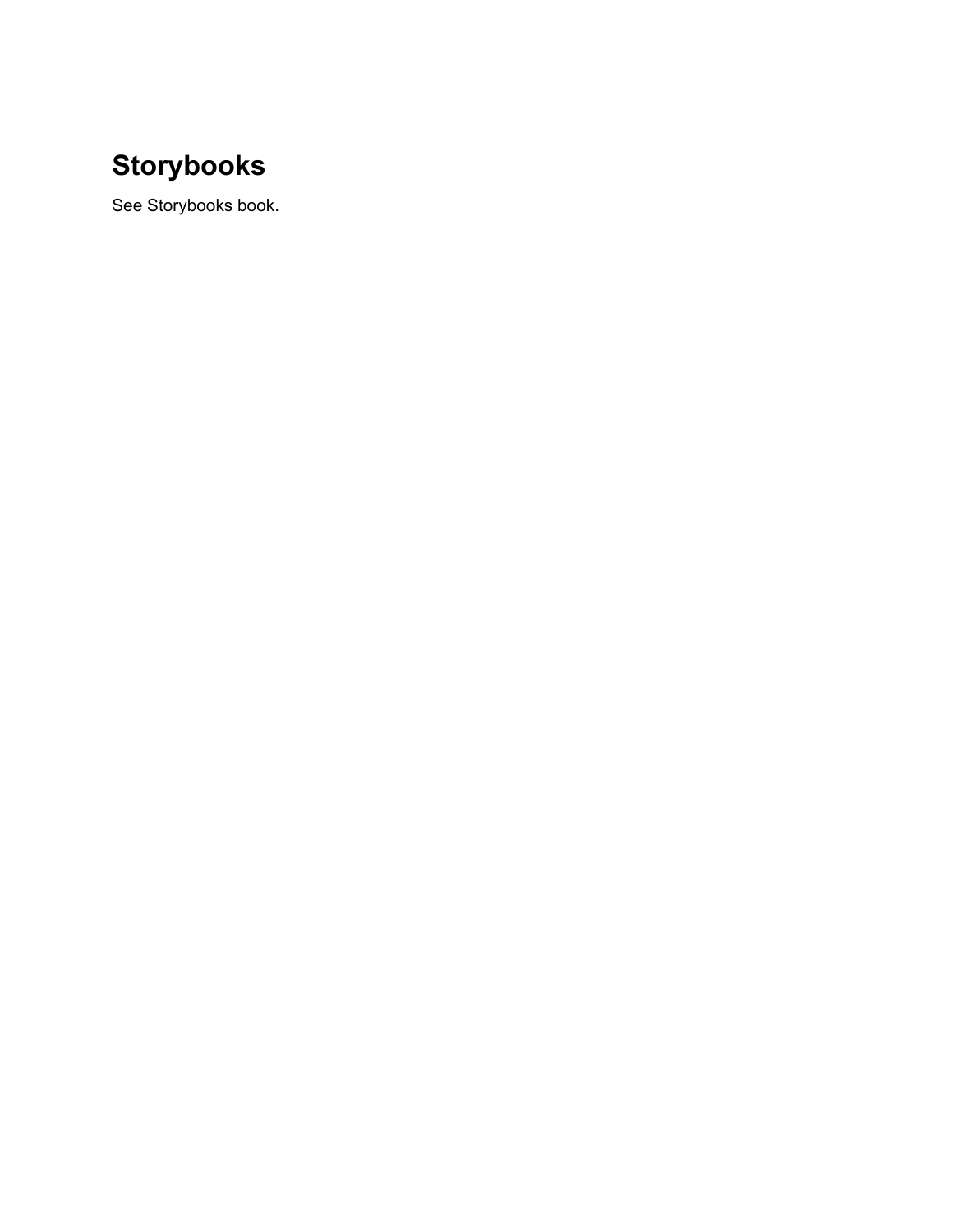## <span id="page-27-0"></span>**Improvement**

Your fairytale will improve over time. Each session you will have the opportunity to gain experience and improve.

### **Experience**

Mark experience whenever you roll a move that uses one of your highlighted stats or when a move tells you to. When you have marked 5 experience, erase your experience and choose 1 improvement from the list in your storybook. You may only choose each improvement once.

If you gain experience as the result of a move, wait until the move completes before you improve.

#### **Improvements**

Each storybook has a similar list of improvements available. You can raise your stats, choose additional moves from your storybook, choose additional moves from other storybooks, or gain a special benefit available only to your storybook. Special benefits are usually fictional in nature, as opposed to moves or stats changes. They may grant you access to additional wealth, items, or bands of allies.

Anytime you choose an improvement, it should make sense with the ongoing fiction. If the improvement doesn't make sense, introduce some new fiction to explain it.

### **Changing Highlights**

At the beginning of each session, you have the opportunity to change your highlighted stats. It works just like at the end of character creation. You should try to get highlighted stats that match your preferred moves. Conversely, you should match your strategy in play to the stats you have highlighted. If you have your Brawn highlighted, that calls for throwing your weight around, intimidating your others, and even using violence to get what you want. A highlighted Cunning calls for using trickery, riddles, and tall tales to get what you want.

### **Advanced Improvement**

Once you have improved 5 times, you may choose from the list of advanced improvements below instead of using the list in your storybook. This is optional. You can still choose the improvements in your storybook (if you have any left). You may only choose each advanced improvement once.

**Advanced Improvements**

- $\bullet$  Add +1 to any stat (maximum of +3).
- Advance 3 basic moves.
- Advance 3 basic moves.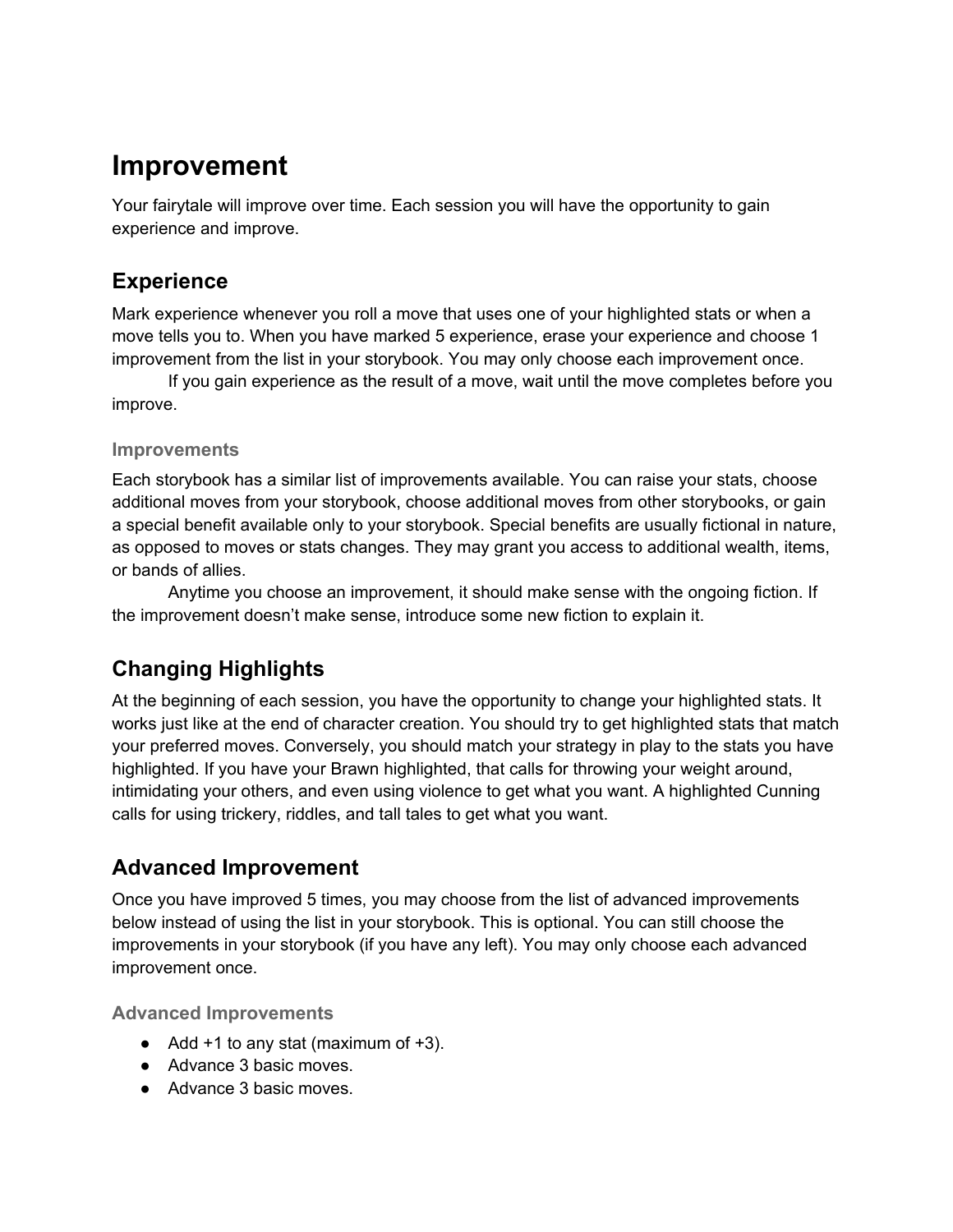- <span id="page-28-0"></span>● Change your fairytale to a different storybook.
- Live happily ever after and make a new character.
- Create an apprentice and play 2 characters.

### **Advanced Moves**

Most of your basic moves can be advanced to offer an additional success level. When you roll a 12 or higher, you get an advanced hit. See each advanced move for specifics.

#### **Perform a Feat of Fable**

On a 12+, your performance is so extraordinary it will be remembered for some time to come. Gain 3 boon tokens.

#### **Threaten Harm**

On a 12+, they have to do what you want. They can't bear the thought of taking their medicine.

**Strike a Blow**

On a 12+, you get all 4, plus choose 1 option twice.

**Tell a Tall Tale**

On a 12+ versus an NPC, your trick works, and you or another PC involved in the trick become the NPC's True Love.

**Ponder Fate**

On a 12+, ask any 3 questions you want of your opponent or the narrator. Gain 1 boon token when you act on the answer to one of your questions.

**Live to Tell the Tale**

On a 12+, you somehow avoid the harm and are restored to full heart tokens.

#### **Bargain**

On a 12+, you strike an unequal bargain and may lower your offer. Ask your narrator if this advanced move is available.

#### **Cast a Spell**

On a 12+, your spell is permanent or extraordinary in effect and you gain 3 boon tokens. Ask your narrator if this advanced move is available.

#### **Counterspell**

On a 12+, the spell is countered and you have the option of reversing it against the caster. Ask your narrator if this advanced move is available.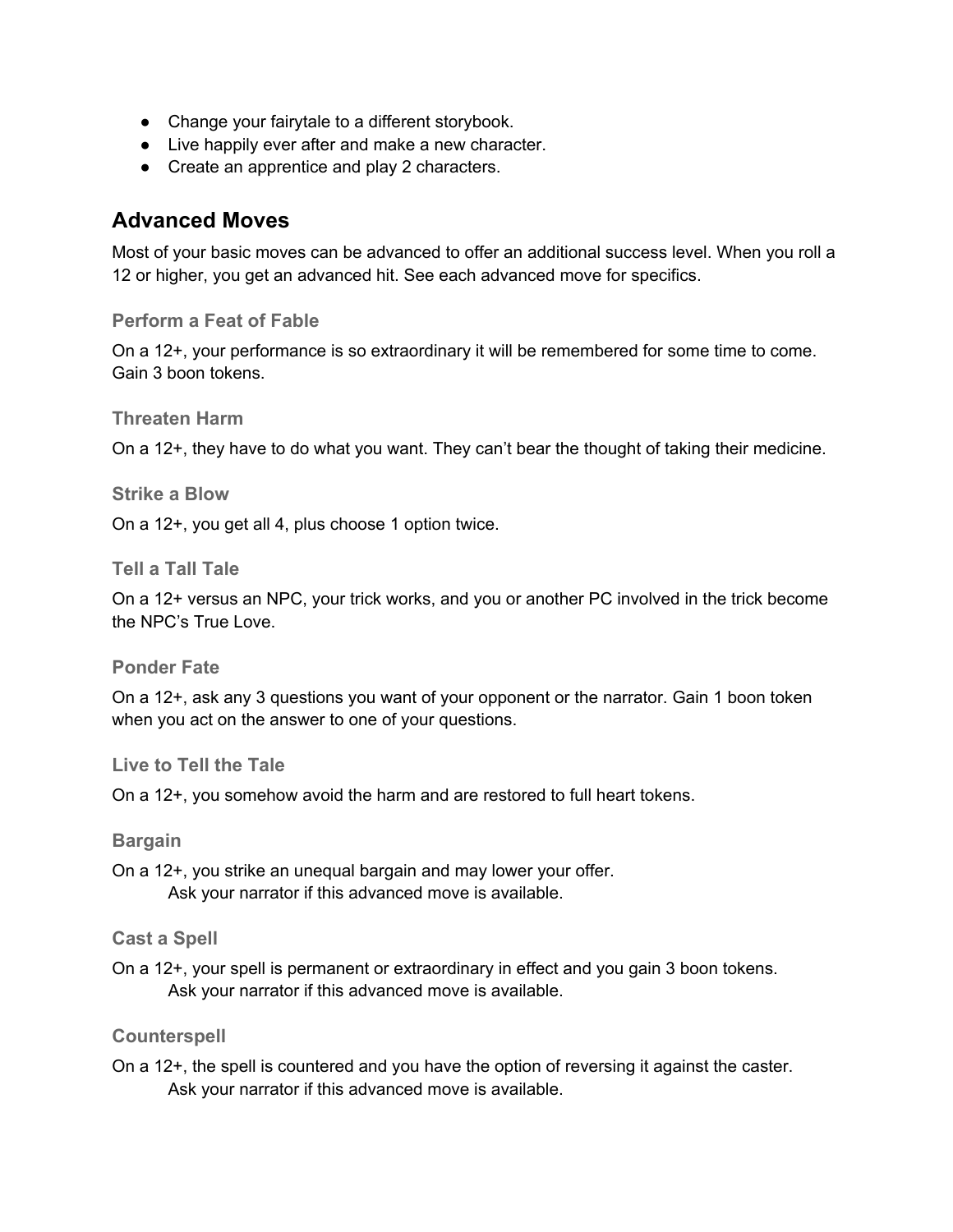### <span id="page-29-0"></span>**Changing Storybooks**

You can explore a new aspect of your fairytale by changing storybooks. Choose a new storybook and copy your character over. Don't toss out your old storybook, as you'll still need parts of it. Follow these steps when changing storybooks:

- 1. Copy your True Name.
- 2. Copy any aliases you use.
- 3. Copy as many options from your description as you like. Replace any you leave behind with options from your new storybook.
- 4. Copy over your mundane life.
- 5. Copy your stats as is.
- 6. Keep the moves you have in your old storybook.
- 7. Copy over your magic items.
- 8. Keep any improvements you've made, except perhaps your storybook's special improvement. Ask the narrator about the special improvement. Any improvements you didn't take from your old storybook are closed to you now. The list of improvements in your new storybook are now open. Any advanced improvements you have made remain.
- 9. You get a number of new storybook moves, according to your new storybook.
- 10. Replace your fairytale move with the fairytale move in your new storybook.

### **Live Happily Ever After**

You retire to the home for forgotten fairytales, ride off into the sunset, or take up a supporting role as an NPC. You might marry your True Love, or pass on your position to a successor. Tell the narrator what you want to do. They might want to play it out during the session.

Once you select Live Happily Ever After as an improvement, your character is safe. They won't die or become an adversary, but you don't get to play them anymore. Grab a new storybook and make a new fairytale.

### **Apprentices**

You can play two characters if you like - just pick out a new storybook. Your new fairytale becomes an apprentice to your old fairytale. They can be related like Peter Pan and Tinker Bell, but they don't have to be. Each character should have their own pool of heart tokens. Share one pool of boon tokens between them.

### **New Characters and Popularity**

When you create a new fairytale after the group has already been playing, you'll need to figure out your Popularity. Do this with the group like you normally would. If you are playing more than 1 character, just count yourself once for naming stuff about your new character.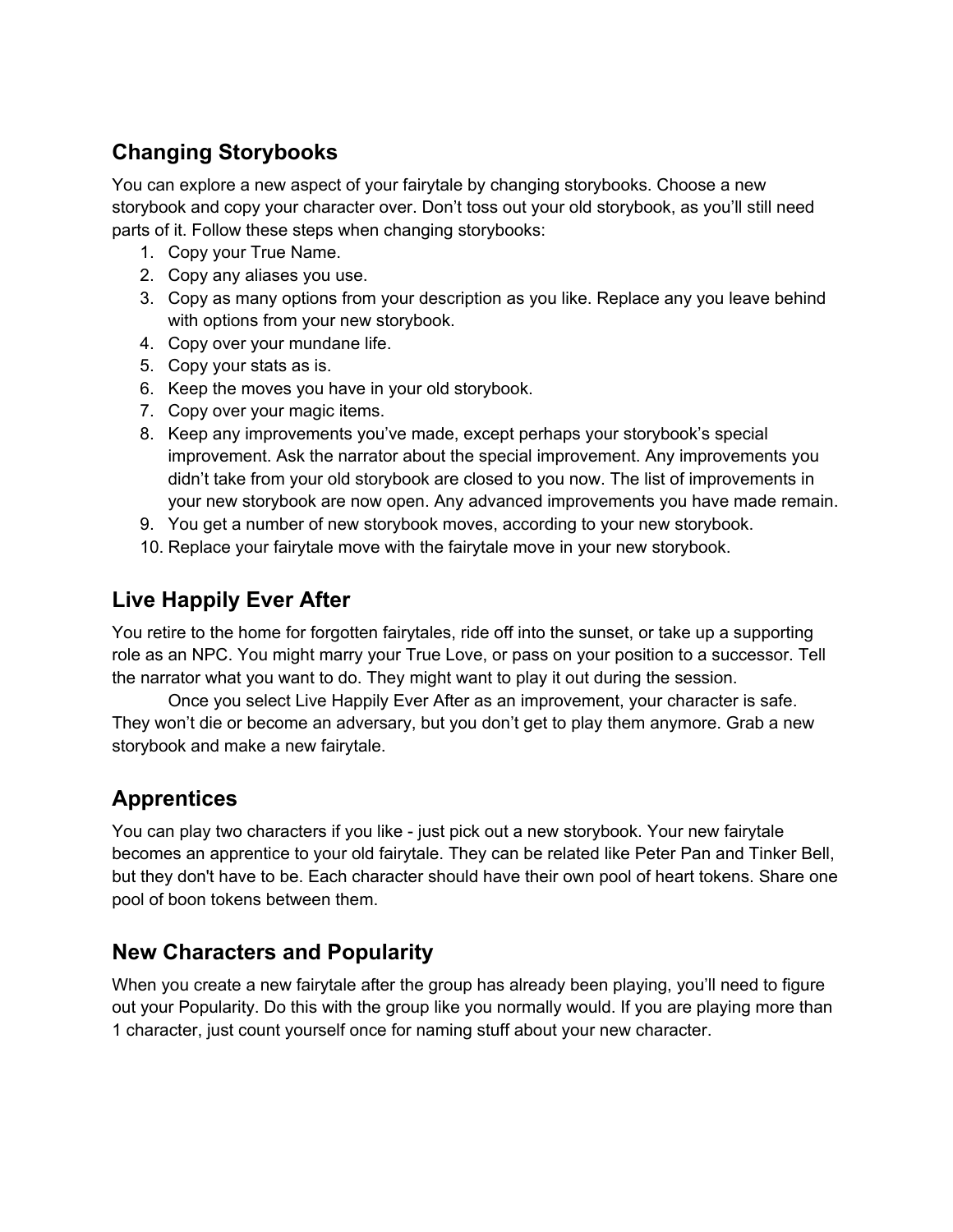# <span id="page-30-0"></span>**Harm and Healing**

In times of action and danger, you may end up dealing out or receiving harm. The following chapter explains when that happens, how much harm is dealt or taken, what that means, and how you can recover from harm.

### **Harm**

#### **When Do You Take Harm?**

You take harm when:

- You Perform a Feat of Fable, and take harm as a result.
- You Strike a Blow, and take harm as a result.
- Another player chooses to Strike a Blow against you, and you take harm as a result.
- Another player chooses to Threaten Harm against you, and you choose to take your medicine.
- The outcome of a storybook move results in harm to you.
- The narrator chooses to inflict harm upon you.

#### **How Much Harm?**

Normally the amount of harm is equal to the weapon of the attacker minus the armor of the defender. If for some reason there are multiple weapons or armors involved, use the highest of each. This may be modified in the following ways:

- Avoiding serious harm means 0 harm against individuals and -1 harm against bands.
- **•** Terrible harm means add  $+1$  to the harm.
- Stunning doesn't modify the harm, but the defender can't act until they recover.
- The amount of harm may be specified by the move, rather than the weapon. Don't subtract armor in this case.
- Magical weapons bypass mundane armor.
- You avoid serious harm when using magical armor against mundane weapons.
- Individuals take terrible harm from bands.
- Bands avoid serious harm from individuals.
- Small bands take terrible harm from plentiful bands.
- Plentiful bands avoid serious harm from small bands.

### **Suggested Harm of Weapons**

Weapons normally inflict an amount of harm equal to their fictional capacity for harm. Here are some examples:

- 0 harm: grappling, pebbles
- 1 harm: fists, rocks, light falls, dehydration
- 2 harm: swords, axes, bows, pistols, falls, fire
- 3 harm: rifles, shotguns, great falls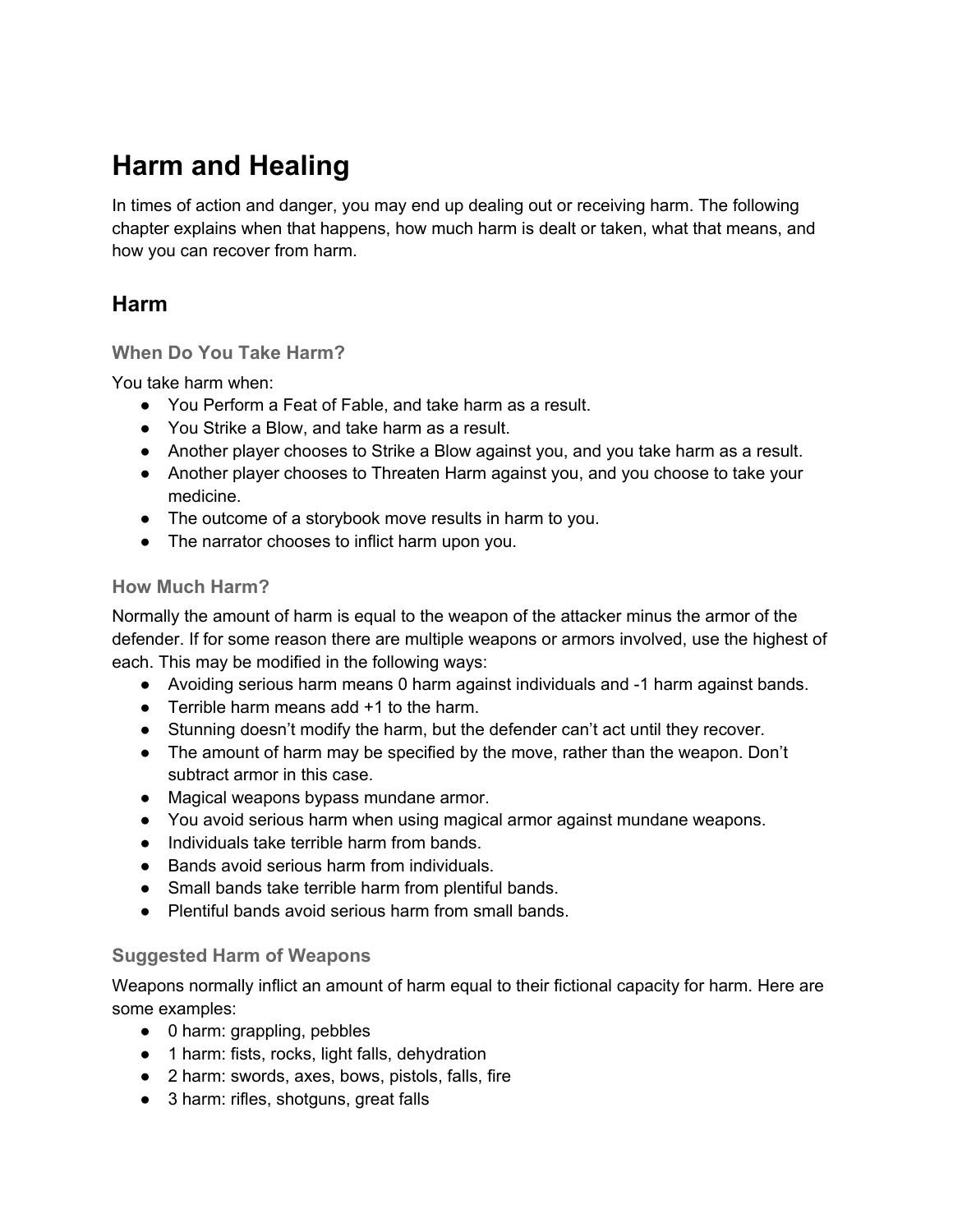- <span id="page-31-0"></span>● 4 harm: legendary falls, machine guns, crashes
- 5 harm: explosions, dismemberment, drowning, plane crashes

#### **Suggested Protection of Armor**

Armors normally protect from an amount of harm equal to their fictional capacity for protection. If you are protected by multiple armors, use the highest protection value. Some armors may include a plus sign (+1) in their value. In this case, you may add the bonus to another armor. Here are some examples:

- 0 protection: normal clothes
- 1 protection: motorcycle jackets, crash helmets, shields
- 2 protection: ballistic vests, plate armor
- 3 protection: bomb suits

### **Heart Tokens**

You get 4 heart tokens. Each point of harm you take crosses off one heart token. When you cross off your final token, you are in danger of dying and must attempt to Live to Tell the Tale (as in the basic move).

### **Healing**

Your heart tokens are restored at a rate of one per scene. They are all restored between sessions. Stunned characters recover at the end of the current scene.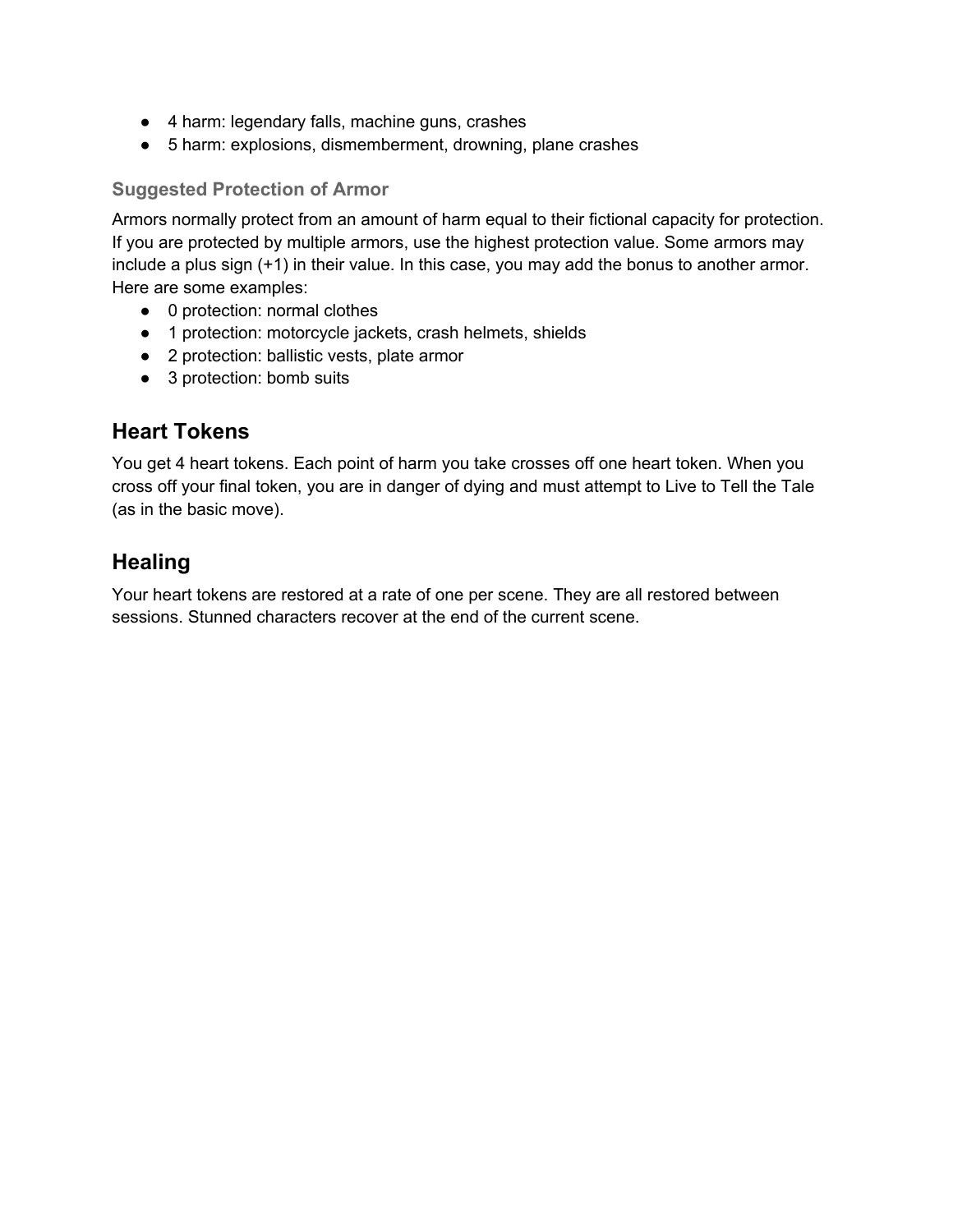# <span id="page-32-0"></span>**The Narrator**

We call you the narrator. The narrator as in the classical definition of the person who tells the story. You're not the author, or at least, not the only author. You won't get exclusive control of the story - no one will. You are going to work with the players to create drama. Stories will unfold and you will all find out together what happens. This chapter lays out what you need to do.

### **Your Agenda**

- Make fairytales living in the mundane world seem real
- Fill the PCs' lives with drama
- Play to find out what happens

These 3 things are your goals as narrator. Everything you do should accomplish all 3. You don't have any other goals. Don't try to make the players lose. Don't stand in their way, judge them or punish them. Don't lead them to dead ends. Don't read to them or give them books to read. Don't try to force a storyline or outcome.

#### **Making the World Seem Real**

Make the world seem real through the fiction you create during play. Establish an atmosphere. Describe a few details. Nothing too extensive, just a word or two for the players to hang their imaginations on. A woman with golden curls. A shop built out of green bricks. A sour smell in the alley. A boy who smells like cinnamon. Not too much that anyone struggles to remember the details.

Always speak as your NPCs. Don't describe what they say. You can use your voice and physical mannerisms to bring to life distinct NPCs. Again, just use a few quirks. An accent or a slight stutter. Hand gestures or hands on hips. Nod your head a lot or slump down. Something to make each NPC memorable. Once you start using your voice and body while speaking, even doing nothing will create an impression of a bland, vanilla character.

You can create physical handouts to add to the atmosphere, such as business cards, theater tickets, and maps. Just don't expect anyone to actually read the diary you give them in order to find the 3 clues you've hidden. At the very least, everyone not reading the diary will be bored. You will be bored while they read. And, probably, the player who has to read the diary will be bored. You are also running dangerously close to deciding on a storyline and telling the players what happens. Don't do that.

As an alternative, consider filling your play area with objects, books, and snacks that evoke the atmosphere of the game. Objects related to the city the PCs live in are great. Antiques, particularly if they have a fairy tale quality, are good. Books of fairy tales, particularly during character creation, are great. Just be wary of anyone who sits around reading. Special snacks can include cultural or fairy tale themed food.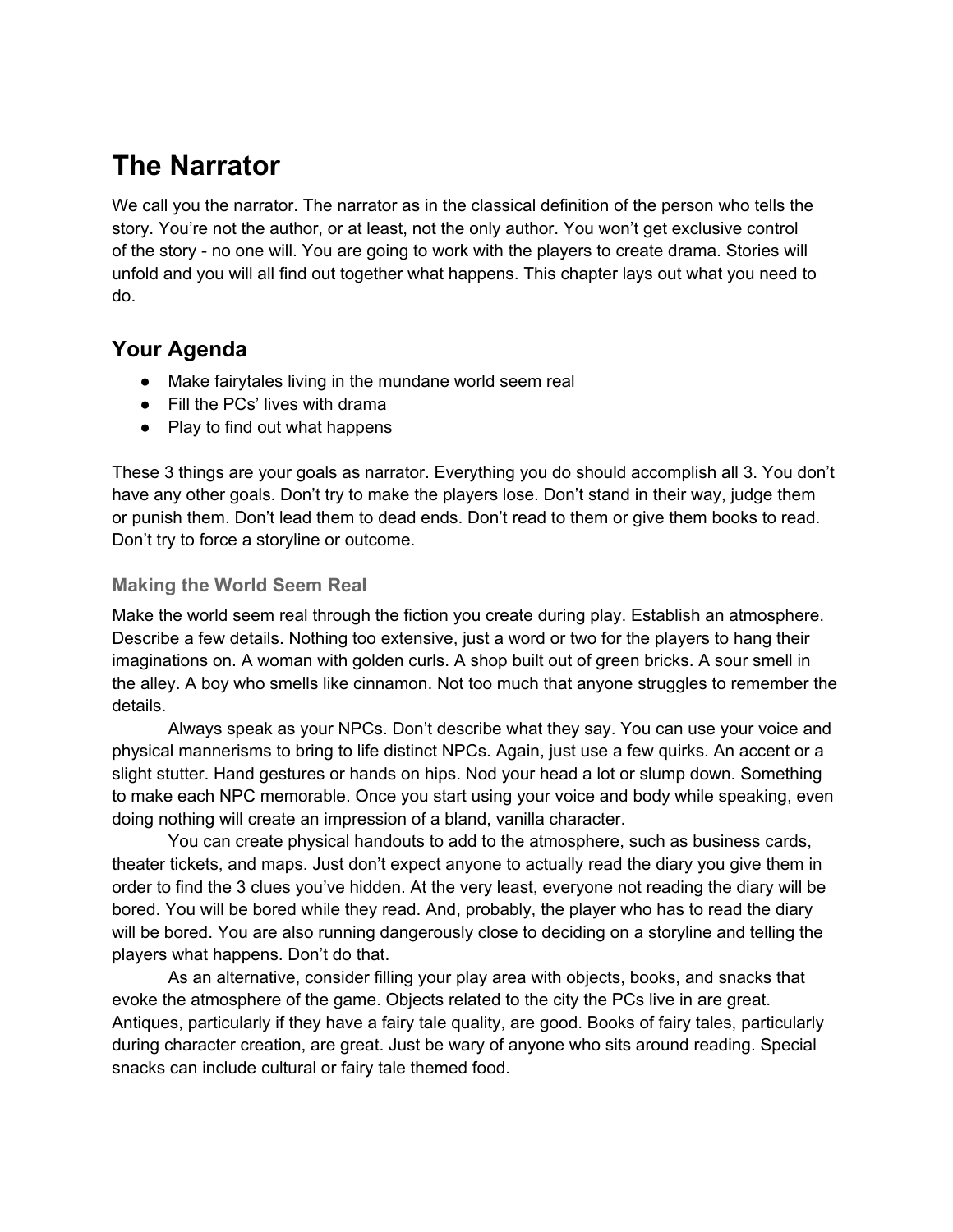#### <span id="page-33-0"></span>**Creating Drama**

Drama means the journey a PC takes to overcome those things that prevent them from achieving a specific, acute goal. In every scene, push the players to define what they want. Those wants should create fiction that leads to a move. The move answers whether they get what they want. Think about what happens if the move is unsuccessful and they don't get what they want. Why do they need it now?

Do this every scene and you get drama. Don't do it and the game will be boring. If the scene bores you while you are running it, the players will be bored too. It's your job to create the drama. It's not the players' job. Their job is to find goals for their characters. Your job is to push them to find goals, push them to act now, and then figure out what happens right now if they fail.

When you create a scene, there is often an easy cue to figure out the PCs' goals. Why are they in the scene? Why did they show up? The result of the moves in a scene create another easy cue to set the next scene. Did they get what they wanted? Where do they go from here?

Remember, it's not your job to figure out what's going to happen next. You get to determine what happens when they fail right now, but not what the eventual outcome will be. You should wonder what happens next. The players should wonder what happens next. If everyone is wondering what will happen next you are doing a great job.

#### **Play to Find Out**

This sounds simple, but it's very important. Never plan out what will happen ahead of time. Always figure out what happens right now, as it happens. In particular, as narrator, this means you shouldn't be hoping for any particular outcomes. Just because it's your job to figure out what happens immediately when someone fails, doesn't mean you want them to fail. You don't want them to succeed either. You want the game to move forward so you can find out what happens.

When it comes time for you to say what's happening right now, don't think about what you want to be happening. Think about the fiction. Think about the logic behind what has happened before. What have the PCs done? What are the NPCs doing? Think about logical cause and effect from the fiction. Then say what's happening.

### **Your Job**

There are clear differences between you and the players. The players' job is to say what their characters say and what their characters do - to define the goals for their characters. It's their job to say what they think, and what they feel. It's up to them to answer your questions about their character or their characters' lives. Your job is everything else, to describe the world and everyone else in it, what's happening, and most especially to push the players to define goals.

Always be honest. Always give them the facts they need. This doesn't mean that one of the adversaries you've prepared can't pretend to be their friend. It doesn't mean NPCs have to tell the PCs the truth. It means that you have to be honest. Tell them when something is dangerous or risky, or what the consequences might be. Tell them what's happening. Don't try to weasel out of giving them the benefits of moves they succeed at. Don't shy away from the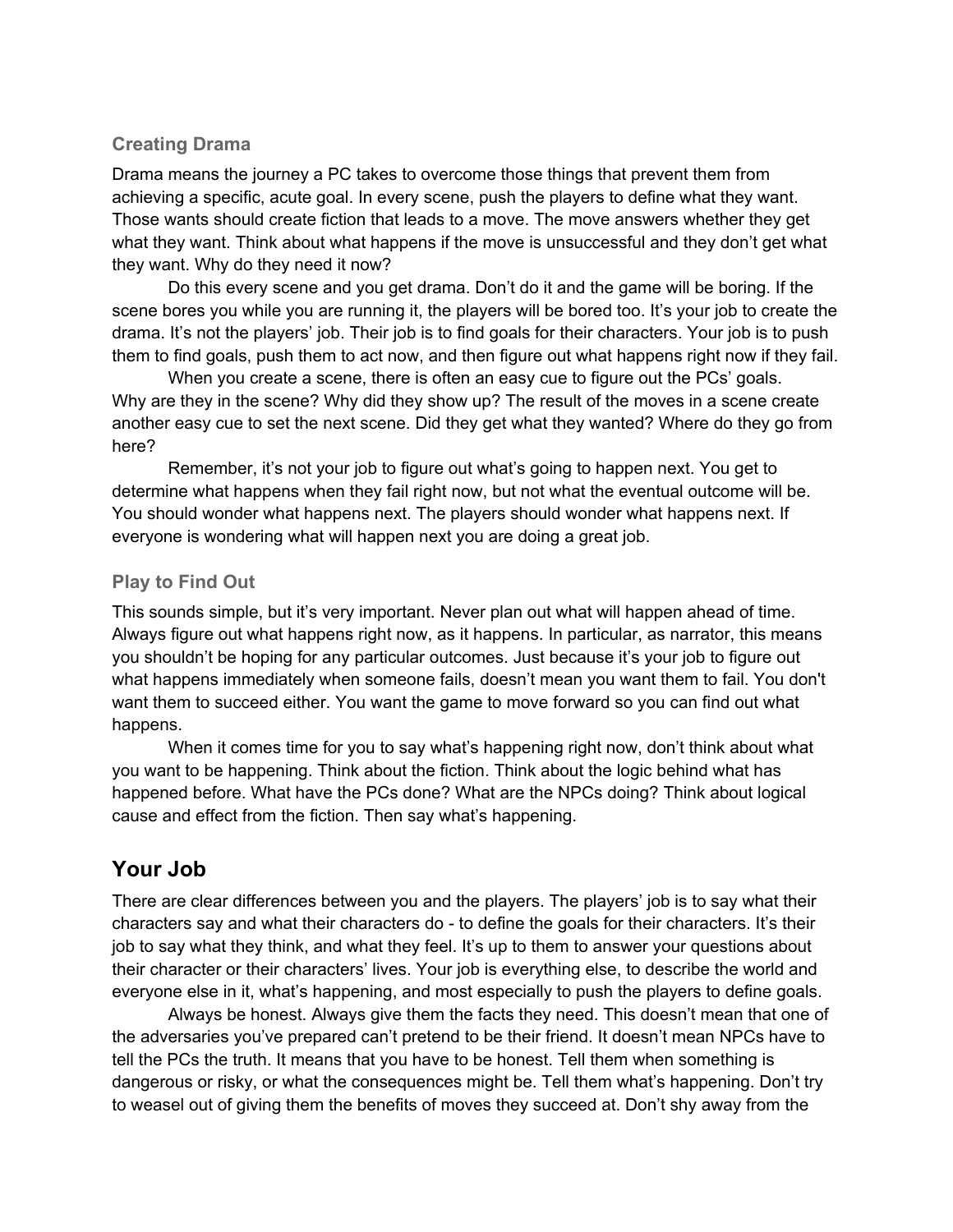<span id="page-34-0"></span>consequences of failure or hide those consequences.

Finally, always remember, you're on their side. Don't try to defeat them.

### **Sidebar: When Do I Roll the Dice?**

You don't. Only the players should be rolling dice. This doesn't mean you should be arbitrary in deciding what happens. Instead, look to your agenda and the principles to figure out which moves you should make. Let's look at an example of how that works - particularly when it comes to physical combat and harm.

Rose Red is surprised in an alleyway by a massive ogre who's after her blood. Sticking to just the basic moves, she has a number of ways to respond. Depending on the move she makes and the roll she gets, you then have a number of moves you can make in response.

If Rose tries to perform a feat of fable to outrun the ogre, she rolls the dice and adds her Courage. On a 10+, she outruns the ogre and picks up a boon token in the process. Rose gets her goal, which was to get away. Unless she pauses or another player interrupts, you should let her make another move if she wants. You don't get to make a move for the ogre until you get an opportunity.

On a 7-9, what happens depends on her choice from the results. She gets away, but at some cost. If she chooses the 1 harm as her cost, you could say that the ogre grabbed at her and scraped her back as she fled. Or maybe she banged her knee jumping over a brick wall. Either way, that's the only harm the ogre inflicts. If Rose doesn't choose 1 harm as her cost, then she gets away at some other cost, but no harm is inflicted by the ogre. After you make a move as part of the cost, such as inflicting the 1 harm from a banged knee, Rose gets to make a move again. If she hesitates, make another move. Otherwise, let her continue.

On a miss, you get to decide what happens by picking a move. You can choose harm someone to have the ogre smash a dumpster into Rose as she gets away (3 harm). You can choose kidnap them to have the ogre knock Rose out and drag her off to its lair. You can choose steal something from them to have the ogre snatch away her bag as she runs away. It's up to you, but once you make a move, give the players an opportunity to respond. Always follow your move with, "what do you do?"

Let's look at a different move. Maybe Rose decides to go toe to toe with the ogre and strike a blow with her baseball bat. She rolls the dice and adds her Brawn. On a hit, she gets to choose several of the 4 possible results from the list. She can hit him under the chin before he can react (stunning him and avoiding serious harm) and then take his wallet (stealing from him) if she rolls a 10+. She could just hit him under the chin on a 7-9 (stun and avoid serious harm), without stealing his wallet. As long as she avoids serious harm, the ogre won't really be hitting her. If she doesn't choose that option, then you'll be trading blows to inflict harm from the ogre (3 harm). On a miss, you get to choose any moves you like. Trading blows is the most likely, but you can also choose any of the options from the perform a feat of fable example.

The key here is that what happens, and whether the ogre harms Rose, arises out of the choices she makes and the results of her dice rolls.

### **The Principles**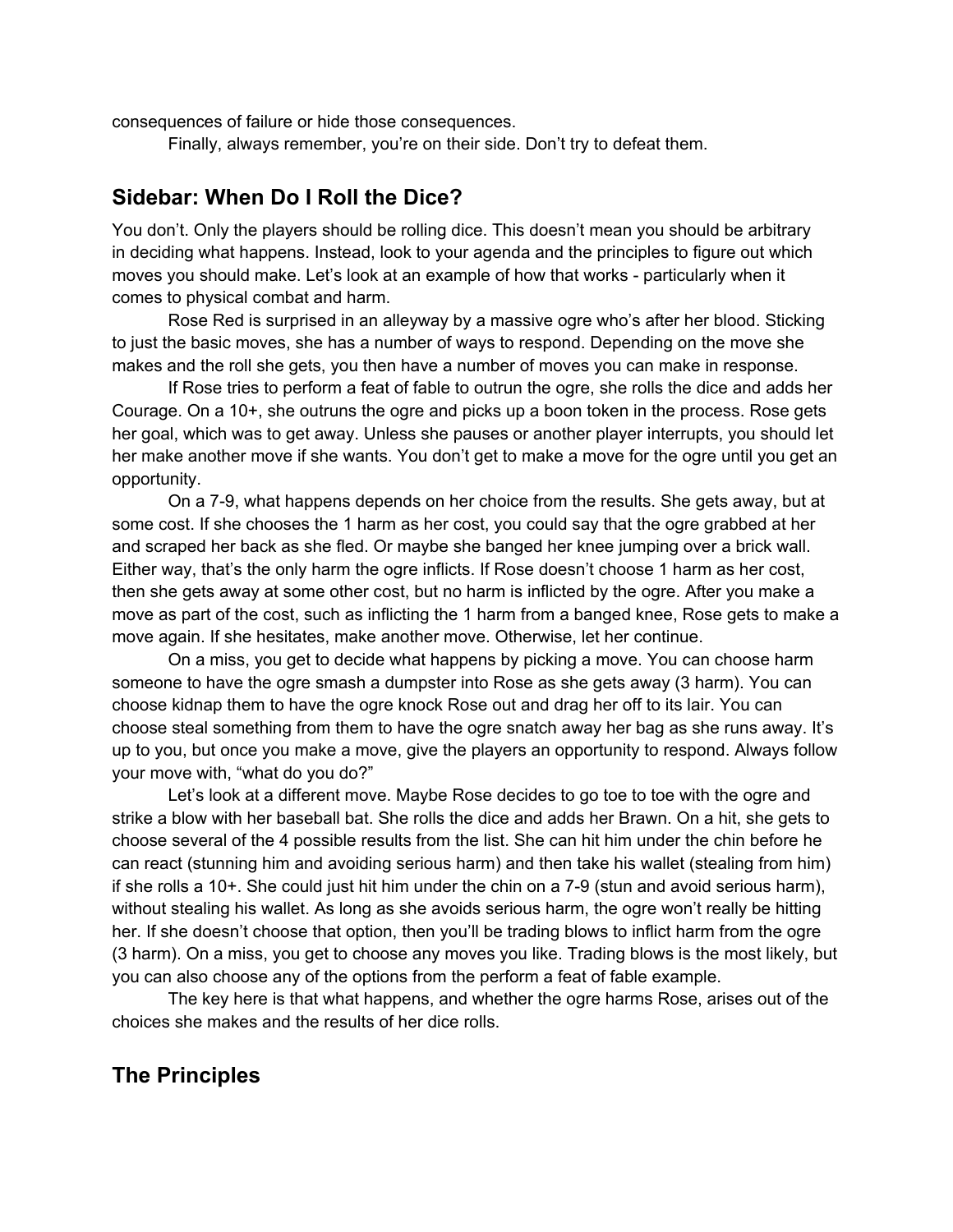<span id="page-35-0"></span>During play, you should keep in mind the following principles of play.

### **Sprinkle Fairy Dust**

Cover your characters and scenes with a bit of fairy dust. Make them sparkle, make them enchanting, and make them monstrous. Fill your head with visions of fairy courts, giants, talking animals, magic carpets, and dragons. Imagine how they fit into the mundane world. Imagine what it means to be immortal. Businesses run by fairytales replace their labor with goblins, talking mice or lilliputians. Dragons prefer to transform into mundanes and fly first class. The fairy courts rank their royalty based on how many social media likes they have, competing desperately online for attention. Wizards prefer to talk shop over lattes and blow the steam into fanciful shapes.

You can cultivate fairy tale imagery by reading books and comics, watching movies and television, and reading the original tales. Most of the originals are available for free online.

#### **Talk to the Characters**

Address a player by the name of their character - their True Name. Tell them what their character knows or sees. Say "Snow, what kind of car do you drive?", or say "You think he's lying." Don't say "Donna, what kind of car does Snow drive?", and don't say "Snow thinks he's lying".

#### **Ground your Moves**

Choose your moves based on drama and then reveal them as part of the fiction. Think about what makes a good dramatic possibility when choosing moves, but never use that as the reason the move happens in the fiction. This means that if you decide a good move would be to trigger a PC's curse, you should say what leads to it in the fiction.

Let's say Peter Pan rolls a miss on Threaten Harm against some muggers, and so you make a move in response. You decide to trigger Beast's cursed form (monstrous when his wife is unhappy). You don't say that Beast transforms into a monster because Peter failed to threaten the muggers. Instead you say that Beauty yells angrily at Beast that he's useless and so he starts to transform into a monster.

#### **Don't Name Your Moves**

Never say the name of the move you're making. Just say what happens. Think of the fictional cause and describe the effect. This goes hand in hand with grounding the move.

Let's go back to Peter Pan and Beast for a second. When you decide to make the move trigger a curse, don't announce that you're triggering a curse. Instead describe how Beauty screams, "Are you kidding me? Are you just going to stand there?" Then Beast begins to change. His teeth elongate, his jaw cracks, horns poke from his forehead, and he grows hair all over.

This doesn't work the same for players. Players have to make clear what move they are making so you can follow the rules. You shouldn't ever make clear to the players what move you are making.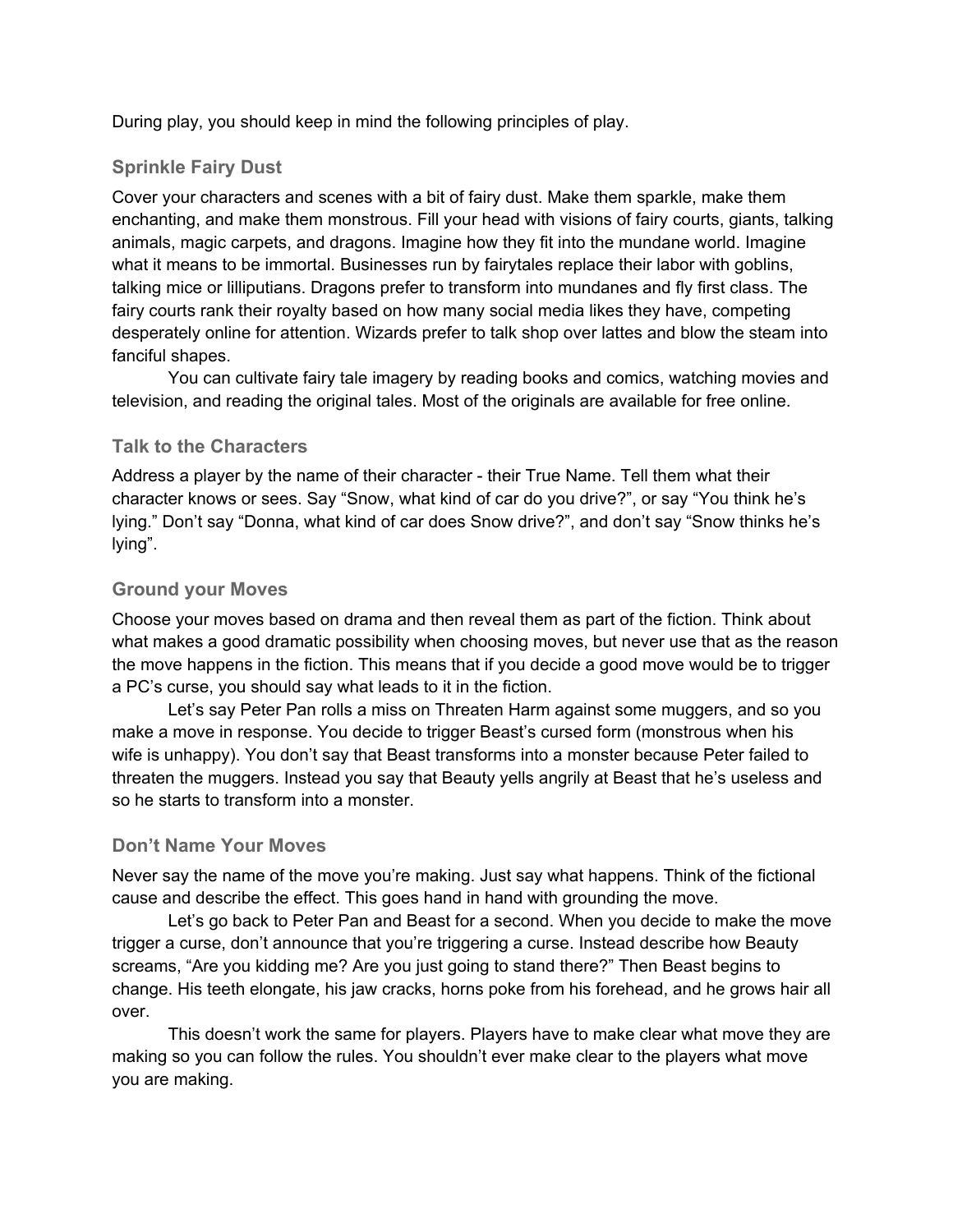# **Sharpen Your Axe**

Everything you own is up for grabs. NPCs, locations, items, realms, whatever. If you own it, and you are thinking about it, consider destroying it. No NPC is safe from death. No location is immune to destruction. No item cannot be stolen, lost, or melted down into slag. Always keep a sharp axe ready to lop the head off an NPC. If it makes sense for someone to die, then they do.

## **Give Everyone a Name and a Goal**

When an NPC is introduced into a scene, always think about who they are and what they want right now. Are they a fairytale? Pick which one. Are they a mundane? Give them a mundane name. Now think about what they want, even if it's just to get something to eat or get through the day in one piece.

Once that's done, the fiction should come easy. Wherever and whenever the NPC's goal conflicts with the PCs' goals, push hard. Throw the NPC in their way. Force the players to make choices.

# **Ask Lots of Questions**

Ask the players about their characters. Where do they live? What do they do? How did they end up in that line of work? What do they think about mundanes? Are they married? What happened to their prince? How did they get that magic item? All kinds of questions.

Whenever you get a chance, ask them something really specific. Has your True Love ever cheated on you? How long do you think you've been alive? What are you wearing right now? What kind of cloth is the carpet made from? Ask anything that sounds interesting or that leads to more fiction.

Once they answer, you should expand on it a bit by sprinkling some fairy dust on it. Then store it away and bring it back later. Think about what the answer could mean. How could that show up later? Wonder about it for a bit.

So, let's say you ask, "Has Prince Charming ever loved anyone else?" Cinderella says, "Well, he's cheated on me a few times over the centuries when we were apart." You sprinkle on some fairy dust with, "Yeah, he spent a few decades as a special guest of the fairy court. And there was that time in the seventies when you caught him using a dating service for fairytales." Then you file it away for awhile. The next time you sit down to prepare an adversary, you remember the unfaithful prince and decide to make the adversary a fairy that the prince once dated.

# **Twist the Knife**

You aren't trying to kill the PCs, but you are going to stick your knife in and twist. Twisting the knife means causing complications or obstacles. When they do something, there's a downside or unexpected consequences. Keep pushing them onwards into new goals, building more drama.

Occasionally, when they least suspect, you'll want to let them have exactly what they wanted with no strings attached. Show them the promise of victory. Then twist the knife next time.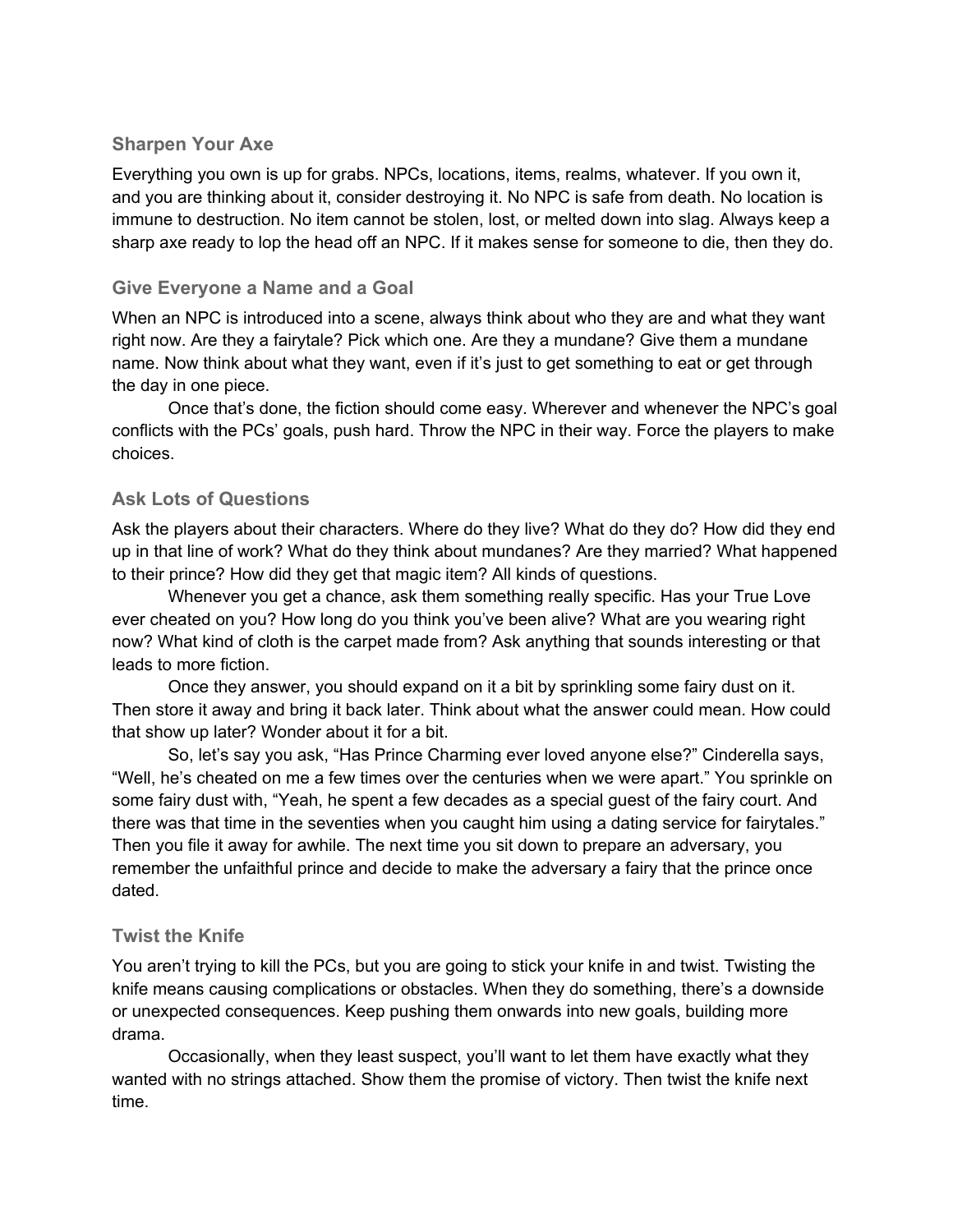## **Push for Goals**

This is really important. You have to push the players to set goals for themselves. Not long term goals such as restoring the honor of their family. Goals for right now. This scene. What do they want to accomplish right now?

Sometimes players will need a bit of prodding. They might have no ideas for goals, or set very boring goals. That's where asking lots of questions comes in. Build on that with some twisting of the knife, and pretty soon they'll find a goal worth fighting for.

Let's say Red Riding Hood is working out at the gym. Her stated goal is to work out, which is kinda boring and you don't really see how to create some drama. Not much of a goal at all, but let's go with it. You ask Red about the gym and she says it's called Jack's Gym because Jack, the trickster who killed all those giants, owns it. "What do you think about Jack?", you ask. "He's a gambler, and a lowlife, but a good friend in a pinch," she says. So you twist the knife and have some goblin leg-breakers show up on a collection. They threaten Jack, but Red doesn't respond and just wants to work out. Now you have an acute goal. She'd rather finish working out than stick her neck out for a friend. That's interesting. Twist the knife some more with a little begging from Jack, and a little threatening towards Red from one of the legbreakers. Eventually she will have to make some type of move to either help Jack or get out of there intact.

All the time you are just pushing for the player to set goals that lead to moves. You don't care if she finishes her workout or not, and you don't care what happens to Jack or his gym. You just sharpen your axe and get ready to burn them down.

# **Create Poison Apples**

After the first session, you are going to start preparing for play before each session. Your job when you prepare is to create dangers that will threaten the PCs. Don't make plans of what will happen. Remember, you're going to play to find out what happens. Instead, think about what might happen.

Create juicy, red apples that will entice the PCs. Offer them bargains. Show them stuff they want. Tell them how they can get what they want. Then poison the apples with danger. Think about what might happen if they accept the bargain, or if they take the stuff. Don't take the apples away. Make them poisonous.

The Adversaries chapter explains how to do this.

## **Be a Fan of the PCs**

Always be the PCs greatest fan. Care about their stories. This doesn't mean give them a free pass or take it easy on them. Make their lives hard. Give them drama. Give them pain and suffering. And, yes, give them rewards now and then. Think about what makes them interesting and keep it intact. Just be interested in them.

# **Sidebar: Giving Everyone Their Due**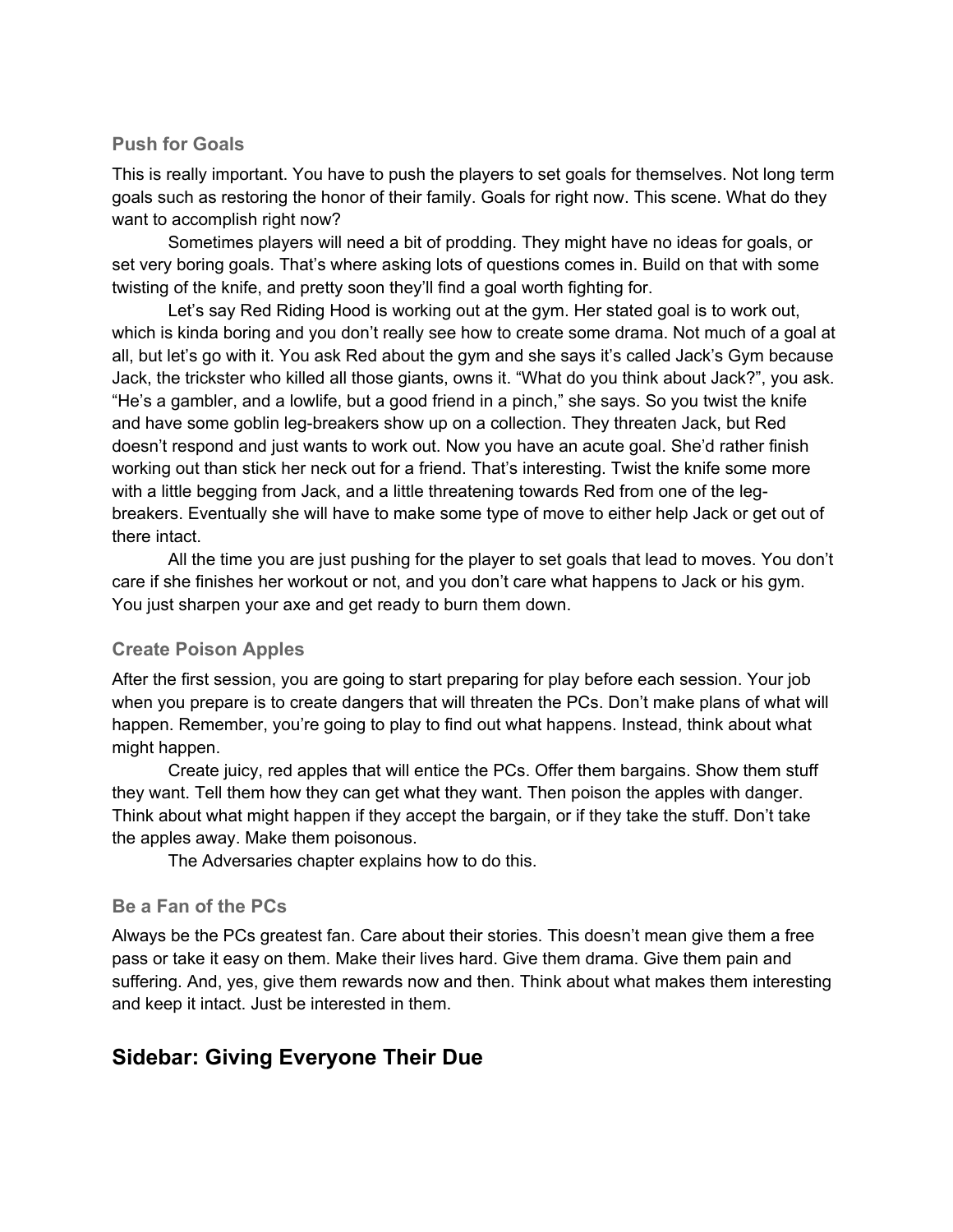Most of the time the conversation will flow back and forth between you and the players. A player will do something and you will react. Other players will jump in. You will do something and the players will react. Everything will happen in turn and no one will outshine anyone else.

Sometimes though, you'll find that everyone talks at once or you'll find that one player in particular will hog the spotlight. This will usually happen when things get tense. In these times, you should go around the table and give each player a turn. Either choose an order that makes sense to the fiction or just go clockwise. It's your job to make sure everyone gets a chance to shine. Be a fan of the PCs.

# **Think Offstage Too**

While the PCs are thinking about what they want to do, or you're trying to pick out a move, always remember to think about your cast members that aren't in the scene. What are the NPCs up to? How are the adversaries' plans progressing? Are the ticking clocks advancing? The world doesn't stand still while the PCs do their thing. Just because they decide to ditch Pinnochio to go off on their own, doesn't mean the Forest Witch won't snatch him while they aren't paying attention. Make sure the world feels like a real place where stuff is always happening.

# **Delegate Some Decisions**

If you don't know what move to make, you can use the questions below to find out what happens. These can also be used when you don't want to decide on a whim what to do. The questions are:

- What do the NPCs want? Is there someone with a goal that can make the decision for you? Does one of the NPCs have a stake in the outcome? This means you use the fiction to decide, as opposed to your own desires.
- What do the players want? Can you just ask them to decide what happens? Do they have a stake in it? This turns the decision over to them.
- Can you create a ticking clock? If you can create some space between what happens now and the eventual, horrible outcome, do it. Wind a ticking clock by putting the eventual outcome at midnight. Create 2 or 3 events along the way and assign them to hours on the clock. When the fiction tells you to, move the clock forward and let one of the events happen.

# **Your Moves**

When the players aren't making moves, it's up to you to make your moves and keep the game running. Anytime there is a pause or a break in the dialogue around the table, look over your list of moves and pick one. Then ask the players, "what do you do?".

When picking a move, find one that can follow logically from the fiction happening right now. Your move should create drama, following your agenda. It should also create an opportunity for the players to respond. If possible, it should demand a response. If nothing else seems right, you can always show something wicked that will happen.

You'll also be making moves when a player misses on their roll. This is the most important time for you to make a dramatic move in response. Don't be afraid to trade harm for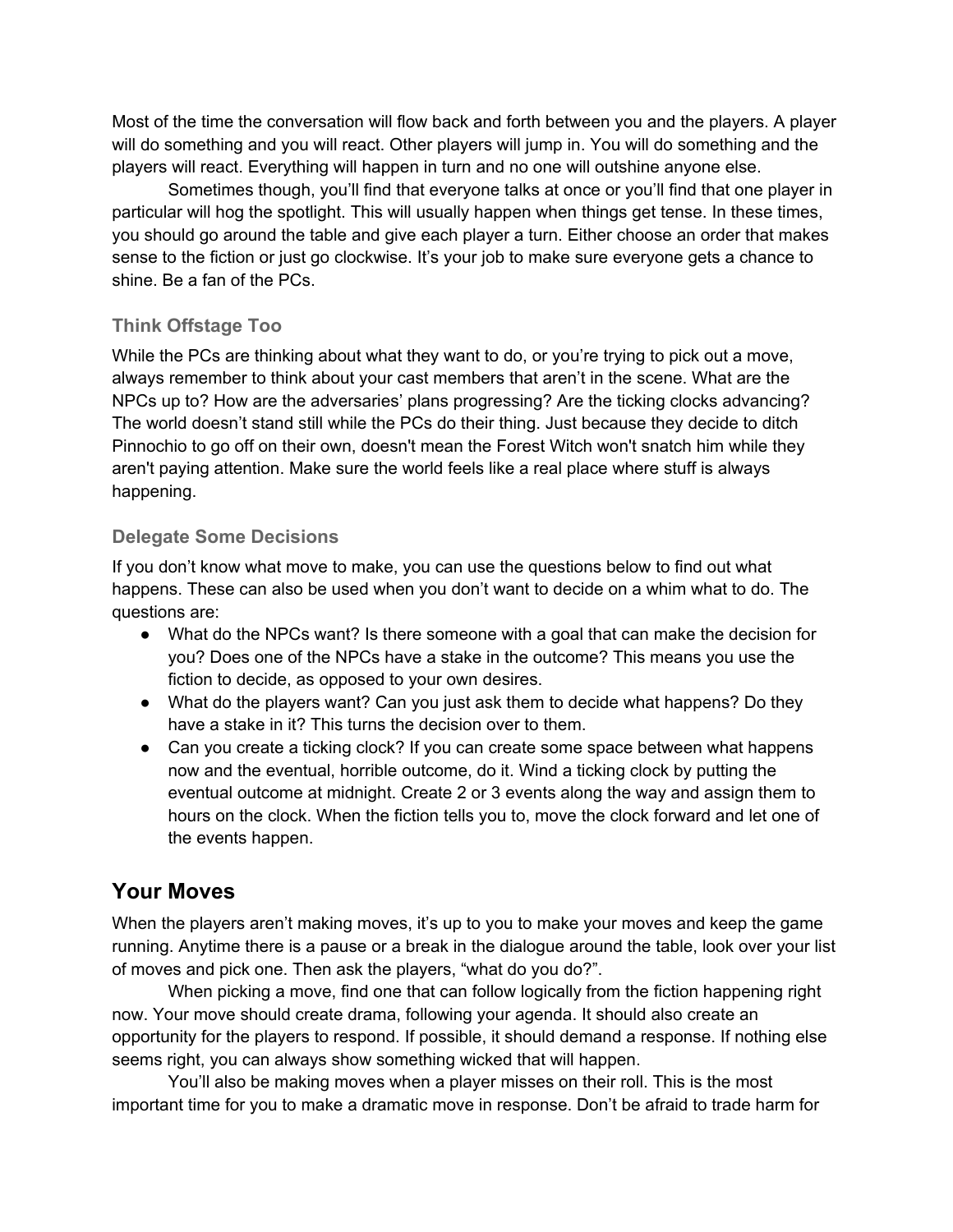harm, if warranted by the fiction. You can also split them up, trigger a curse or kidnap someone. Anything that ramps up the tension and drama is good. The players should not like missing a roll.

Let's look at how this works. Peter Pan and Gepetto are having lunch at a diner and nothing much is going on. You decide to throw someone into the fire, by having a couple of local outlaws rob the joint. The pair has been robbing places all over town. You have the door bang open and Red Riding Hood and Boy Blue bust in with shotguns in their hands. "This is a stickup. No funny business!," shouts Red. "What do you do?" you ask them. Peter tries to trick them into leaving and misses his roll. You have Blue level his shotgun at Peter and pull the trigger. "What do you do?" you ask.

**Narrator Moves (You should...)**

## *Separate them.*

Take one or more PCs and separate them from the group. When the PCs have been spending a lot of scenes together, that's a good time to split them up. Leave them alone in a dark forest.

## *Kidnap them.*

Take a hostage. Imprison someone. Tie them up and make them walk the plank. One of the common methods adversaries use is imprisonment.

## *Introduce a mystery.*

Reveal something mysterious, strange, or seemingly contradictory. Don't answer the mystery - even to yourself. A secret past, a familiar stranger, an intruder, or a sudden discovery are all good. If the mystery develops enough, you can use it when crafting the next adversary.

# *Throw someone into the fire.*

Set out a nice oven, heat it up to the right temperature, and then push someone in and close the door. This means throw them into danger or action. Threaten them.

## *Show something wicked that is happening.*

A funny smell. Gunshots in the distance. Sirens. People running this way screaming bloody murder. Something bad is happening nearby.

# *Show something wicked that will happen.*

This is a good one and important to use a lot. Tell them about something bad that will happen. The snake looks venomous. The lion looks hungry. They overhear a villain plotting to get rid of them. They hear someone moving downstairs.

## *Announce a wicked consequence of their actions.*

This is another good one. If there is a downside or a risk involved in their plan of action, tell them so. If they want to try to sneak past the dragon, warn them it might eat them if it smells them. Tell them how many cops with how many guns are at the police station before they assault it. Don't make it a surprise.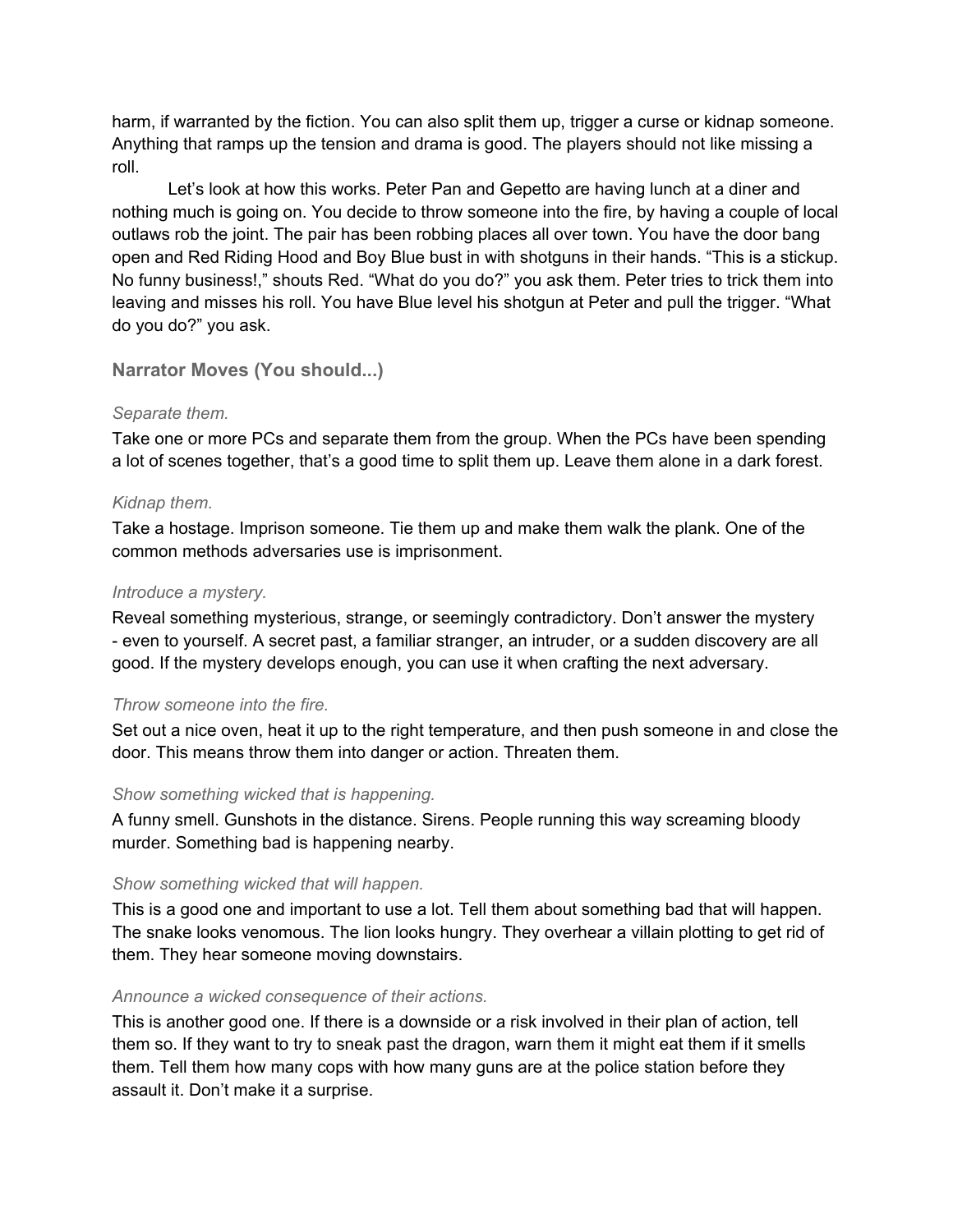### *Steal something from them.*

That item they always depend on? Take it away. They drop it. Someone steals it. It needs repair. Maybe not permanently, but just long enough to make their life more interesting. Remember, you are their biggest fan. This means you shouldn't take away anything permanently that makes them who they are. Don't take away Excalibur from King Arthur.

### *Trade blows.*

When someone strikes a blow, strike one back, dealing harm, if it makes sense. Honor the choices the players make when they roll a hit on strike a blow.

### *Harm someone.*

A box falls on your head. The building explodes. The car crashes. You fall off the cliff. The kidnapper punches you in the mouth. This should usually come only after you announce something wicked that will happen and the players miss on a move in response. Blue levels the shotgun at Peter and pulls the trigger. Peter tries to perform a feat of fable to push everyone out of the way and misses. You have Blue deal harm to Peter as he pushes people out of the way and take the full blast himself.

## *Ask them for a bargain.*

Tell them something an NPC has and ask them if they want to bargain for it. Generally, this is something they are already looking for.

## *Offer them a bargain.*

Have an NPC offer them something. It might be an easy bargain or a hard bargain. Let the players decide if they take it. (If they don't decide, then this is stealing something from them.) Try to make the offer something they actually want - a carrot.

## *Trigger their curse.*

Whatever triggers their curse comes into play. A werewolf on the full moon. A princess pricks her finger. A fairy who can't cross salt.

### *Make their move a bane.*

Take what they did and turn it around on them. Blick threatens the Evil Queen with harm, and she decides to blast him. Jack tries to trick a giant into thinking that Jack himself is a giant in disguise in order to get the giant to lay off. The giant believes him and decides that Jack must go see the giant king immediately. Circe transforms Baba Yaga into a slug, and the old crone changes into a lion and swipes at the sorceress.

## *End the scene (and start a new scene).*

Once the PCs have either achieved or been thwarted from their goals, bring the scene to an end and start a new one at a later time, a different place, or both. You can ask the players if they intend to do anything before the next scene takes place. You can even prod them to fill in the time or place. "When did you want to go to the theater?" "What are you doing the next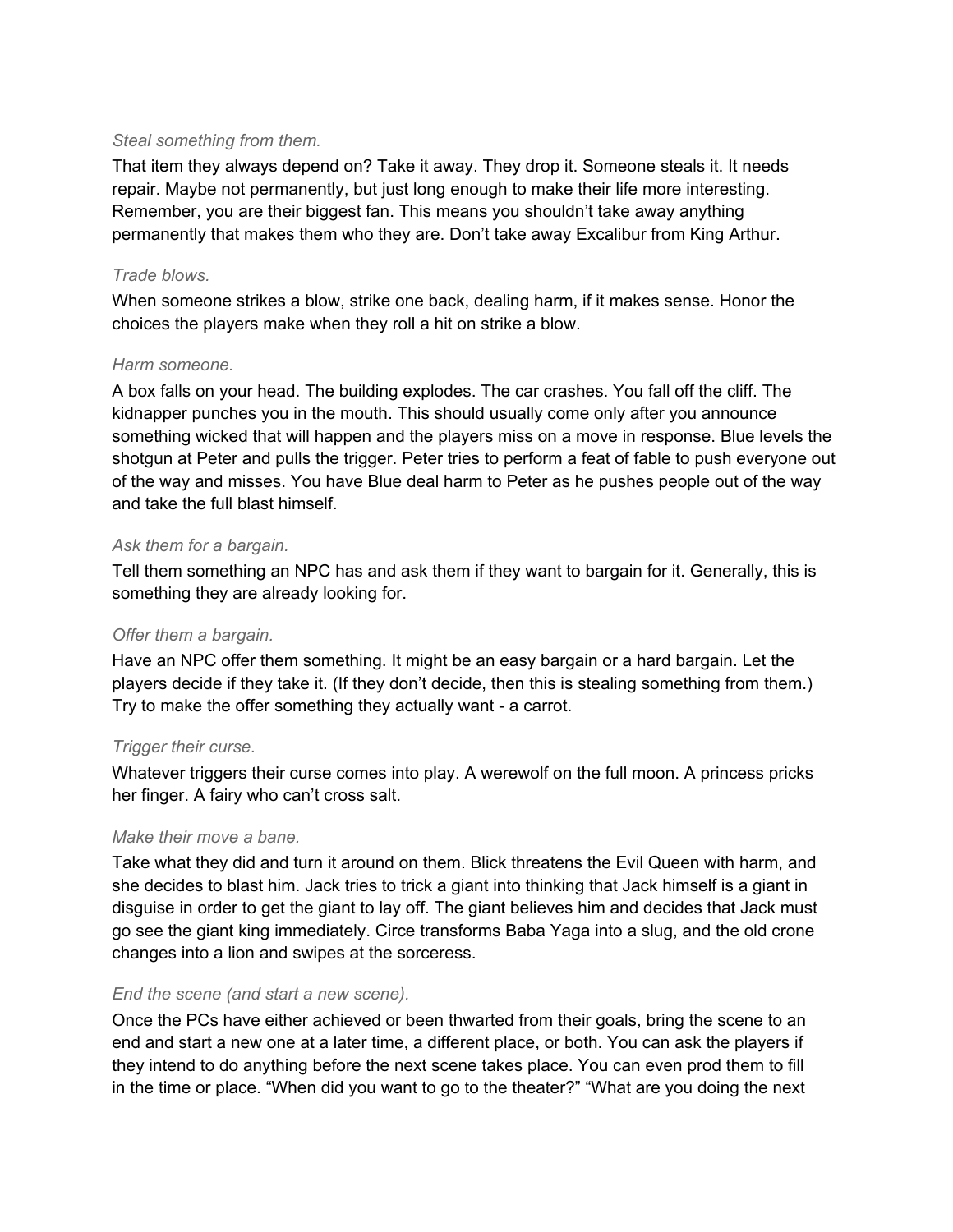## morning?"

### *Make an Adversary move*

Each type of adversary has special narrator moves you can make with them. Consult the Adversaries chapter for more information.

# **Scenes and Sessions**

Each session of play is divided into a number of scenes that you and the players will create. A scene is similar to the scenes you're familiar with from movies and plays. You can think of them as a specific time and place. The Candy Shoppe at dawn. The airport hanger as the prince arrives. Dinner at Pinocchio's. Once the time or place changes, the scene is over.

# **Starting the Session**

At the start of each session you'll want to review with the players what happened at the end of the previous session. You should also ask them if they want to change their highlighted stats. If anyone says yes or there are any new PCs, follow the same procedure for highlighting stats from the first session. Once everyone is settled, begin your first scene.

# **Starting a Scene**

All you will need to begin a scene is a time and place. For the first scene of a session, you might want to continue the scene that ended the last session. You can also skip forward to a time or place in the future. Even years, if you like. You could also choose to begin a flashback scene.

You may offer the players a chance to start a scene earlier than what you have chosen. "Do you do anything before dinner that night?" You don't have to make that offer though. You can always figure out what happened between the last scene and the dinner scene later - if it becomes important.

Once you've got the time and place settled, establish who is in the scene. Which PCs are present and which NPCs? Then make one of your moves and follow up with, "what do you do?"

# **Ending a Scene**

Scenes will have a natural lifespan. Once the purpose of the scene has run it's course, don't be afraid to end it. Once the PCs have either achieved their goals or been thwarted in achieving them, use your next move to end the scene.

# **Ending the Session**

As you start to get close to the end of your session, start to look for a good scene to end on. A good ending scene is one that opens new questions and unresolved drama, such as a cliffhanger. The best ending scene is one that leaves you and your players wondering what's going to happen next session.

After your final scene, have each player test fate to see which magic items they get to keep. If you forget to test fate, give them a break and do it next time.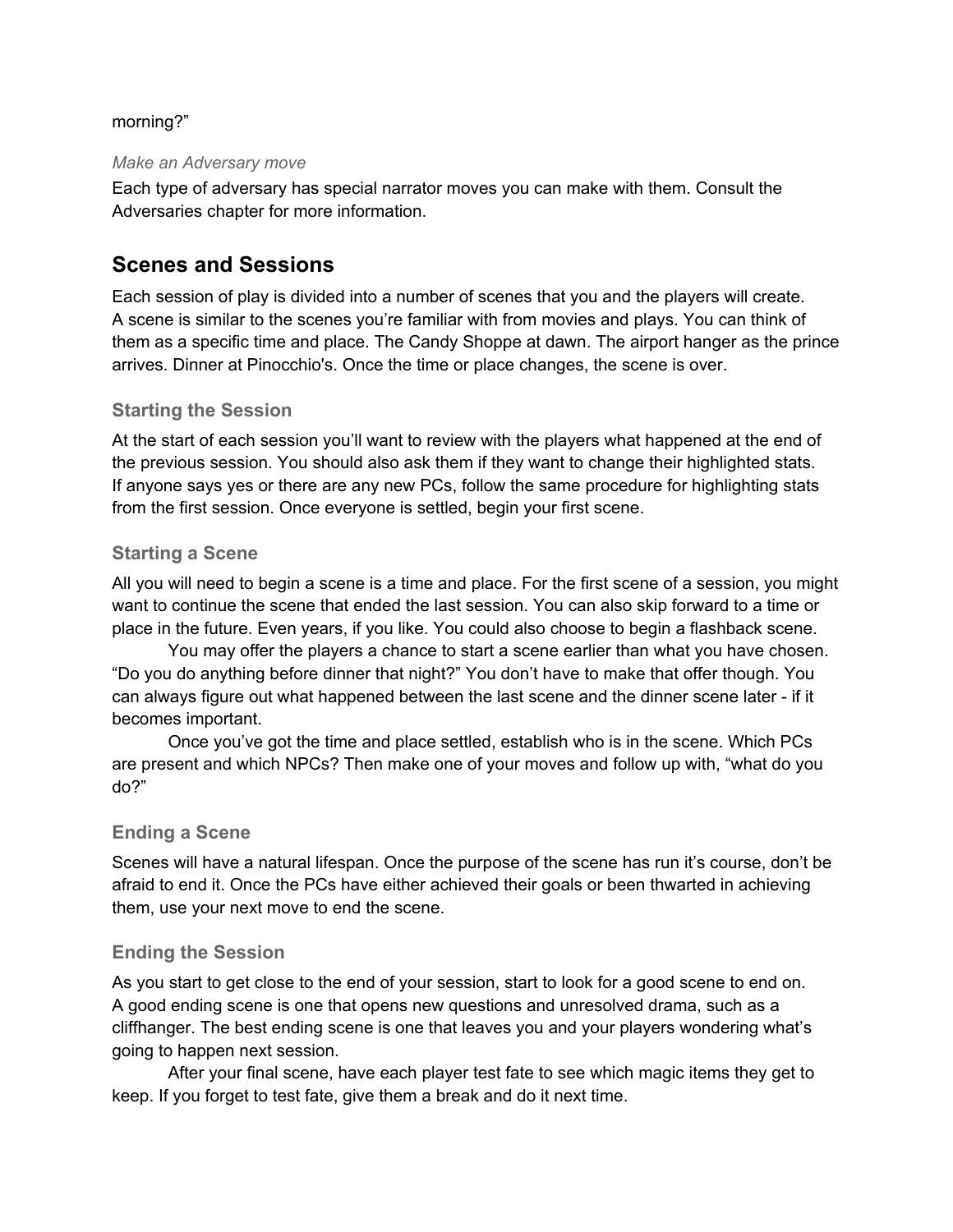# **Concurrent Scenes**

Often times the PCs will be spread out all over the map at various locations. Their goals may sometimes coincide, but they'll often be working alone or in pairs towards resolving them. No problem. Decide on multiple places (or even times) and create a concurrent scene. Decide for each location and time who is present. Allow all the players to make moves in any order they like, as normal. Just remember to keep who is where separate.

Tấm and Trusty John are breaking into Uglyane's mansion to steal the Golden Goose, while Tom Thumb is asking around the Street of Lights for the talking rat that ran off with Thumbelina. Mulan is talking with Mr. Wolf at St. Nicholas's, while Momotaro is fighting off a mysterious assassin. Detective Ja'far is investigating the scene of a grisly murder at a dance club in the present, while Beauty and Charming are fighting off the murderer in the same dance club three hours earlier.

# **Tips**

- Make lots of maps. Sketch out locations. Ask the players to sketch out the maps for stuff they own. This is particularly good for locations that show up a lot.
- Turn questions back on the players. When they ask for details, turn it back on them to decide.
- Throw in a detailed description of something at least once per scene or two. Don't forget to sprinkle fairy dust on it.
- Sometimes you should zoom out. Months or years pass. A fight happens in a blink. The interrogation of a crowd is summed up in a sentence. Other times you should zoom in. Describe what happens minute by minute. Each blow is detailed. Every witness must be questioned at length. Skip back and forth. Let them interview a witness or two, and then zoom out to describe the rest. Whenever zooming in becomes tedious, zoom out. Don't zoom out too much though.
- Take turns with the players. Make sure everyone gets something to do, and no one gets too much to do. Focus on the shy players and the quiet players.
- Take breaks. Get snacks. Go to the bathroom. Take a breather. Breaks are particularly good for anyone lost for ideas. This includes you.
- Create space. Good drama is often enhanced by pausing or spacing out the conflict. Tension can be built by spreading out the drama, instead of bunching it up into a small amount of time. This means that when the players are about to resolve a goal, either by succeeding or failing, you should create some space. You can throw yet another obstacle in their way or you can shift focus. Shifting focus can include moving to another player, taking a break, ending the session (on a cliffhanger), changing scenes, or beginning a flashback scene. You can even move back and forth between conflicts, shifting focus between them at key moments. Cinderella is just about to confront Bluebeard about his murder spree, when you introduce a flashback detailing how they first met. In the flashback, she is just about to be eaten by a giant, when you shift back to the present to continue her confrontation.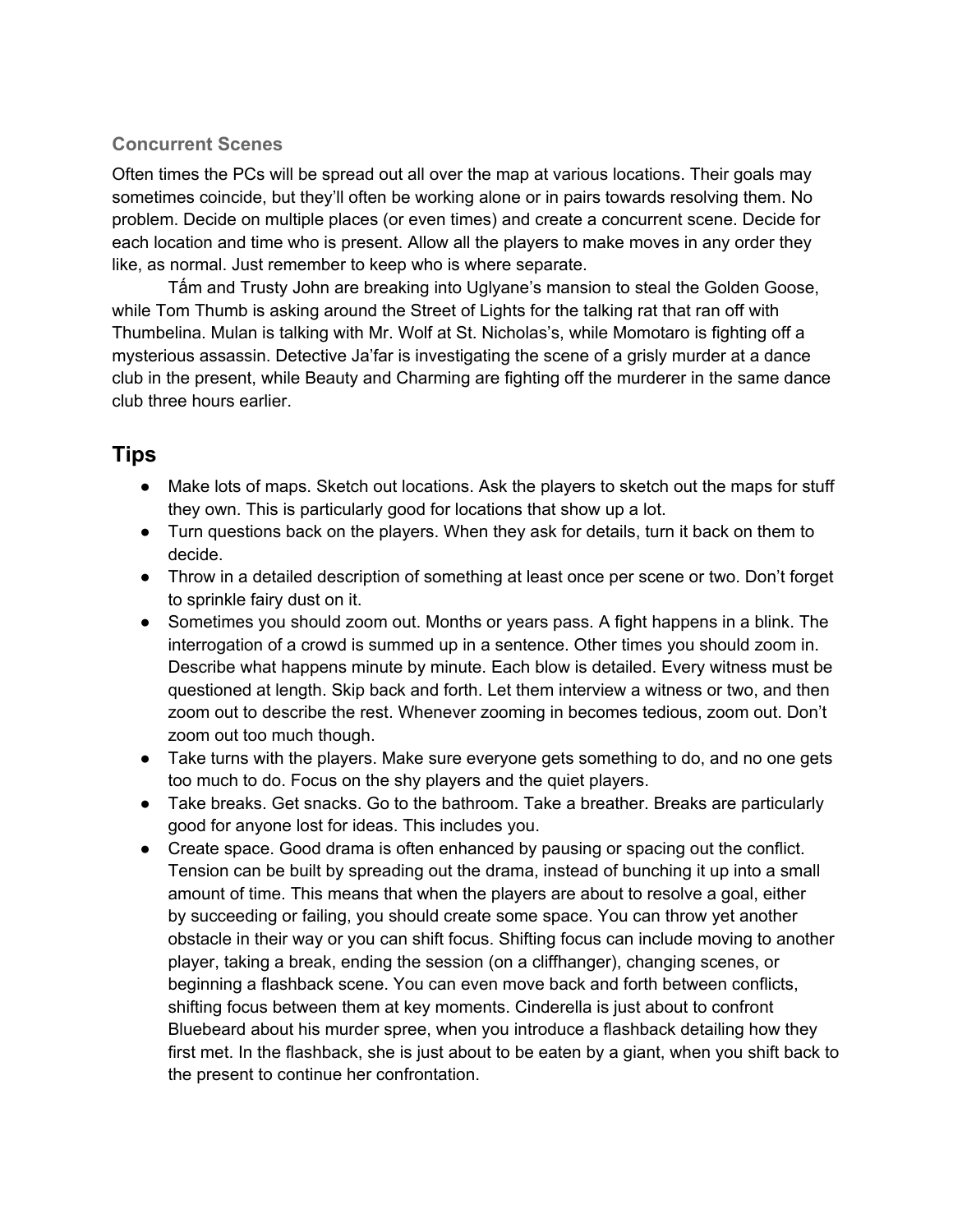- Don't speak of the devil. Don't make scenes with two characters talking about a third character who isn't there. If the players do this, you can always have the NPC they are talking about show up in the scene. Another option would be to run a concurrent scene where two characters at one location are discussing a character at another location. Why? Because sitting around talking about someone else doesn't create drama.
- Don't use the game as an opportunity to read a story to the players. Don't let the players do this either. If anyone wants to explain at length about something that happened in the past, you should make it a flashback scene.
- Finally, don't worry if you forget something or make mistakes. You can always revise or add in changes later. This goes for the players too.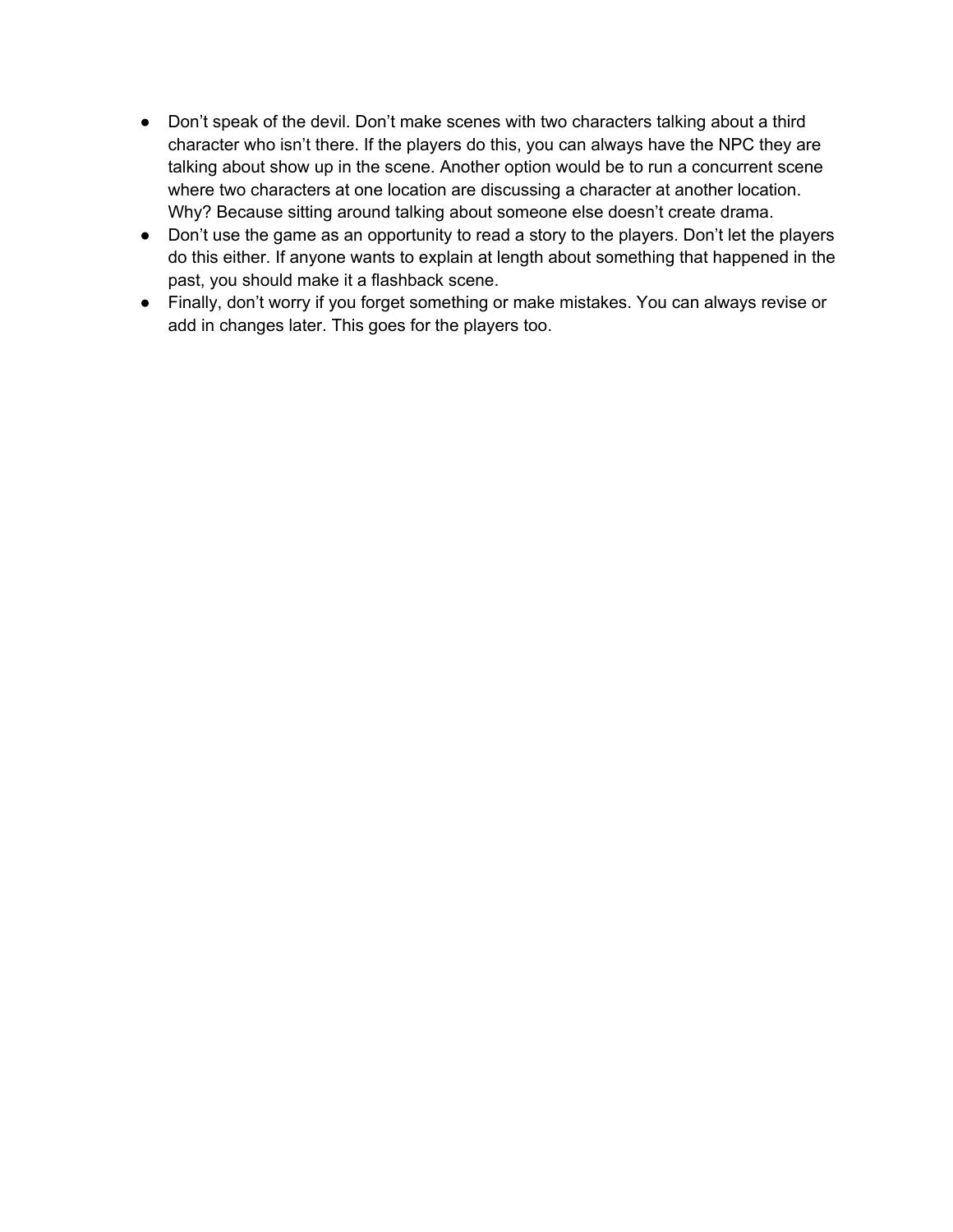# **The First Session**

Like the pilot of a television show, your first session of play will be special. The players will establish their characters, and you'll set up the world around them.

# **Before You Start**

Before you show up for the first session, you'll want to be familiar with the game, the rules and the storybooks. Spend some time thinking about fairy tales and wonder about how they might exist in the modern world. You might even brush up on some inspirational material or read through a few tales. Just don't commit yourself to any particular fairytales or plans though.

After the players have finished creating their characters, there are a few things to do as a group before you begin.

# **Highlighting**

Highlighted stats represent particular areas of focus for a PC during the session. They are used by the players to gain experience towards improving their fairytale. Before you begin your first session, you'll need to determine which two stats each PC has highlighted. You will highlight a stat and one of the players will highlight a stat.

To begin, the player with the highest popularity will choose a stat for each PC to highlight. If the players are tied for the highest popularity, have them each roll the dice and let the highest roller highlight. The highlighting player can choose any stats they like for each PC even their lowest stats. They can be nice or mean, at their whim.

Once the player is done highlighting, you should choose a stat for each PC to highlight. This must be a different stat than the one the player chose. Use your choice to the benefit of the player. You should consider either highlighting their highest stat or highlighting their second highest stat. You can also highlight stats that have moves they would benefit from using.

During play, each time the player makes a move that uses one of their highlighted stats they will mark experience. When they have marked 5 experience they will improve. See the Improvement chapter for more information.

# **The World**

You are going to decide together with the players a few things about the world. The following questions will establish some ground rules you'll find helpful for structuring your fiction. The whole group - including you - should vote on the answer to each question. You can cast a tiebreaking vote if needed.

Write down the answer the group decides on for each. If you need more detail, such as which real world city, decide on that as a group and write it down. Other details, such as who the enemy is, can be left open to figure out during play.

## *Why are the fairytales in the mundane world?*

● They've always been here - mundanes just don't know it.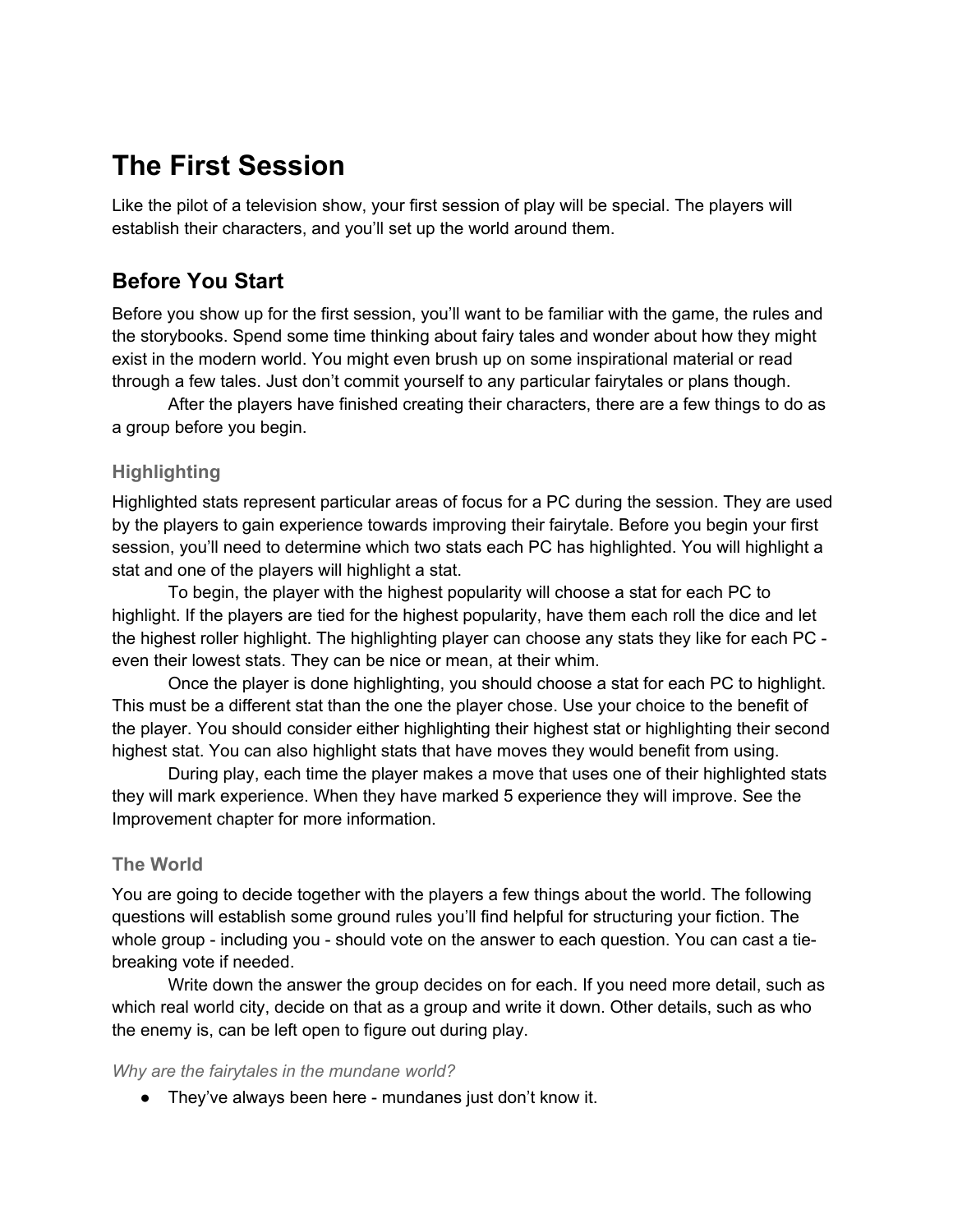- The Enemy has forced them here.
- They are trapped here.
- They were sent here.
- They don't remember why.

## *Why don't mundanes know fairytales are real?*

- There is a magic law that prevents it.
- It's a conspiracy, and it must be protected at all costs.
- Most mundanes can't see fairytales for what they are.
- Fairytales don't know who they are any more than mundanes.
- Magic doesn't work in the mundane world.

# *Where do the fairytales live (also known as fairytale city)?*

- A real city such as New York, Seattle, Paris, or Chicago.
- A fictional suburb of a real city such as the Street of Lights in Paris.
- A fictional city in the country such as Twilight Eaves.

# *What type of authority governs fairytale law?*

- A single authority figure such as a governor or mayor.
- A council made up of representatives.
- A collection of dominions ruled by individual authorities.

# *Are there other magical realms such as Neverland or the Fairy Court?*

- There were once other realms, but they disappeared long ago.
- There are other realms, but they cannot be reached.
- There are other realms, but they are in the hands of the Enemy.
- There are other realms and fairytales can travel to them.

# **Running the Session**

Now you are ready to begin.

Start simple. Go around the table and introduce the PCs. Figure out where they live and who lives with them. Where do they work? What's their morning routine look like? Follow them around as they wake up for a typical day and get to know them a bit. Find out who they are. How do they struggle with the mundane world?

You ask Elder Gruff where he lives and he says, "In my grandmother's basement. She's a sweet old lady who let's me stay for free." You ask what his morning is like and he replies, "I get up early, do a quick workout routine to keep myself sharp, and then head down to the corner to look for day labor work." "Do you say goodbye to your grandmother first?" "No, I don't want to bother her."

As you are following them around, do everything it says to do in the Narrator chapter. Follow your agenda, do your job, and follow the principles. As the session unfolds, here's a few things you should try to do.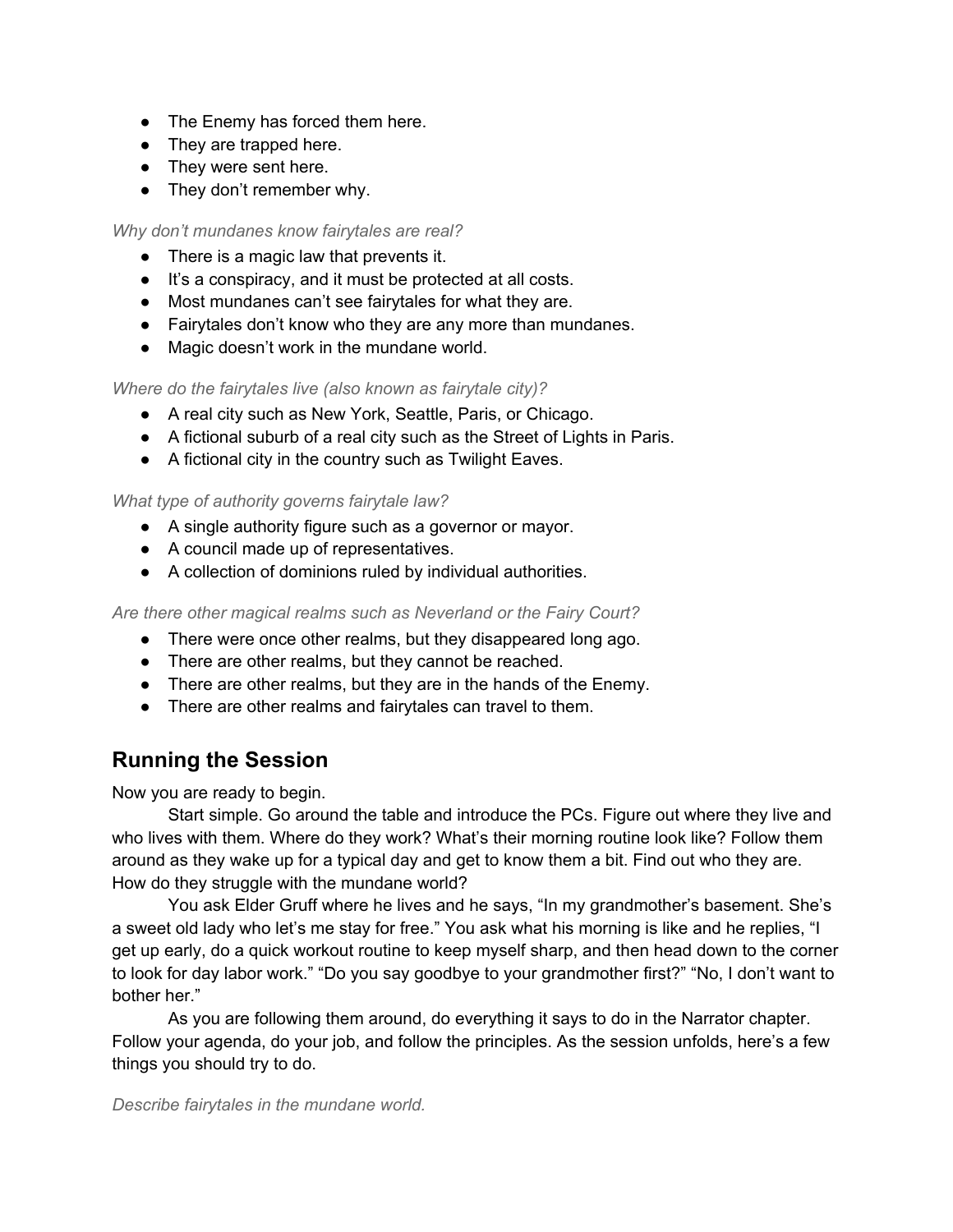Talk about the mundane world in boring detail. Not so much that the players actually get bored, just enough to make it drab. Then sprinkle fairy dust on all the special, fairy tale parts. Throw in small details that remind the players where they are. A fairy with a dirty band-aid on their knee. A former prince sweeping an alley. Remember how Dorothy starts off in a dull, gray world and then enters the technicolor realm of Oz? Like that, but go back and forth.

"Down on the corner there's a dozen men queuing up for a spot in the landscaping trucks that pull by. They're dressed rough, in stained sweat shirts, canvas jackets and blue jeans that have faded naturally with time. All except one guy who has silver and gold stars sewn into his jacket. Across the street, a dealer and his crew lean against a stoop selling something hard and expensive to passers by. It glitters like star dust in the small bags they hand it out in."

#### *Make it about the characters.*

Take everything that the players decided on during character creation and use it. Their mundane life, their True Name, their aliases, the moves they picked - use it all.

"Gruff, you chose mobster as your mundane life. How come you're working as a day laborer?" "I just got out of jail. I was in for a long time and I'm kind of out of the game right now." "Gotcha. So what did you used to do?" "I was a legbreaker."

### *Ask lots of questions.*

Don't just tell the players how things are. Ask them. Let them decide what their office is like or who their annoying neighbor is. Ask them what happened to other characters from their tales. Create the world together.

"One of the thugs across the street selling dope - you think you recognize him. Who is he?" "Well, he could be the kid of one of my old buddies. Maybe the last time I saw him he was only 8." "That's cool. So now he's doing what you and his pops used to do - acting as muscle. What's his name?" "Willy."

### *Don't answer all the questions.*

Wonder about them. What happened to the Evil Queen? Is the dwarf really dead? What happened to his fortune? Why does her assistant hate her so much? When you think the answer to a question has a lot of dramatic potential, write down the question and tell yourself you'll answer it later.

"So, what kind of mob do you work for? Mundane? Fairytales?" "The goblin mob. But I don't work for them anymore. Not since I went to jail." Instead of asking why, you note it down. That's got some interesting potential.

### *Pay attention to the players' goals.*

Look for things that they want right now. What are they trying to gain? What are they trying to control? What do they value?

"After I'm done with work, I head over to my old sweetheart's place to look her up." "Yeah, who's that?" "She's Mother Goose's daughter, Penny." "You and her used to be an item?" "Yeah. She was all I thought about while I was away."

### *Threaten their goals.*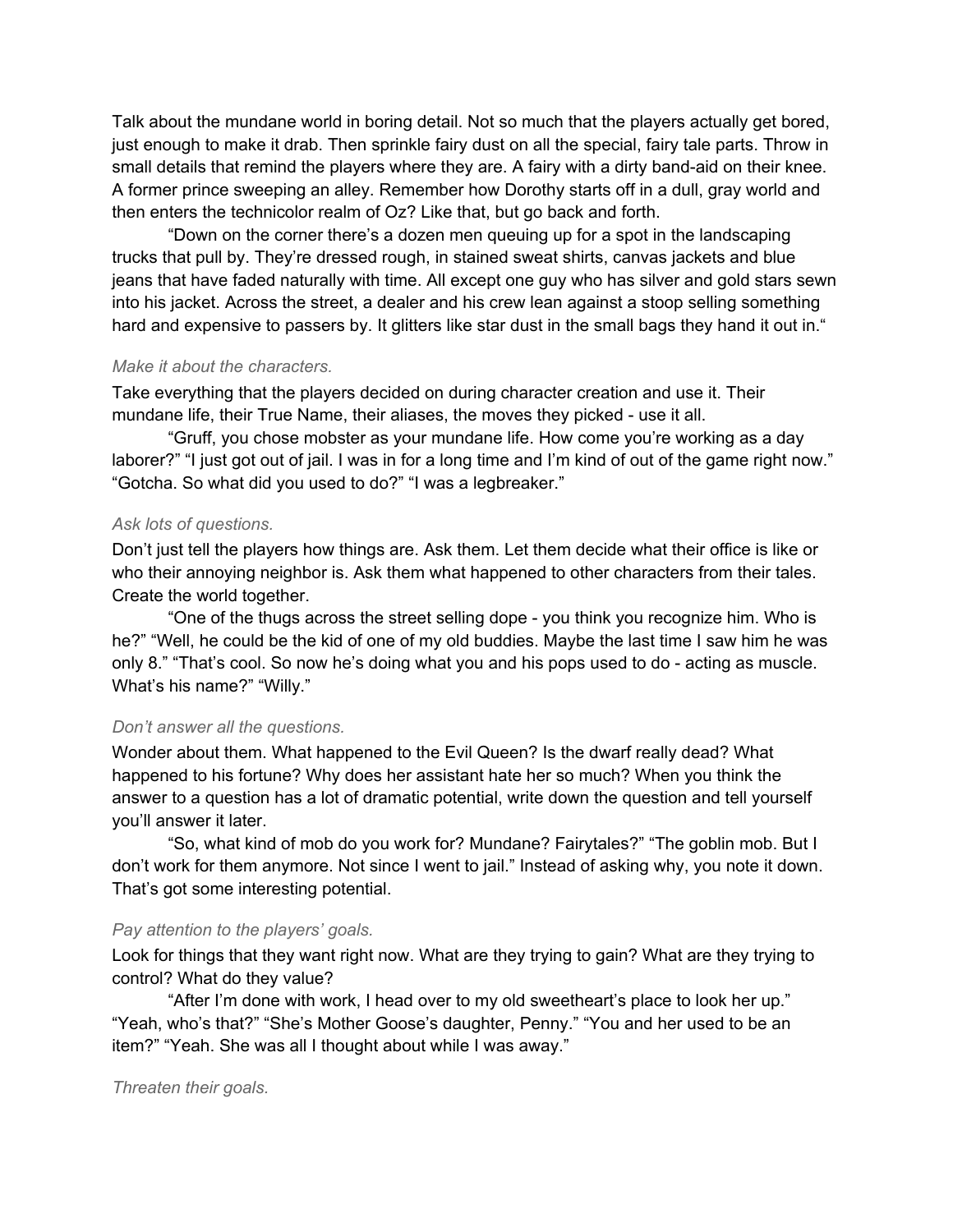Once you've found them, you have to ramp up the drama by throwing some obstacles in the way of their goals.

"Mrs. Goose says, 'Penny moved out awhile back.'" "'Where's she gone, mam?'" "'She's working up at the council hall, and she doesn't need thugs like you coming around. You stay away from her.'"

### *Nudge the players to set goals and make moves.*

You can start this off easy by asking if anyone has any moves they need to do at the beginning of the session. When a player hasn't made a move for some time, focus on them and throw them in the fire. Push them to state whether they are threatening harm, striking a blow, or telling a tall tale.

"I throw him against the wall and tell him to leave Penny alone." "Are you trying to harm him or just threatening him?" "Just threatening him I guess." "Okay, so that's the move called threaten harm. Go ahead and roll."

## *Put two or more PCs together in a scene.*

Don't just have them bump into each other - make it a good scene. Put them in the same place when they are both after the same thing, or put them together when they are at odds. Ask them how they know each other and build from there.

"Peter, you're a cop and Gruff used to be a mobster. How do you know each other?" "I helped put Gruff away." "Yeah? Well, you thought he was still up the river but there the old goat is, just walking up the council stairs towards you with some flowers in his hands."

## *Make all your NPCs memorable.*

Pull them from a fairy tale or make them a mundane, but give them a name and a goal. Make them human - even if they aren't.

"'Hey man,' the guy in the jacket with stars on it says. 'I'm Merle. I haven't see you around these parts before." "'I've been away.'" "'Well listen man, I ain't working for my health. I'm casing the corner operation over there, and I could use someone with your muscle. You interested in scoring a little fairy dust?'"

### *Put them in danger.*

A fight, a bomb, a fire, a murder - anything will work. Give them some excitement.

"That kid you know from your old days - Willy? Yeah, as you're walking back to your grandmother's place you see him stomping the life out of another guy in an alley. Willy sees you looking and pulls out a knife. 'You looking at something, pops?' What do you do?"

## *Fill up your diary.*

Take your session diary and fill it out. Start with the True Names of the PCs in the center. As you introduce NPCs, note them around the edges near the need that seems right for the NPC. Draw a line to any PCs they have a relationship with - maybe to other NPCs too. Write a label next to the line for the relationship. Mother, boss, neighbor, etc. As you wonder about questions, write them down too.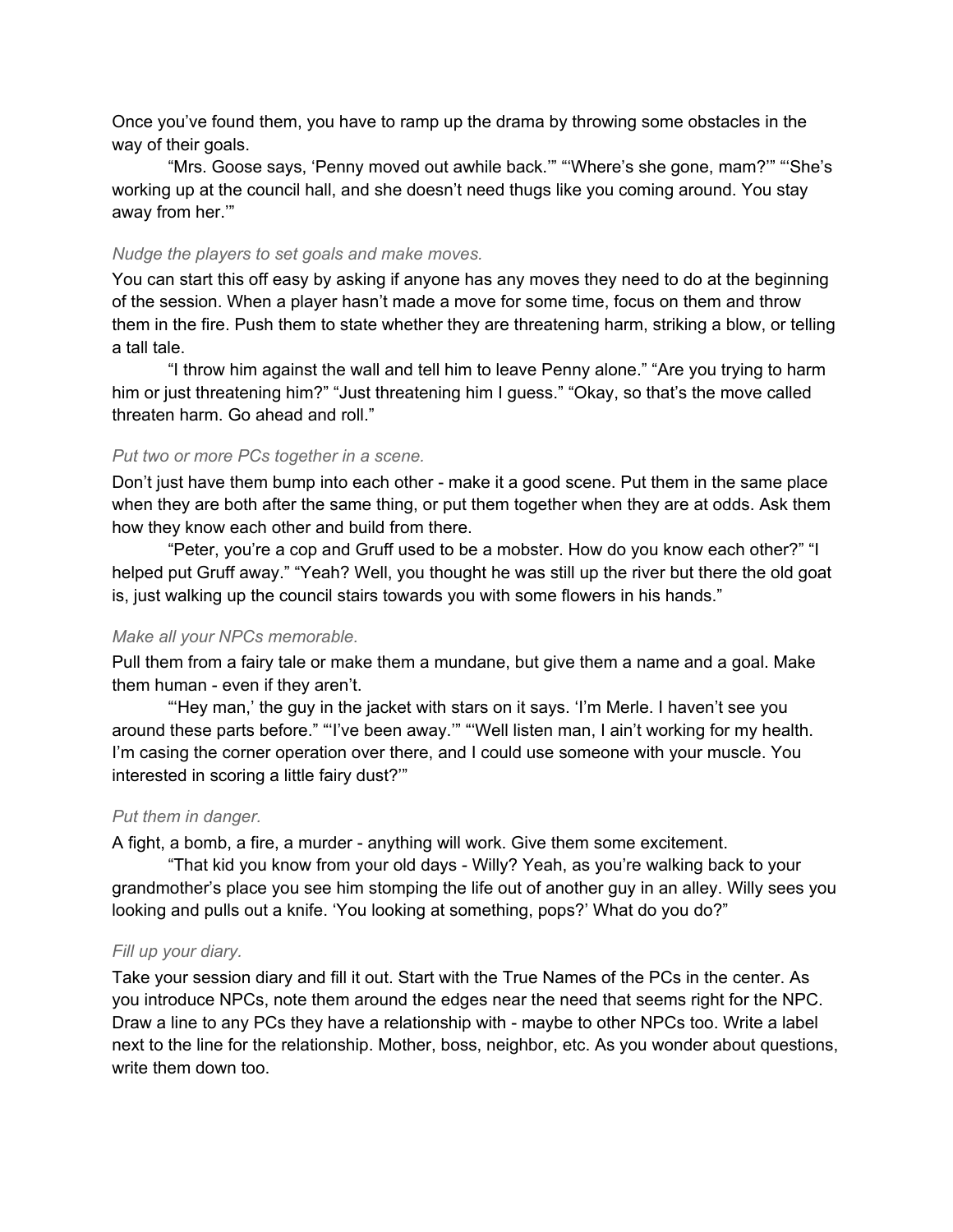You write down Elder Gruff in the center of the sheet. Later, as they get introduced, you add Penny, Willy, and Merle. Penny goes near pride, Willy near cruelty, and Merle near desire. You draw lines from each of them back to Gruff. Penny's line gets labelled "ex-flame." Willy gets "son of old friend." As you label Willy, you wonder about the friend, so you write down, "Who is Willy's father?" Merle gets "stranger" as his label, and maybe it changes to "partner" later. You write down "Why doesn't Gruff work for the mob anymore?" when it comes up.

# **After the First Session**

Before you play your next session, you've got to prepare some foundation. Think over what happened in the first session. Picture the NPCs that came into play. Think about the relationships between the characters. Think about the answers the group gave to the questions about the world. Now it's time to prepare your first adversaries.

## **Adversaries**

Generally, you'll want to have about 2 or 3 adversaries prepared before you start a session. Many of the adversaries will carry over from session to session, others may not last more than a single session. Just make sure you have at least 2 or 3 before play begins.

To create your first few adversaries, look at your session diary for ideas. Take an NPC and fill them out into part of a method or a full fledged adversary. Use the questions you wondered about to create stakes.

Keeping up with Elder Gruff, Merle looks like an excellent adversary. So does Willy. We've also got the goblin mob, whom Gruff used to work for. Merle and Willy seem naturally opposed, so you group them into separate adversaries. Merle might be the adversary himself, while Willy seems more like a method of a so far unseen adversary - maybe the goblin mob boss. You could also set up a rival for Penny's affections as a, perhaps, less sinister adversary.

# **Research**

You can use your time between sessions to do a little research for your upcoming sessions. Real world details, maps, and maybe even some props can add life to your fairytale city. Maybe the city or region has its own folklore you can incorporate. Look up and read fairy tales, particularly the tales of your PCs and NPCs. Make notes of other characters, items, and locations that might be interesting to bring into play. Think of this as getting your fairy dust ready to sprinkle. Just don't overload yourself.

Elder Gruff and the other players picked New York as their fairytale city. You print out a few maps from the internet and color in the fairytale suburb, Little Avalon, with a highlighter. You also print out a subway map, and spend some time reading up on life in New York from blogs and Wikipedia. For folktales, you find a bunch of interesting material on ghosts, witches, and fictional residents of the city. You decide to turn your favorite folktale of New York, Auntie Greenleaf, into an adversary. Finally, you reread Billy Goat Gruff and note down the other 2 brothers and the bridge troll.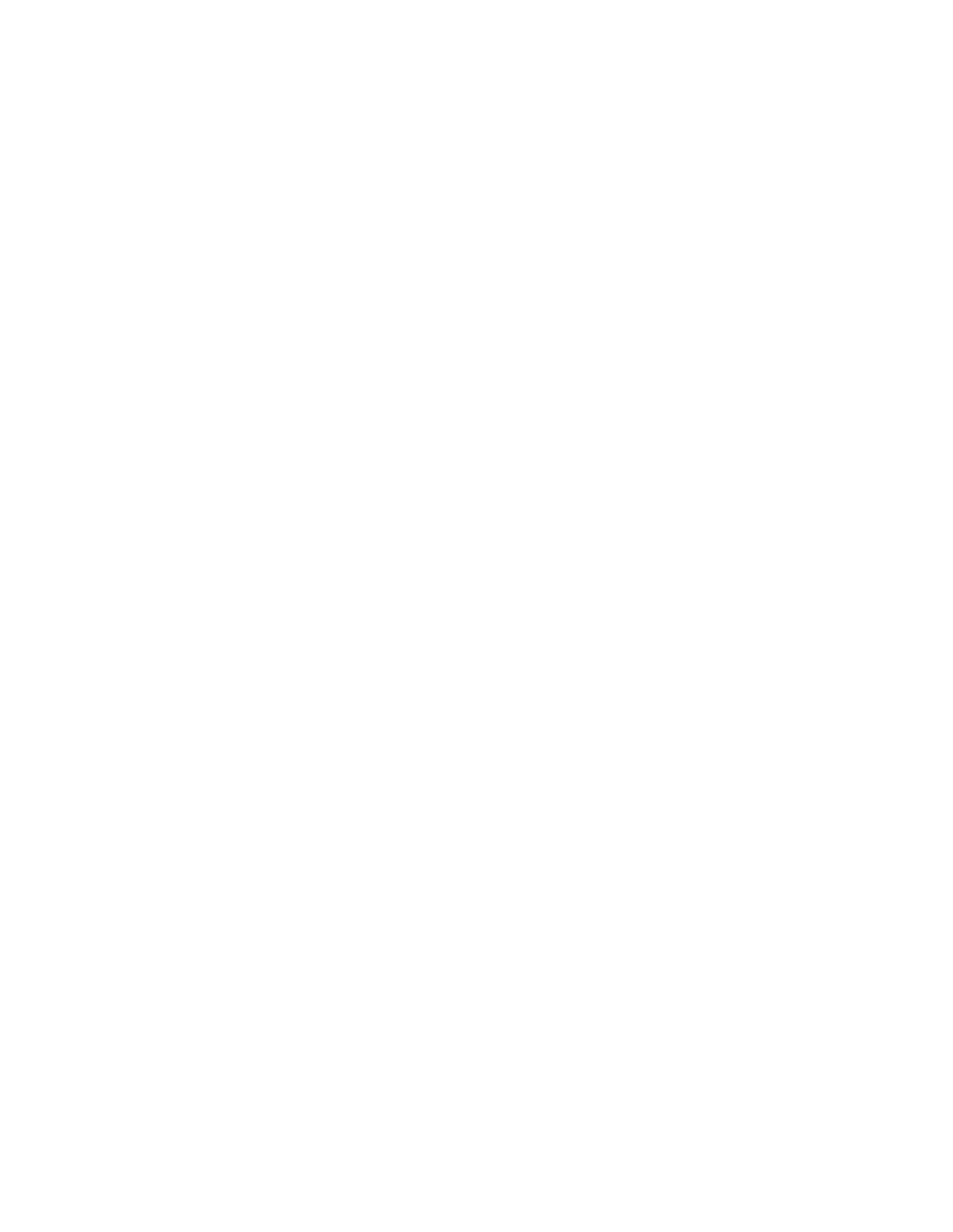# **Non-Player Characters**

Your cast of thousands that you will populate the world around the players with is commonly called non-player characters (NPCs). They receive much less mechanical detail when compared to PCs. They don't have stats or moves, and never roll dice.

# **Creating an NPC**

Following the principle of making all your NPCs memorable, you will need two things for every NPC - a name and a goal. Giving them names makes them real, separates them, and makes them more than a taxi driver, a doorman, or a barista at the cafe the PCs frequent. Giving them a goal will set them up with clear instructions for how you should play them and how they might conflict with the PCs.

If the NPC is a fairytale themselves, decide which one, and by what name they go on. Any character for a tale that interests you, that the players haven't grabbed already, is fair game. If they are a mundane, give them a mundane name. Make it gray and dull. Average. Angelique Polychrome is good for a fairytale; Brad Hill is good for a mundane. There's a helpful page of fairytale and mundane names in the reference sheets that you may find handy to keep with you. When you use a fairytale name, cross it off from the list. When you use a mundane name, feel free to use it again later.

The goal you set for an NPC should be immediate. Something in the current scene. It can be mundane, like get through their job so they can go home. It can be dramatic like kidnap Red Riding Hood to take to the secret lair of Ali Baba. The goal doesn't have to be complex, and is probably better kept simple. Basic needs. What does the NPC want right now?

If you want, you can also equip an NPC with items, both mundane and magical. Anything appropriate to their station and career. Their current goal may play a part. A kidnapper might have a gun that they wouldn't normally carry. You really only need to think about weapons and armor, but you can also adlib those later when they come up.

Once you've got those decided, write down the NPC's name in your diary. You don't need to write down their immediate goal, but you can jot down anything else you'd like to remember about them. Their job. Who they are connected to. A descriptive word or phrase. Nothing too detailed. If they die or are otherwise removed from the story later, just cross them off.

Now, when you use the NPC have them act and do the things that they can do. The barista can serve coffee, but probably not leap the counter and stop a mugger. The taxi driver can drive, but probably not as good as the world famous thief the players are chasing. Magicians can cast some spells, but probably not too frequently. Animals can do animal things. It's all up to you and what you think makes sense within the fiction.

# **Aid**

When an NPC aids a player, normally the benefit is a matter of fiction. Their aid is included in the moves as written. However, sometimes you may want to give a little more help. At your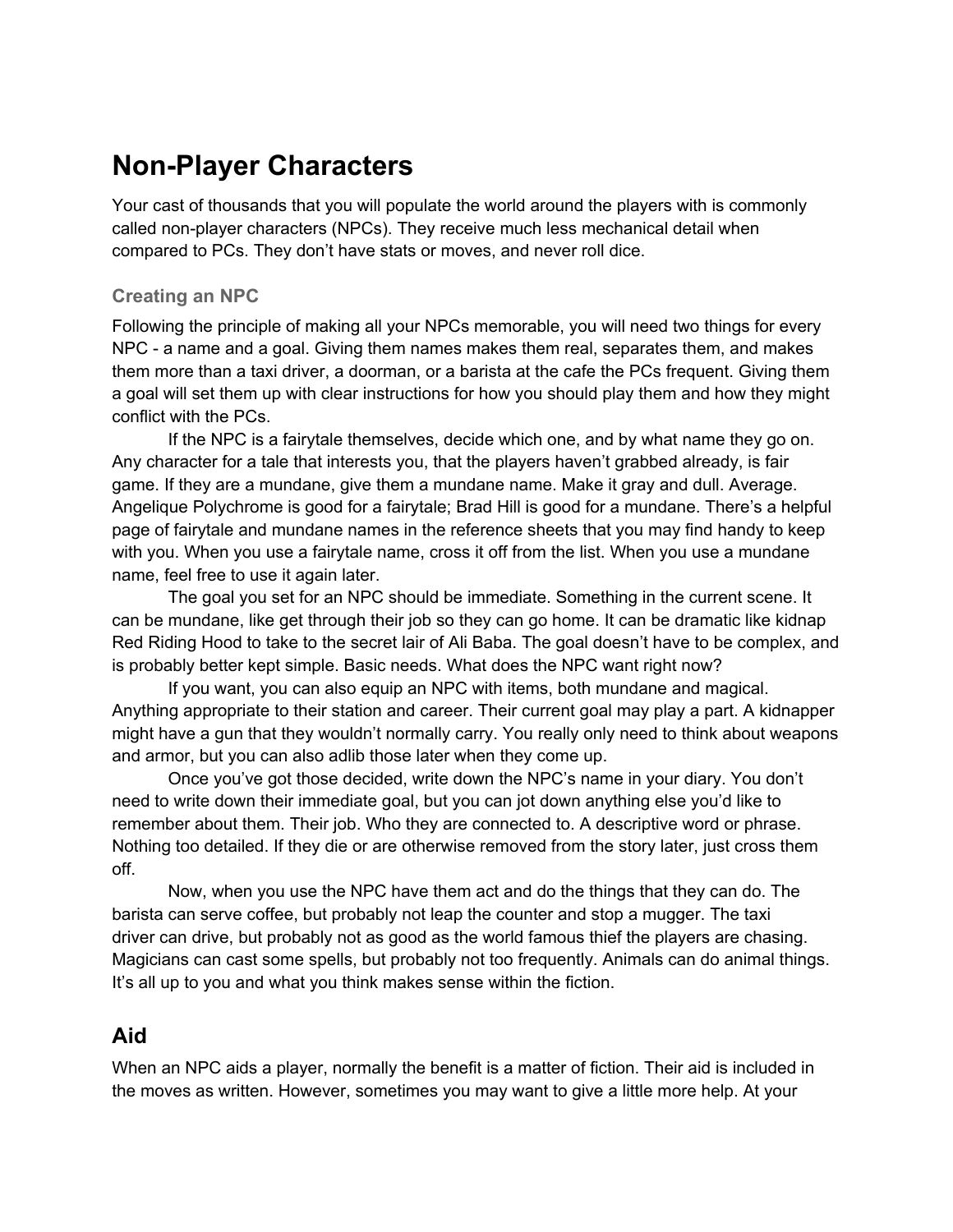discretion, you can award a player 1 boon token when they get aid from a specific, relevant NPC. See the band rules below for a large group of NPCs aiding a player in combat.

Morgan le Fay joins with 2 PCs in a magic circle and you give each of the PCs in the circle 1 boon token. Jack Beanstalk raises Excalibur and charges into battle next to a PC and you give the PC 1 boon token. Titania serves as a witness in court for a PC's case and you give the PC 1 boon token.

# **Bands**

A band is a group of NPCs working together. Many storybook moves grant the players access to bands of followers. You can also treat a group of NPCs as a band anytime it makes sense to you. For the most part, you can treat a band just like you do any NPC. You treat them as part of the fiction and incorporate them into your moves. There are a few additional rules though.

First of all, bands are either noted as small or plentiful in size. A small band, sometimes just called a band, usually means a handful or less people. A plentiful band is simply larger than a small band, but usually a dozen or more individuals in size. All the members of the band can be similar, or they can be varied in type and gear.

A player can use their band as a weapon, or you can use the band as a weapon against a player. Use the average weapon of the band members as the default harm. You'll modify the harm based on whether the band is being used against an individual or another band. Consult the Harm and Healing chapter for more information.

# **Harm and NPCs**

Like PCs, NPCs can be harmed by attacks and have heart tokens.

**When do NPCs take harm?**

- A player chooses to Strike a Blow against them, and they take harm as a result.
- A player chooses to Threaten Harm against them, and they choose to take their medicine.
- The outcome of a storybook move results in harm to the them.
- You choose to inflict harm upon them.

# **NPCs and Heart Tokens**

NPCs only get 2 heart tokens. When you cross off their final token, the NPC is dying or taken out. You decide their fate after remembering to sharpen your axe.

# **Bands and Heart Tokens**

Leaderless bands only get 3 heart tokens. Bands with leaders get a full 4 heart tokens. When you cross off their final token, the band is defeated. You decide their fate after remembering to sharpen your axe. This also applies to each heart token they lose. With each heart, decide if 1 or more of the NPCs in the band are dead or dying.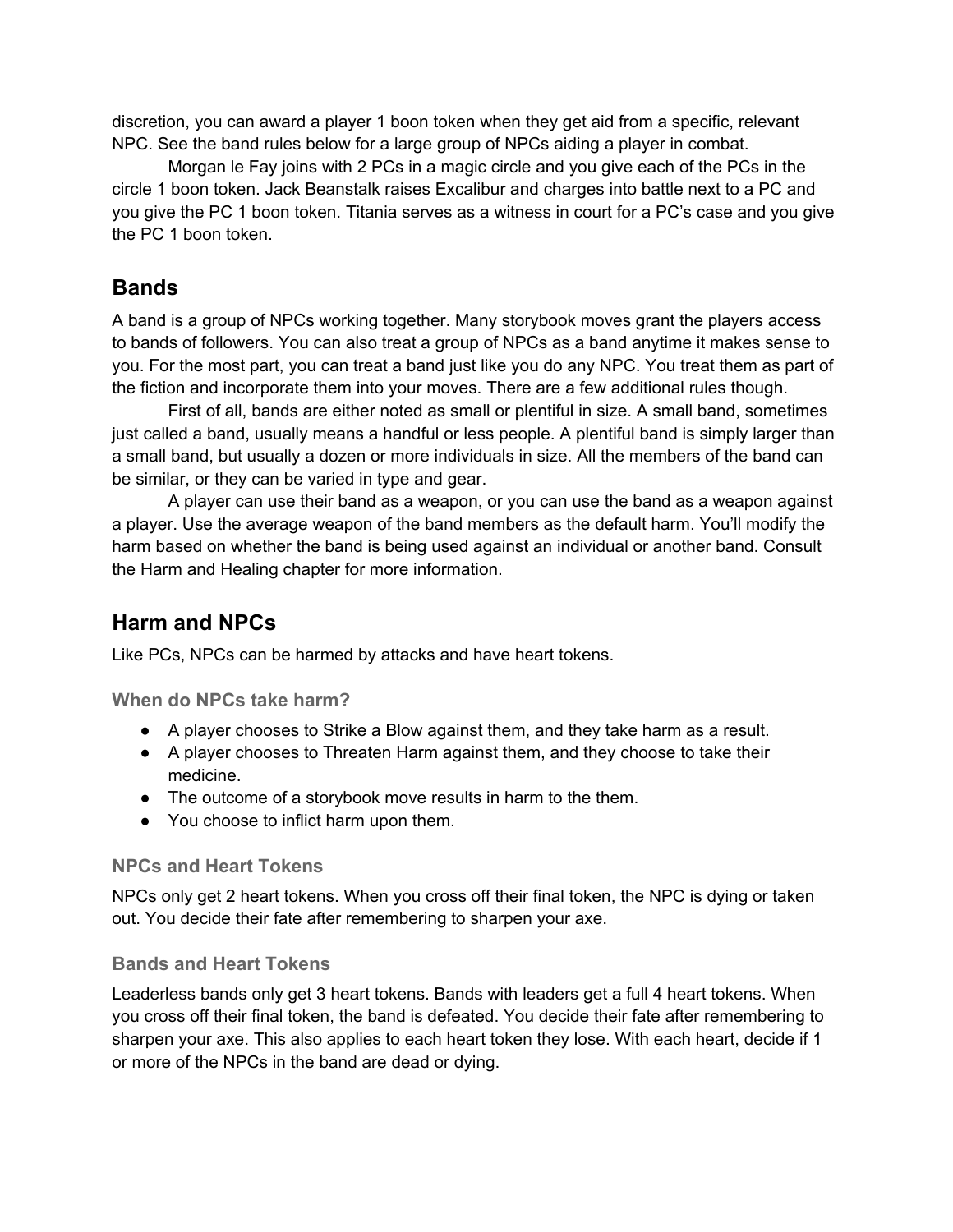# **Monsters**

What if you want an NPC that is actually a powerful monster such as a dragon or a giant? You'd probably like the beast to have a little more power and be a little more threatening. They might even be insurmountable without a special weapon or knowledge of their secret weakness.

First, consider making the monster an adversary. This will give them access to adversary moves (see the Adversaries chapter). Make sure one of the monster's methods is sorcery or mayhem. Then use your adversary moves to turn the PC's moves back on them and ignore attacks that don't target the monster's weakness.

You can also do one or more of the following to boost a monster's power:

- Treat the monster as a band either small or plentiful.
- Give the monster a natural magical weapon of 4 or 5.
- Give the monster natural magical armor of 2 or 3.

# **True Love**

Sometimes, as a result of a move, a player will nominate an NPC as their True Love. This elevates the NPC and gives them a special shield of protection that's not available to other NPCs. They won't die or be destroyed. For this one NPC, don't sharpen your axe.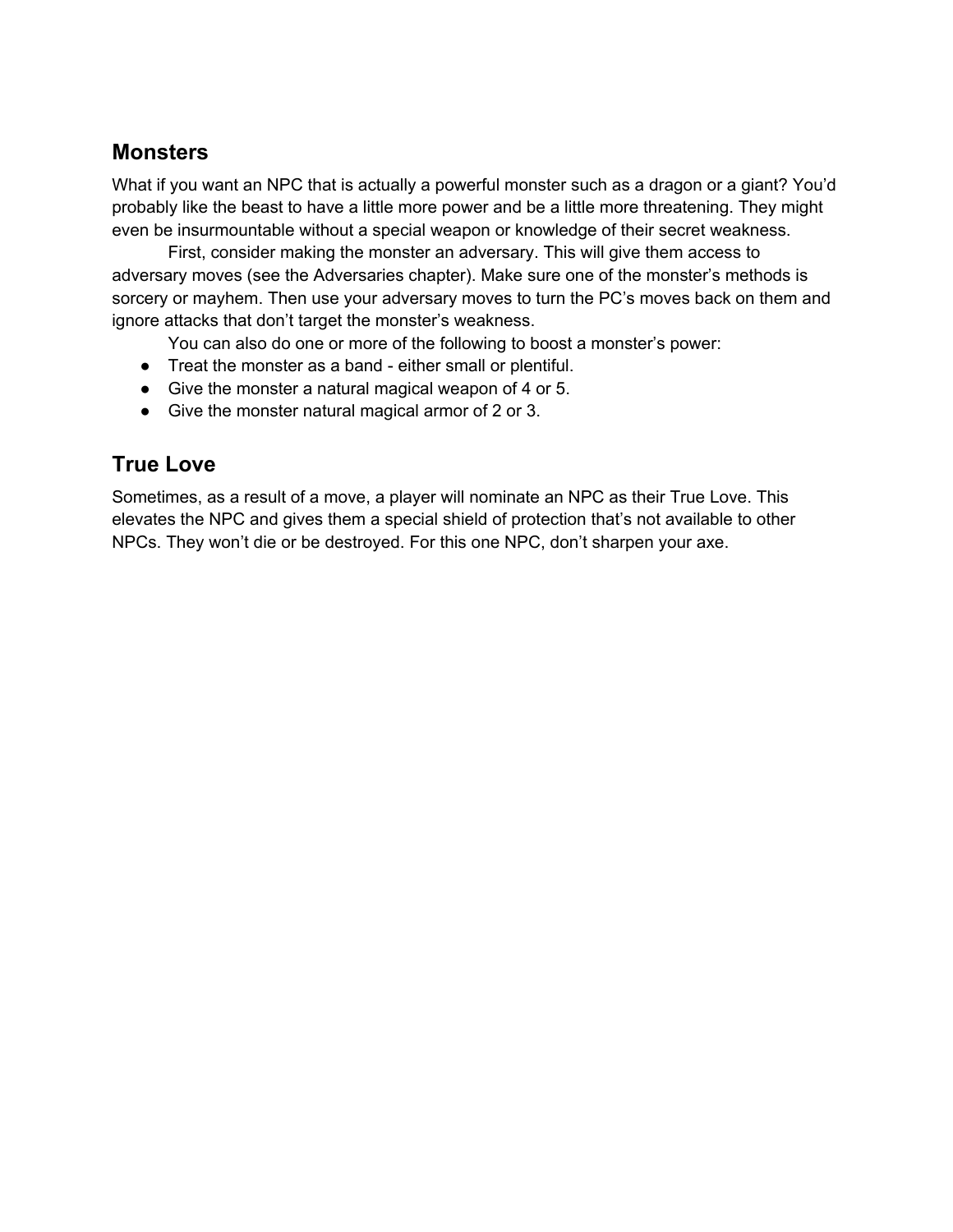# **Flashback Scenes**

Flashback scenes are a special kind of scene that takes place sometime in the past. History, motivations, special magic items, and characters can all be highlighted by the scene. Players can learn more about their past relationship with a new character that shows up. The origin of a magical box may be revealed. How the PCs met can be explored. An adversary's motivations can be highlighted. Whatever the reason, all of the PCs have the opportunity to take part in the scene.

Players can trigger a flashback scene by using the fairytale move in their storybook. You can also trigger flashback scenes whenever you like, and end them whenever you like. To create a flashback scene, answer the following questions:

- What are the goals of the PCs involved in the scene?
- Does the scene take place in the fairytale world or the mundane world?
- Where does the scene take place?
- When does the scene take place?

When the flashback scene ends, you decide whether or not to go back to the previous scene from before the flashback or move to a different scene in modern day. If the flashback scene was created by a player, make sure that they get to use the benefits of their fairytale move.

When running flashback scenes, don't worry about strict continuity or seemingly inconsistent facts that pop up. Flashbacks may or may not actually have happened exactly as you play them. Two characters can tell their own versions of the same event. Characters may be present in the flashback who were not actually there. A character may die only to be alive again in present day. Memories and written records may all conflict. Remember, even the official sources for fairy tales differ significantly on the details. The point is - this is the story that is told.

## **Flashbacks and Heart Tokens**

Before a flashback scene begins, the PCs should be restored to full heart tokens if they are injured. When the scene ends, they should likewise be restored to full hearts.

# **Sidebar: Flashback Sessions**

Flashbacks can be extended to an entire session. This is a great way to deal with absent players. You simply create a flashback session that includes the players present. You can either run a flashback session as a first session - following the rules for first sessions - or create a single adversary just for the flashback.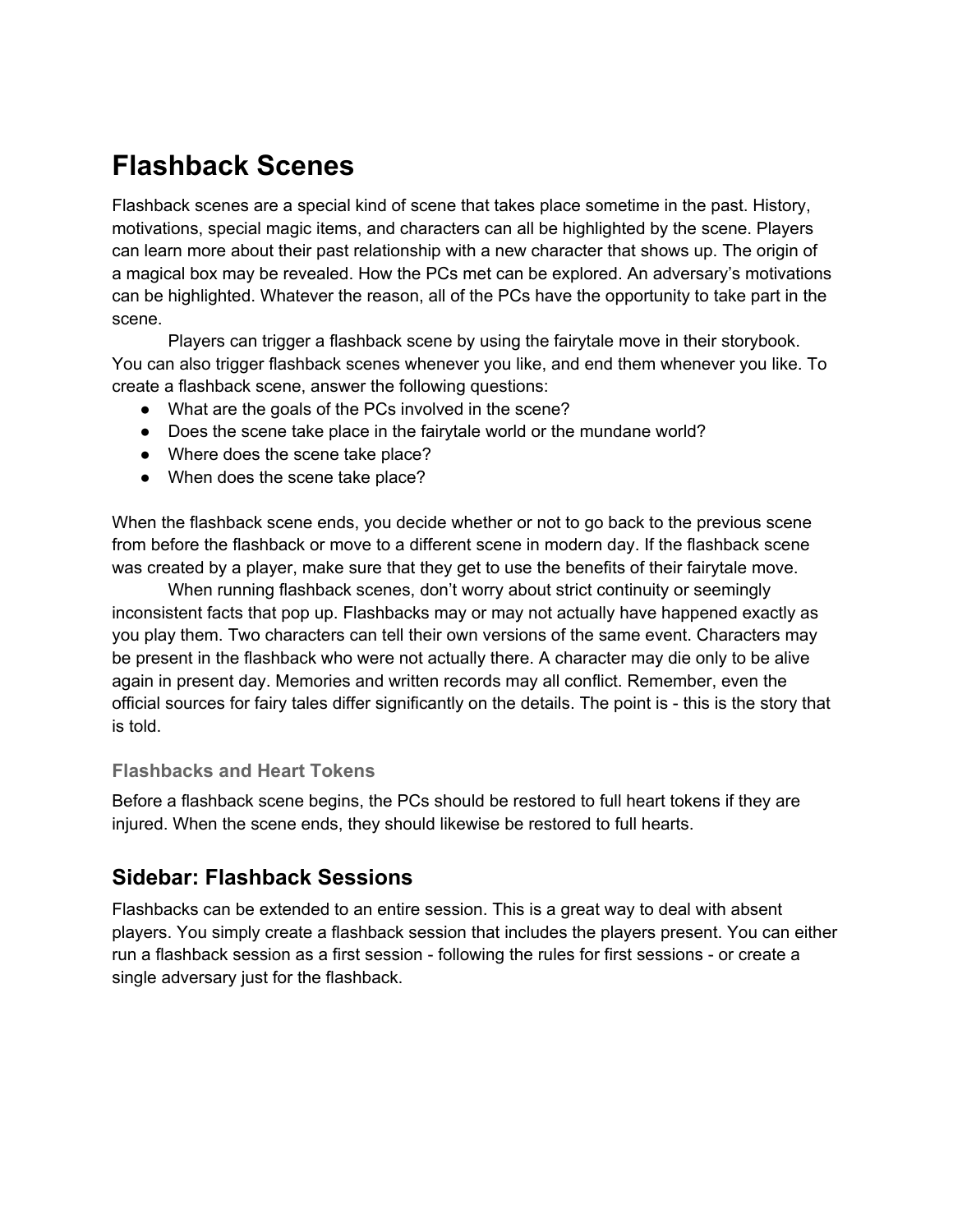# **Narrating Moves**

This is how moves work. The first thing that happens is the player creates some fiction that enables the move. They say what their character says or describe what they does that sets up the move. "I walk over and punch him." "'If you let me go, I can show you an entire hoard of gold.'" "I transform into a deer." Those all set up moves. Don't skip this part! It's important to set up every move with fiction. Don't let a player roll the dice until they explain the move first.

Once the move is established, the player rolls 2 dice and adds them to their stat. On a 6 or less, they miss. On a 7 or higher, they hit. A 10 or higher is a strong hit, while a 7 to 9 is a weak hit. Strong hits represent total success. Weak hits represent partial success or success tinged with complications.

Whenever the players miss on a move, unless the move itself says what to do, that means you get to make your own move in response. Your move can be as deadly and direct as you like. Basically, a miss is permission for you to do what you want. You decide the outcome.

The following is some guidance on how to use the moves.

# **The Moves**

### **Basic Moves**

### *Perform a Feat of Fable*

A feat of fable usually refers to an amazing physical act such as leaping the gap between two buildings, sliding down a wire on your feet, lifting a safe, or leaping from a moving car onto a speeding truck. If the human body might be capable of the act and it would amaze onlookers, you can safely name it a feat of fable.

A feat of fable can also be used as a defensive move against NPCs. When you have the NPCs threaten to harm a PC or actually try to harm them, the PC can Perform a Feat of Fable to avoid the outcome. The fictional effect could be staring down the danger, taking heart, dodging out of the way, or even blocking with a shield of some sort. They could also Perform a Feat of Fable to escape by running away or leaping across a building. As long as they conceivably have a chance of avoiding the outcome, they can make the move to do so.

This is also a great move to start with when you decide that a player should roll, but you're not sure which move. A feat could be sneaking into a guarded warehouse, catching a sword with your teeth, or taming a tiger. If the player doesn't have a better move to use, then fall back on perform a feat of fable. The key is that a feat of fable usually does not directly affect another character.

One word of caution. Don't overuse this move. If there is no point in rolling the dice, if you can't think of an interesting outcome of failure, or if you don't want to zoom in on the specific act, then just tell the player they succeed. Say yes.

#### *Threaten Harm*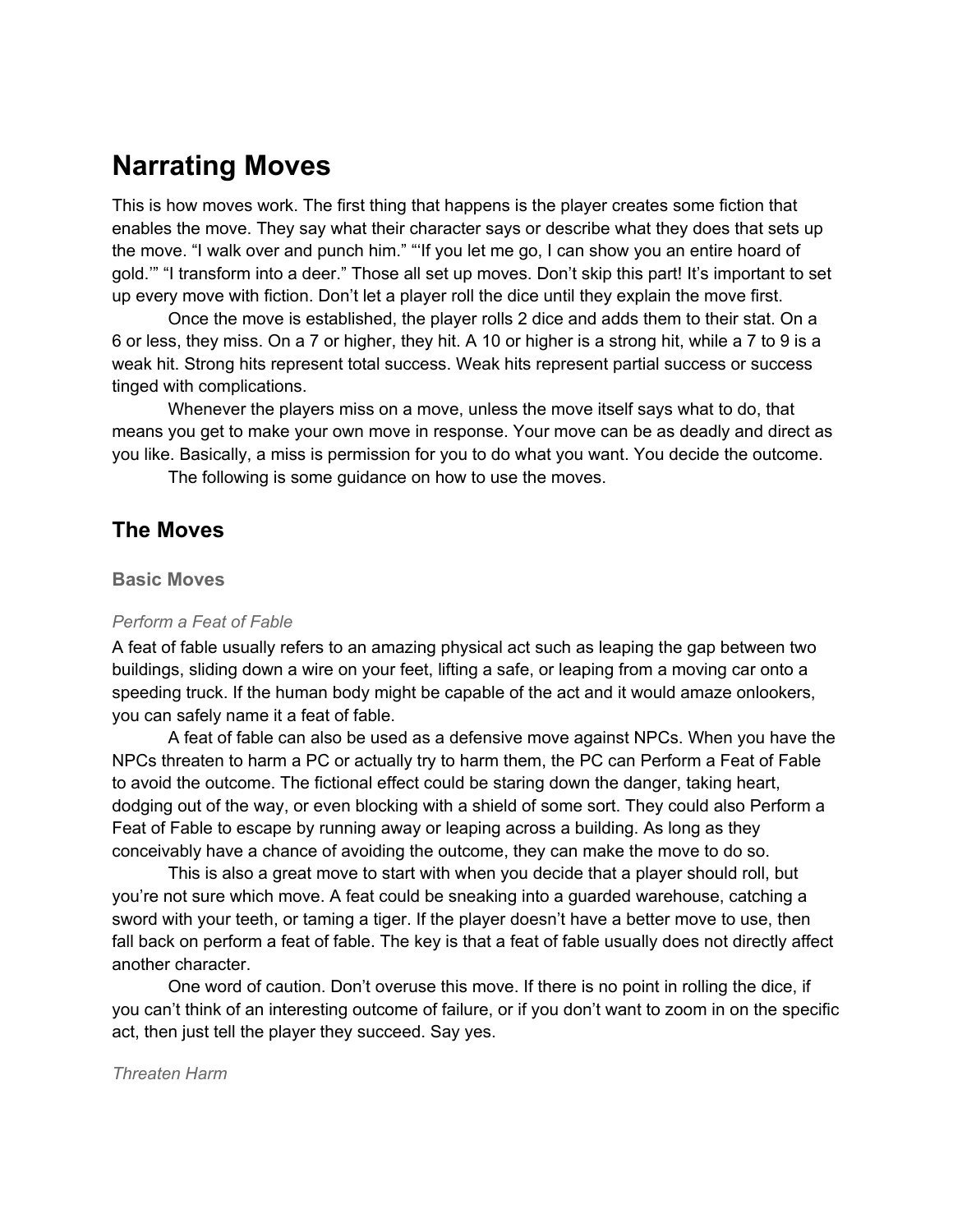Threatening harm means naming some harm that will befall someone if they don't do something specific. Ideally, the move should always have a threat of specific harm and a request for something specific. "Give me the crown or I'll shoot you" is really clear. Sometimes the threat or the request will be less clear. "Give me the crown if you don't want to make me mad" is less clear.

The threat can be physical in nature, such as threatening to stab someone or push them off a ledge. It can also be social in nature, such as threatening to reveal a secret or post compromising photos on the internet. The threat doesn't have to actually inflict damage or remove hearts to be valid. There are several Storybook moves that allow the PC to threaten harm without resorting to Brawn.

These really become important on a 10+. If the opponent doesn't understand the request, it will be hard to give the player what they want. On the other hand, if the threat isn't clear and the opponent decides to take their medicine then the player may not know how to backup their threat. There may not even be an immediate threat.

If a PC tells an NPC on the phone that they better do what the PC says or else, that counts as threatening harm. If the NPC decides to take their medicine then the PC won't be able to do anything about it immediately. Unless the PC is some kind of magician - maybe.

It's best if the move is clear.

### *Strike a Blow*

When a blow is stuck, it's a fight. Both sides get to deal harm, unless they aren't trying to harm the other side. If a player wants to strike down a target without getting hit in return, they'll need to roll a hit and choose the option "you avoid serious harm." Otherwise they're going to take some pain.

Each side takes their weapon's harm and subtracts the other side's armor to figure out how much harm they deal. If the person making the move chooses to inflict terrible harm, they add 1 to their total. If they choose to avoid serious harm, then they take 0. When a player chooses to stun someone, that means they are out of action for the rest of the scene.

Strike a blow can also be used for grabbing objects from someone else's hands. The player should choose the result "you steal something from them" to take something by force. Depending on which other results they choose, they may also knock the target over or take harm in return. This result is also great for disarming a target.

See the Harm and Healing chapter for more information on dealing and taking harm.

## *Tell a Tall Tale*

When someone tells a tall tale, that means they are using a trick to get what they want from someone else. There has to be a trick involved though. Telling someone the truth isn't enough to get anything. That's just talking. The player has to make what they say and do a trick to make the move. Tall tales are also great for threatening someone with harm that doesn't exist.

"Drop your guns or my giant will smash you, " is threatening harm if the player has a giant. If there's no giant, then it's telling a tall tale. See the threaten harm move for ideas on what an NPC will do when tricked into believing they might be harmed. You can also request that the trick lead into a threaten harm move to find out the results.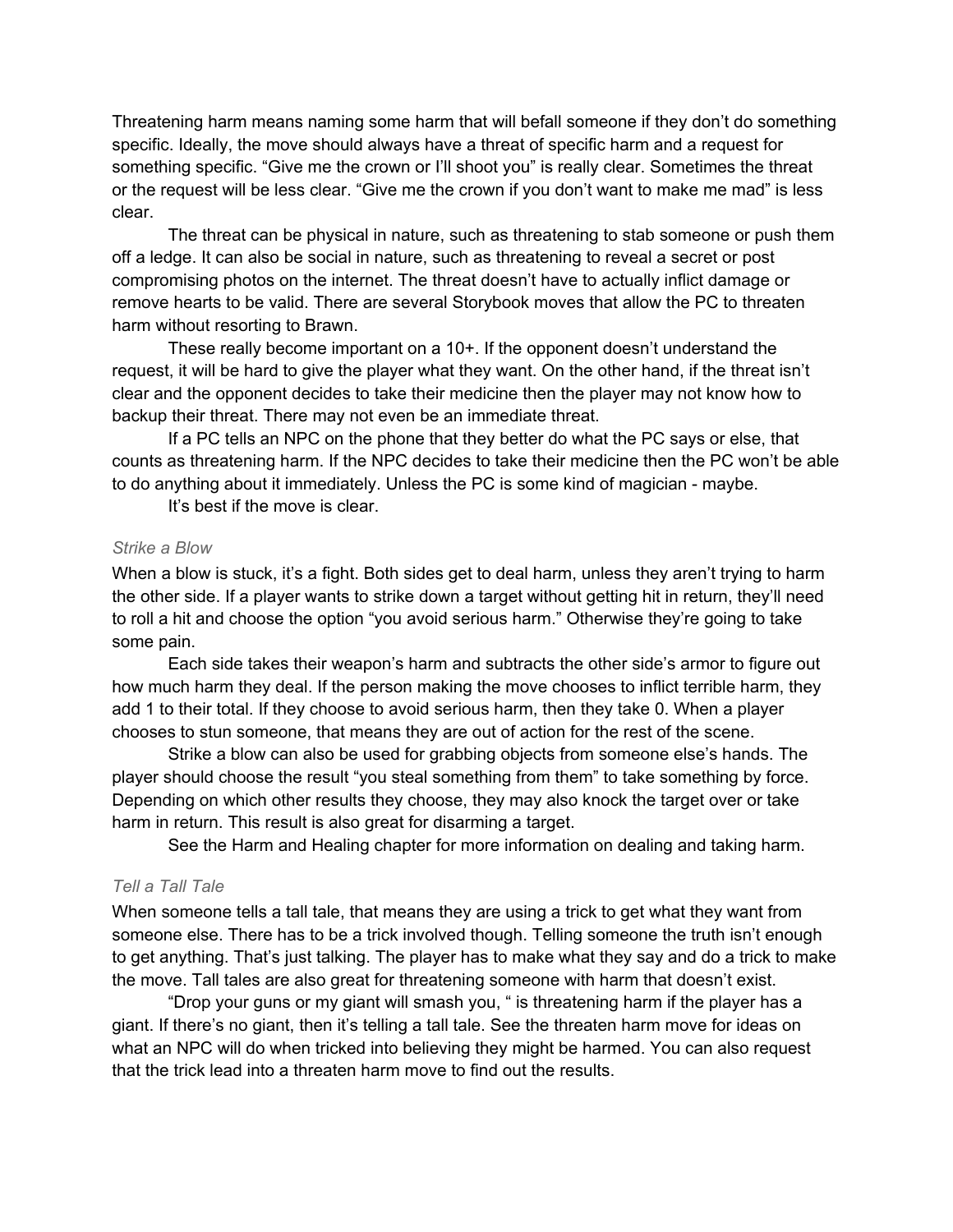Proof means something the player does or says that adds to the illusion of the trick. A threat of a giant that doesn't exist is bolstered by a giant footprint. A dwarf hides in a cabinet to trick the wolf pursuing him that the dwarf has escaped. Proof for the dwarf's trick might be an open window or a stone thrown down a hall to create a noise in the distance. In the tale of Snow White, the Evil Queen offered proof that the apple was safe by biting the part of the fruit that wasn't poisonous.

A player can also use tell a tall tale for riddle games or even transformation games (assuming they can transform). They can say a riddle or just name the object of the riddle and then make their move. If the trick works, their opponent can't guess the riddle. If the player rolls 7-9, proof means actually saying the riddle. For transformation games, they should name the eventual transformation they want to win with. If they have to provide proof, they need to name a few others along the way.

"'Answer my riddle or let me pass.' I'm going to tell a tall tale and engage in a battle of riddles. The answer to my riddle is gold." "Cool, the sphinx will play along. Roll the dice." "8." "8? What's your riddle?" "Okay...'I shine like the sun, but I am born from the earth. What am I?"" "Okay, that will work. 'Are you cave moss?'" "'Nope! I'm gold. Now, let me pass.'" "The sphinx ponders your riddle as you slip past him into the offices."

"I transform into a lion and eat the witch. I want to do this as a transformation battle with tell a tall tale, by tricking her into a form I can eat." "Okay, so 'you'll start off as something else? Go ahead and roll." "7." "Okay, so what did you start off as to trick her into something a lion can eat?" "How about I start as a worm, so she changes into a grouse to eat me." "Done. Once she's a grouse, you lion-out and eat her?" "Yeah."

### *Ponder Fate*

A player should use ponder fate when they are trying to find an advantage. They want to know something that will help them against an enemy, or they want to figure out what their plan should be. It might involve research, looking around, sizing someone up, or even asking someone questions such as an interrogation.

If they are asking you, you'll have to make up any answers you don't know. Stick to your answers though. Once you say it, it's the truth. Try to make the answers dramatic in their own right. Look for an opportunity to place an obstacle between the player and their goal.

You might let them ask other questions that seem appropriate, but you don't have to unless the PC has the advanced move. If you do allow other questions, and the same question comes up a lot, add it to the list of allowed questions.

### *Live to Tell the Tale*

Whenever a PC might die, they need to roll to live to tell the tale. This means when they run out of heart tokens, but it can also mean whenever you think it's appropriate. If the PCs get pushed off a building, zapped by lightning, or crash a plane into a mountain, you can call for them to make a live to tell the tale move.

On a 7-9, you get to decide whether they are merely unconscious, mostly dead, or lost based on the fiction and whatever seems dramatically appropriate. If a PC was pushed off a building, maybe they wake up in a full body cast in an ICU ward. A lightning strike or a blow to the head might leave them lying somewhere unconscious. A plane crash might strand them in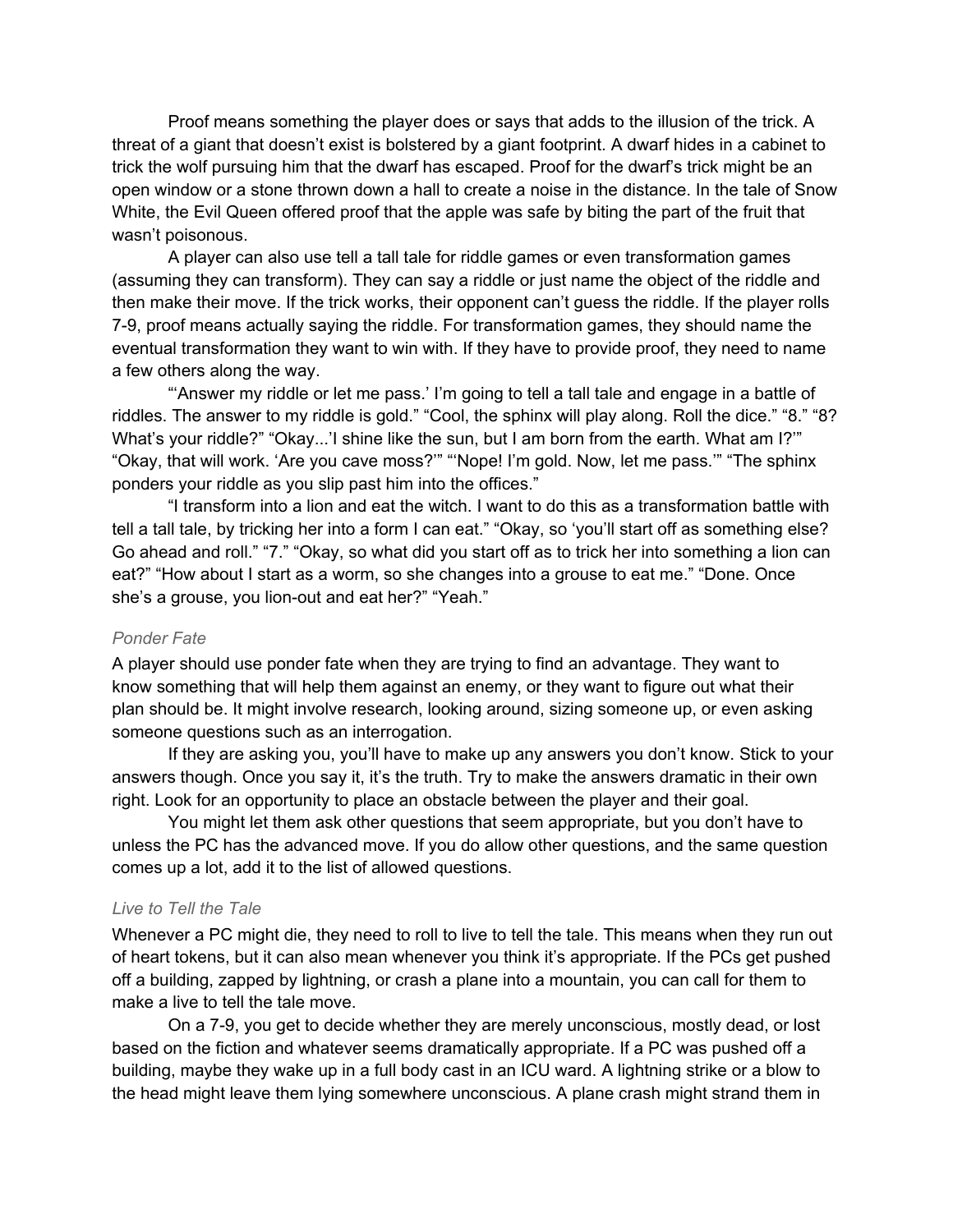the wilderness with a broken leg.

A word here about harm. PCs can normally take a shot or two before they go down. NPCs usually go down in one shot. Bands can take a bit more.

## *Bargain*

First of all, it's up to you whether you want to include this move in the game. If you do, it's a basic move that every PC has. Normally, NPCs can't force a player to take a bargain. Players can use this move and a few of the storybook moves to force another player or an NPC into a bargain.

In all cases, the player making the bargain move gets to name the request and the price. When a PC is allowed to make an unequal bargain, this means they can ask for more than they give. When a PC has to make an easy bargain, this means they have to give more than they ask. More means a higher wealth rating. See the Bargains chapter for more information.

# *Cast a Spell*

This move is only available to some PCs, according to their storybooks and the moves they have selected.

The players can use this move to cast any spell that makes sense in the fiction, except that the mechanical effect is limited to gaining boon tokens. This means a spell can't really harm someone, provide armor or restore heart tokens. A player could create an illusion of harm or armor, but not the real thing. It also means the PCs can't immediately leave the scene with a spell or bring someone into the scene immediately. Spells are not intended to be used as fireballs and magic bolts.

A spell can be used indirectly to harm or protect by spending the boon tokens on another move's roll. A spell can certainly curse the rolls of others or curse them indirectly by raising the caster's roll. All kinds of fictional effects such as flying or running faster are possible. The caster can combine their spell move with another move immediately afterwards and describe the fiction as a result of the spell. In this case, they spend their boon tokens from the spell on the second move roll. A PC could cast a spell that places a sword above an opponents head and then threaten harm with the sword.

You may also allow the PCs to create mundane items with spells. These should make sense within the fiction. They can also summon their existing magic items to their hand or send them away to a vault or other safe place.

Spells with a lasting effect generally last until a time change such as until midnight, until the new moon, or until spring. For longer lasting spells, see the cast a spell advanced move in the Improvement chapter.

The advanced move of cast a spell may also be able to exceed the limits above, at your discretion.

# *Counterspell*

This move is only available to PCs that have access to the Cast a Spell move.

Counterspell is used for any type of magical duel where the player would like use their magic to cancel or counteract the spell of another. Rather than use Cast a Spell to defend, they should use Counterspell.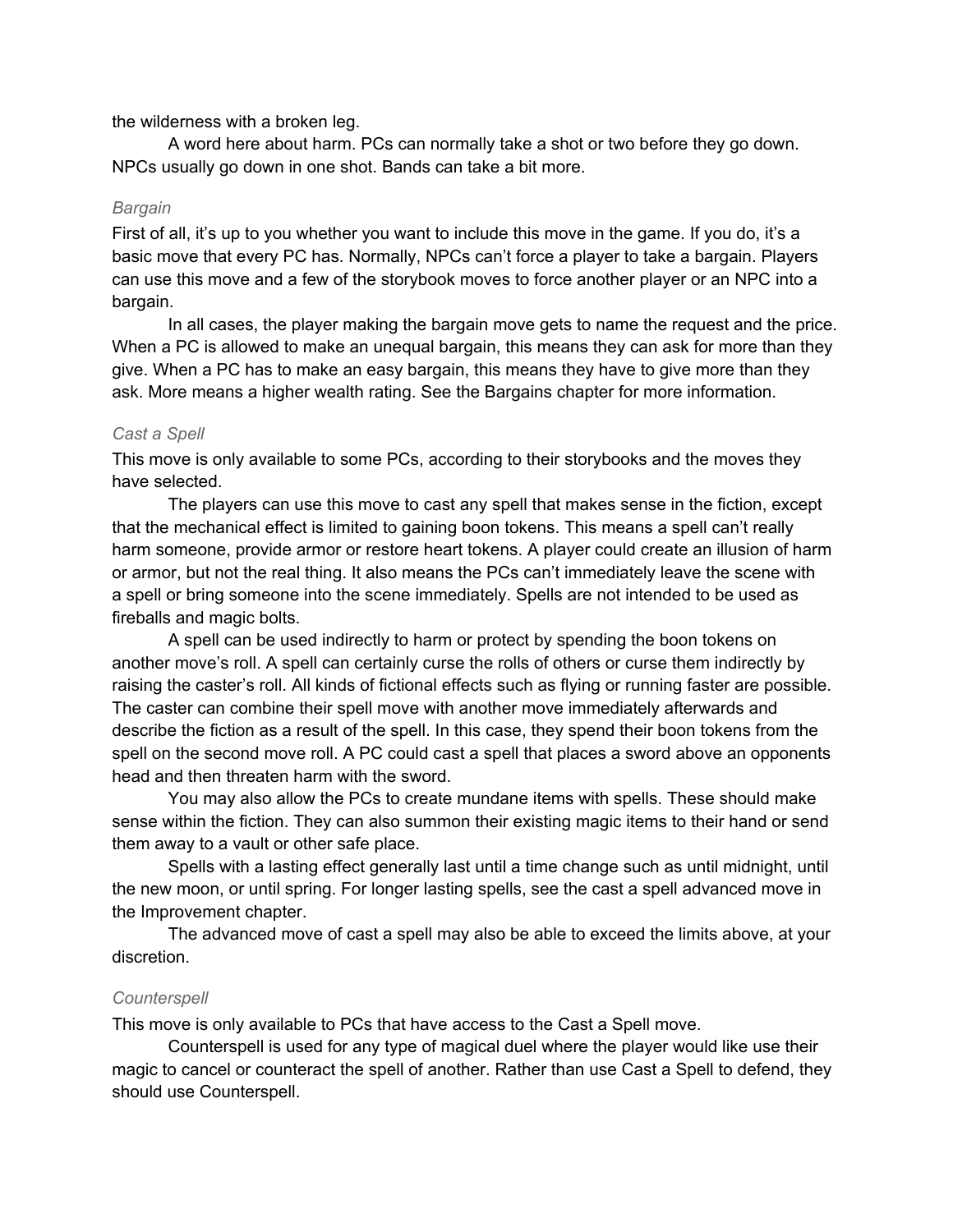On a 7-9, you get to fill in the details based on the player's choice. You can choose the alternate target, decide how long the spell is held off, or choose the alternate form the spell takes. Generally, alternate targets should be NPCs and the spell should at least be held at bay for the current scene. If the player chooses an alternate effect, make it less baneful than the original. This is your opportunity to twist the knife and throw them into the fire. Just be careful not to invalidate their move, and don't be afraid to delegate the decision.

### *Test Fate*

This move is meant to remove excess magic items and keep players from depending on their magic items. You can decide not to include it, or you can opt not to use it every session. Don't use it as a punitive measure though. Be fair.

Each PC should make this move at the end of the session. They get to choose from among their items when they have to discard one. If they don't have any items of the appropriate wealth rating, they can ignore the results. You or they can explain how the item is lost.

## **Storybook Moves**

For the most part, storybook moves are self-explanatory. They work in a similar fashion to the basic moves, except that some are passive. Passive moves don't require a roll to work. Some are always on and do something specific. They might allow the player to roll a basic move with an alternate stat, raise a stat by +1, or give a special benefit once per session or scene.

A PC can never use storybook moves they don't have. If it seems like they ought to be able to use a move even though they don't have it, look to the basic moves to find one that fits. Perform a feat of fable is the most likely choice for many situations. For example, the Child storybook has a move called borrow something that lets them steal. What if someone else tries to steal an item? In that case, strike a blow is most appropriate. On a hit, they will be able to choose results to steal something and avoid serious harm. The difference is that they have to roll on Brawn and they can't avoid being seen or substitute their target item with something else. In the fiction, they just roughly grab the item rather than sneakily taking it with their light fingers.

## *Child Moves*

- Eternal Child: the signature Child move. The intent of this move is to encourage the player to avoid improving their character, thus remaining the same. When they mark experience, always ask, "Would you like 3 boon tokens instead?" They can say no if they like, but always be there to tempt them.
- Borrow Something: when the player uses this move, pay attention to who sees what they do and think about what their response would be. It might not be immediate - such as blackmail or informing the authorities. Substitutes will be discovered when it would become logical. A substitute need not resemble the borrowed object. This move can be combined with various types of tricks to make the substitute more believable - perhaps even indistinguishable. When they miss, that could mean they steal the item but are caught red handed. Note that being caught may also mean that the victim sees the item in the thief's hands, but not the act of theft itself.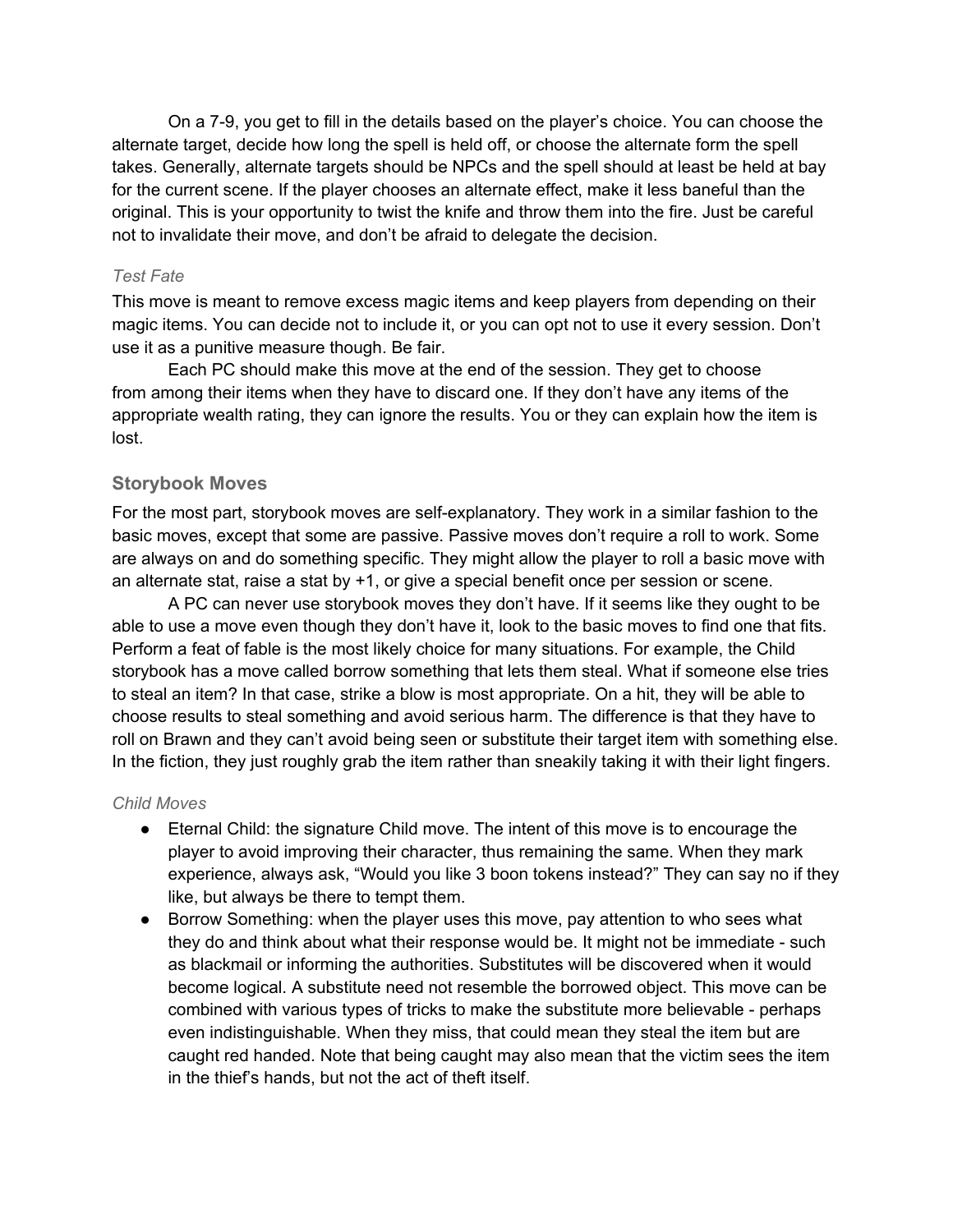- Disobedient: this move encourages the player to break the rules and go against the grown-ups. You can read authority figure to be any grown-up, or you can be a bit more picky about who counts. Parents and guardians certainly count. Either way, the player should only get the reward once for breaking a particular rule.
- Friends: the companion this move grants should be genuinely loyal and helpful to the PC. They may not be so loyal and helpful to other PCs though.
- Impulsive: this move prods the player to take risks, at the expense of the rest of the players. If done right, this should cause some annoyance and exasperation. Other players shouldn't like it when the Child leaps forward. If the Child is somehow restrained from leaping without looking, they don't get the reward.
- Play Hide and Seek: on a 7-9, the player can't choose to lose a boon token if they don't have any. If they choose to leave something behind, you decide what, and this is your opportunity to twist the knife or throw them in the fire.
- Repetitive: fairy tales are filled with situations where a trick is tried until it works. This move encourages those situations.
- Stay Out of Harm's Way: this move creates the stereotypical trope where children are not unduly harmed by violence. This is a good move for scenes of battle where the character is running through the melee without getting caught up in it.

## *Domestic Animal Moves*

- Talking Animal: this signature move can be triggered by you or a player, but you should judge whether the situation warrants marking experience. Generally, you should count any situation that requires a bit of the fiction (not necessarily a move) dedicated to the hardship. In effect, the player gets to determine if being an animal causes them trouble or not.
- Elusive: this move is essentially teleportation, perhaps combined with a bit of invisibility, but note that they can be present in multiple scenes at the same time. They don't have any special ability to find someone who is not already in a scene, but they can teleport to a specific location using this move. The PC can also appear in any scene occurring at the table, whether or not they should know about it. This move is perfect for the Cheshire Cat.
- Golden: this move allows for the player to be the actual golden goose or golden hen. This can also be a good source of drama such as kidnapping and ransom.
- Servant: the master of the PC should be, on balance, more helpful than bothersome. They may ask nothing at all of the PC, depending on the fiction.
- Talk in Circles: this move allows the player to gain advantage over others. Removed from the scene means the others are sent away, flee, or leave. Trading places usually means trading positions, such as a guard agreeing to trade places with a prisoner. Depending on the fiction, this move usually doesn't imply anything magical. The targets are merely convinced to do what the player wants.
- Simple at Heart: this move, unlike other moves that grant armor, gives a +1 that may be added to other armor already in use. It usually can be represented as dodging or getting out of the way of harm.
- Slow But Steady: this move is good for slow creatures such as slugs and turtles.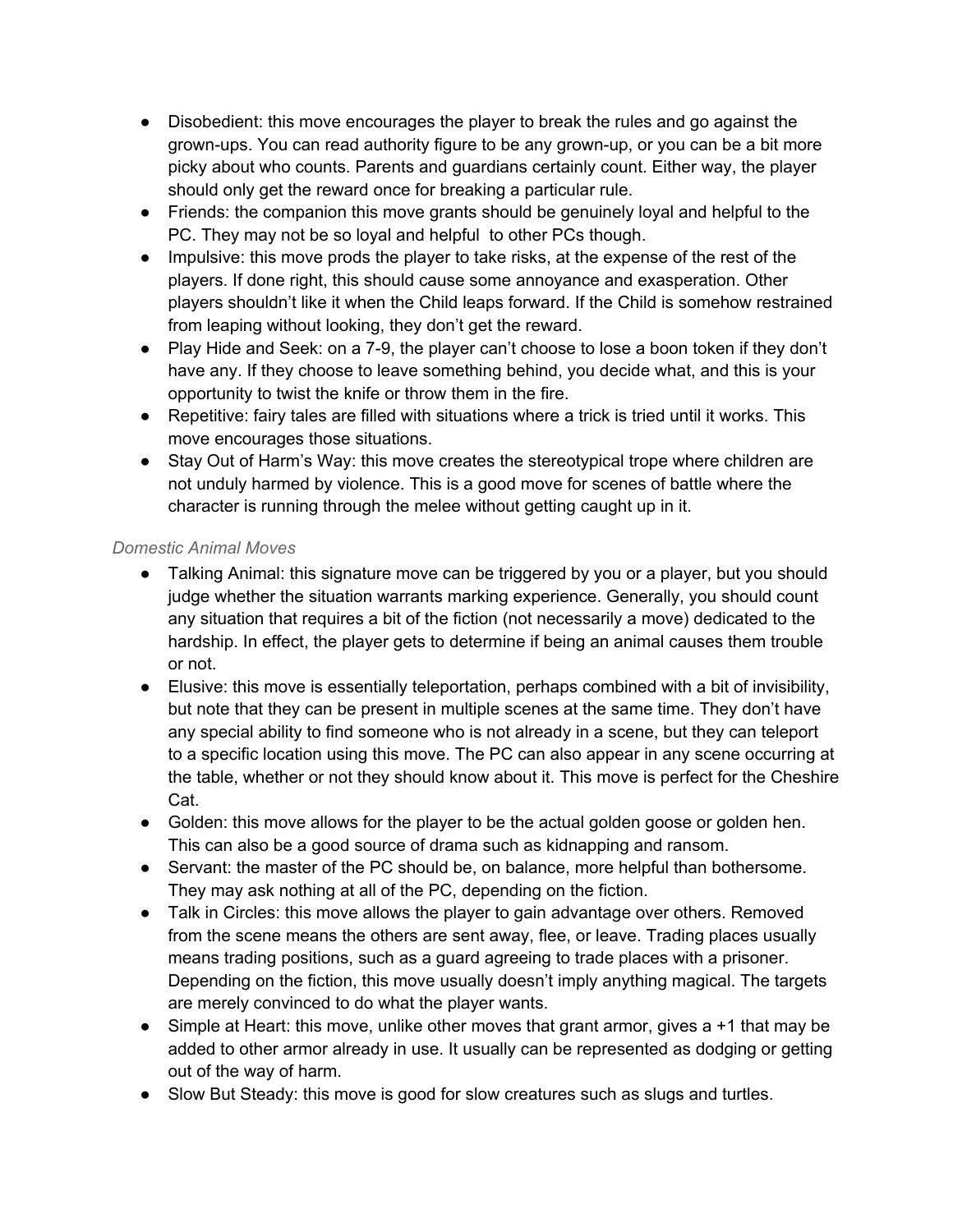• Strange: this move implies something strange in the PCs makeup. They are likely a magical animal such as a fairy creature.

# *Fairy Moves*

- Fairy Geas: this signature move makes bargains more powerful, particularly bargains of deed. The player can force others into service, for example, and cause death or misfortune to those who try to leave. NPCs will generally try to honor a bargain, even without a geas, but they might be forced or tricked into breaking one. Even when the other party is forced or tricked into breaking the bargain, this move still applies.
- Immaterial: this move means the PC can become ghost-like. The fiction can vary, but they can at least pass through walls or through cracks. They may be an actual ghost, composed of mist, or partly ethereal.
- Fairy Dust: this is the classic fairy dust from Peter Pan, and is great for fairies like Tinker Bell. You don't have to be too restrictive with the once per scene allowance. The PC can also use their own dust to fly, and it doesn't count as their one use per scene. They can also count a small group as one use.
- Fairy Magic: see cast a spell for more details.
- Nimble: this move represents fighters who strike through trickery or deftness, rather than force of arms.
- Place a Glamour: a glamour is a powerful fairy illusion, but the specifics are up to the player. They may devise their own unique method of glamouring. Glamours are generally short lived or last until a particular condition, similar to cast a spell. For all intents and purposes, the glamours appear real to other characters.
- Royal Fairy Magic: the Fairy Court is a place of trickery and deceit, and this move reflects that. Generally, PCs with this move do actually cast a form of fairy magic known to the royals of the Fairy Court.
- Under a Geas: this is a very permanent form of geas, but is otherwise similar to fairy geas. Usually a geas takes the form of a taboo such as not fighting during moonlight or not touching dead flesh. It can also be a foretelling such as always victorious in battle. Foretellings don't grant any bonus to a PC, other than the experience when they come true.

# *Hero Moves*

- Brave Hearted: this move represents those who inspire fear through their conviction, rather than their size or strength.
- Familiar with Magic: see cast a spell for more details.
- Handy with Trinkets: this move allows a player to always have a handy magic item for the situation. The reason the PC has the items can vary from a large stash from their travels to a bag that produces what they need to a magic charm that summons them. Trinkets should generally be a magic item worth 1 or 2 points of wealth.
- Leader: the band granted by this move should generally be useful to the player. This move is good for heroes typically associated with a band of followers such as Robin Hood and his Merry Men.
- Shield Another: this move is good for heroes that often serve as the guardian of another.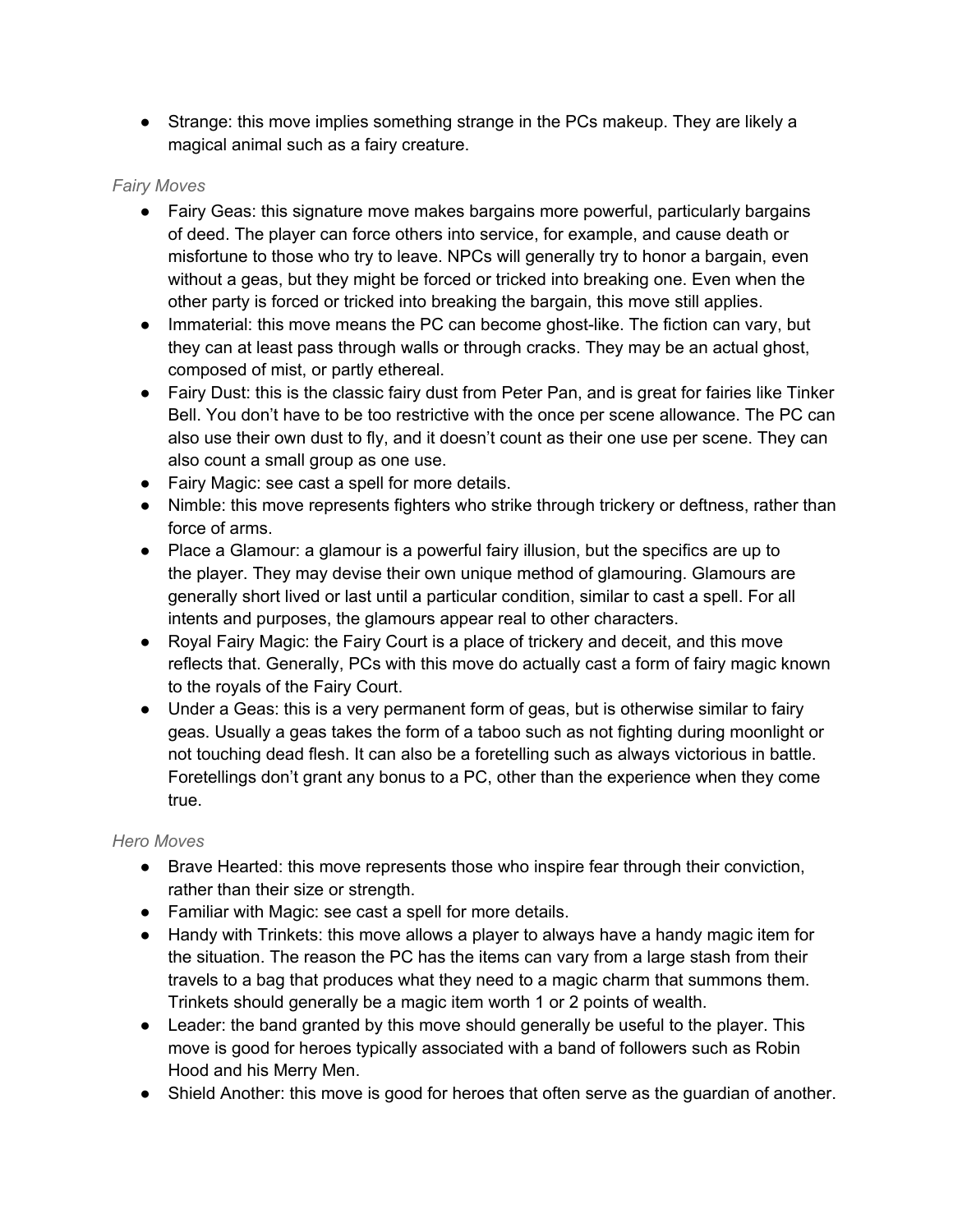- Steadfast: this move is great for heroes who choose low Courage. It represents victory through knowledge, sticking to one's guns, or by choosing the right moment to act.
- Superstitious: for fearful heroes that flinch at the dark, this move grants the player a reward for running away or freezing in their tracks.
- Trust to Luck: this move is great for heroes who prosper more from lucky coincidence than cunning or wits.

# *Magician Moves*

- Charlatan: this move is for all the magicians (and wizards) who don't actually know any real magic. The effects of the tall tale can seem similar to cast a spell, but the magic is not actually real. Flight is accomplished through wires. Charms do not actually work. Curses are merely artifice. The specifics depend on the fiction.
- Force a Bargain: this move represents forcing another into a bargain through magic. The player may always choose to use the value of their offer instead of their Wisdom, if their offer is a higher value.
- Magical Blood: this move would be the signature move for Magicians, if they could all use magic. A PC with this move can actually cast real magic. See cast a spell for more details.
- Powerful: this move represents threatening others through the use of magic, reputation, or powerful aura.
- Summoner: the creature summoned should be genuinely useful to the PC, within the fiction of it's nature. Elementals are good at destruction. Fairies are good at trickery. Demons are good at wicked deeds such as murder. Golems are good at physical labor. The summoned creature can vary widely from session to session or can remain the same creature, as the player sees fit.
- Transform into an Animal: this move does exactly what it says. Characters turned into animals will be limited to what the animal can do. Depending on the fiction, this may prevent them from making some moves. PCs keep the same stats, but must follow the fiction. A goldfish, even one with +3 Brawn, won't be able to threaten most other characters with harm. Animals without the ability to speak will generally act like animals rather than people. On a 7-9, use the opportunity to twist the knife and throw them into the fire.
- Wise: this move represents trickery through knowledge or tactics rather than cunning.
- Wonderworker: this move is similar to other moves that grant magic items per session, except that it is permanent. As long as the PC doesn't lose the item, bargain it away, or get it stolen from them, they get to keep it. This move generally represents the manufacture, in some form, of magic items.

# *Prince Moves*

- Royalty: the signature Prince move. This move is purely fictional, and the effects will vary depending on the fiction the group creates. In some games, it may mean almost nothing. This is why the Prince gets 3 starting moves, instead of the normal 2.
- Brave Danger: this move represents charging into a dangerous situation. As the dragon breathes out a stream of fire, the Prince raises his shield and leaps towards the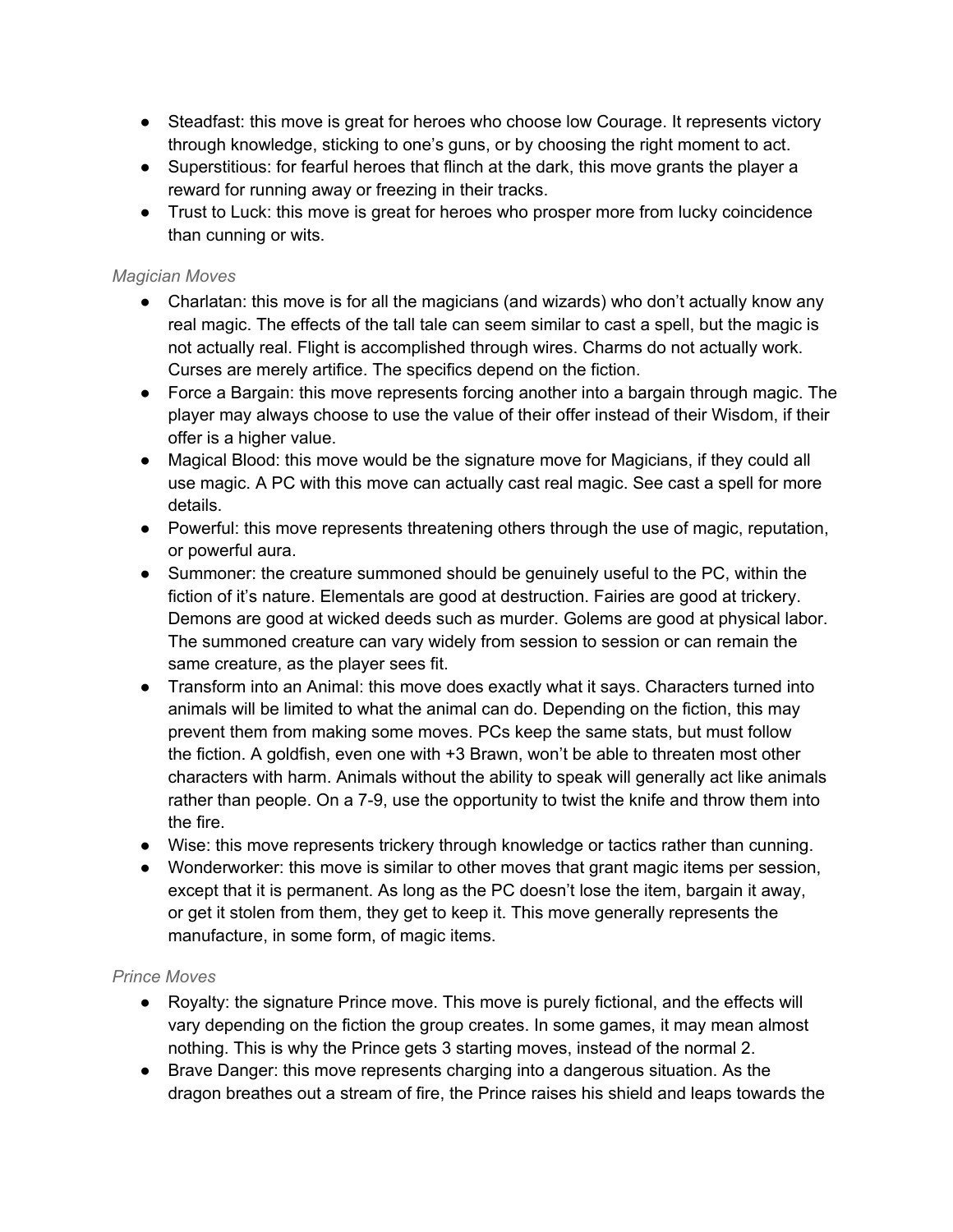princess. Unlike other similar moves, any harm is completely negated on a hit. Instead of causing less harm, a 7-9 result gives you a chance to twist the knife or throw them into the fire. If you choose to curse the PC, make it something temporary that fades within a scene or two.

- Break the Spell: this move represents a Prince's uncanny ability to unravel magic through their deeds. Spells affected can be temporary or permanent, and can include curses, transformations, glamours, and geas. This is one of the few ways to break permanent magic without the original caster's consent. A year of service might be traded for the lifting of a curse or the breaking of a transformation. Slaying an ogre might end the geas placed on the Prince. A stolen enchanted rose might break the spell of sleep on a maiden. The power is placed in the player's hands to decide what deed can break the spell.
- Charm Another: this move lets the player gain the aid of others. It can be used to win over enemies and turn bullies into allies.
- Cursed Form: this move is good for the classic curses such as Beast or the Frog Prince. The player is rewarded for making their character's life difficult.
- Foolish: this move encourages the player to act like the fools that so often fill fairy tales. Leaping into danger without thinking, stepping blindly, and taking unnecessary risks are all good examples of acting foolish.
- Grant True Love's First Kiss: this move is a classic for fairytale princes, almost their signature move. Any Prince named Charming should have it. The nature of True Love and who they have kissed before is up to the player. Note that the PC can use this move as many times a scene as they want, but only once ever per character.
- Wise Through Others: this move represents relying on the advice of others to seek the answers to questions.

# *Princess Moves*

- Royalty: the signature Princess move. This move is purely fictional, and the effects will vary depending on the fiction the group creates. In some games, it may mean almost nothing. This is why the Princess gets 3 starting moves, instead of the normal 2.
- A Friend to Animals: this move represents characters who have a natural affinity for making animal friends. They can use this in their fiction. In addition, the band they get should be fairly useful to them. The terms have a bit of overlap, and it's up to the player what kind of animals exactly are in their band.
- Command: this move is great for commanding characters who are used to having others follow their direction. A 7-9 result is a nice chance for you to twist the knife and throw them in the fire. The effects of the command should generally be limited to about one scene.
- Create Beauty: creating beauty means making something artistic. It should take some time, at least as much time as a short poem or song. It could take longer such as painting a picture. A witness could be any character that sees, hears, tastes or otherwise experiences the creation. The witnesses don't have to be selected from those immediately present, but the total number of witnesses affected is limited by the result. The results should occur either immediately after the witness experiences the beauty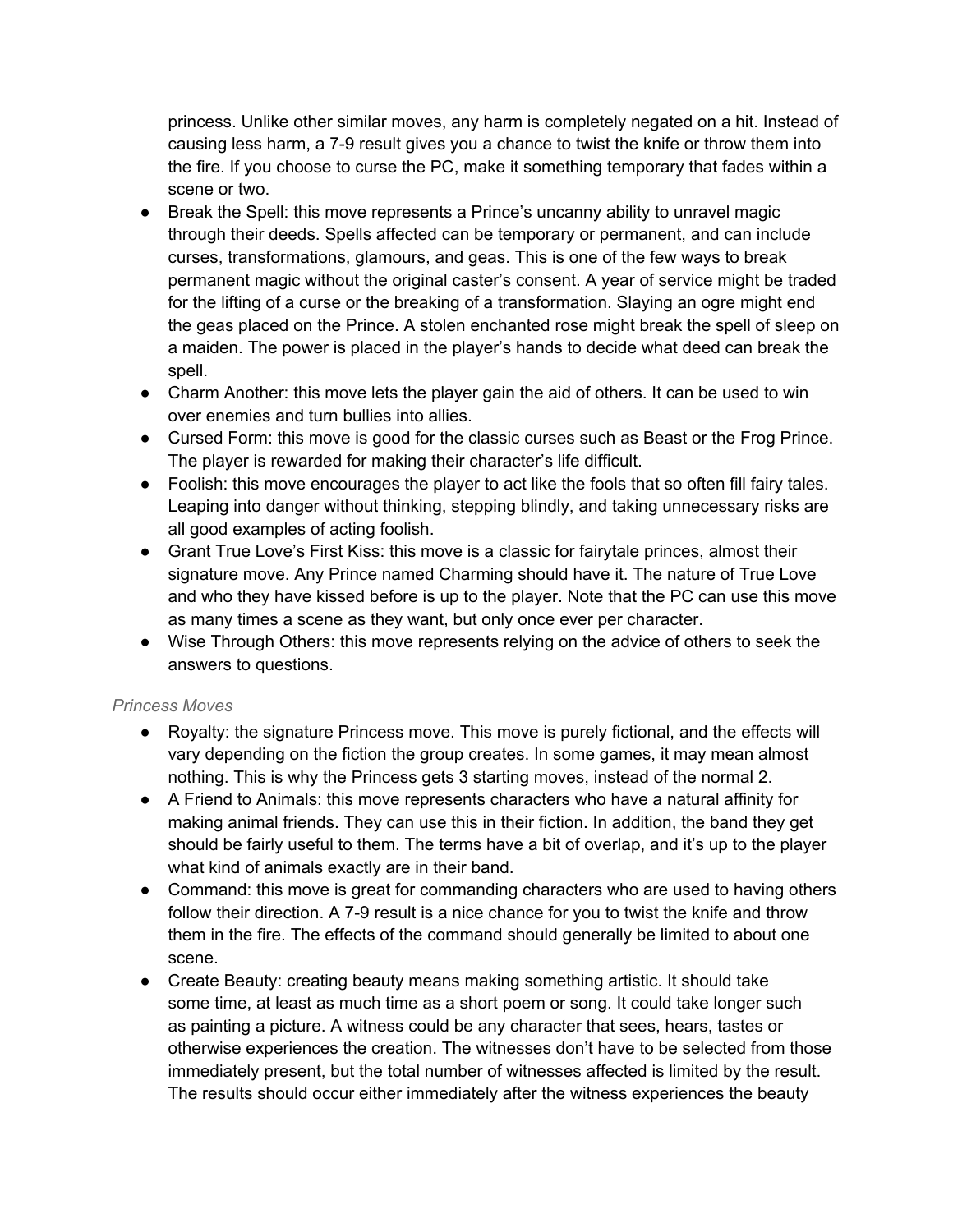or sometime before the next scene - whatever makes sense. Curses cured temporarily should generally be abated for the current scene.

- Cursed Fate: this move is perfect for characters like Sleeping Beauty, who may still suffer under the effects of a permanent curse. The player is rewarded for making their character's life difficult. The curse can be removed, but that just means the player won't be able to mark experience with this move in the future.
- Fabulously Wealthy: this move is great for players who like to throw their wealth around. For most PCs, being wealthy is just part of their description. They don't receive any tangible benefit. For the character with this move, they can freely use their 3 points of wealth as mundane cash or magic items for bargains. Generally, the magic items should be trinkets worth 1 or perhaps 2 points at most. Cash can be up to 3 points. Any magic items used in a bargain will last beyond the current session - this includes items bargained with other PCs.
- Summon: this move is good for characters in a position of power where they expect others to pay attention when they call. This is also good for great beauties who command attention through their presence alone. Once a summons is answered, the character summoned may act as they choose.
- World Famous: characters with this move are usually known worldwide due to Hollywood movies or widely translated novels. Most original fairy tales and folklore are not well known enough on their own to be world famous. Snow White is a good example of a world famous fairytale. Note this is the only way a character can raise their Popularity beyond it's starting value.

# *Villain Moves*

- Deceitful and Backstabbing: the signature Villain move. The player is rewarded for acting like a blackheart - including betraying other PCs.
- Curse: use the cast a spell guidelines for the effects and duration of the curse.
- Fearsome: this move represents threats made through devious words rather than forceful display.
- Hard to Kill: this move gives the PC 5 heart tokens and is great for ancient evils such as Koschei the Deathless. There is no other way to gain 5.
- Master: the band granted by this move should be generally useful to the PC. They may be craven, untrustworthy, and despicable, but they still come in handy. This move is great for Villains known for leading bands of evil followers such as Captain Hook and his pirates.
- Owner of an Infamous Weapon: this move is for Villains who are known for using a particular weapon, but the player can get creative. Hook's hook. Bluebeard's knife. The Forest Witch's oven. The Snow Queen's chilling cold.
- Possessed of a Magical Workshop: this move is for characters who disappear to a secret lair in order to work great wickedness. The player should generally be able to get what they want. The easy bargain should be easy, but it's your opportunity to twist the knife or throw them in the fire. Don't make the bargain out of reach though.
- Scheming: this move represents characters who perform great physical feats through deftness and quick thinking.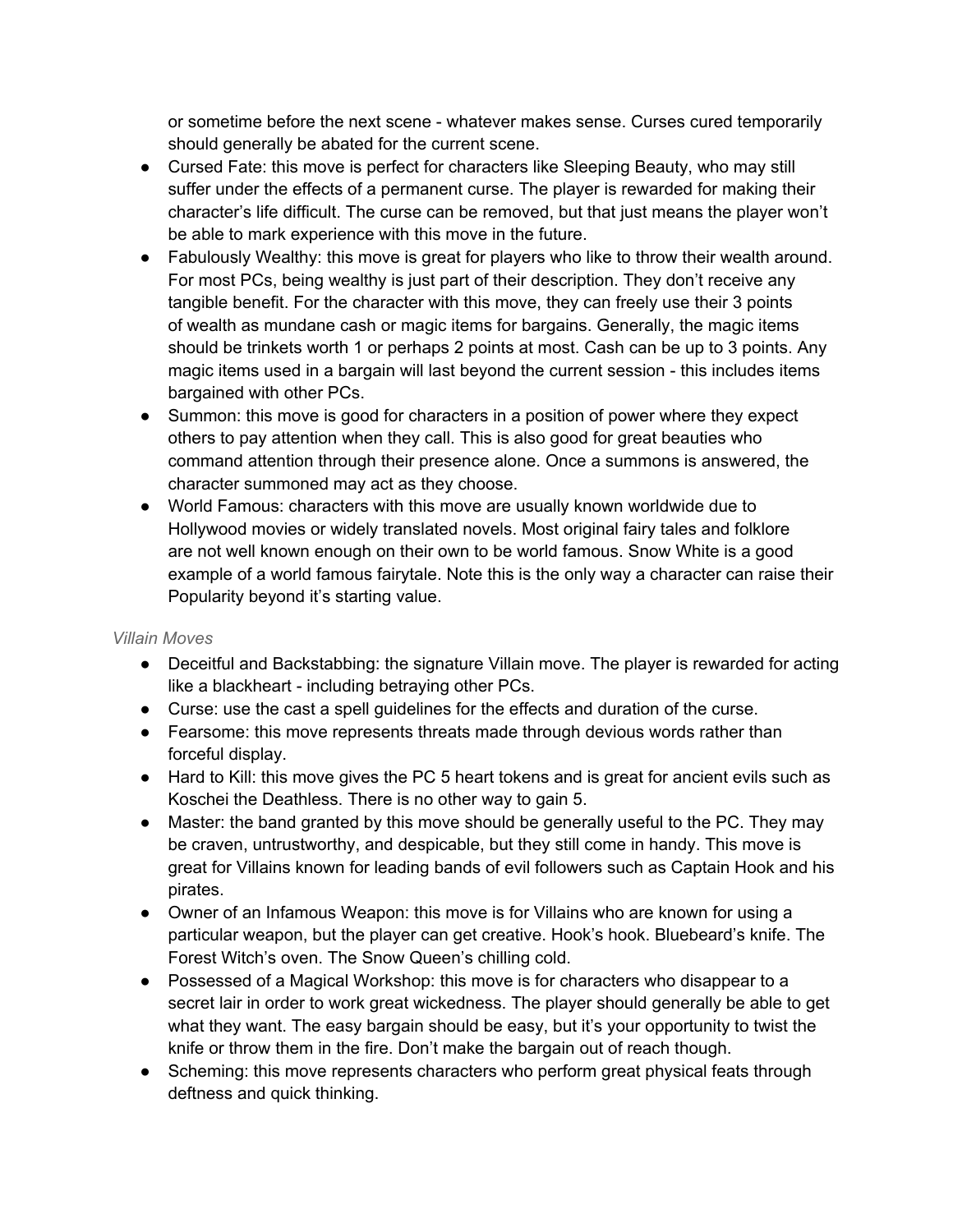### *Wee One Moves*

- Tiny: the signature move of the Wee One. This move is usually triggered through some magic that makes the Wee One normal sized. You should make any such magic short lived - lasting no more than a session. If the player wants to become regular sized all the time, they should use an advanced improvement to change storybooks to something more appropriate. Thumbelina could become a full-size Princess or Fairy. Tom Thumb might be a Fairy or a Hero. Note also that certain moves, such as mount and mundane marvels, won't work for a full-sized Wee One.
- Affinity with Earth: this is a good move for dwarfs and gnomes, who are known for dwelling underground.
- Hide in Plain Sight: similar to the Child move, this move is great for tiny heroes that can easily stay out of sight. A 7-9 presents you with a golden opportunity to twist the knife or throw them into the fire. Note that they get to choose which result, but not the specifics.
- Magical Birth: see cast a spell for more details.
- Mount: this is a small mount; something that would not serve as a mount for a full-sized fairytale. It should be generally useful to the player, and can probably pass unnoticed among mundanes.
- Mundane Marvels: this move represents the fantastic creations that Wee Ones tend to make out of ordinary junk. A needle becomes a sword in their hands. An acorn and a rubber band becomes a shield. Anything that the player can come up with from normal, everyday items cobbled together is fair game. Note that these items don't necessarily disappear at the end of the session and that they can only be used by the Wee One. You may allow other characters of the same size to make use of the items as well.
- Small Troubles: this move is for players who want being a Wee One to be tough. It's great for characters who pine after being normal size.
- Speak Loudly: this move is a good combo with hide in plain sight, but it also works great on it's own. When others don't realize the PC is a Wee One, that means their voice is loud enough for a full size person. If the others know where the voice is coming from, but not that it is from a Wee One, that means they can tell the general area but are looking for the full sized person it belongs to.

# *Wild Animal Moves*

- Wild at Heart: this signature move grants the player a benefit for being an animal. When they are granted a boon token, they can use it immediately on the action that grants them the boon or they can bank it for later. The benefits chosen should make sense for the type of animal they are. The Big Bad Wolf shouldn't have wings or be tiny. Mr. Toad shouldn't be large and strong.
- Animal Royalty: this move is great for the king or queen of beasts such as lions or tigers.
- Glamoured: this move makes the PC into a sort of Ivcanthrope. They can freely shift between animal and human forms, particularly when using wild at heart. It's up to the player when that happens, which means it's effectively under their control when they get rewarded. You should use any such situations to twist the knife, if you can.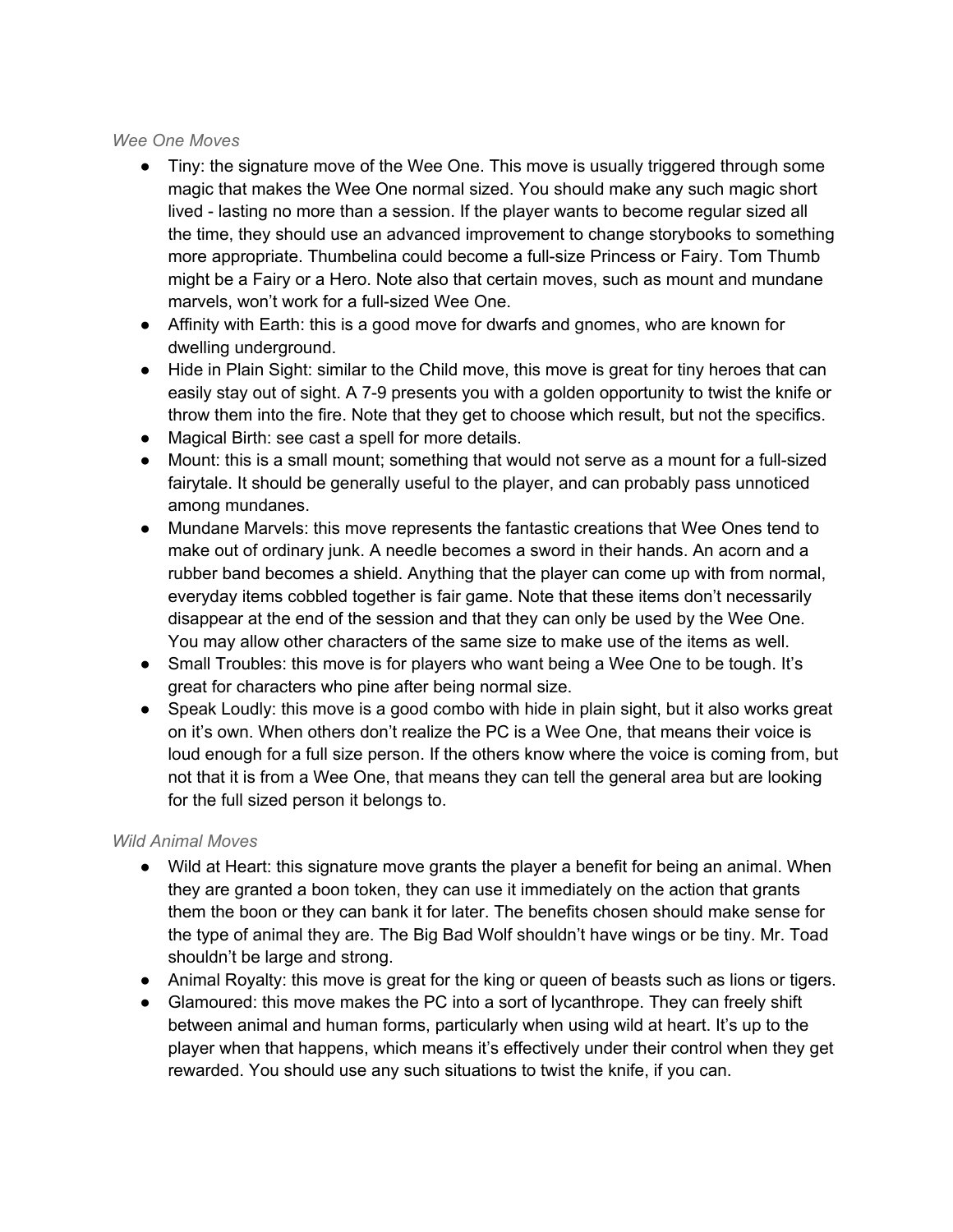- Maneater: this move rewards savage behavior. The harm must occur before the reward, so the boons can't be spent on the move that causes the harm.
- The Mold: this move is for characters that are the original animal of their kind. If the player wants all wolves to have come from the Big Bad Wolf, this is the move for that. Great for characters that are legendary, mythic or drawn from fables such as Anansi, Coyote and Lion (from The Lion and the Mouse).
- Poisonous: this move is for deadly, poisonous Wild Animals such as Nagaina. The harm from this move is the highest available in a move and is magical. If you want, the harm inflicted might cause the target to enter a deep slumber or coma instead of death.
- Roar: this move is like a more focused threaten harm that drives away others. Great for ferocious beasts such as lions and bears.
- Speak Intentions: this move sets up the common fairy tale trope where a Wild Animal announces their intentions to eat or kill someone before attacking. The player can gather boon tokens by doing so, but it gives their opponent a chance to act first.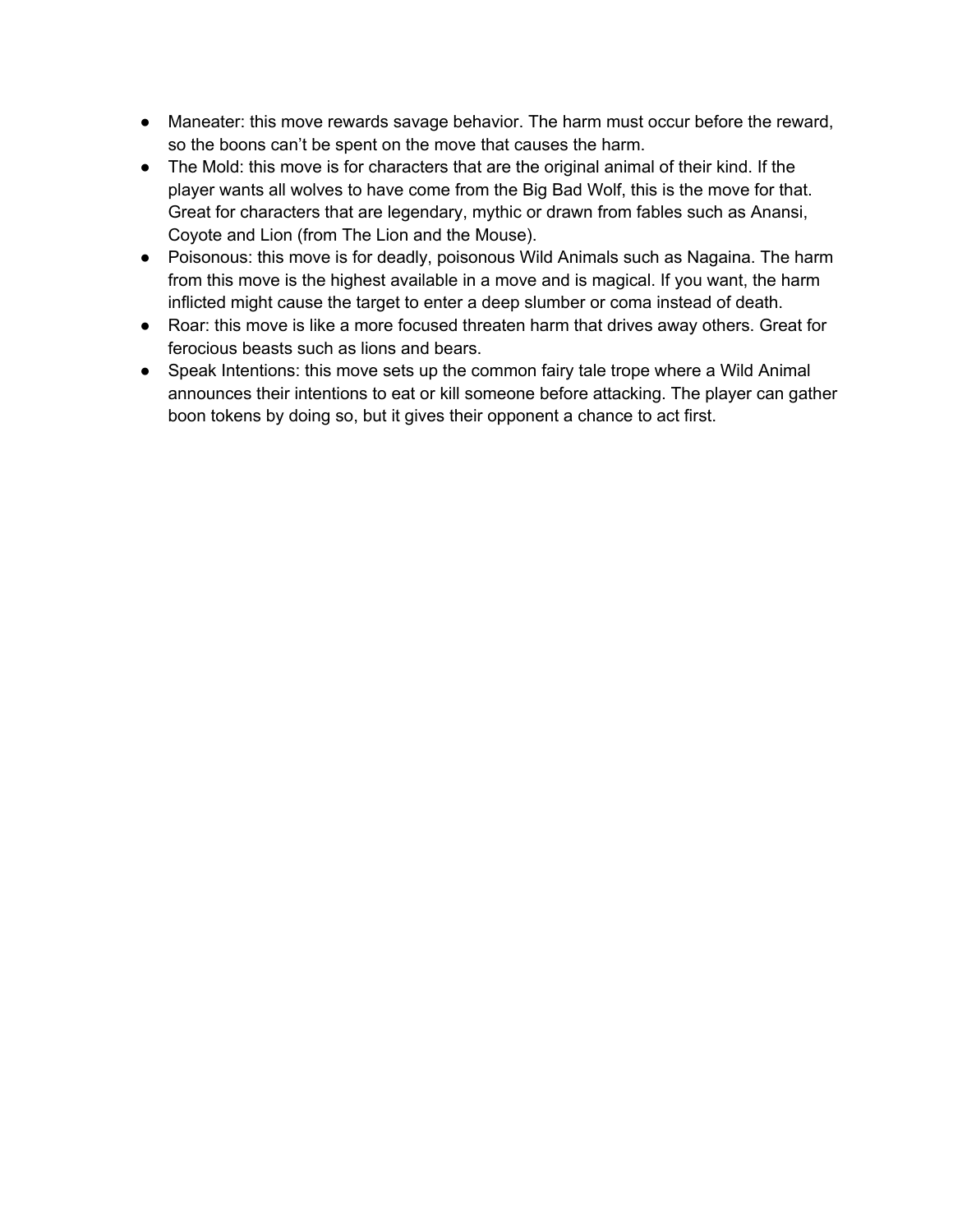# **A Fairytale World**

The setting presented in Midsummer is a fairly broad framework rather than a concrete world. The PCs, their allies, and their enemies are drawn from classic fairy tales, folklore, nursery rhymes, fables, myths, or perhaps even fantasy fiction. The mundane world is as we know it, with the addition of fantastic elements in the cracks and seams. Strange realms and creatures lurk just out of sight, magic is real, and the stories we believe are just stories are - in fact based in truth.

There are common, shared elements for you to draw on, but the details will be created through the fiction you form at the gaming table together. Concepts like the Princess, the Hero, the Enemy, fairies, the Wild, Fairy Court and magic itself are left for you to flesh out from the broad hooks contained in this book. Nothing is this book is sacred or sacrosanct - there is no official setting. There are no set characters. The world is up to you to make.

This chapter includes some suggestions to get you started.

# **Once Upon a Time**

Where do the fairytales come from? Why are they immortal? Why do mundanes have stories written about them, but don't believe that they are real? These questions will be present in the background of your sessions, and you or some of the players may be very interested in the answers. Together, as a group, you'll start to fill in the details - starting with the first session questions. You probably won't fill in all the details in your first session, and some of the answers may remain ambiguous and mysterious throughout your play.

Fairytales may have been born in the mundane world or in a separate fairytale realm. You might mix and match, depending on the character. Each group of related fairytales might come from their own unique realm, or they might all come from the same place. Perhaps they were all born as normal mundanes once, before their stories began to be told.

Something special sets the fairytales apart from mundanes. It might be that they come from magical realms, or perhaps something happened to them to make them special. They might all have a trace of fairy blood. Maybe they were all brought to life by the collective imagination of mundanes, or perhaps by the pen of a very special author.

Once you've answered your first session questions, you've already decided as a group why the fairytales are currently in the mundane world and why mundanes don't know about it. During the following sessions you'll want to expand on those answers. You can use flashbacks to flesh out how they came to be in the mundane world. When the PCs use blatant magic in front of mundanes, or even try to convince mundanes of their True Names, that's a golden opportunity to flesh out how exactly the mundanes don't know that fairytales are real. The players might even decide to go public and play out the results.

# **Magic**

Magic works as you and the players want it to. You can all stick to similar conventions or each character can have their own unique style of magic. Magic might be flashy and spectacular like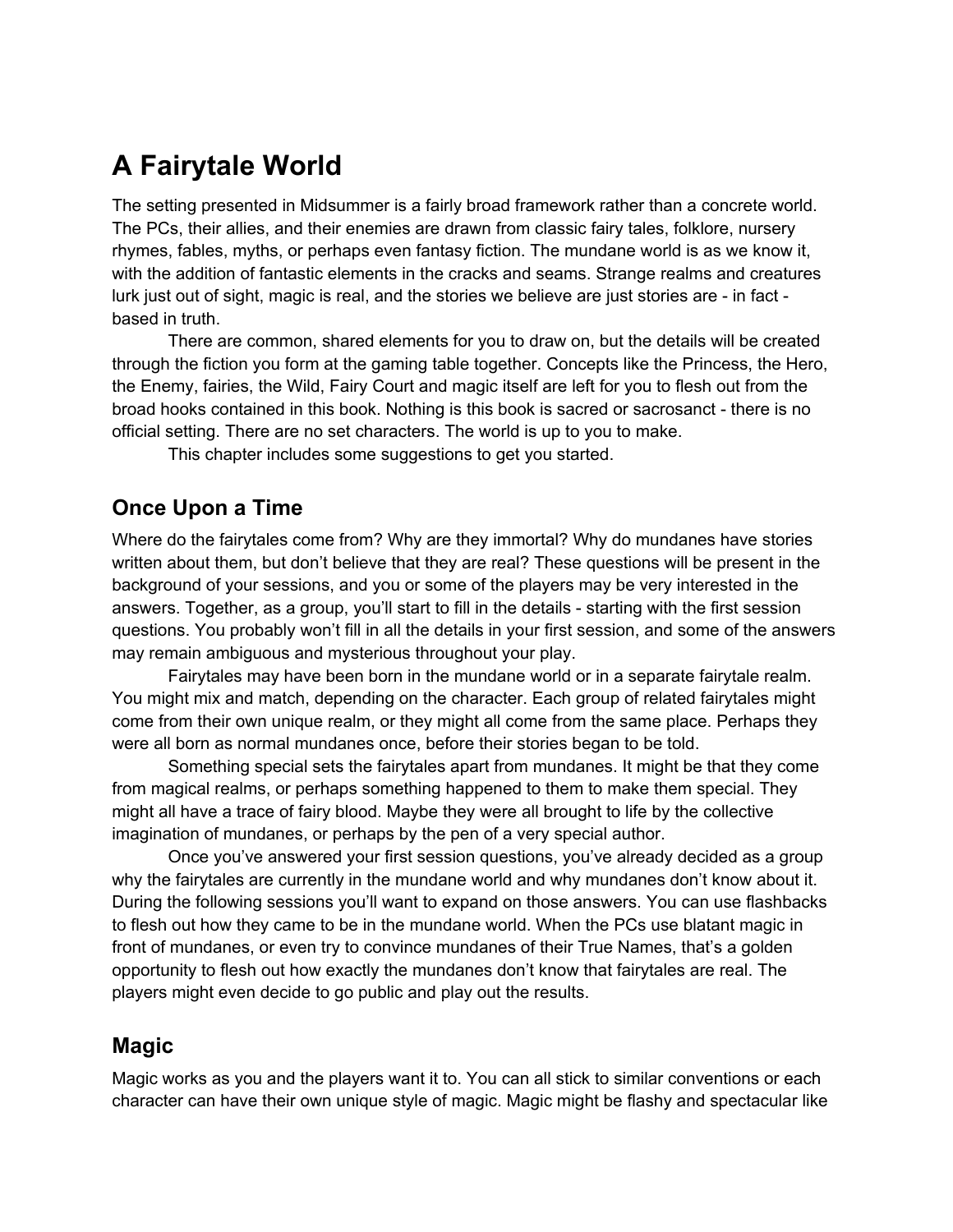the effects from a Hollywood blockbuster or subtle and mysterious. It can be full of circles and designs of light like a favorite anime, or based on kung fu and physical movement. Anything you can dream up is fair game.

The limits of magic are up for grabs as well. Can wishes bring back the dead? Can you wish for more wishes? Do the transformed remember who they were? Can a wizard bend the will and the minds of others to his purposes? Can witches fly? Do they need broomsticks? It's all up in the air to be decided at the gaming table.

When deciding how magic works or what the limits are, remember your moves and your principles. Sprinkle fairy dust on everything, sharpen your axe for NPCs, ask lots of questions, twist the knife, and poison the apples. Ask for bargains, offer bargains, trigger curses, make their moves a bane, and always think about throwing them in the fire. When in doubt, delegate the decision of how magic works. All this is not to say that you should impose strict limits or barriers. This is not a game about saying no to the players; it's a game about creating drama.

Let's say Circe is searching a safe and you introduce a mystery. She finds a ring of magic wishes in the safe, but doesn't know right away what it is. She asks to ponder fate to find out the purpose of the ring, and describes her encyclopedic knowledge of magic. Circe rolls a miss. You twist the knife and say, "It's a ring of wishes. You know it is, because you owned it a few centuries ago. Unfortunately you already used the 3 wishes."

The ring changes hands and ends up with the Cheshire Cat, and the cat is ready to make a wish. How does it work? You delegate the answer and look to the fiction to decide. You remember Aladdin had a ring of wishes before he found the lamp. The jinn of the ring was described as less powerful than the jinn of the lamp. You decide that the 3 wishes can be used by anyone physically possessing the ring, by rubbing it like in the story. The jinn of the ring will try his best to fulfill the owner's wish, as long as it is within the jinn's power. Lastly you decide, based on the arabian tales of jinni, that the jinn of the ring is a blue cloud of hot air with vaguely arabian features and a haughty way of speaking. You could have also asked the cat for a description of the jinn.

Cheshire makes her first wish and wishes for the jinn to make the villainous Orochimaru disappear. You sharpen your axe and decide that the jinn is clearly more powerful than the serpent wizard, even though the wizard is one of the adversaries you've prepared. The jinn announces he will return in 1 hour, after dispatching the villain. That's the end of Orochimaru.

# **Fairies**

What exactly are fairies, who are so often found at the heart of fairy tales? They might be magical beings, angels or even some form of extraterrestrial. They are most certainly outsiders strangers from another world. Perhaps they are a long lost race of humans that dwell on another plane, dimension or planet. Depending on the choices you and your group make, they may not even exist in your game.

Your game may have a single race of fairies or a multitude. They may be tiny, small, human-sized, or even gigantic. Fairies are often known for their beauty or ugliness. They may be hideous beings that glamour themselves to appear beautiful with powerful magic. Some may be small and ugly, while others are fair and graceful. Some may fear the touch of cold iron. Touching them with iron may burn them, pierce their glamour, or do nothing at all.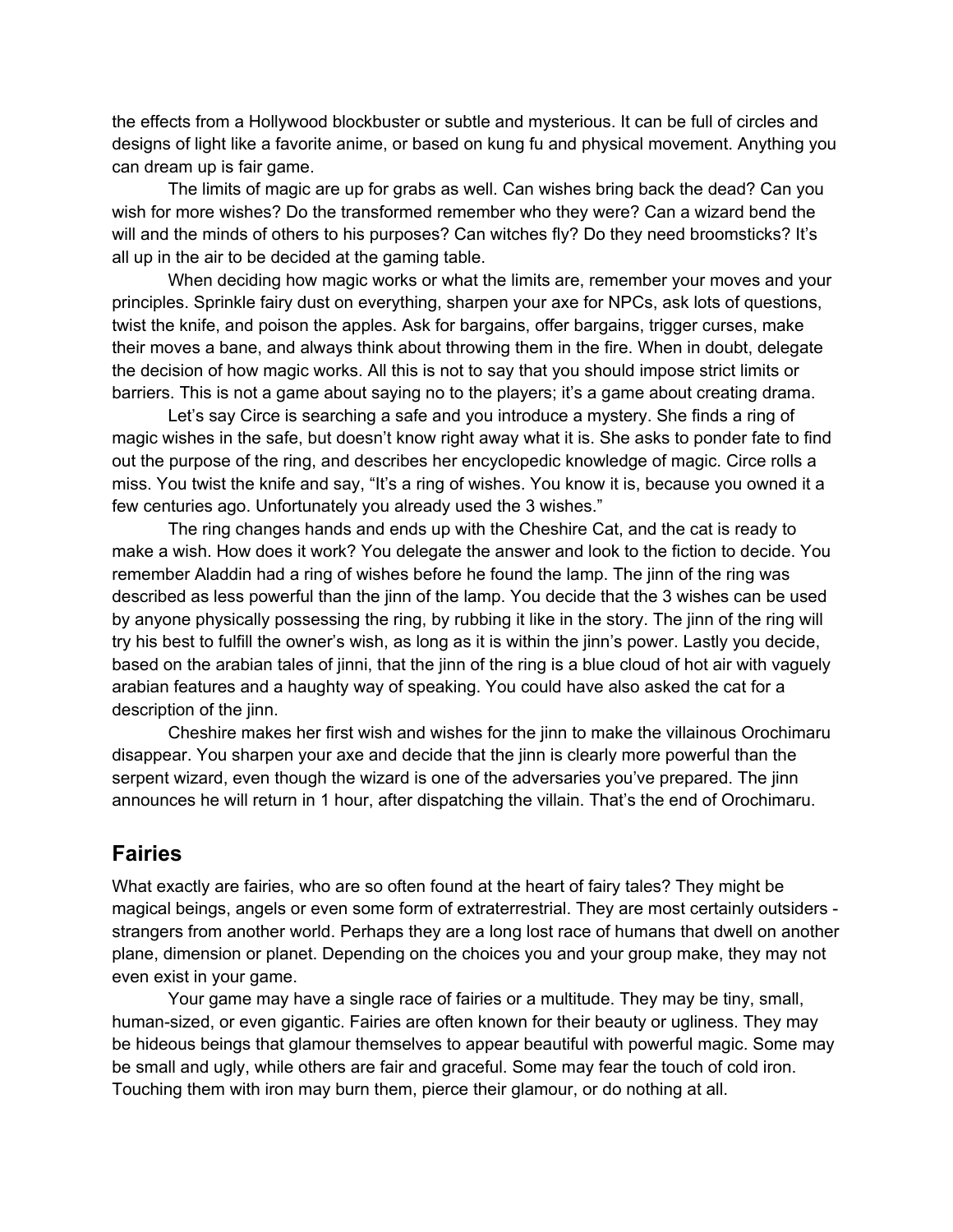The desires and motives of fairies are often alien or inhuman. Some may be helpful and good hearted, while others may be cunning and malicious. All fairies may be ascribed the same traits, they may be divided into separate Fairy Courts that share certain traits, or they may be varied as individuals. There may be dark fairies and light fairies, or perhaps they are beyond the concepts of human morality.

The world the fairies come from is usually a separate realm - a strange and often magical place that they call home. Perhaps they were born there, they changed into what they are today under the influence of that realm, or they may have fled there from our world. Their world is often called a Fairy Court due to their tendency towards kings and queens, and there may be more than one court. Their world is often beautiful, deadly, and filled with traps for the unwise. There may be food aplenty or starvation and want. The Other Realms chapter has rules for building a Fairy Court.

# **Curses**

Fairy tales and folklore abound with curses. The beautiful, innocent or noble are transformed into monstrous beasts, birds, or frogs. An entire kingdom slumbers. The eyes of a child are changed so he can only see the ugliness in the world. Heroes are destined to die or murder their beloved. The curse pushes those afflicted into a wicked fate that they have difficulty escaping.

The most common source of a curse is an evil witch or sorceress. Other times the curse may have been cast by a wicked dwarf, a powerful spirit or even a malicious god. The source of the curse was likely offended in some way by the afflicted. A promise broken or an insult hurled. Often, the offense was simple oversight on the part of the afflicted. An invitation mistakenly unsent.

No matter the source of the casting, all curses are a form of powerful magic. They cannot easily be undone, broken, or avoided. Sometimes the afflicted may think they have escaped, only to fall under the curse's effects again in the future. A princess freed from magical slumber may fall asleep again as soon as she pricks her finger. A prince may revert to the form of a dog whenever he becomes angry.

Why are curses more powerful than other magic? Perhaps they are a special form of magic, from a particular realm. Or they might be all powered, in some way, by a particular evil spirit. Maybe they require a blood sacrifice that gives them their power. The world may simply reinforce their power as a natural phenomenon of magic. Play to find out the answer.

# **Wishes**

Wishes are our hopes, dreams, and wants made manifest through powerful magic. Some wishes may be no different than casting a spell for what is desired. Others use a form of almost limitless magic to grant the wish maker whatever they desire. On a case by case basis, you'll need to decide how to handle wishes in your game.

When the players get their hands on wishes, the magic usually takes one of the two forms mentioned above. Either they can duplicate the effects of the cast a spell move, or they can exceed the normal limits of spells. These two categories are called lesser wishes and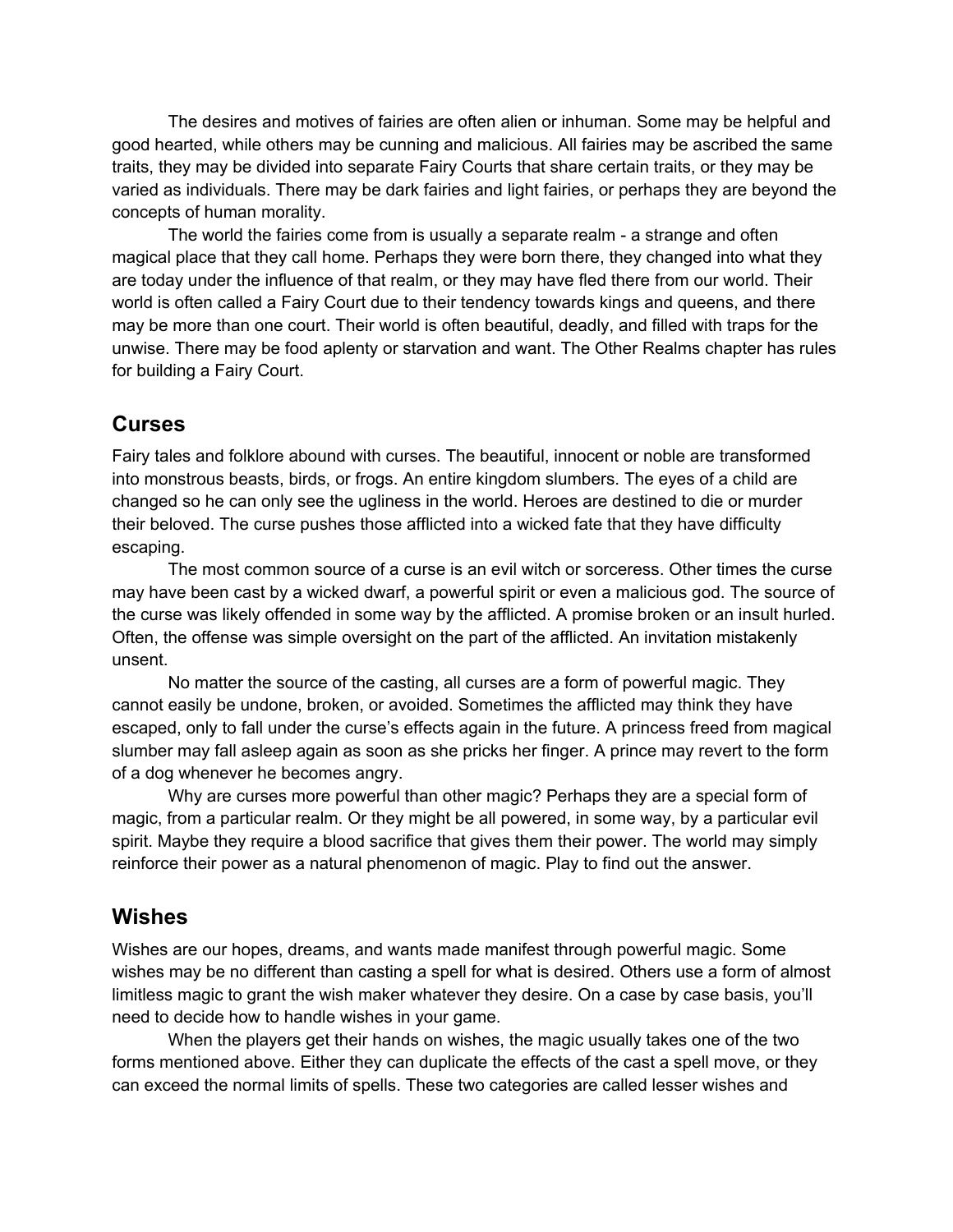greater wishes. Lesser wishes are more common, but greater wishes are by no means out of reach. In fact, some of the storybooks may start with magic items that grant greater wishes.

For lesser wishes, you should treat the results as if the player has rolled a 10+ or a 12+ on cast a spell. Lesser wishes are usually fairly unlimited in frequency of usage. Magic items that grant lesser wishes can be used over and over again, usually once per scene. Some examples are the magic belt from Oz and the magic wishing cap of Fortunatus. Depending on the item, there may be limits to the type of results that can be wished for. The cap of fortunatus can transport its wearer to wherever they wish, but it cannot turn lead into gold.

Greater wishes offer a wide open scope of possibilities. They can accomplish feats that mere spells cannot, such as lifting curses or killing outright. They are normally limited to 3 uses per item or source per user. No matter how much time passes, more wishes cannot usually be wrung out of the item. Jinni rings and lamps are the most common examples of this type of wish.

# **Greater Wishes and Limits**

The limits of wishes will vary from game to game, and you may decide where their power begins and ends. The best way to do this is to play to find out, but here are some questions regarding the power of greater wishes you may consider:

- 1. Can the wish maker gain additional wishes?
- 2. Can a greater wish bring the dead back to life?
- 3. Can a greater wish cause True Love?
- 4. Can a greater wish permanently lift a curse?
- 5. Does 1 wish have to be used to protect the wish maker from any side effects?
- 6. Can a greater wish undue another wish?
- 7. Can a greater wish reverse or change the course of time?
- 8. Can a greater wish reach beyond the current realm?
- 9. Who imposes these limits? If it is the jinni, can the jinni be tricked into breaking the limits?

# **How Many Wishes?**

When a PC encounters a particular item that grants greater wishes, you can use the following move to determine how many they get. This move is completely optional, at your discretion.

# *Master of the Jinni*

When you are the Master of the Jinni, roll the dice and add your Wisdom. On a 10+, you have never met this jinni before and are granted 3 wishes. On a 7-9, you have met the jinni before but you still have 1 wish remaining. On a miss, you have already used the wishes from this particular jinni.

# **Cursed Wishes**

Here's an optional move you can use if you'd like to make wishes more like the Monkey's Paw kind. The player might get what they want or they might get something horrible.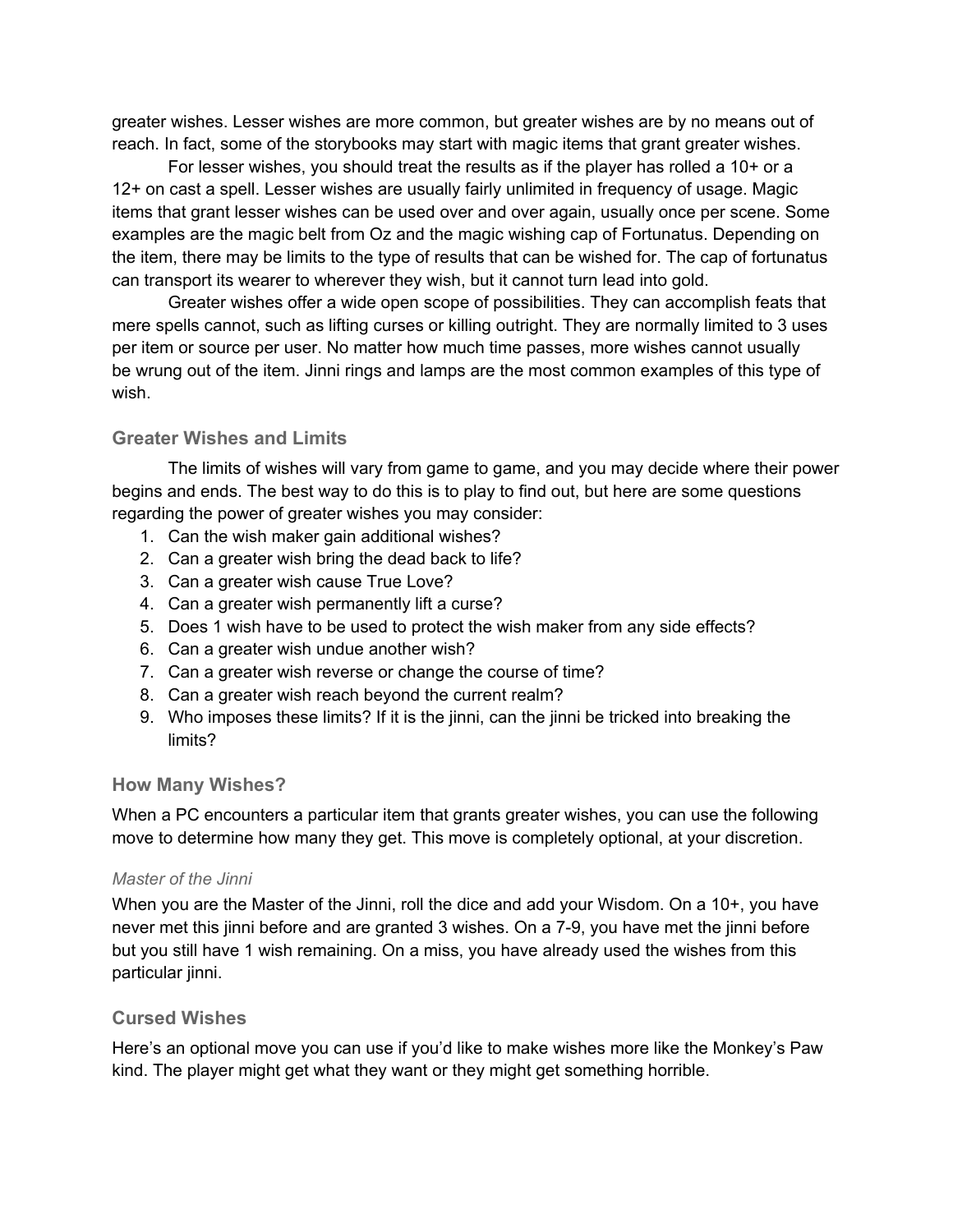### *Make a Wish*

When you Make a Wish, roll the dice and add your Cunning. On a 10+, you get exactly what you wished for. On a 7-9, you get what you wanted, but choose 1 of the following consequences:

- someone you know dies
- you catch the attention of something wicked
- you lose something valuable in exchange
- the results are life threatening and you must Live to Tell the Tale

On a miss, you get what you want, but the narrator will tell you the horrible consequences of your wish.

# **The Enemy**

The Enemy, if present in your game, is a single source of hardship for the lives of fairytales. It might be an all-powerful entity, an evil sorcerer, or even just another fairytale who tricked their way into power. The Enemy might be an organization, a society, an empire, or even an entire realm. The Enemy might even be a mundane person or mundane organization who has it out for fairytales.

Here's the key - if the Enemy is present in your game, don't plan out what it is. Play to find out. Maybe the players will determine the Enemy for you. Hey, you can just ask them! If they don't know, then watch what happens in play. You may introduce a mystery or an adversary, and then suddenly the Enemy falls into place from that. If it comes down to it, and you need to know right now in play who the Enemy is, you can always delegate the decision.

Of course, if the players say they don't want a big bad Enemy in the game, then listen to them.

# **Genre Mashups**

Midsummer sits comfortably in the genre of urban fantasy, but you can mash it together with other genres pretty easily. You might consider running a historical fantasy that takes place in the past, perhaps during the events of the fairy tales themselves. Ancient Greece, the Middle Ages, the Renaissance era, and Victorian times are all particularly appropriate time periods. You can even go with a pure fantasy version and set the game in a made up world at a particular technology level.

Midsummer is primarily based in the worlds of western tales, but you can shift to an alternate cultural setting fairly easily. Chinese wuxia is a natural fit as a fantasy genre. The characters may still be based on fairy tales, either western or eastern, or they can be completely original creations. The time period could remain modern day, Ancient China, or the time of Manchu rule during the Qing dynasty. The world could be the mundane world or a wuxia fantasy realm.

Other genres such as the wild west, cyberpunk, superheroes, and post apocalyptic are all possible. They key is an interesting idea, a simple seed to start with, and a group of willing players. You really don't have to think about it too much beforehand, as you should still create the setting at the table with the players and play to find out what happens.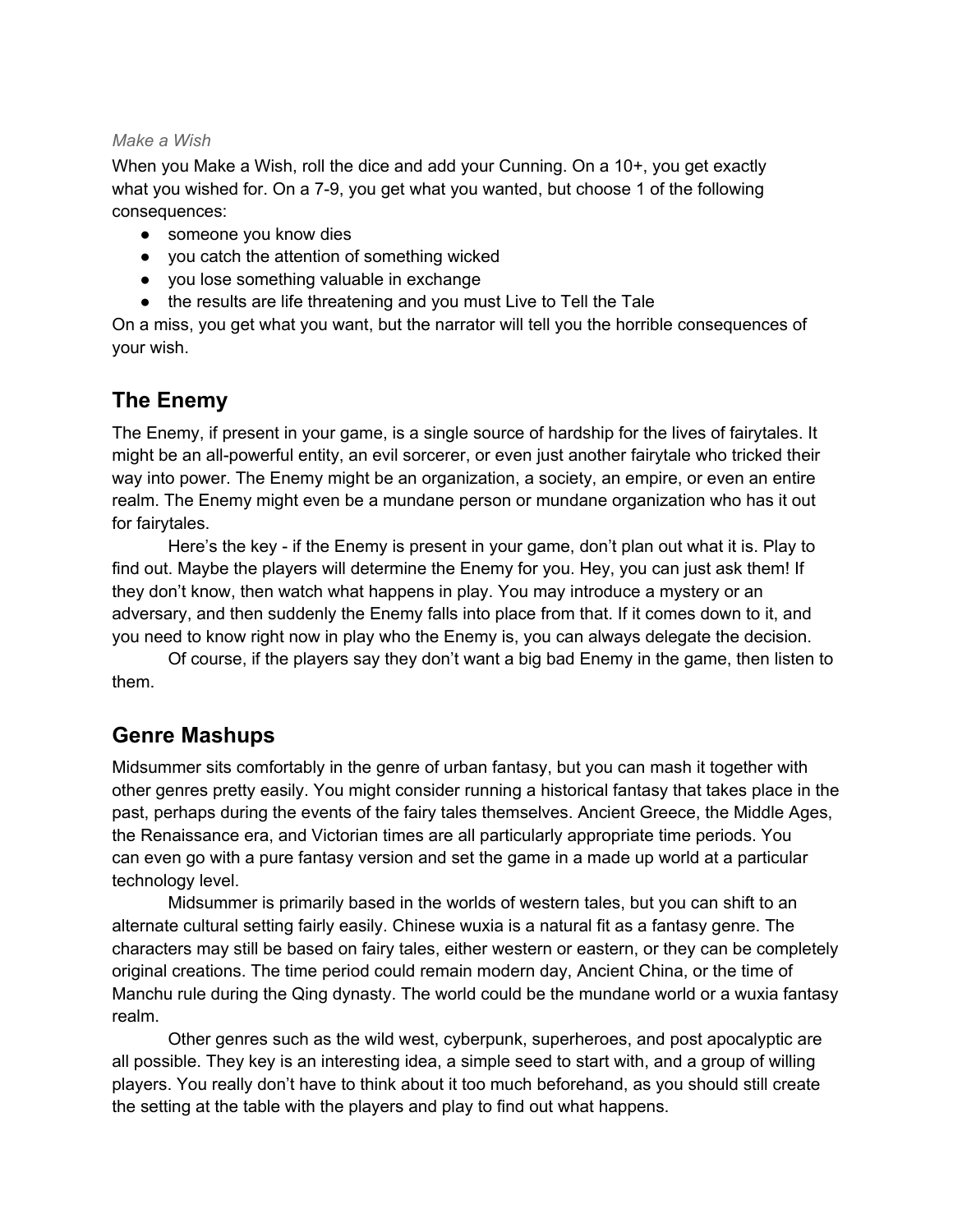For the most part, you won't have to change many of the rules when changing genre. The storybook list can be edited to exclude anything inappropriate, and some of the moves can be restricted or even altered to fit. You will probably want to alter the sample list of items and perhaps magical items. You can look at other games that are Powered by the Apocalypse for storybooks and moves you can grab. What will change most is the fiction. The names of characters, their lives, and the world around them could be very different.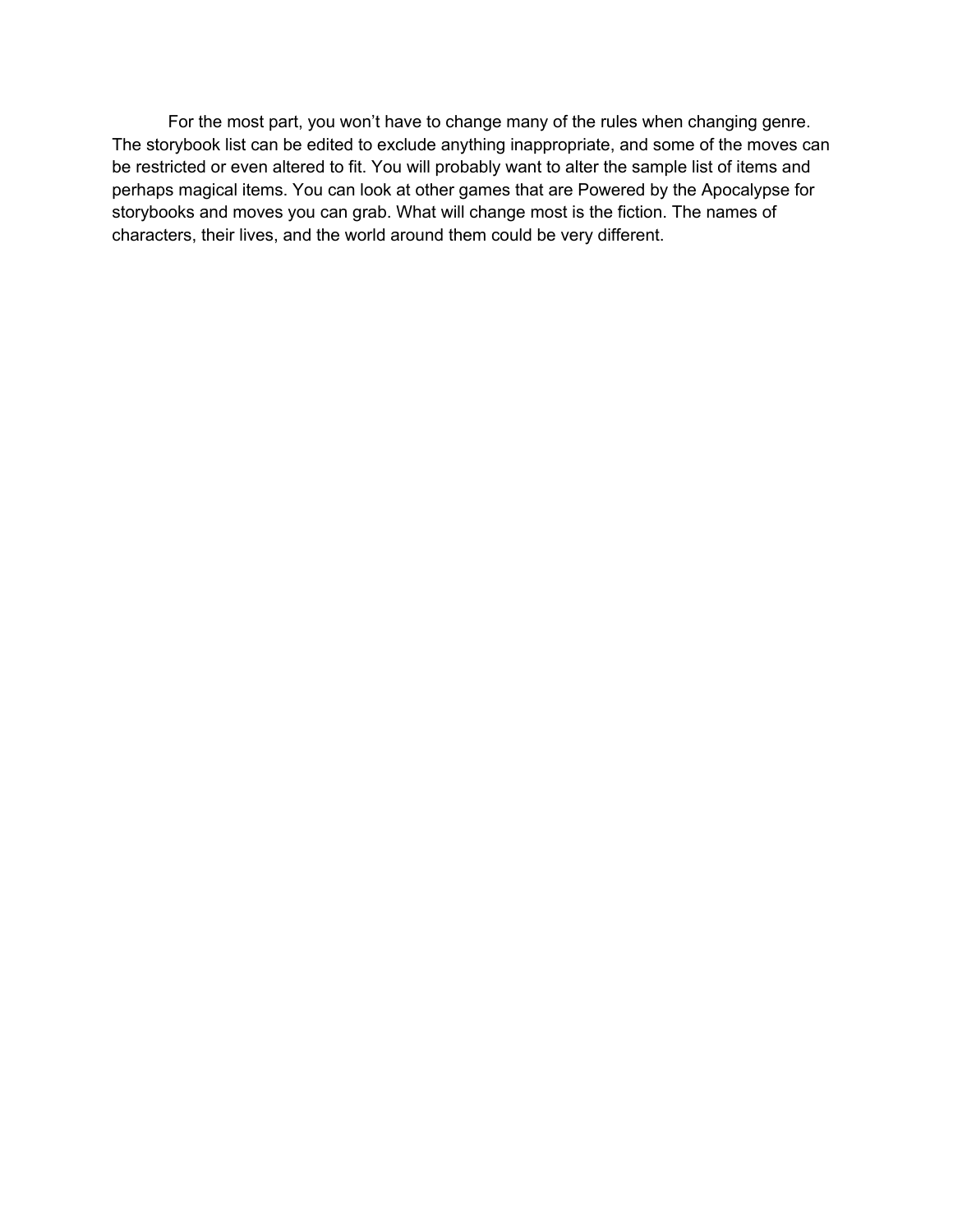# **Other Realms**

Beyond the gray mundane world of humans lie fantastic and magical other realms. This chapter explains how to create them.

### **Creating Other Realms**

Each other realm is represented by a realm book. Realm books are just like storybooks, except you make the choices in the book as a group. Some games may not need them, while others may end up using multiple copies of the same realm book. Most games will end up with a single copy of a realm or two.

Realms are created the first time you need them. This usually means the first time you need to know something very specific about the realm, or the first time the PCs visit the realm. This should almost never be during the first session or outside of gameplay.

When you need to create a realm in play, just tell the group and end the current scene. Take out the book, let everyone take a look, and then fill it out as a group. Once you are done, resume play with the next scene.

Follow these steps to create a realm:

- 1. You choose the appropriate realm book.
- 2. Choose a True Name by group vote.
- 3. You and each of the players choose options for the realm's description, according to the realm book.
- 4. You and each of the players choose inhabitants of the realm, according to the realm book.
- 5. You and each of the players choose powers of the realm, according to the realm book.
- 6. You and each of the players choose known gateways leading to the realm, according to the realm book.
- 7. PCs gain access to a number of realm moves, according to the realm book. These moves are only available when they are in the realm, but are granted automatically while there. At your discretion, you may swap a move from another realm book with a move from the realm book you are working on.

### **Brief Intros**

- Fairy Court: the land beneath the hills or over the sea where fairies dwell.
- Land of Oz: the fairy country of the great wizard and the four witches of the compass.
- The Wild: the primeval wilderness unspoiled by humans and their constructions.

### **True Names**

Just like fairytales, every realm has a True Name. Some realms have been known by many variations, while others have been known by only a few. Many modern tales have introduced new names for the realms that may not be listed here, and you may even have your own ideas.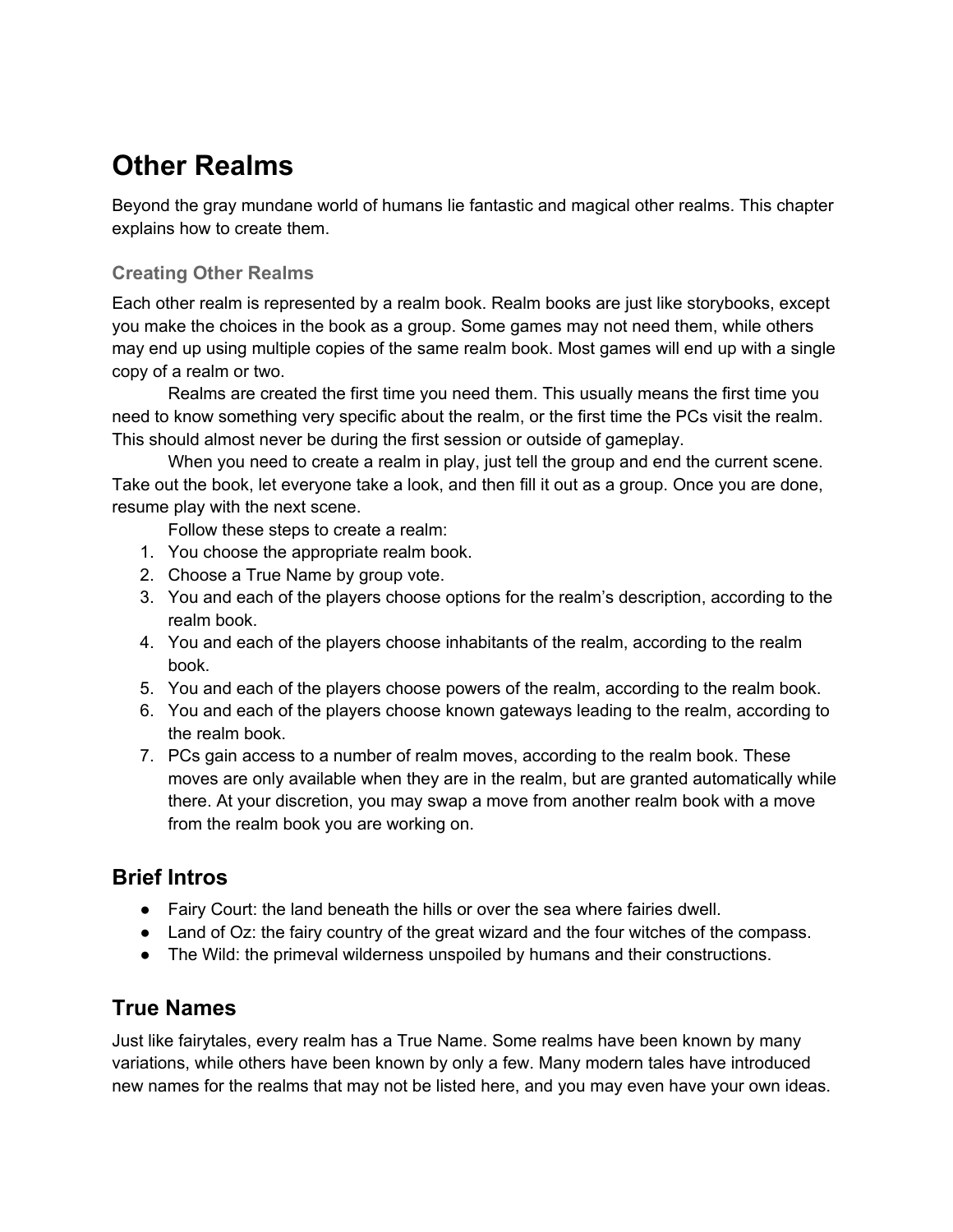The correct answer depends on your game. Whatever you and the players decide is the one True Name, no matter how many variations may exist.

### **Description**

Each realm can be described by a few words or phrases. They might describe common colors, sights, or even smells that define the realm. The location of the realm, common weather, flora and fauna may all be part of the description.

## **Inhabitants**

Realms have a number of unique, intelligent inhabitants that are not found in the mundane world. Most are magical in nature, and may include giants, dragons, tin men, centaurs, and talking animals. The inhabitants you choose are common and typical of the realm, but other, strange creatures and peoples may also exist.

### **Powers**

The movers and shakers of a realm are called powers. They might be actual leaders, generals, kings and queens or they might be powerful hermits that avoid contact with outsiders. They can be one of the inhabitants of the realm, other fairytales, powerful creatures, or even mundanes who have come to live in the realm. Anything is possible, but powers are at least the most important individuals of a realm.

A PC cannot be a power unless they spend the majority of their time in the realm. Since the game normally takes place in the mundane world, this will normally not be feasible. Consult the fiction you've built for what makes sense.

# **Known Gateways**

Each realm is linked to the mundane world through a number of hidden gateways. Gateways are magical connections that allow travel to and from a realm, but they may not be physical. A gateway might be anything from a doorway in a back alley, a particular dance, a powerful magic item, a magical ritual, or even a storm.

Gateways might be one-way or they might allow access back and forth. Getting in a realm is usually a lot easier than getting out. Magic items, the powers of the realm, and sometime the realms moves can be help in returning. They can be wide open, blocked, warded, or require a key.

Other gateways can and probably do exist, but those chosen are the ones the players know about.

# **Realm Moves**

Realm moves are special moves that any PC can use while they are in a realm. They include moves for travel, interacting with the realm, finding resources, and unique abilities or features offered by the realm's magical properties. Several moves for each realm will start out as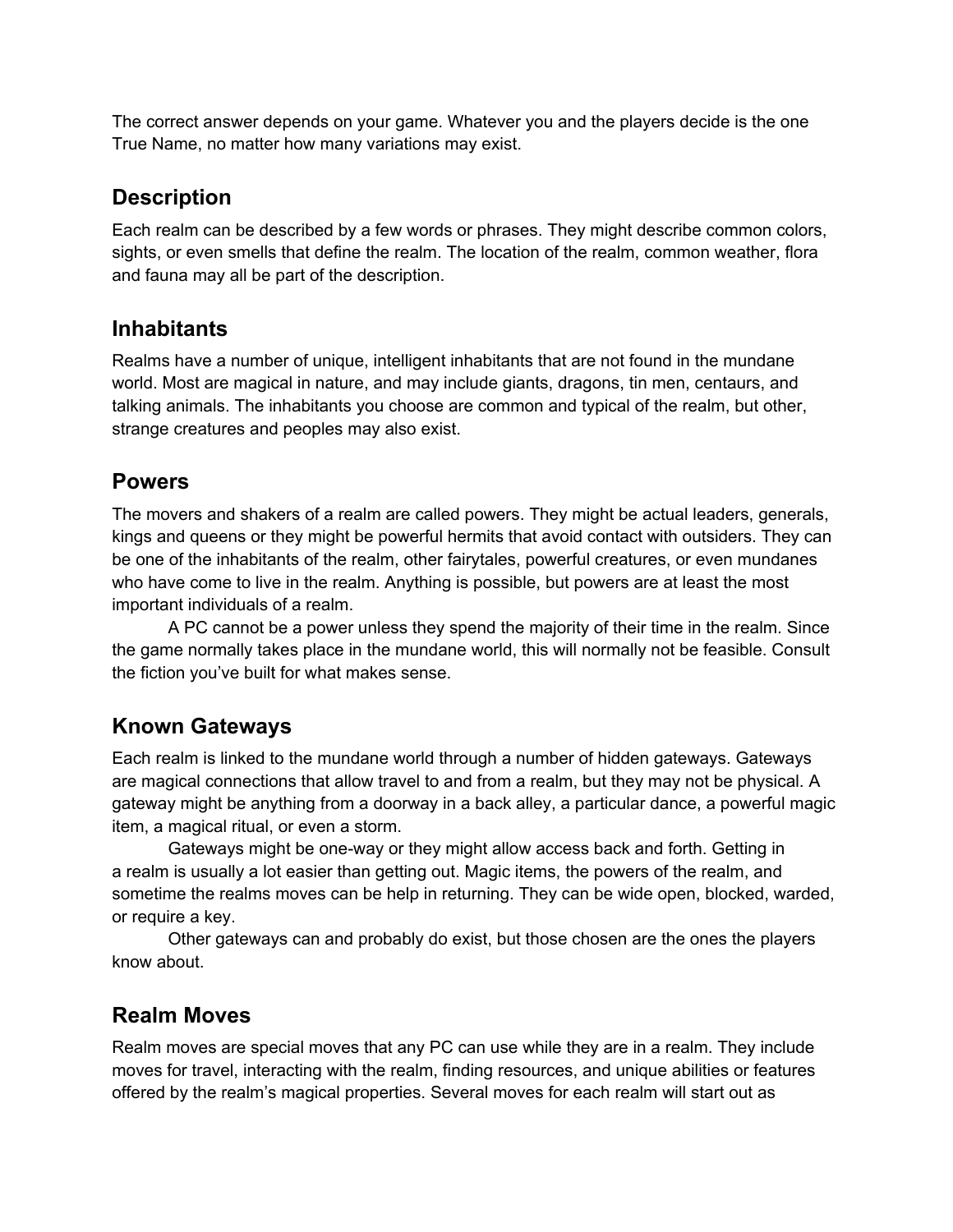unlocked, or available for use by the players. As the realm is explored, additional moves may be unlocked for use by improving the realm.

# **Improving Realms**

A player should mark experience in the realm book whenever they make a realm move or the rules tell them to. When a player marks the fifth experience in the realm book, erase the experience and choose an improvement from the list in the realm book. The player who marked the experience should choose. Collectively, the group may only choose each improvement once.

When a player chooses a realm move that includes the word personal, that refers specifically to the PC involved. That PC, and that PC only, gets the improvement. Otherwise, the improvements apply to all the PCs.

# **The Other Realms**

See Other Realms book.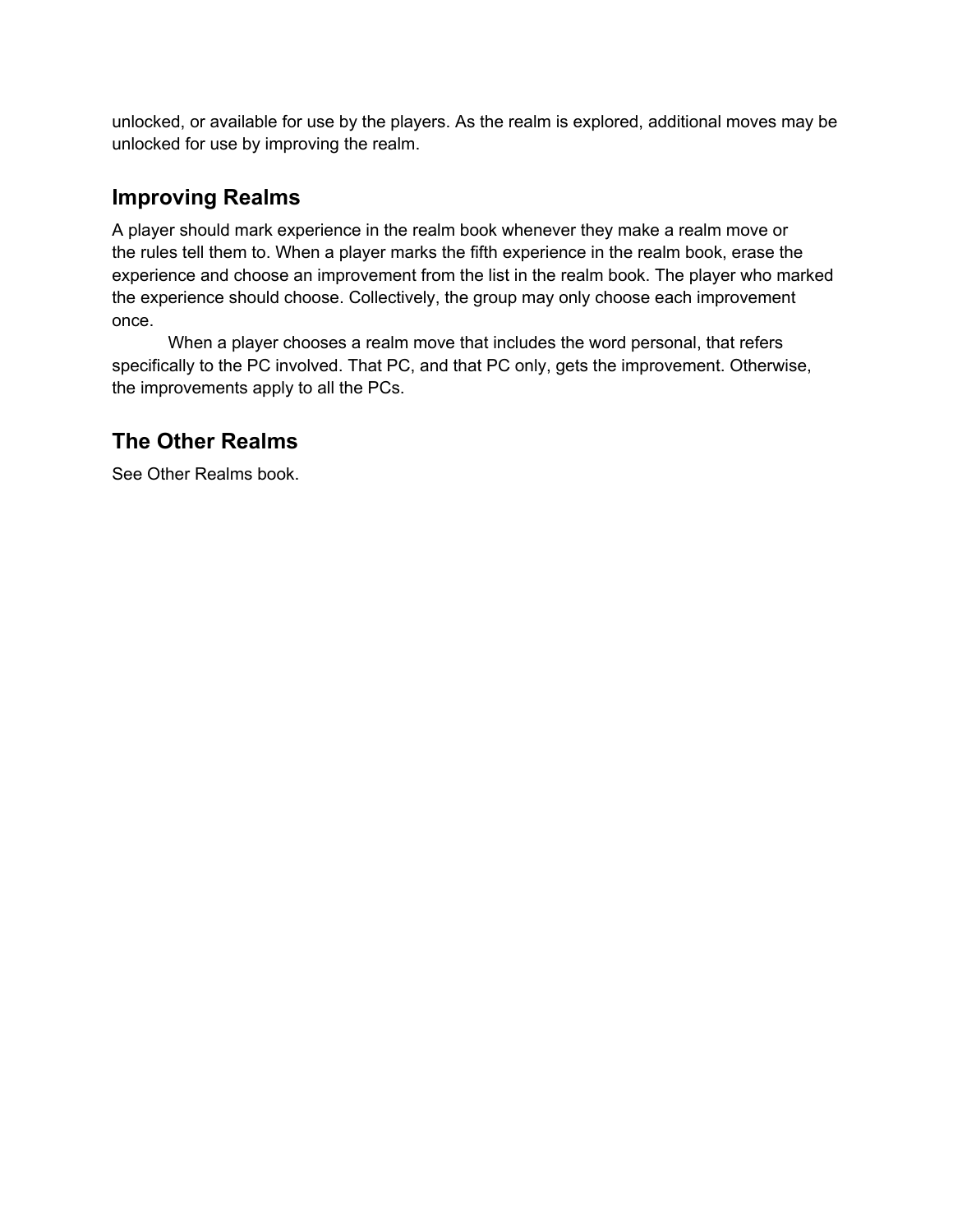# **Adversaries**

An adversary is a creature, person or organization that threatens the PCs and the fairytale city. There is something they want, and they will use the resources at their disposal to get it. Their threat may be physical in nature, or merely a danger to livelihood and security. Something wicked will surely happen if the players do nothing to stop the adversary.

After the first session, you will start to create adversaries as part of your preparation for future sessions. Generally you will want to have about 2 or 3 adversaries on hand. They may last for a single session each or stay around as a threat for many sessions. Your initial adversaries should come out of the first session play, as discussed in the First Session chapter. After that you can develop more from your ongoing play.

Adversaries are primarily a fictional construct with a few mechanical bits tacked on. They will help drive your moves and give you a focus for directing NPC goals. As you select moves during play, look over your adversary sheets for ideas. You can work them into the standard list of narrator moves or select special moves based on their methods.

As you play, look for NPCs that interest you and the players. You can either make them into full adversaries or include them in a greater adversary's methods. You can also pick adversaries that interest you or start with an idea for a wicked plan. If you can imagine something wicked happening to the players, start there and work backwards.

Once an adversary's wicked plans have been thwarted or become irrelevant, take some time before the next session to plan out what to do with them. If they remain interesting to you and the players, roll them into a new adversary sheet with a new wicked plan. Keep what you want from the old sheet and come up with anything new you need. On the other hand, if the adversary is boring, tiresome or just plain gone, then you should set them aside. If they are still relevant to the fiction, keep them around as an NPC, but keep them in the background. Perhaps later you'll have an idea for another wicked plan, and you can dust the former adversary off and put them on a new sheet.

#### **Creating an Adversary**

- Choose a fairytale.
- Choose a need.
- Detail their wicked plan.
- Detail 2 to 4 of their methods.
- Define what's at stake.
- Note the cast.
- Wind any ticking clocks.

### **Fairytales**

An adversary is usually a fairytale just like the PCs. You can either select a fairytale you like, or choose one from the True Names listed in the storybooks. Just make sure the fairytale in question is not already in use by one of the players. The fairytale chosen should fit into one or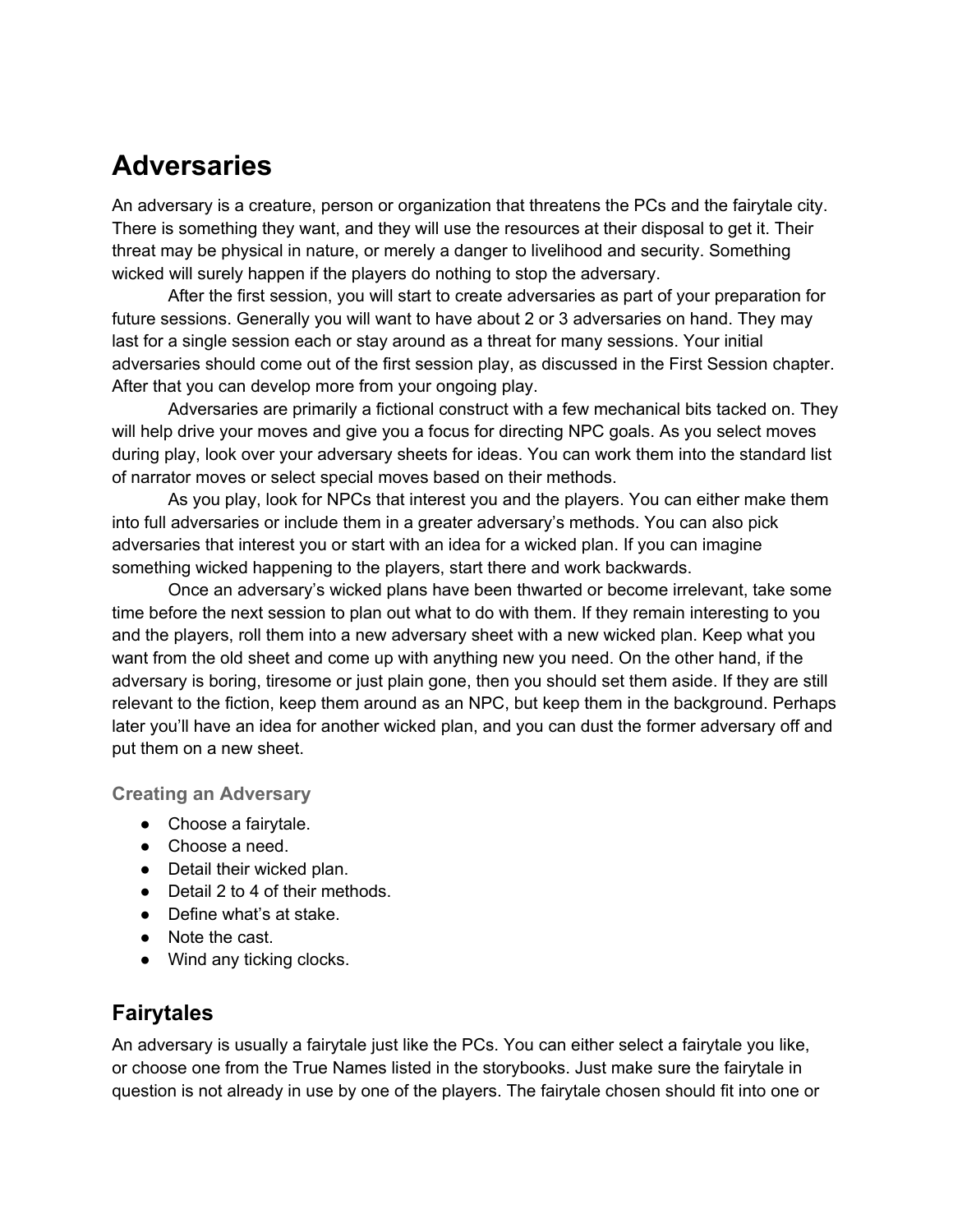more of the following:

- a fairytale drawn from the tales of one of the PC fairytales
- a fairytale not connected with any of the PCs
- a fairytale that is normally not portrayed as a villain
- a group of closely related fairytales
- a mundane individual or organization
- a creature of folklore from the region of the fairytale city

### **Needs**

Need means the force inside the adversary that is driving them. In any scene, it's their goal. It's why they made their wicked plan. If you are using a fairytale adversary, this might be a need they are associated with. Pinocchio desired to be a real boy. Geppetto made a living puppet out of desire for wealth. The Evil Queen was envious of Snow White's beauty. Mulan became a soldier out of pride for her family. Choose one of the following needs:

- Envy
- Desire
- Pride
- Cruelty
- Hatred
- Hunger
- Conquest

## **Wicked Plans**

Every adversary has a wicked plan they want to accomplish. They might want someone dead or defamed. They might want to takeover fairytale city. They might even want to expose fairytales to the world. Think about what they want and why it is bad. Picture what wicked things will come if their plan succeeds.

You should keep in mind that a wicked plan is not a plot for the story. The plot and the story will happen as you play - as you and the players create the fiction together. Instead, a wicked plan is what the enemy wants and what that result might look like if the players stand still. This doesn't even mean the players have to directly oppose the wicked plan - they might make it irrelevant due to their actions.

One thing you might try with the wicked plan is showing it to the players. You could even play it out as a flashback scene (more of a flashforward, really). Consider this option for PCs that have magical forecasting abilities or some type of visions. Perhaps a magic mirror could show the scene as a vision.

## **Creating a Method**

Adversaries go after their goals using concrete methods. These are the primary ways that players will interact with the adversary, and potentially thwart their wicked plan. If the players thwart or disarm all of an adversaries methods, the adversary themselves is effectively thwarted. Methods can be personal, such as skills and gear possessed by the adversary. They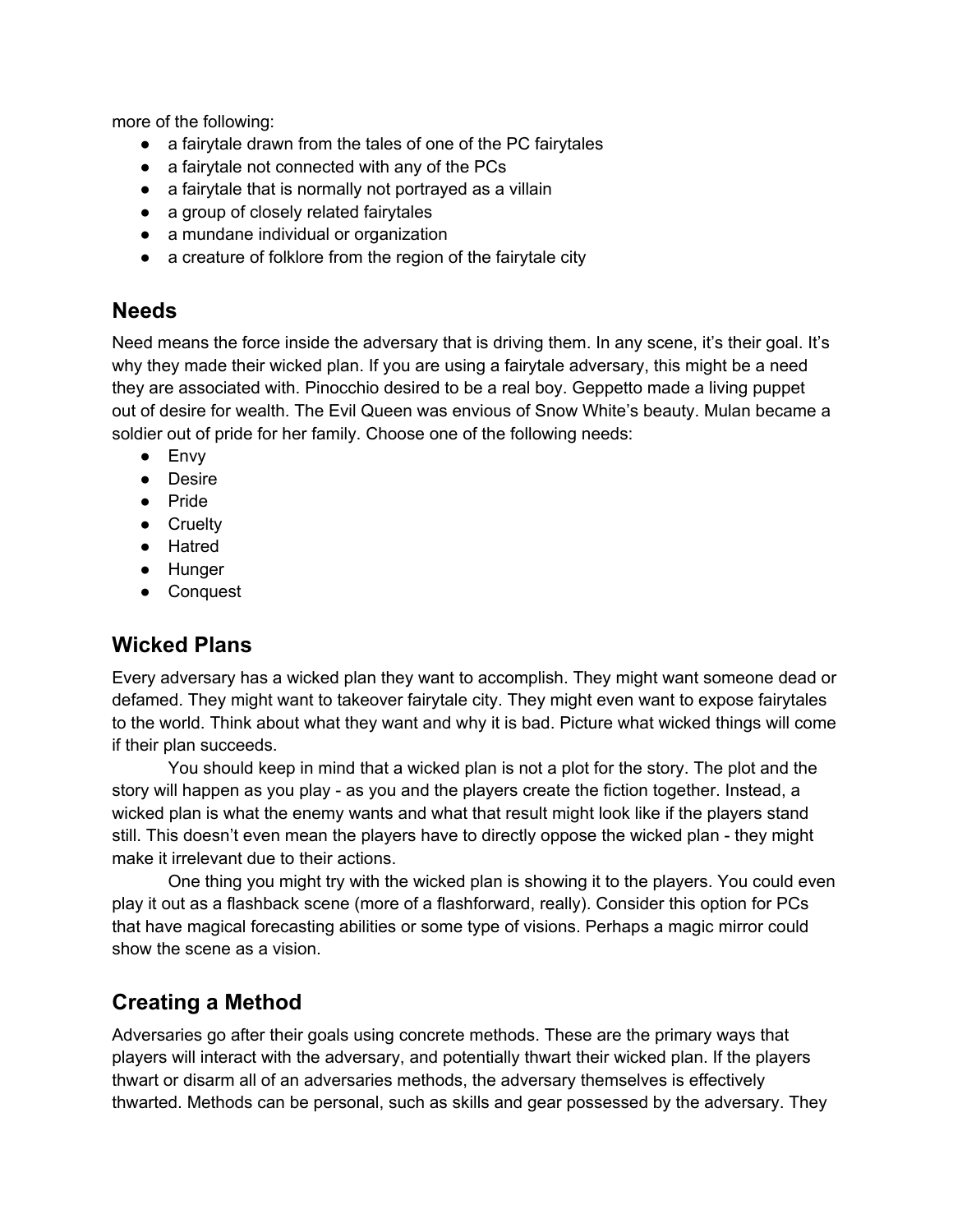can also represent mobs, organizations, and creatures in the service of the adversary. Create each of an adversary's methods by doing the following:

- Name it.
- Choose a category and type.
- Write a description.
- Detail the cast.
- Decide if you need a custom move.
- Decide if you need to wind a ticking clock.

### **Category**

Each method falls into one of the following broad categories:

- Spy
- Sorcery
- Disguise
- Goblins
- Mayhem
- Imprisonment

#### *Spy*

Adversaries often employ spies to do their dirty work and gather intelligence on their foes. The adversary themselves might perform the spying, they might use a magic item, or they might employ the services of a specialized agent.

Choose a type of spy:

- Talking Animal (impulse: to cower and taunt)
- Ordinary Citizen (impulse: to smile when learning secrets)
- Magic Mirror (impulse: to be literal)
- Crystal Ball (impulse: to cast sorcery upon those revealed)
- Stealth (impulse: to learn weaknesses)
- Gossip (impulse: to distort facts)
- The Wind (impulse: to batter and blow garments)
- Men in Black (impulse: to intimidate through violence)

Narrator moves for spies:

- Turn someone's plan inside out
- Show up uninvited at their home
- Turn up dead, murdered as a message
- Steal a magic item and give it to the adversary
- Offer someone a bargain that someone else won't like
- Trigger someone's curse
- Cause a deadly distraction from the adversary
- Sneak up behind someone and strike
- Leave something behind
- Watch from a distance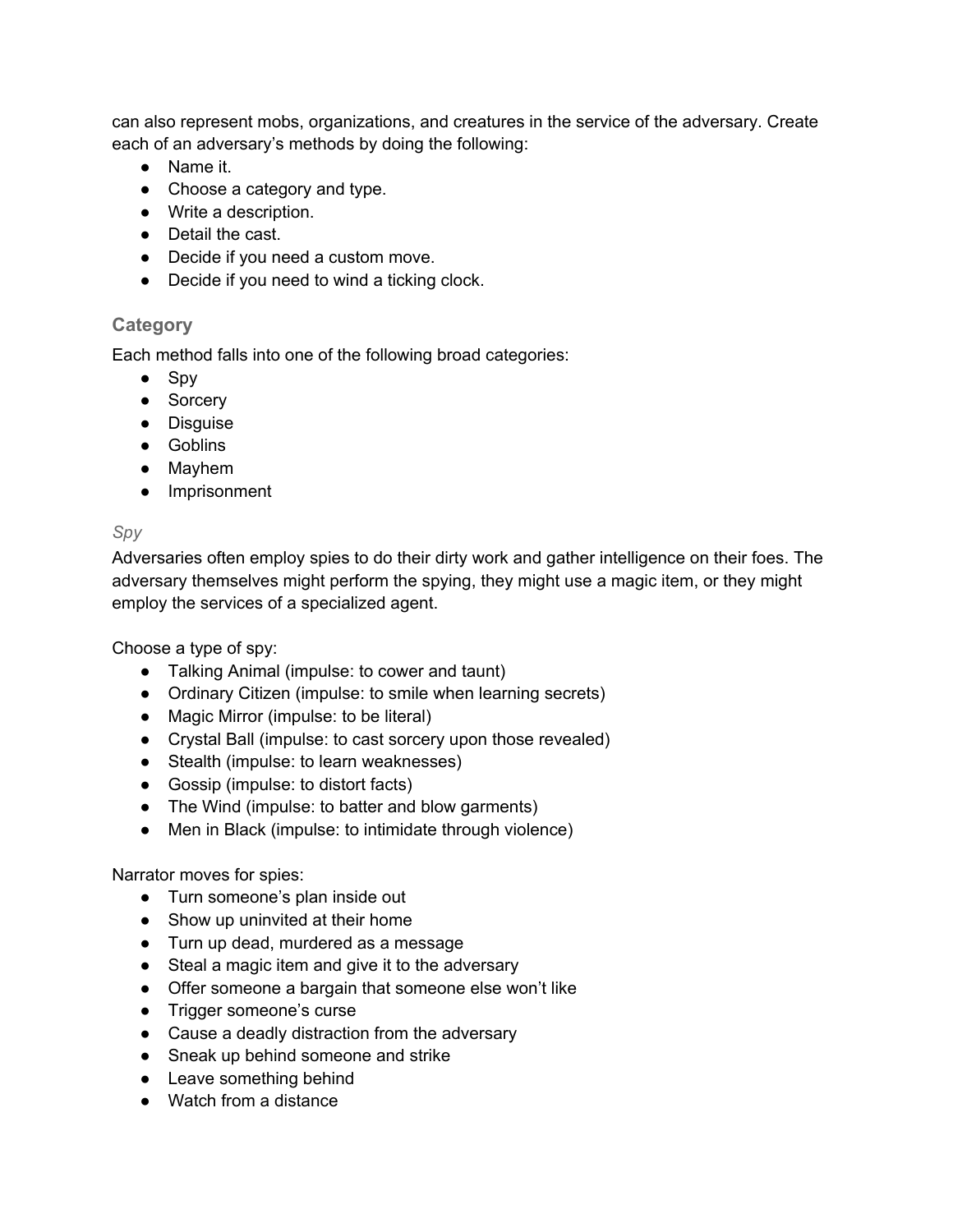#### *Sorcery*

The most powerful adversaries often resort to sorcery to get the job done. Sorcery always implies magical effects that come from the adversary themselves, but the players may only ever encounter the effects from a distance.

Choose a type of sorcery:

- Enchantment (impulse: to curse with misfortune)
- Wishes (impulse: to own everything)
- Transformation (impulse: to offer a bargain that will undo the transformation)
- Poison (impulse: to cause sleep)
- Bargain (impulse: turn the payment against the other party)
- Destroy (impulse: to announce before acting)
- Control (impulse: to use visible magic)

Narrator moves for sorcery:

- Transform someone
- Cast a spell on someone
- Fill a location with deadly traps
- Enter any scene at any time
- Destroy someone or something utterly
- Control their allies and make them yours for now
- Put someone to sleep
- Ignore harm other than a weakness
- Spend great wealth freely
- Curse someone who displeases you
- Display your power
- Reverse a PC move
- Insult or belittle someone

#### *Disguise*

The adversary has taken on a disguise that prevents them from being recognized. This differs from spying or a sorcery effect in that the disguise is not temporary. For the duration of their wicked plan, the adversary will attempt to remain disguised.

Choose a type of disguise:

- Lies (impulse: to pretend to be long lost family)
- Old (impulse: to pretend weakness or frailty)
- Dead (impulse: to watch from a distance)
- Ally (impulse: to avoid close friends)
- Imperilled (impulse: to delay)
- Fearful (impulse: to startle)
- Advisor (impulse: to give bad advice)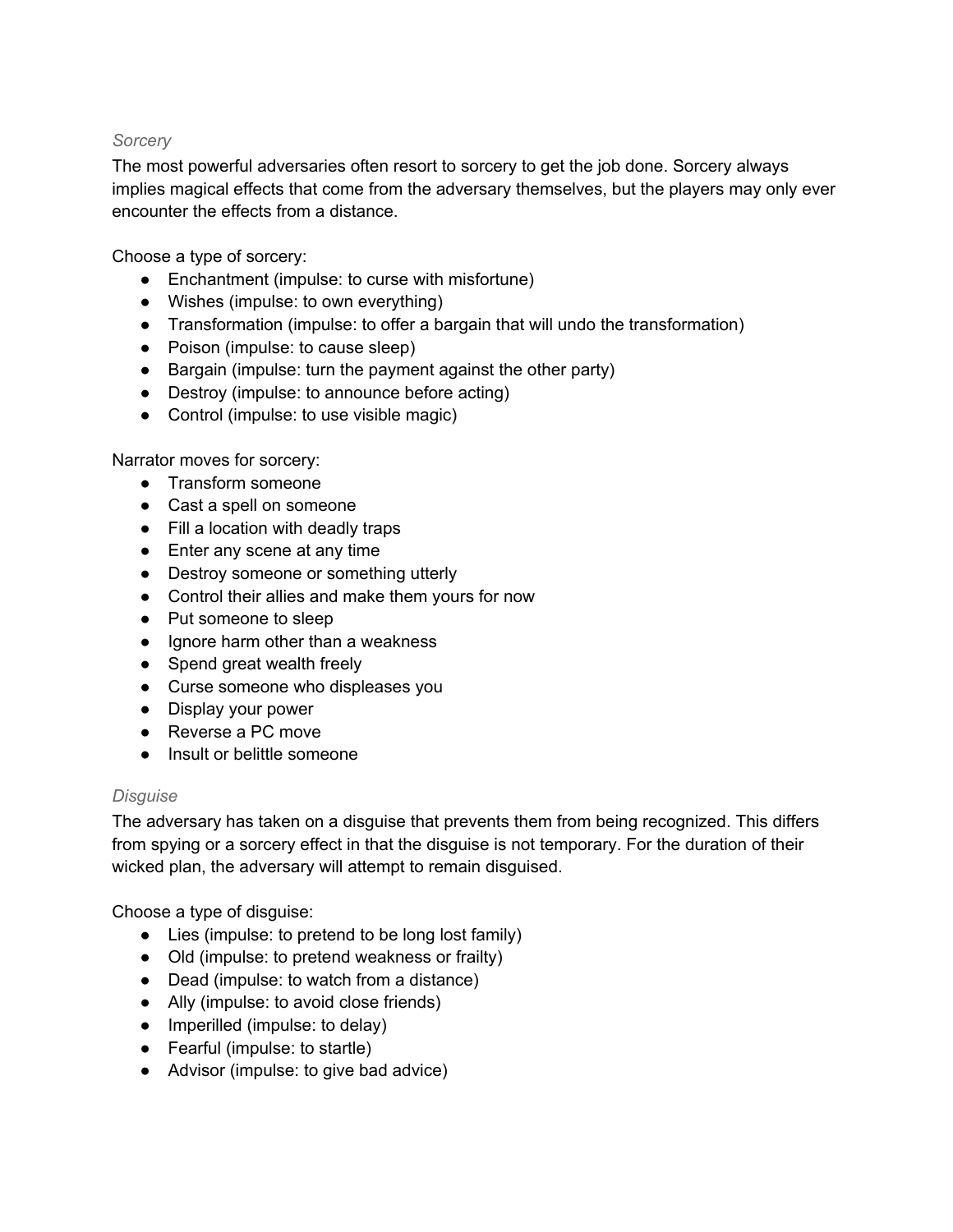Narrator moves for disguise:

- Tell someone a lie
- Show weakness in response to a threat
- Avoid a subject or change the subject
- Lurk on the fringes in an overcoat, hat and dark glasses
- Avoid answering a direct question
- Disappear when threatened
- Pretend to be harmed
- Create division between them
- Drive their allies away
- Cause panic and madness

#### *Goblins*

Armies of single-minded, brutal servants are common among adversaries. Goblins are not necessarily actual goblins. They might be simple mundanes, creatures, or some other type of monstrous servant.

Choose a type of goblins:

- Angry Mob (impulse: to attack their enemy)
- Winged Animals (impulse: to steal or carry off)
- Insect Swarm (impulse: to sting with poison)
- Pack of Beasts (impulse: to tear and chew)
- Ugly Children (impulse: to taunt and destroy beauty)
- Normal Servants (impulse: to betray the adversary)
- Puppets (impulse: to destroy the fleshy ones)
- Thieves (impulse: to steal magic items and wealth)
- Monstrous Beast (impulse: to roar and delay)
- Soldiers (impulse: to attack others)

Narrator moves for goblins:

- Assault the fairytale city
- Capture someone by force
- Threaten to burn something down
- Burst in through the windows
- Poison someone
- Carry off their ally
- Ruin or despoil something they care about
- Appear behind someone or over their shoulder
- Stop anyone who tries to get through
- Guard a magic item
- Eat someone, swallowing them whole
- Attack with mundane weapons
- Rob someone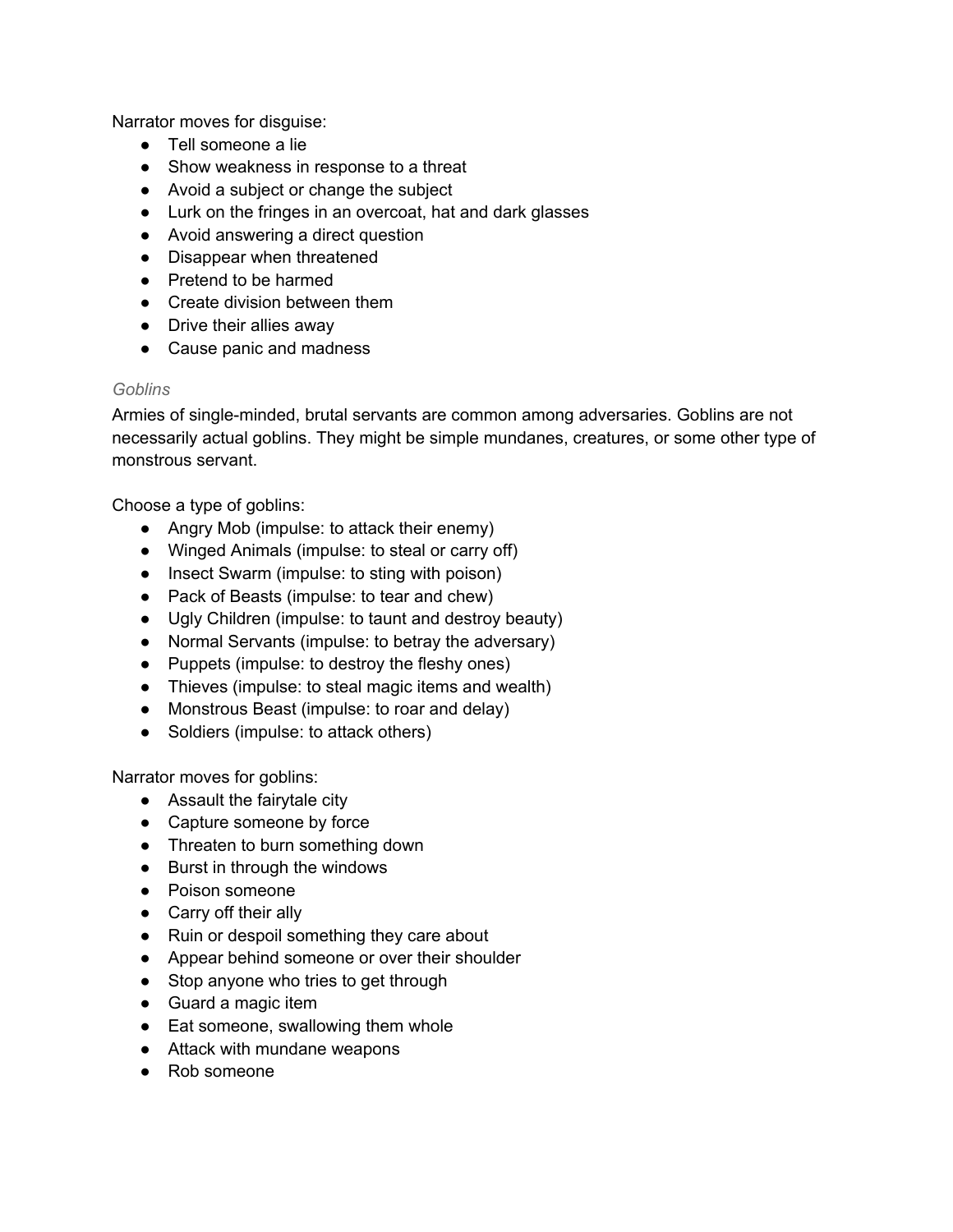#### *Mayhem*

Adversaries are often known for a particular brand of mayhem that they love to inflict. This can range from murderous behavior to simple theft.

Choose a type of mayhem:

- Arsenal (impulse: to stockpile more armaments)
- Contracted (impulse: to kill anyone who threatens the contract)
- Murderous Secret (impulse: to reveal the existence of the secret)
- Beheading (impulse: to threaten beheading)
- Cannibalism (impulse: to gather special ingredients)
- Transformation (impulse: to destroy the transformed)
- Burglary (impulse: to destroy items)
- Monstrous (impulse: to consume whole)
- Greed (impulse: to demand gifts)
- Bomb (impulse: to tick and tock)
- Assault (impulse: to threaten with bluster)

Narrator moves for mayhem:

- Steal their weapons
- Attack with a great weapon
- Harm someone who learns your secret
- Ask for a counteroffer
- Sharpen your knives, load your gun
- Kidnap someone who looks tasty
- Chop up meat and savor the smell and taste
- Transform someone into something weak
- Wreck their home and steal their stuff
- Swallow someone whole
- Ignore an attack that doesn't target your weakness
- Ask for a gift, perhaps through a threat
- $\bullet$  Reveal a ticking bomb
- Make a direct attack on someone

#### *Imprisonment*

Imprisonment is a favored tactic of those who want obstacles removed from their path. Adversaries who rely on imprisonment normally use minions to either capture or hold the prisoners.

Choose a type of imprisonment:

- Magical Geas (impulse: to force the unwilling)
- Magical Cave (impulse: to offer magic items)
- Dungeons (impulse: to reveal plans)
- Bargain (impulse: to offer gifts)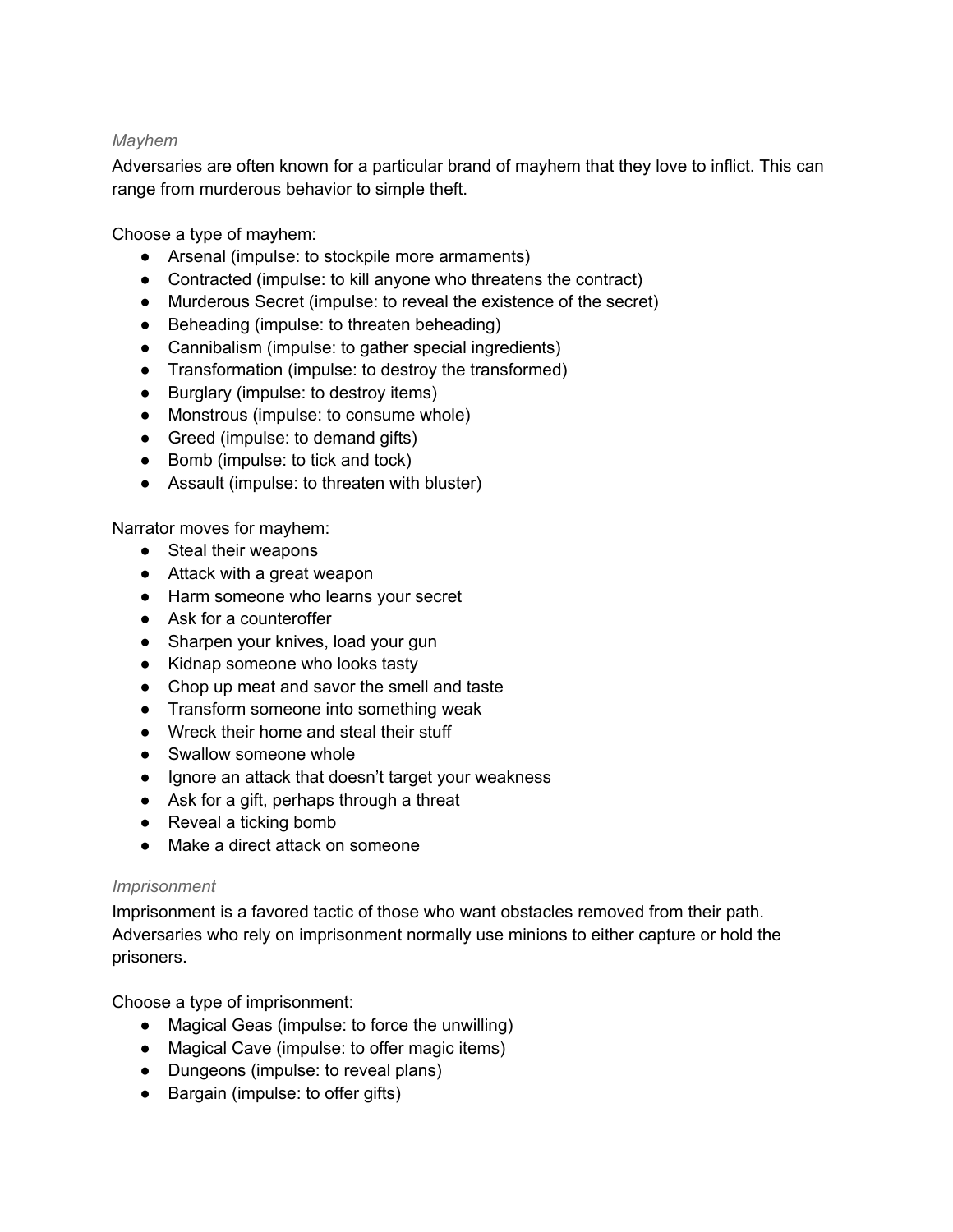- Servitude (impulse: to ignore the servant)
- Riddles (impulse: to make the answer personal)
- Abandonment (impulse: to discuss the plan beforehand)

Narrator moves for imprisonment:

- Trap someone in one location
- Place a geas on someone that they must follow
- Lock someone behind a door
- Offer a bargain that includes imprisonment for something they want
- Reveal yourself as someone's boss
- Ask a riddle as part of a bargain
- Leave someone stranded somewhere
- Kidnap their allies and leave some clues
- Throw them in jail for a crime they might have committed
- Introduce a cellmate that they may know already

#### **Description and Cast**

Describe the particulars of the method and any cast of characters involved. The cast includes disguises, aliases, minions, guards, spies, allies, and sometimes targets. If the method is purely personal, you can leave the cast blank. Include any locations or magic items of particular importance in the description.

#### **Custom Moves**

Sometimes, methods will deserve a custom move for the PCs. This usually means you want to include some custom results in a basic move, change the stat for a basic move, or throw some uncertainty into a particular situation. You can use custom moves to simulate the effects of powerful magic or spells, unusual circumstances, or otherworldly creatures. You can also use them to allow the PCs to avoid the results of the method. Unlike most player moves, you normally keep the details of these moves a secret on your adversary sheet.

The following moves are examples for each method that you can use as templates.

Spy: Question the Spy. The first time you Question the Spy, roll the dice and add your Cunning. On a 10+, the spy either reveals their master or their purpose, as chosen by the narrator. On a 7-9, the spy either reveals they have a master (but not who) or flees to a hidey hole, as chosen by the narrator.

Sorcery: Resist the Spell. If you can Cast a Spell, when you Resist the Spell cast by the adversary, roll the dice and add your Wisdom. On a 10+, you avoid the spell and know who cast it. On a 7-9, you avoid the spell.

Disguise: Question the Disguise. The first time you Question the Disguise, roll the dice and add your Cunning. On a 10+, you know exactly who it is. On a 7-9, you know that it is a disguise, but not who is underneath.

Goblins: Escape the Goblins. When you run to Escape the Goblins, roll the dice and add your Courage. On a 10+, you can choose to either escape them or lead them into a trap. On a 7-9, you escape them.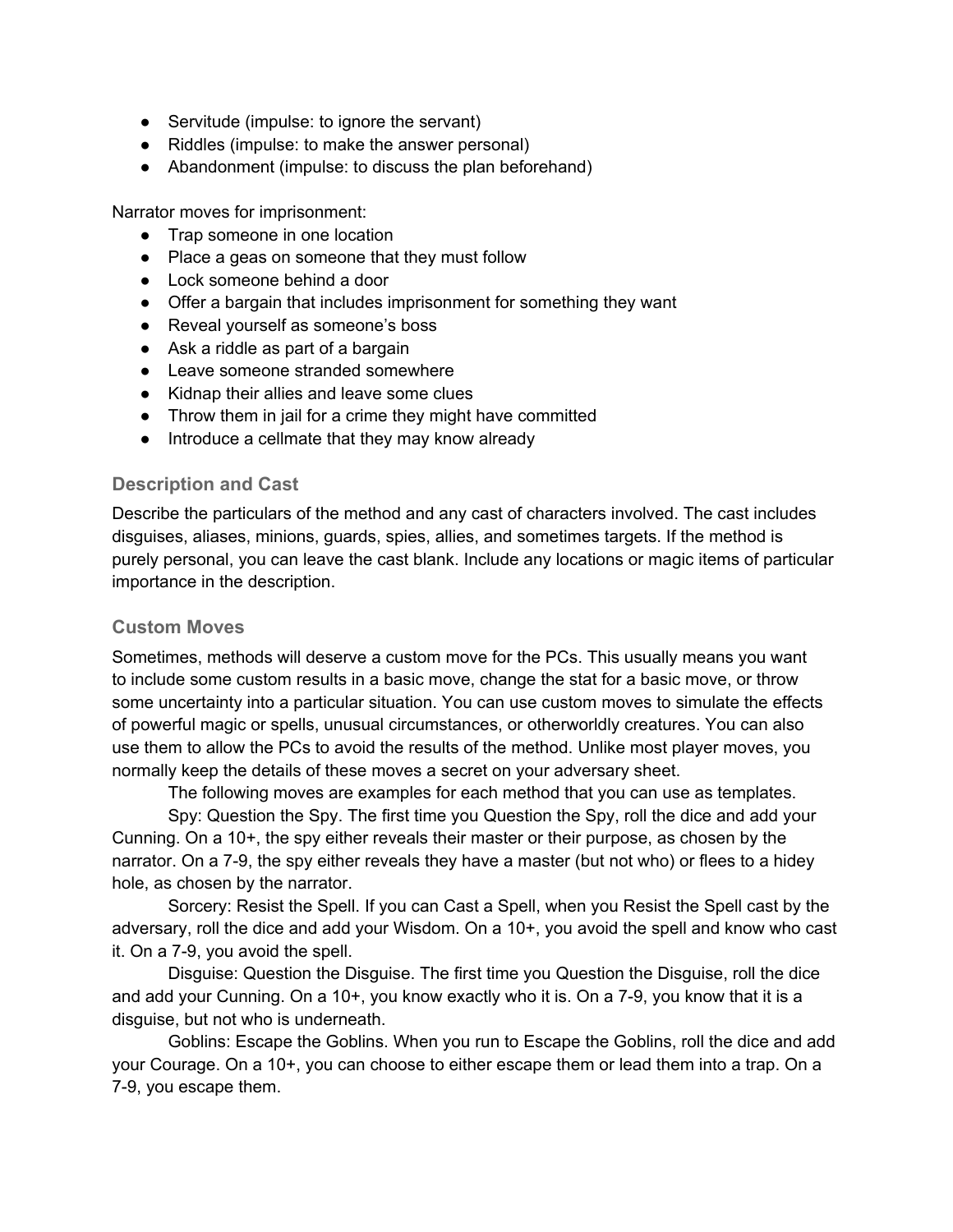Mayhem: Avoid the Mayhem. When you Avoid the Mayhem, roll the dice and add your Cunning. On a 10+, you avoid the mayhem with time to spare. On a 7-9, you avoid the mayhem just in the nick of time, but leave something behind.

Imprisonment: Try to Breakout. When you Try to Breakout, roll the dice and add your Brawn. On a 10+, you break free of the prison and find a key to free any others. On a 7-9, you break free of your prison, but have to flee or get caught again.

There are more examples of custom moves below in the examples section.

#### **Ticking Clocks**

Some methods will indicate a timeline of events that will occur if nothing else changes. A goblin takeover of a neighborhood. The spread of rats. Murdering the town council one by one. You might create a cascading effect of ticking clocks that must be fulfilled before the adversary's main ticking clock completes. An arsenal must be gathered and troops trained in order to invade, which will supplant the current rulers of fairytale city.

For more on what ticking clocks are and how to create them, see the section below.

### **Stakes**

Stakes are fundamental questions raised by the wicked plan. Does someone survive? What happens to the mayor? Do people riot? Do the mundanes find out about fairytales? Writing questions down as stakes means you are agreeing with yourself to delegate the answer rather than deciding what happens.

If the Three Pigs are trying to shutdown the restaurant district of fairytale city as part of their evil plan, you might write down "Does the restaurant district survive?" as one of the stakes. See the examples of adversaries below for more ideas.

# **Ticking Clocks**

A ticking clock is a timeline of events. The events will occur based on what happens in the fiction. They may have a trigger, or they may be a gradual process that must be stopped. To make a ticking clock, draw a clock face with hours (or use one provided). Label midnight as the end result or final event. Throw a halfway point at 6. Space any other events around the clock in order, with no more than 1 per hour. They should be arranged chronologically, but the time on the clock won't usually have any meaning in the fiction.

Adversaries should have at least one ticking clock that counts down to their wicked plan. Their plan goes off at midnight, with supplemental events leading up to the end result. You can create events around your main clock that trigger based on ticking clocks in the adversary's methods.

### **Examples of Adversaries**

**Bluebeard (Mr. B)**

● Need: Envy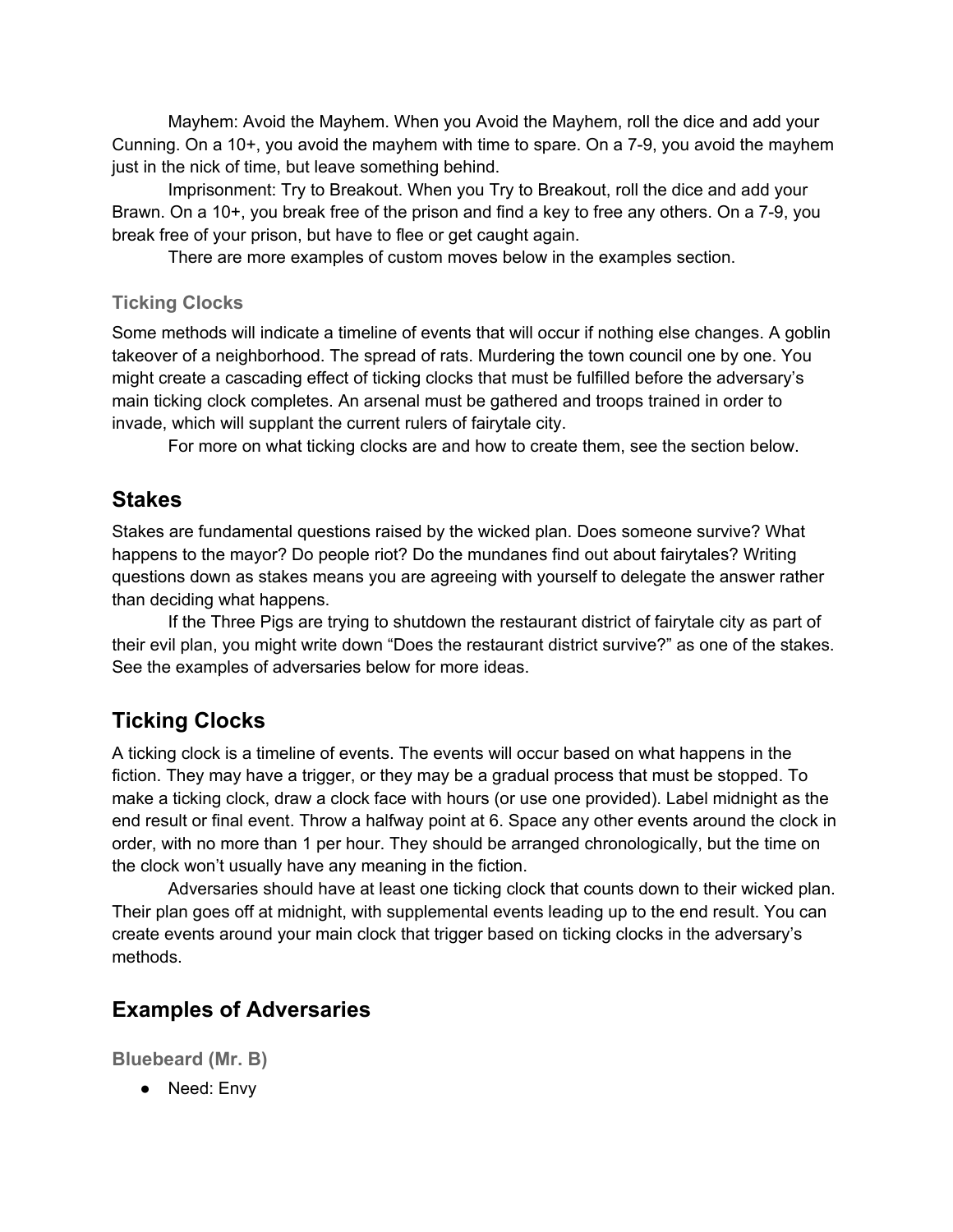- Wicked Plan: Hundreds of millions witness Bluebeard murder Snow White on a live video posted online. Bluebeard becomes the most (in)famous and powerful fairytale.
- Stakes
	- Does Snow White die?
	- Do fairytales get outed to the mundanes?
- Ticking Clocks
	- 3:00 Bluebeard invests in social media businesses
	- $\circ$  6:00 Bluebeard creates a popular online page dedicated to Snow White
	- 9:00 Snow White captured
	- 12:00 Snow White murdered on live video

#### *Methods*

FableUs Inc.

- Goblins: Normal Servants
- Impulse: to betray the adversary
- Description: FableUs is a mundane social media company controlled by Mr. B tasked with making a popular Snow White page online.
- Cast: Jack Jones (president of FableUs), marketing drones, developers, corporate lawyers, the Page (sentient, magical), Mr. B (Bluebeard)
- Custom move: Social Takedown. When you try to destroy the popularity of Snow White's page through a clever scheme, roll the dice and add your Cunning. On a 10+, the page is relegated to the dumps of the internet, never to be seen again. On a 7-9, the page has a huge setback, but will recover it's popularity with time.
- Ticking Clock
	- $\circ$  3:00 Mr. B takes over
	- 6:00 Snow White page created
	- 9:00 marketing drones replaced with actual goblins
	- 12:00 guerilla marketing tactics make page popular

Warehouse B

- Imprisonment: Dungeons
- Impulse: to reveal plans
- Description: Snow White and anyone who gets in Bluebeard's way are captured by goblins and imprisoned at a warehouse in the mundane harbor district.
- Cast: goblin jailors, goblin tactical squad
- Custom move: Breakout. When you attempt to break out of the warehouse, roll the dice and add your Brawn. On a 10+, you break free of the chains and find a key to free any others. On a 7-9, you break free of your chains, but have to flee or get caught again.
- Ticking Clock
	- 3:00 Warehouse B rented
	- 6:00 tactical squad follows Snow White
	- 9:00 Snow White captured
	- 12:00 Snow White imprisoned

#### Murder

● Mayhem: Beheading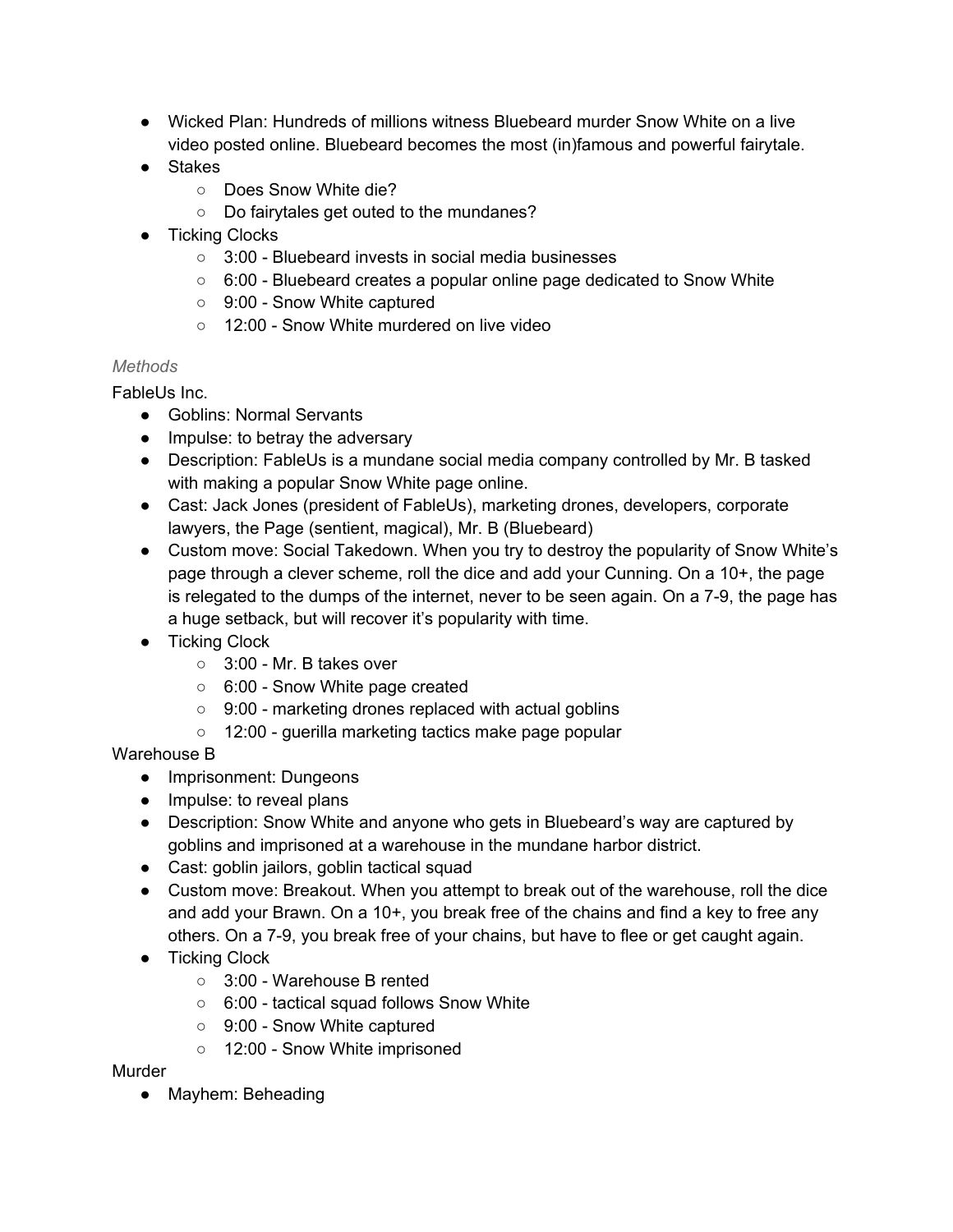- Impulse: to threaten beheading
- Description: Bluebeard intends to announce who he is and behead Snow White on a live video posted to her popular social media page. He and she will be dressed as fairytales.
- Cast: Bluebeard, Snow White
- Ticking Clock
	- 3:00 announcement video posted
	- 6:00 Snow White captured video posted
	- 9:00 sharpening axe video posted
	- 12:00 Snow White beheaded on live video

#### **Rose Red**

- Need: Conquest
- Wicked Plan: The talking animals revolt and takeover fairytale city, installing Rose Red as the ruler. Mayor Belle and Sheriff Aladdin are imprisoned or killed.
- Stakes
	- Will Belle and Aladdin survive?
	- Who will join Rose Red's angry mob?
- Ticking Clocks
	- 3:00 organize the revolution
	- 6:00 arm the revolution
	- 9:00 lay the battle plans
	- 12:00 invade fairytale city

#### *Methods*

Browny Pig

- Spy: Ordinary Citizen
- Impulse: to smile when learning secrets
- Description: Browny Pig has been sent to fairytale city to learn their defenses.
- Cast: Browny Pig
- Custom move: Secret Cover. The first time you try to find out why Browny Pig is in fairytale city, roll the dice and add your Cunning. On a 10+, he either reveals that he was sent by Rose Red or that he is here to investigate the defenses. On a 7-9, he either reveals that it wasn't his choice (but won't say more) or flees to a hidey hole.
- Ticking Clock
	- 3:00 Browny arrives in fairytale city
	- 6:00 Browny makes friends with someone in power
	- 9:00 Browny starts asking questions
	- 12:00 Browny learns one secret of fairytale city's defenses

Talking Animals

- Goblins: Angry Mob
- Impulse: to attack their enemy
- Description: Rose Red has organized a revolution on the farm where the talking animals live.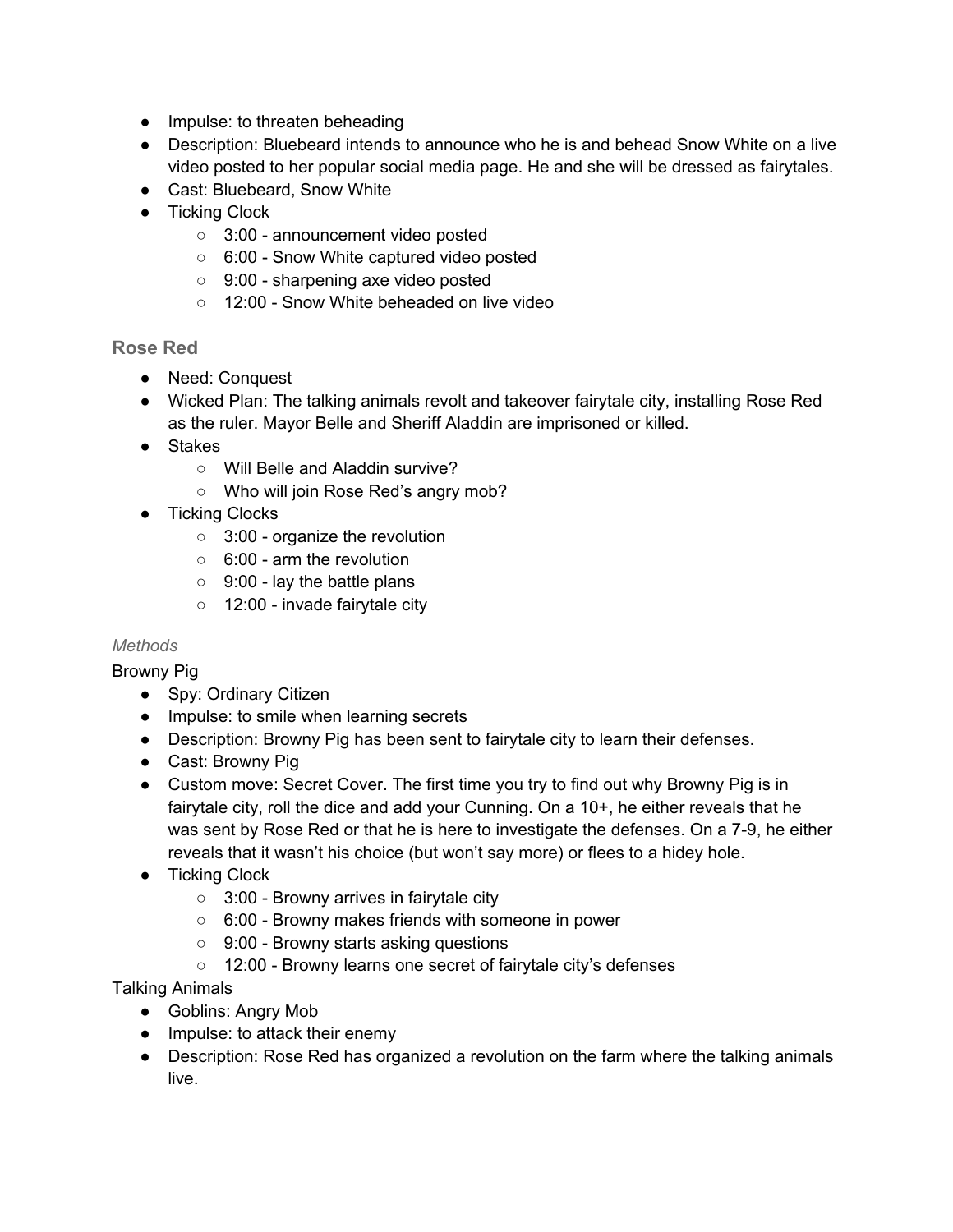- Cast: Blacky Pig, Whitey Pig, Father Bear, Baby Bear, Mother Bear, Shere Khan, Golden Goose, Chicken Little, Mr. Toad, Baloo
- Custom move: Avoid Capture. Whenever the talking animals are hunting for you, roll the dice and add your Courage. On a 10+, you escape to temporary safety and find an ally among your enemies. On a 7-9, you are found by one of your pursuers.
- Ticking Clock
	- 3:00 Rose Red recruits a few to her cause
	- 6:00 half the animals have joined her
	- 9:00 suspected traitors are put to death
	- 12:00 the majority of the animals have joined the cause

Modified Armaments

- Murder: Arsenal
- Impulse: to stockpile more armaments
- Description: The talking animals are building a stockpile of arms for their pending invasion with the unwilling help of Trusty John.
- Cast: Trusty John
- Custom move: Salvage a Weapon. Whenever you try to Salvage a Weapon, roll the dice and add your Wisdom. On a 10+, you salvage a 4 harm mundane weapon or a 2 harm magical weapon. On a 7-9, you salvage a 2 harm mundane weapon or a 1 harm magical weapon.
- Ticking Clock
	- 3:00 weapons are gathered
	- 6:00 Trusty John is captured
	- 9:00 many weapons are modified for animal use
	- 12:00 there are enough arms for all the revolutionaries

Cursed Chains

- Imprisonment: Magical Geas
- Impulse: to force the unwilling
- Description: Rose Red bought a set of cursed chains from the Forest Witch.
- Cast: the Forest Witch
- Custom move: Freedom. Whenever you try to free yourself or another from the geas, roll the dice and add your Cunning. On a 10+, you do it. On a 7-9, you must provide a way to trick the geas.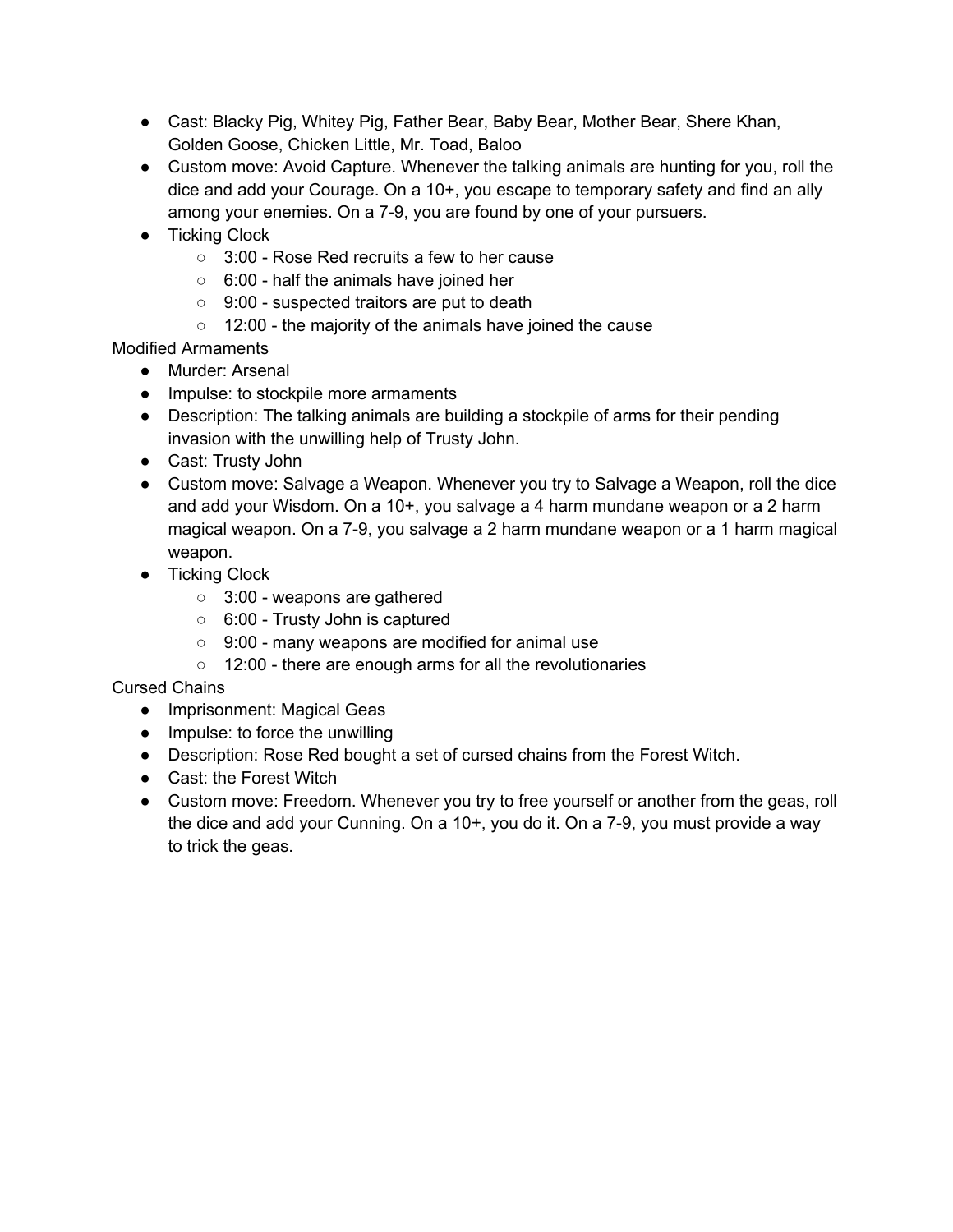# **Bargains**

Fairy tales are rife with bargains. A stranger offers three magic beans for a farmer's last cow. A monster offers a single rose for the imprisonment of a man's beautiful daughter. A witch offers a plant for the price of a child. An imp offers a room full of gold for the price of a firstborn child.

In Midsummer, a bargain is an exchange of wealth or deeds between 2 characters. The wealth or deeds are each rated from 0 to 3 points to represent their value. One character makes an offer for a price from the other character. When the price is worth less than the offer, the bargain is easy. When the price is worth more than the offer, the bargain is unequal.

In case you are wondering, the magic beans for the cow is an easy bargain. The rest are unequal.

#### **Player Bargains**

Before the game begins, you should decide how to handle PC bargains in play. You can either handle them through the fiction or allow the use of the Bargain basic move. Most of the time you should consider allowing the basic move, as it adds a level of uncertainty to the deal and takes the pressure off making a decision.

See Bargain in the Narrating Moves chapter for more details on the move.

#### **NPC Bargains**

For your characters, you have the option of offering a bargain or asking for a bargain. Adversaries may rarely force a bargain through sorcery, but otherwise players always have the choice of accepting a bargain or offering one back in return with the Bargain move.

#### **Bargains of Wealth**

Some examples of wealth are:

- 0 point bargains: mundane weapons, mundane library, mundane cow, mundane flowers
- 1 point bargains: magic beans, healing fruit, magical harp, poison apple, poisoned comb, three drops of blood, golden egg, a mundane luxury car, the shadow of a boy
- 2 point bargains: seven league boots, seven league hat, cloak of invisibility, everfull purse, golden hen, magical sword, cap of knowledge, shoes of swiftness, magic mirror, a mundane luxury house
- 3 point bargains: royal titles, wishing ring, magic lamp, a mundane fortune

#### **Bargains of Deed**

Some examples of deeds are:

- 0 point bargains: trivial labor
- 1 point bargains: labor, theft, testimony, safety
- 2 point bargains: child, murder, marriage, imprisonment, geas, glamour, transformation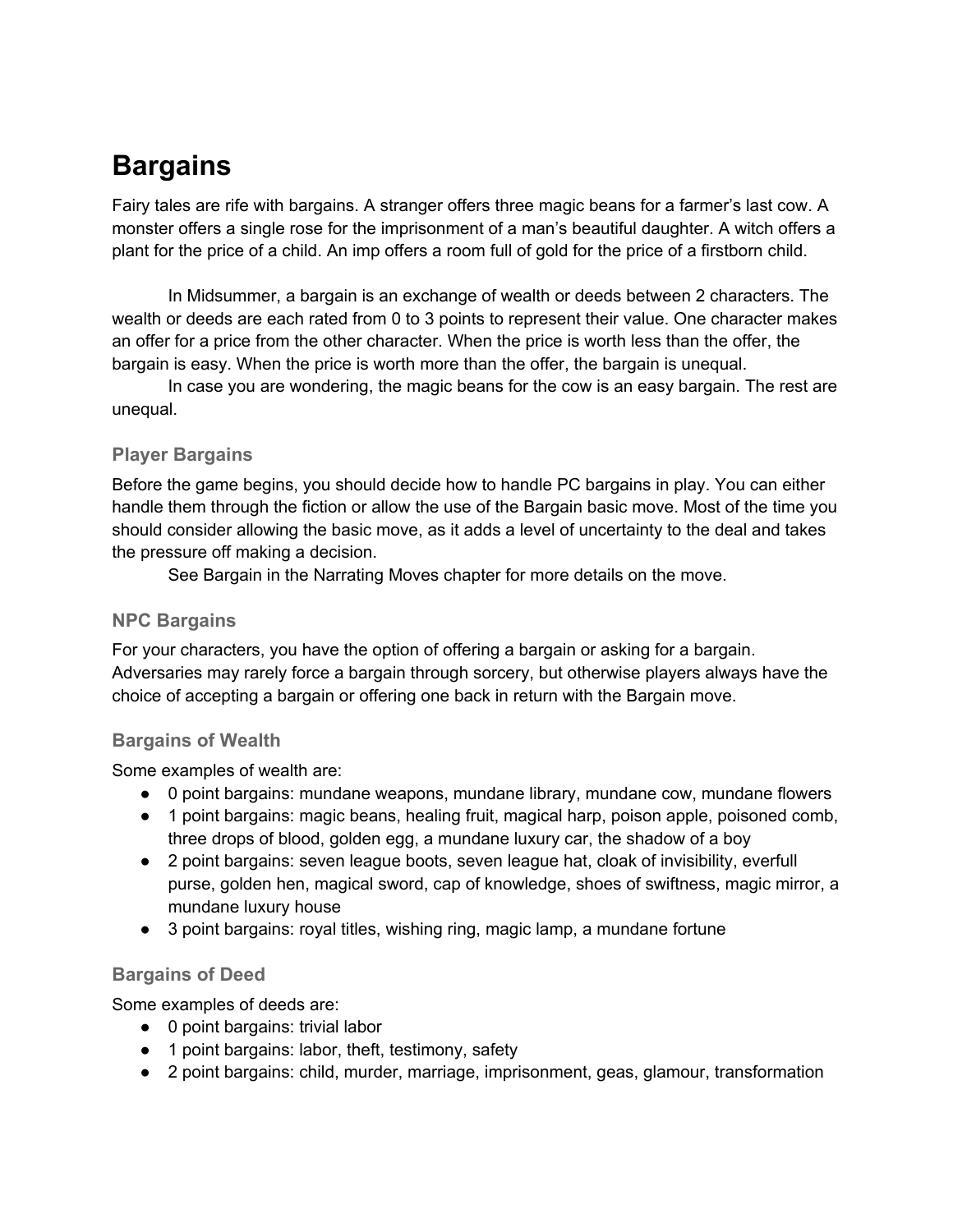● 3 point bargains: servitude, firstborn, true love's first kiss, death, permanent geas, permanent glamour, permanent transformation

### **Combining Wealth**

Don't do it. You can't add two items of wealth together. Two magic beans worth 1 point of wealth each are not worth 2 points of wealth together. If you absolutely must combine wealth, you'll have to figure out the relative value in the fiction. Maybe a whole bag of magic beans is worth wealth 2.

By the same token, deeds cannot be combined either. 2 deeds of testimony does not equal a child.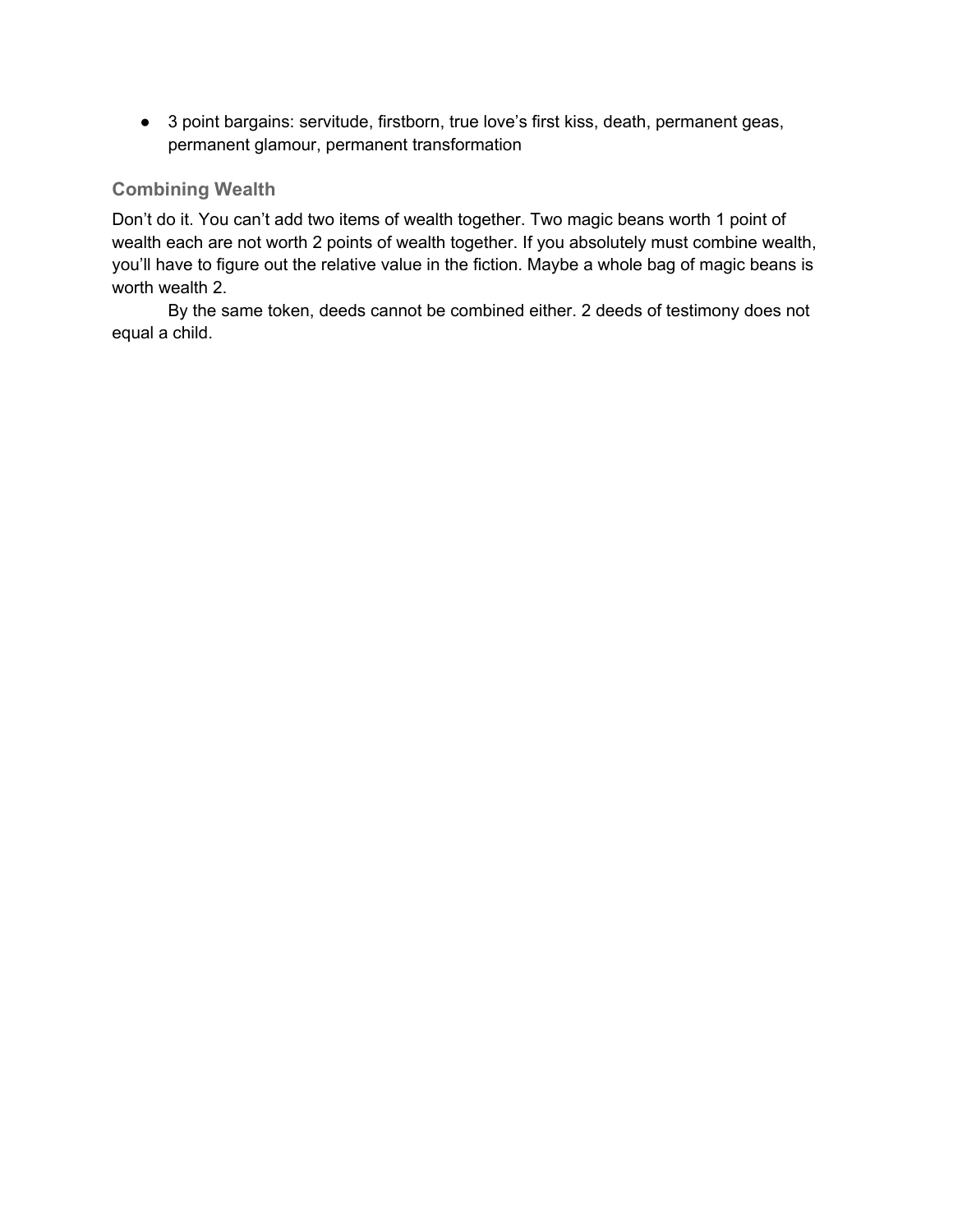# **Magic Items**

Any magic item drawn from fairy tales or other stories is possible in Midsummer. PCs can get their hands on Excalibur, Aladdin's lamp, the Magic Belt of Oz, magic beans, and many other strange and wondrous items. Anything is possible - including items that exceed the power of any move the PCs might possess. You can even come up with your own.

In this chapter you will find rules for creating your own items and a catalog of commonly referenced items.

#### **Designing Magic Items**

- 1. Choose an item featured in a fairy tale or other work. Alternately, dream up an item of your own concept. Nothing is out of bounds, from magic beans to rings of wishes to floating castles in the sky.
- 2. Name it.
- 3. Describe what the item can do.
- 4. Assign a wealth value using the guidelines in the Bargains chapter and existing items in the catalog as examples.
- 5. If the item can cause harm, assign a magical weapon value using the guidelines in the Harm and Healing chapter. Generally speaking, weapon values fall somewhere between the wealth value of the item and the wealth value +2. For example, a weapon with a wealth value of 2 usually ranges from 2 to 4.
- 6. If the item can protect from harm, assign a magical armor value using the guidelines in the Harm and Healing chapter. Generally speaking, armor values fall somewhere between the wealth value of the item and the wealth value -1. For example, armor with a wealth value of 2 usually ranges from 1 to 2.
- 7. If the item enhances its owner, assign a stat bonus. Generally speaking, stat bonuses fall somewhere between 0 and the wealth value of the item. For example, an item with a wealth value of 2 might grant a bonus to Brawn between 0 and +2.
- 8. If the item warrants, assign one or more other tags such as caster, invisibility, or teleport.
- 9. If the item warrants it, create a custom move. Use the catalog for examples, or see the Advanced Rules chapter for more on creating custom moves.

#### **Magic Item Tags**

Magic items have tags that impact their usage in game. Tags can be mechanical, constraints, or cues. Mechanical tags have a direct impact on the game mechanics. Constraint tags create a fictional requirement for use. Cue tags are used to add to the fiction you create when using the item.

There are 3 tags that represent the range of an item. These normally apply to a weapon or an item with an effect that can be cast. The ranges, from nearest to farthest, are close, far, and beyond.

● armor n (armor 1, armor 2, etc.) (mechanical): reduces incoming harm by n much.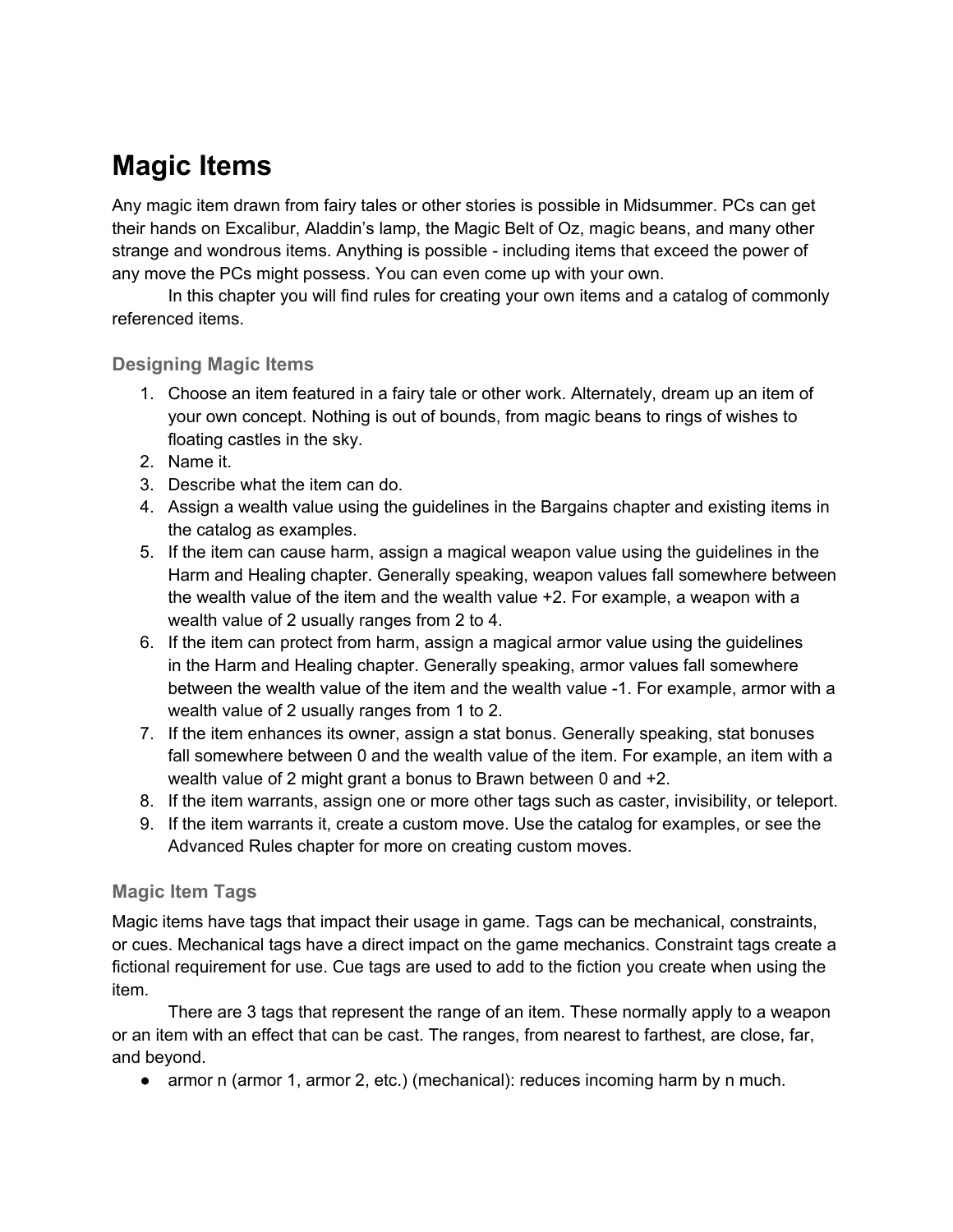- beyond (constraint, range): the item can affect those who are beyond visual range. There is usually an alternate constraint such as sympathetic.
- caster (mechanical): grants the owner the ability to use Cast a Spell once per scene.
- close (constraint, range): the item can affect those near enough to touch, perhaps with a bit of effort.
- consumed (constraint): to use the item, it must be used up.
- far (constraint, range): the item can affect those out of reach, but still in line of sight.
- healing (mechanical): heals all heart tokens when used.
- invisibility (cue): renders the owner undetectable by normal means.
- magical (magical armor, magical weapon) (mechanical): inflicts or protects from magical damage. If an item is not magical, it is said to be mundane.
- $\bullet$  stat +n (Courage +1, Cunning +1) (mechanical): adds n to a particular stat when used.
- stun (mechanical): stuns the target instead of inflicting harm.
- sympathetic (constraint): the item relies on a sympathetic connection to its target, such as hair, skin or nails.
- teleport (cue): grants the owner the ability to move between locations instantly.
- wealth n (wealth 1, wealth 2, etc.) (mechanical): the wealth value of the item.
- weapon n (weapon 1, weapon 2, etc.) (mechanical): inflicts n much harm.
- weapon  $+n$  (weapon  $+1$ , weapon  $+2$ , etc.) (mechanical): adds  $+n$  to harm inflicted.
- wishes (mechanical): grants the owner a number of greater wishes.
- worn (constraint): to use the item, it must be worn.

# **Sidebar: Defending Against Magic Items**

Magic items with the weapon or caster tags use moves to do their work, but many items just do what they do without a move. What happens when Merlin aims his Wand of Transformation at Momotaro? It all depends on whether Merlin and Momotaro are PCs or NPCs.

- Merlin and Momotaro are both NPCs: whatever you want to happen. Remember to sharpen your axe and delegate the decision if you like.
- Merlin is a PC; Momotaro is an NPC: sharpen your axe. Momotaro is transformed without a roll. Note that this is more powerful than the Transform into an Animal move that Merlin may have. In the case of that move, Merlin will have to roll to find out what happens.
- Momotaro is a PC; Merlin is an NPC: Momotaro should get a chance to react with his own move before the spell takes effect. If it makes sense in the fiction, he can either try to dodge out of the way with Perform a Feat of Fable or use another move such as Counterspell to avoid the magic. He could also try to Strike a Blow and take the wand away or knock Merlin out before the wizard can use it.
- Merlin and Momotaro are both PCs: this works the same as if Merlin is an NPC.

# **Magic Items Catalog**

**Magic Items by Type**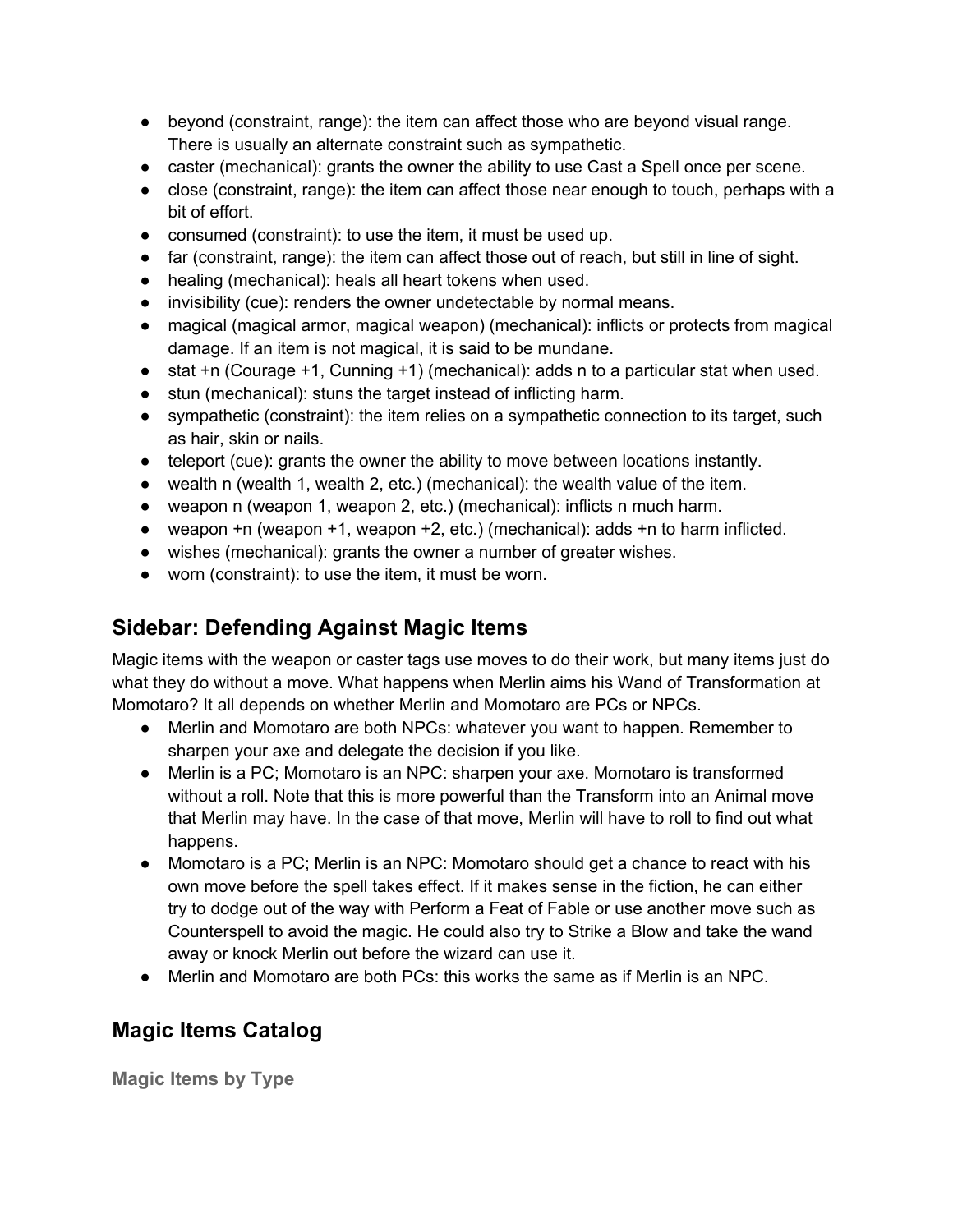#### *Apparel*

Belt of Bragging Cap of Darkness Cap of Knowledge Cloak of Cobwebs Cloak of Invisibility Disguise Skin Fairy Armor Glass Slippers Golden Cap Lordly Boots Mad Hat Magic Belt Magic Garments Seven League Boots Shape-Changing Belt Silver Fly Wings Silver Shoes Wishing Cap

#### *Armor*

Enchanted Tiara Fairy Armor Knight's Shield Magic Garments Protective Amulet Walnut Shield

#### *Artifacts*

Conjuring Bag Death's Scythe Great Book of Records Jinni Lamp Magic Belt Miracle Mallet Sampo Wishing Cap

#### *Jewelry*

Dwarf Crown Enchanted Tiara Fairy Crown Jinni Ring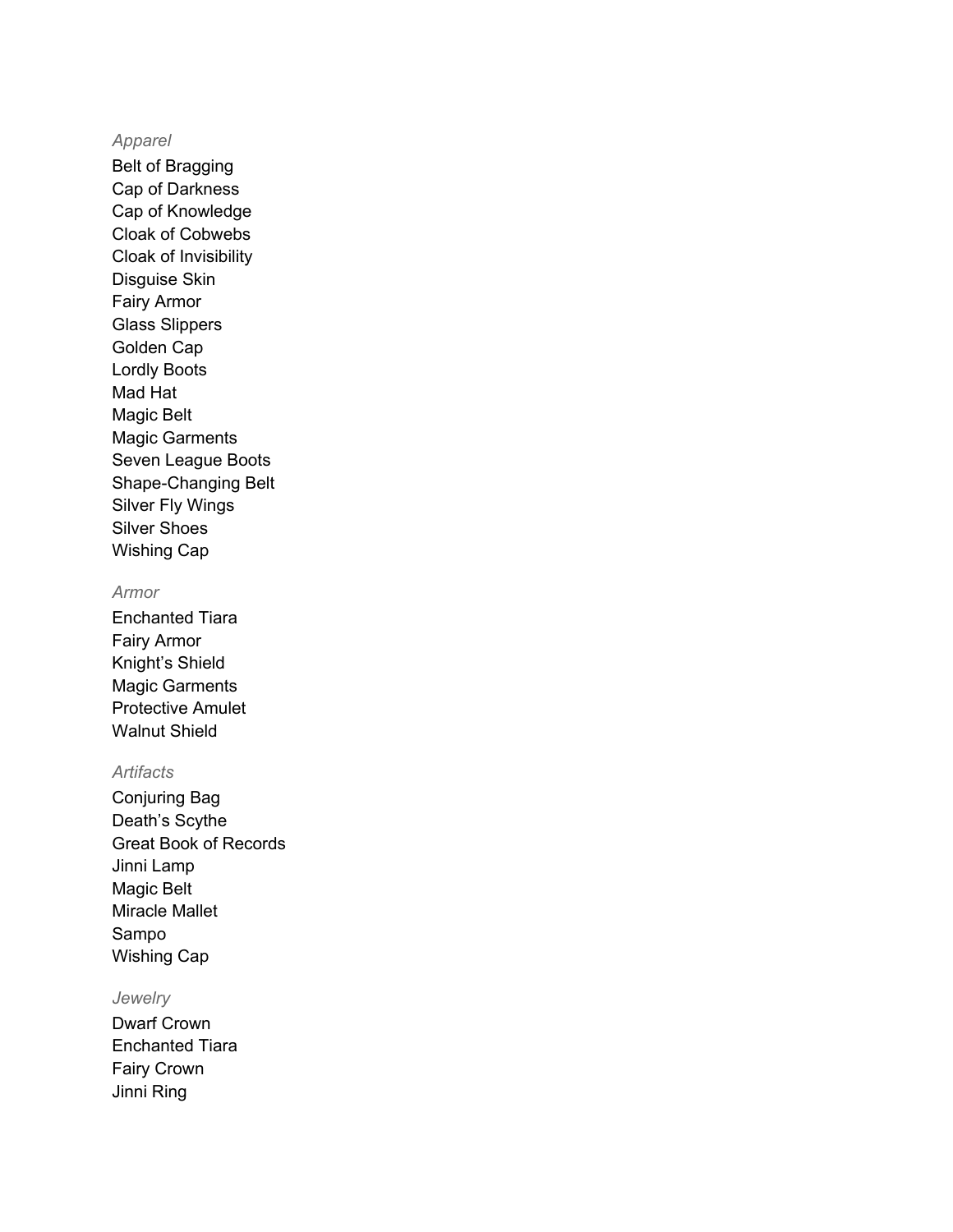Jungle Crown Pocket Watch Poisoned Comb Protective Amulet Ring of Beauty Ring of Invisibility Ring of Need

#### *Musical Instrument*

Bone Kantele Enchanted Harp Fish Flute Golden Fiddle Horn of the Unicorn Horn of Waking Little Fiddle Pan Pipes

#### *Oddities*

Cursed Mirror Shards Everfull Purse Little Black Casket Love Magnet Magic Stones Philosopher's Stone Powder of Life Timeless Tea Set

#### *Potions, Edibles and Elixirs*

Blue Rose Tea Courage Flask Drink Me Potion Eat Me Cake Elixir of Life Fairy Medicine Magic Healing Herb Moon Cheese Poisoned Apple Swine Potion Wishing Pill Wishing Well Water

#### *Travel*

Enchanted Horse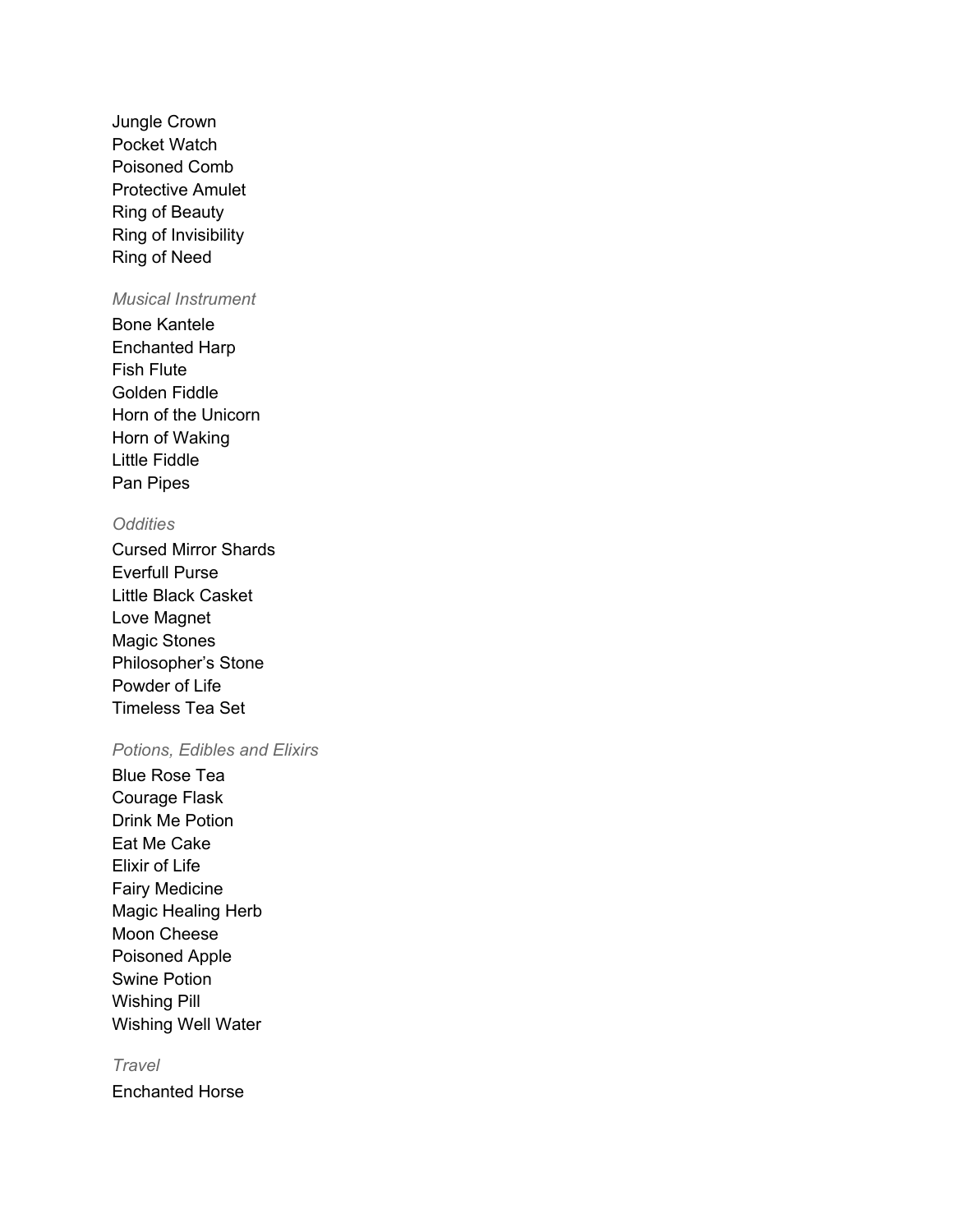Enchanted Motor Car Flying Mortar Magic Carpet Miniature Chariot Pumpkin Coach Rainbow Royal Chariot Seven League Boots Silver Fly Wings Silver Shoes Snow Sleigh White Horse Wooden Horse

#### *Trinkets*

Belt of Bragging Bloody Key Bone Kantele Bread Crumbs Cloak of Cobwebs Courage Flask Disguise Skin Drink Me Potion Dwarf Crown Eat Me Cake Enchanted Forest Wood Enchanted Harp Enchanted Horse Everfull Cup Fairy Crown Fairy Medicine Fairy Ointment Feather of Aid Fish Flute Flower of Transformation Flying Mortar Glass Slippers Golden Arrow Golden Egg Golden Fiddle Golden Key Horn of Waking Jungle Crown Lamp of Seven Kingdoms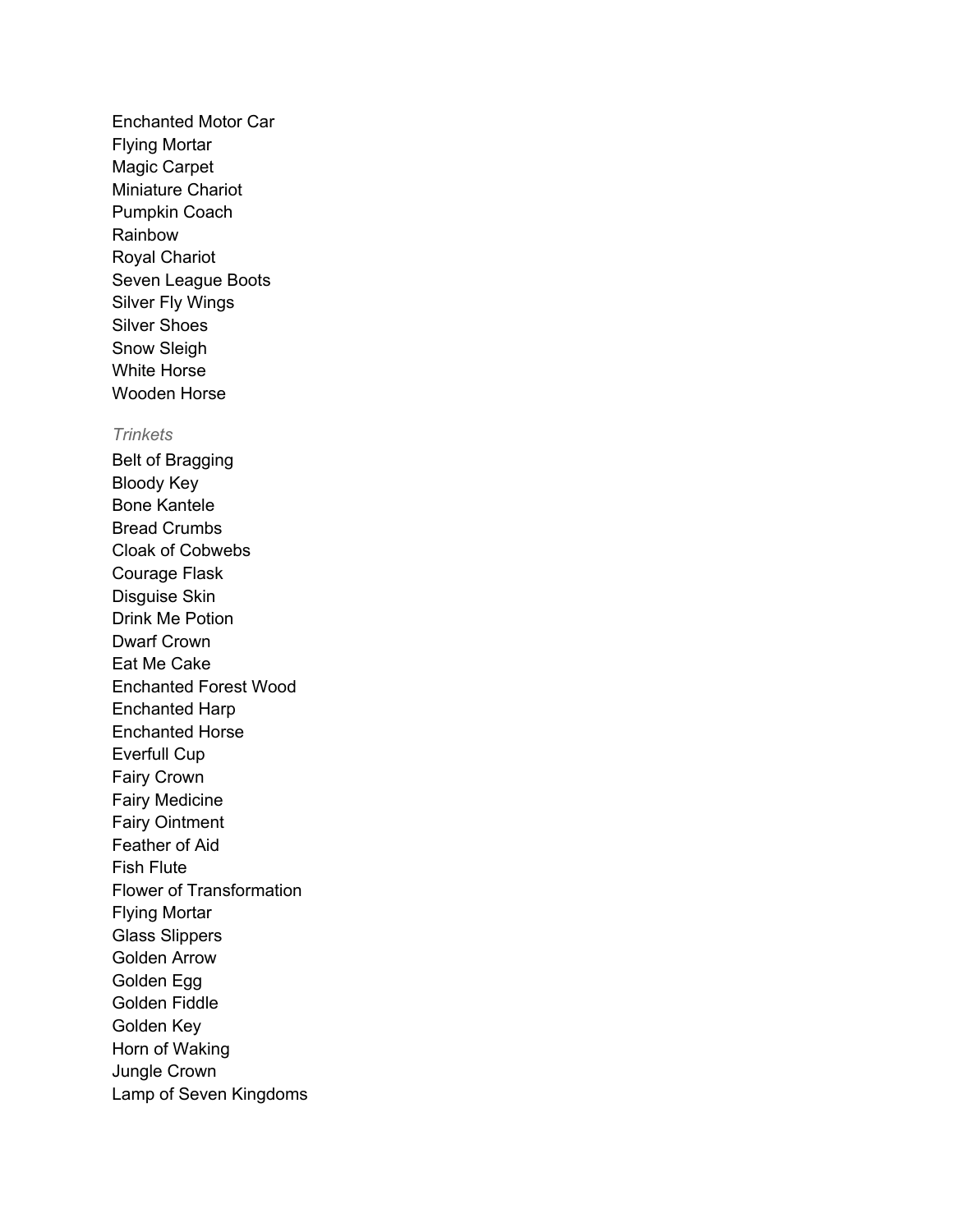Little Fiddle Lordly Boots Magic Beans Magic Dowsing Wand Magic Glass Eye Magic Healing Herb Magic Picture Magic Quills Magic Shears Magic Spyglass Magic Tar Miniature Chariot Mirror of Gazing Moon Cheese Needle Sword Poisoned Apple Poisoned Comb Pumpkin Coach Ring of Need Roc Egg Sack Full of Gems Silver Fly Wings Silver Knife Singing Quilt Snow Sleigh Swine Potion Treasure Map Walnut Shield Whip of Fox and Snake Tails Wishing Well Water

#### *Wands*

Blasting Wand Fairy Wand Flower of Transformation Magic Dowsing Wand Rose of Love Sword of Stoning Wand of Transformation Wizard's Staff

#### *Weapons*

Antique Pistol Blasting Wand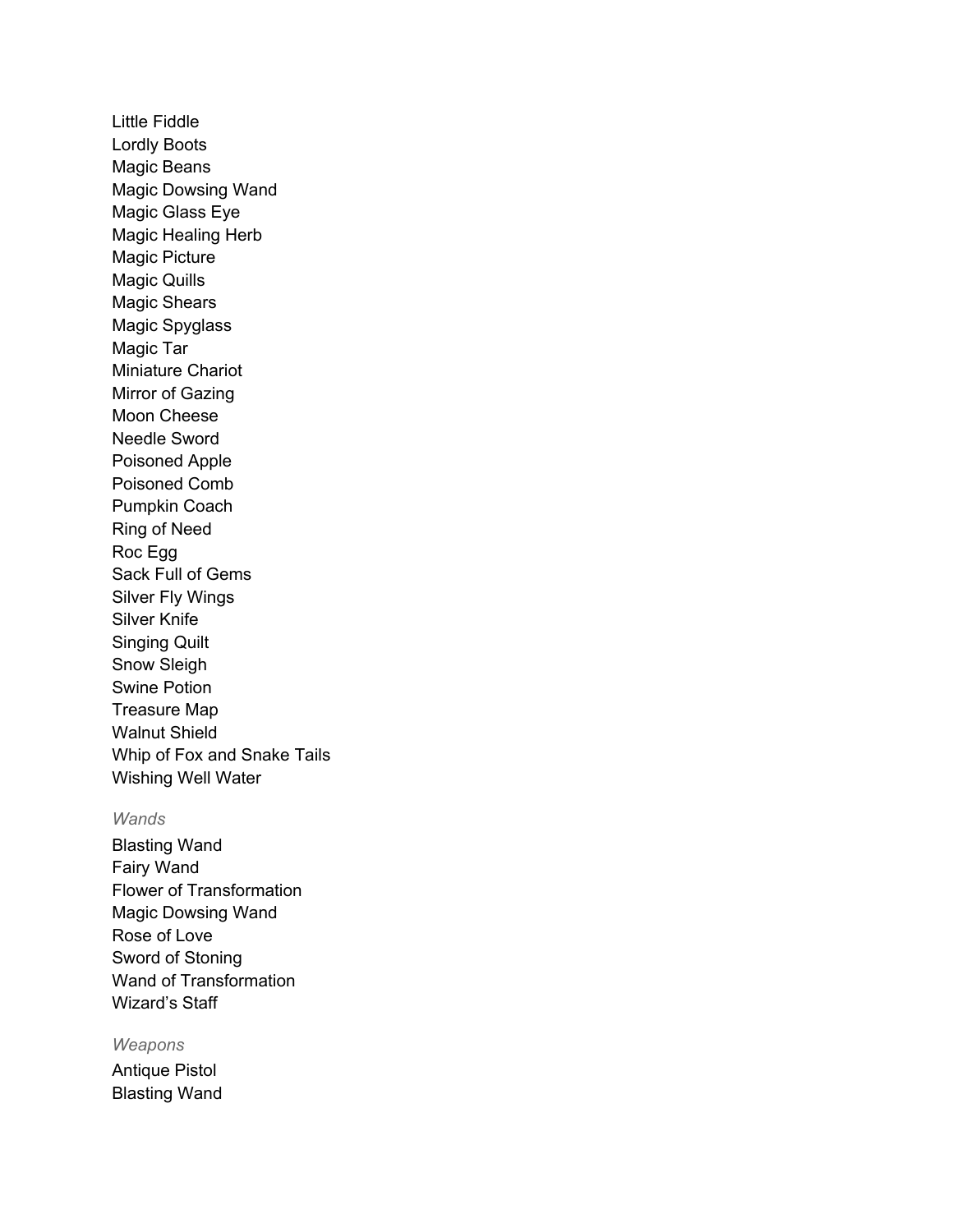Enchanted Wood Axe **Excalibur** Fairy Sword Green Axe **Kladenets** Knight's Sword Large Cudgel Magic Quills Needle Sword Sharp Sword Silver Knife Sword in the Stone Vorpal Sword Whip of Fox and Snake Tails Wizard's Staff Wooden Sword

#### **Complete Catalog**

*Antique Pistol* wealth 2 / magical weapon 2 / far An old pistol, enchanted by long use, and small enough for a child or animal.

#### *Belt of Bragging*

wealth 1 / worn A fancy belt that makes the wearer seem mighty, embroidered with large letters that spell out, "SEVEN AT ONE BLOW."

#### *Blasting Wand*

wealth 2 / magical weapon 3 / far A slim wand of tapered wood enchanted to produce fire, lightning, or other harmful effects on command.

#### *Bloody Key*

wealth 1 A fancy key that appears stained with blood when held by the guilty.

#### *Blue Rose Tea*

wealth 2 / consumed Special blue roses made into a tea that can reverse the effects of time on the drinker.

*Bone Kantele* wealth 1 / caster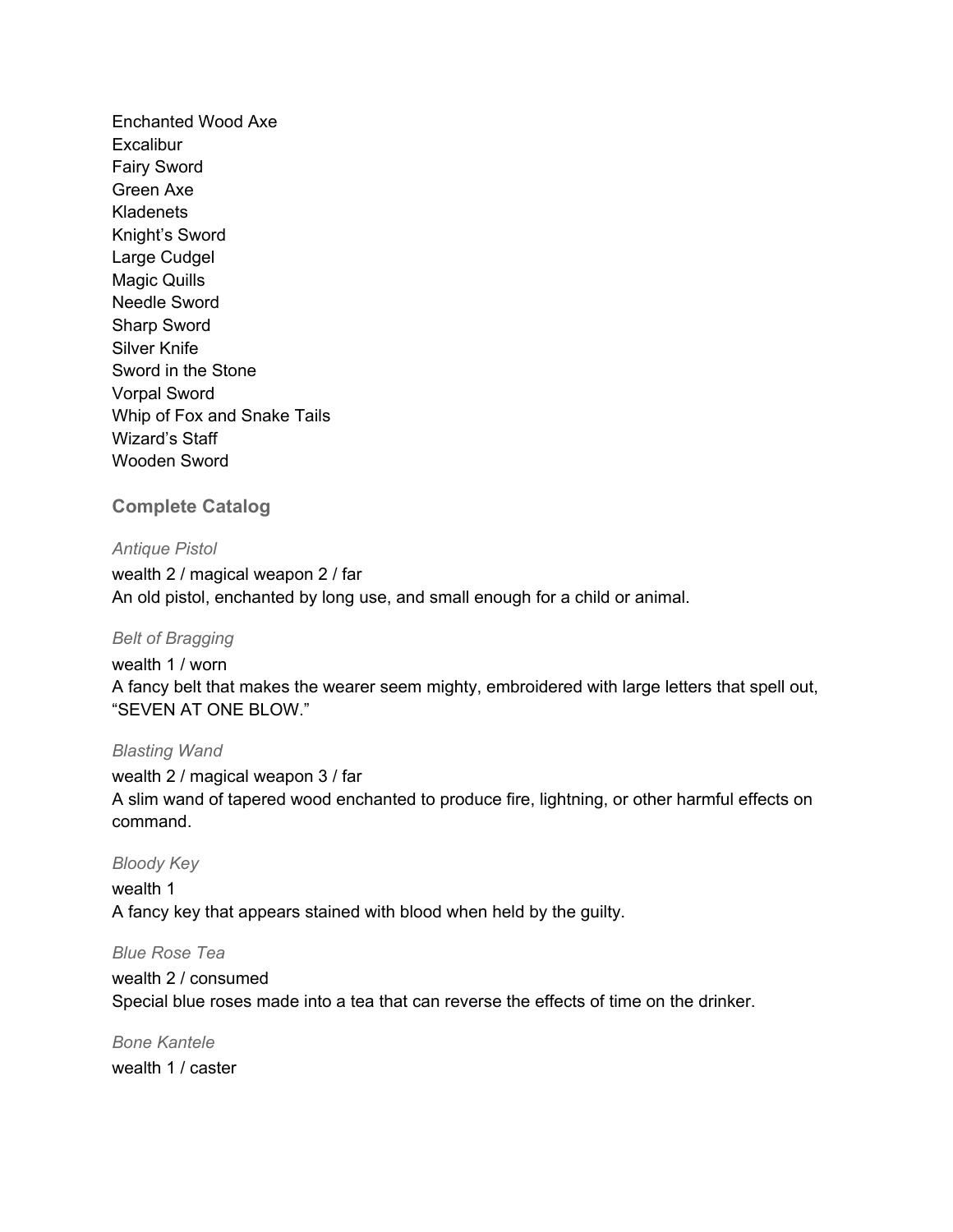Made from the jaws of a giant fish, the bone kantele is a string instrument capable of producing magical songs when plucked.

#### *Bread Crumbs*

wealth 1 / consumed Crumbs of fairy bread, useful in marking paths in strange wilderness such as the Fairy Court and the Wild.

*Cap of Darkness*

wealth 2 / invisibility / worn A fairy hat that makes the owner invisible when worn.

#### *Cap of Knowledge*

wealth 2 / Wisdom +2 / worn An old cap that tells the wearer all they want to know.

#### *Cloak of Cobwebs*

wealth 1 / worn A flowing, fairy garment of soft material that seems to be woven from cobwebs.

#### *Cloak of Invisibility*

wealth 2 / invisibility / worn A simple cloak that makes the wearer invisible when worn.

#### *Conjuring Bag*

wealth 3 A bag that may contain many mundane things, some of which are too large to fit within it.

#### *Courage Flask*

wealth 1 / Courage +1 / consumed A container of clear liquid that imbues the drinker with courage.

#### *Cursed Mirror Shards*

wealth 2 / worn Shards of glass, which can be inserted into the eyes or fashioned into eyewear, from a mirror cursed to reflect only the ugly truth

#### **See the Truth**

When you want to See the Truth about another, roll the dice and add your Wisdom. On a 10+, the narrator will tell you about up to 3 of the secrets they possess. On a 7-9, the narrator will tell you about 1 secret they possess. On a miss, you are unable to make sense of what you see.

#### *Death's Scythe (or Harvester of Souls)*

wealth 3 / caster The fabled scythe of Death, that can reap the souls of the living with but a touch.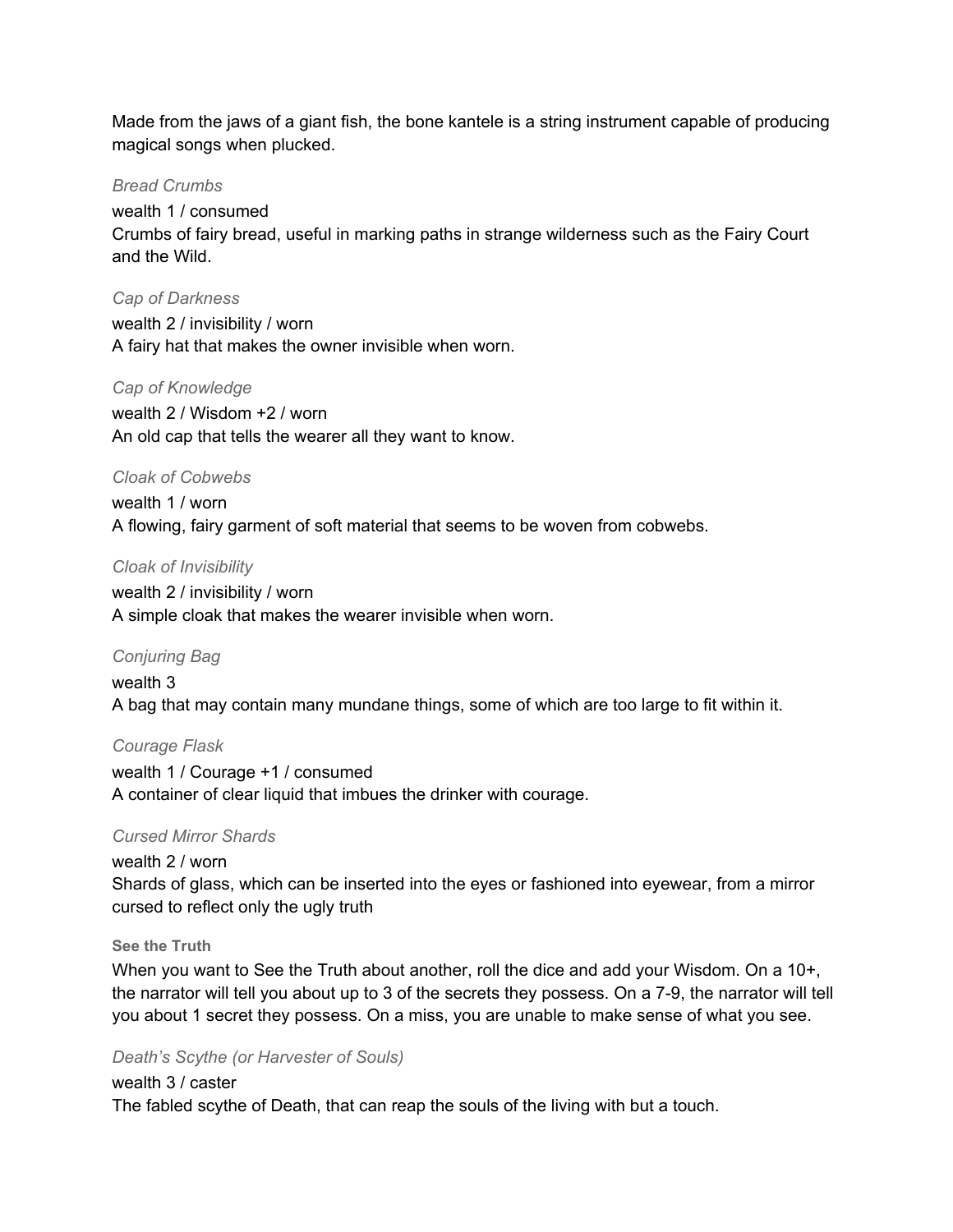#### **Harvest the Soul**

When you Harvest the Soul of another, roll the dice and add your Wisdom. On a 10+, they die. On a 7-9, they lose all but 1 of their heart tokens and are stunned. Against PCs: On a 10+, they must Live to Tell the Tale or die.

#### *Disguise Skin*

wealth 1 / worn The skin of an innocuous beast that can mask the form of even the most deadly predator.

#### *Drink Me Potion*

wealth 1 / consumed A potion that shrinks any who imbibe the contents.

#### *Dwarf Crown*

wealth 1 / worn A golden crown worn by the king of the dwarves.

#### *Eat Me Cake*

wealth 1 / consumed A cake that causes any who consume it to grow very large.

#### *Elixir of Life*

wealth 2 / consumed A golden liquid capable of granting the imbiber eternal youth.

#### *Enchanted Forest Wood*

wealth 1 / consumed Often used for making living puppets, fairy wood that has a life of its own.

#### *Enchanted Harp*

wealth 1 An enchanted, golden harp that plays by itself.

#### *Enchanted Horse*

wealth 1 A magnificent, golden maned horse that can run like the wind.

#### *Enchanted Motor Car*

wealth 2 / teleport An early motor car, enchanted from long use by fairytales, and capable of traversing great distances in a blink.

*Enchanted Tiara* wealth 2 / magical armor 1 / worn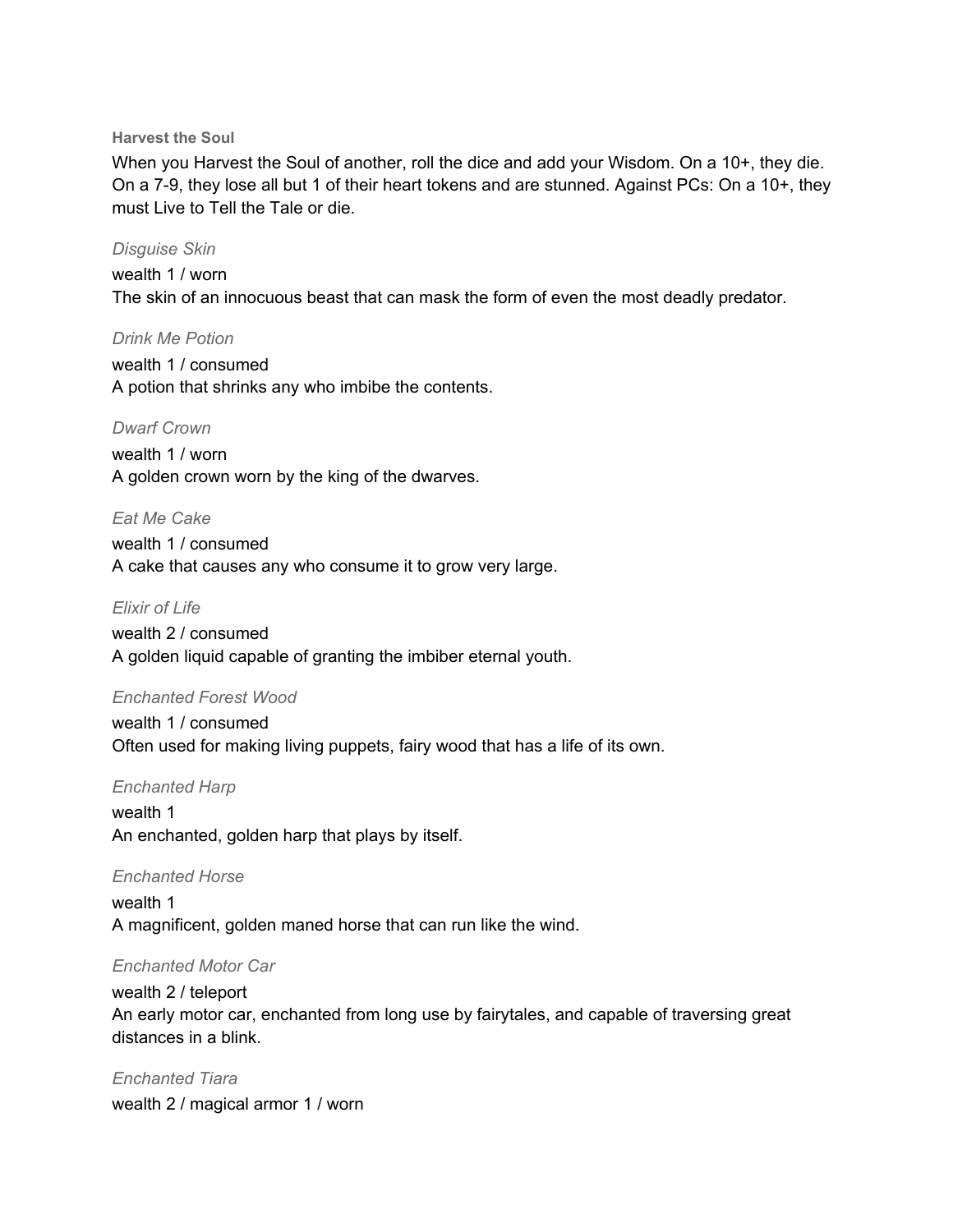A glittering tiara enchanted to protect its wearer.

#### *Enchanted Wood Axe*

wealth 2 / magical weapon 2 / close A woodsman's axe, enchanted to cut through anything it strikes.

#### *Everfull Cup*

wealth 1 A goblet that fills with water or wine on command.

#### *Everfull Purse (or Pocket Full of Gold)*

wealth 2 A fairy wallet that fills with money each morning.

#### *Excalibur*

wealth 2 / magical weapon 3 / close The fabled sword of King Arthur and others, also known as Caledfwlch and Durandal.

#### *Fairy Armor*

wealth 2 / magical armor 2 / worn Knight's plate armor, fashioned of gold and silver, and made for an elf prince.

#### *Fairy Crown*

wealth 1 / worn A crown, fashioned from leaves and twigs, and worn by fairy royalty.

#### *Fairy Medicine*

wealth 1 / healing / consumed Brewed by fairies, a salve that can heal the broken in body, if not spirit.

#### *Fairy Ointment*

wealth 1 / consumed A oil that, when rubbed in the eyes, allows the invisible to be seen.

#### *Fairy Sword*

wealth 2 / magical weapon 2 / close A slim and delicate blade fashioned in the Fairy Court.

#### *Fairy Wand*

wealth 2 / caster / far A branch, adorned with golden leaves, and capable of great feats of magic.

*Feather of Aid* wealth 1 / consumed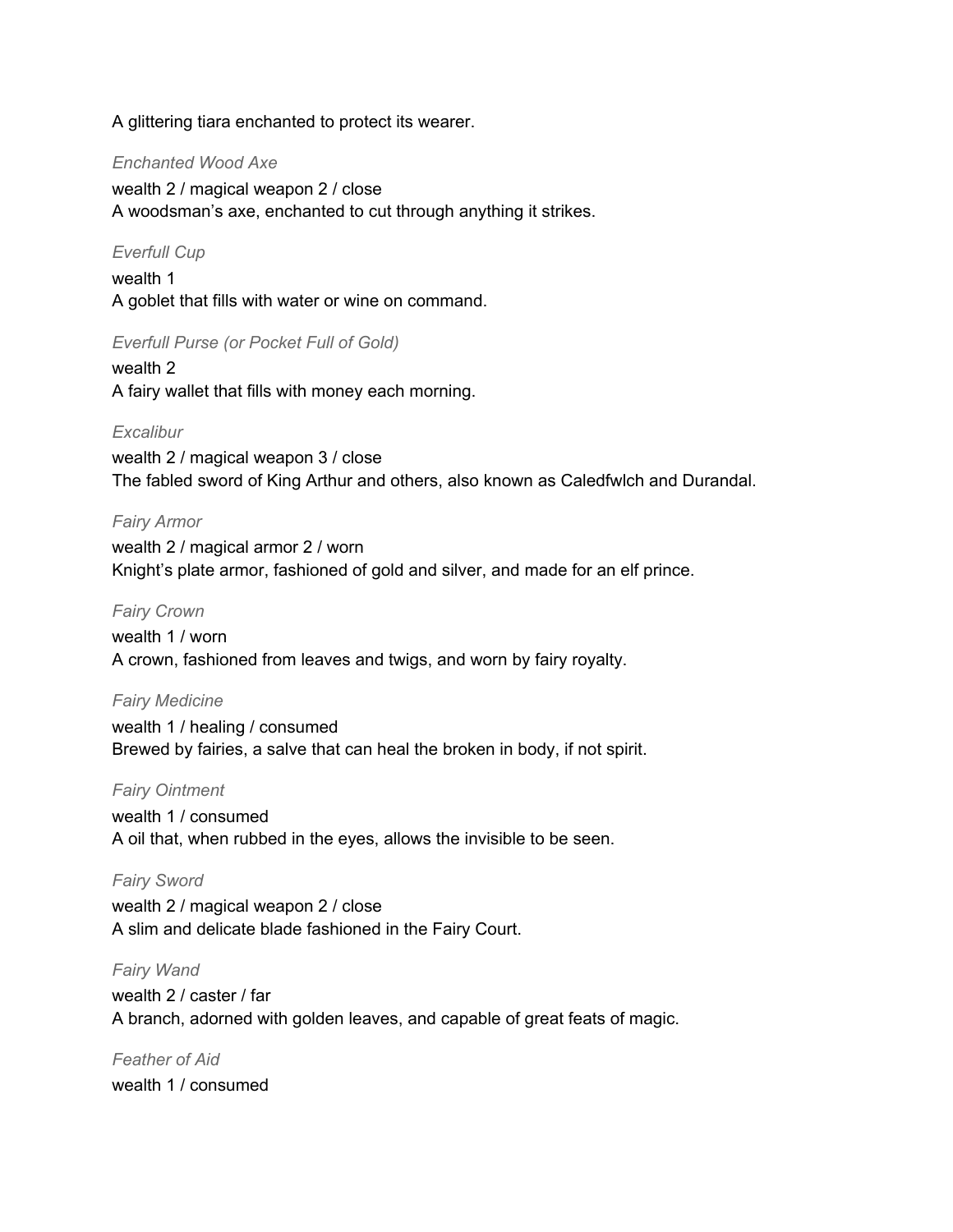A feather capable of summoning griffins to aid the owner by releasing it into the wind.

#### *Fish Flute*

#### wealth 1

A flute that, when played, calls on the aid of a magical fish to retrieve items lost in the ocean depths.

#### *Flower of Transformation*

#### wealth 1

A blood-red flower, possessing a single pearl at its center, and capable of restoring the transformed to their true forms with a touch.

#### *Flying Mortar (or Flying Umbrella)*

wealth 1 Baba Yaga's flying mortar, capable of propelling its rider through the air.

#### *Glass Slippers (also Golden Slippers and Rose-Gilded Slippers)*

wealth 1 / worn Fairy slippers, made of gold, silver or glass, that can only fit the dainty feet of the Princess.

#### *Golden Arrow*

#### wealth 1

An enchanted arrow, with a golden head and a shaft of silver, that marks the greatest archer.

#### *Golden Cap*

#### wealth 2 / worn

A ruby and diamond encircled golden cap, which the winged monkeys of Oz have promised to obey 3 times per owner.

#### *Golden Egg*

wealth 1 An egg of solid gold laid by a golden hen.

#### *Golden Fiddle*

wealth 1 A fiddle, made of gold, that plays the finest music.

#### *Golden Key*

wealth 1 A fairy key that opens any door.

#### *Great Book of Records*

#### wealth 3 / Wisdom +3

A book that records everything that happens within its pages, as events happen, everywhere.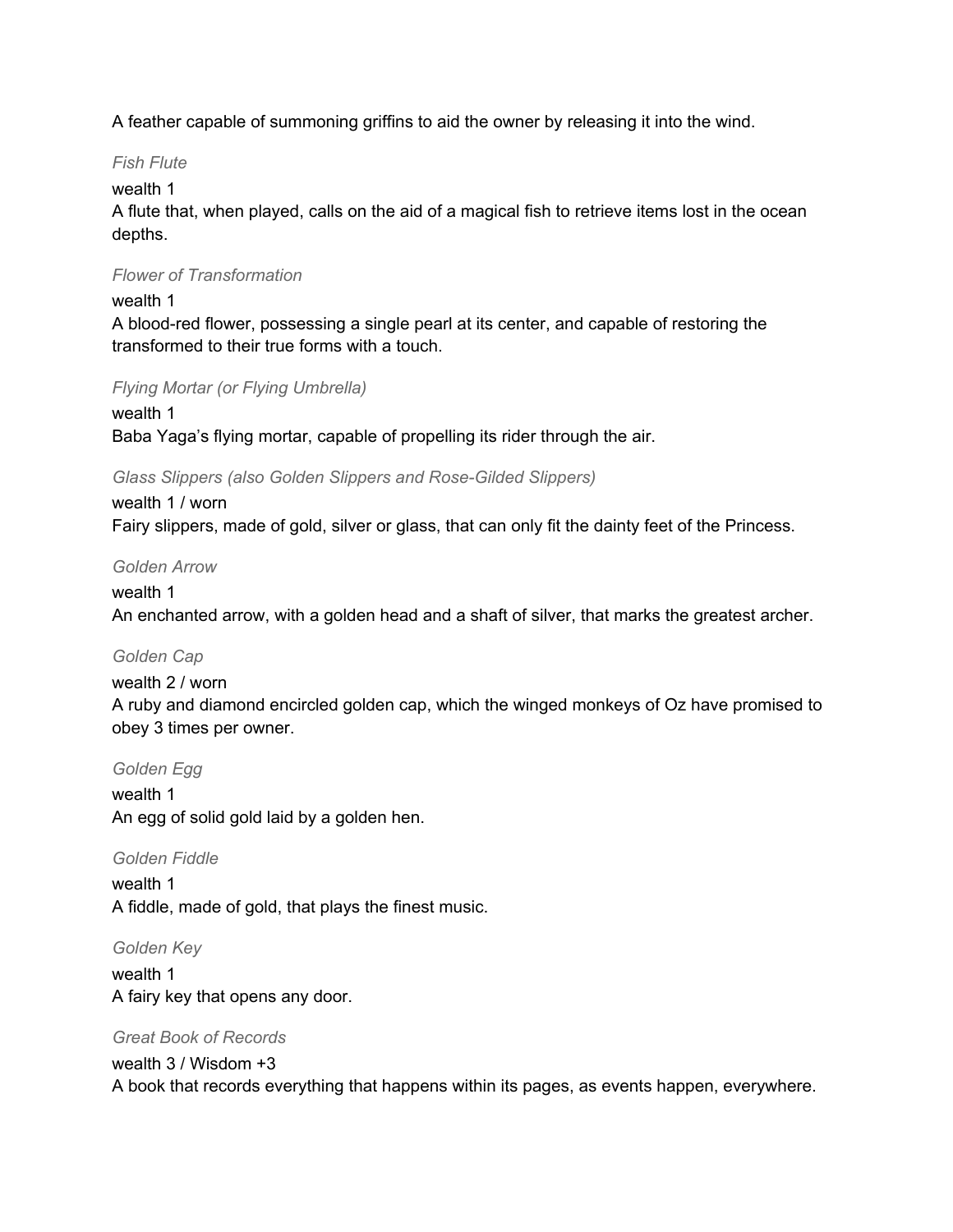*Green Axe* wealth 2 / magical weapon 3 / close A large green axe of fairy make, capable of chopping a head off in a single stroke.

#### *Horn of the Unicorn*

wealth 2 / healing The preserved horn of a fabled unicorn, capable of healing the sick.

#### *Horn of Waking*

wealth 1 A horn capable of waking anything living.

#### *Jinni Lamp*

wealth 3 / wishes An old, brass lamp that contains a powerful jinni of the first order, who will appear and obey the owner when the lamp is rubbed.

#### *Jinni Ring*

wealth 2 / wishes / worn

An old, brass ring that contains a lesser jinni of the second order, who will appear and obey the owner when the ring is rubbed.

#### *Jungle Crown*

wealth 1 / worn A glittering crown of the Wild, worn by the royalty of the Wild.

#### *Kladenets*

wealth 2 / magical weapon 3 / close A fabulous magical sword also known as the Asp.

#### *Knight's Shield*

wealth 2 / magical armor 1 / worn A white kite shield with a red emblem favored by dragon slayers emblazoned on it.

#### **Dragon Slayer**

You avoid serious harm from dragon breath.

#### *Knight's Sword*

wealth 2 / magical weapon 2 / close A shining sword forged for the Knights of the Round Table.

#### *Lamp of Seven Kingdoms*

#### wealth 1

A lamp that glows with the light of day when lit, banishing darkness across seven kingdoms.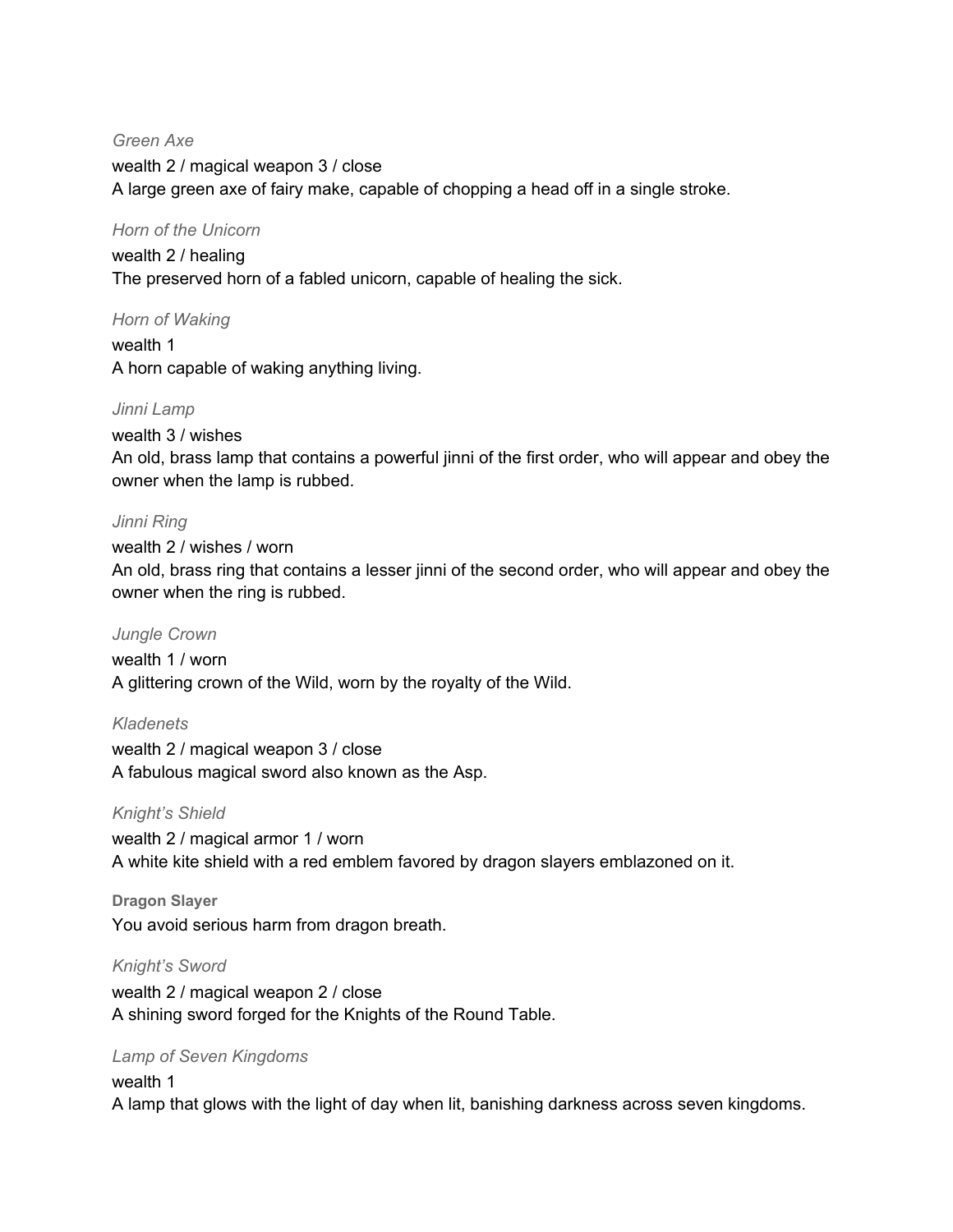*Large Cudgel* wealth 2 / magical weapon 2 / close A gnarled club of fairy wood.

#### *Little Black Casket*

#### wealth 2

A small black casket, locked with a key hanging on its handle, and containing a great quantity of brilliant treasure.

#### *Little Fiddle*

wealth 1 / caster A small fiddle, perfect for a cat, that plays marvellous music.

#### *Lordly Boots*

wealth 1 / worn Fine boots that give the wearer the appearance of a wealthy and important person.

#### *Love Magnet*

wealth 2 An enchanted metal horseshoe that causes the owner to be loved by those they meet.

#### *Mad Hat*

wealth 2 / caster / worn A wild and oversized top hat, adorned with a card that reads "10/6", and capable of strange feats such as producing items from within.

#### *Magic Beans*

wealth 1 / consumed Strange-looking beans that, when planted, sprout into a beanstalk that leads to the Cloudlands.

*Magic Belt* wealth 3 / caster / worn A broad belt, studded with jewels, that bestows the wearer with great magic.

#### *Magic Carpet*

wealth 2 / teleport An ornate carpet, woven of enchanted thread, and capable of transporting any who sit upon it great distances.

#### *Magic Dowsing Wand*

wealth 1 A forked branch that points the way to the owner's desire.

*Magic Garments*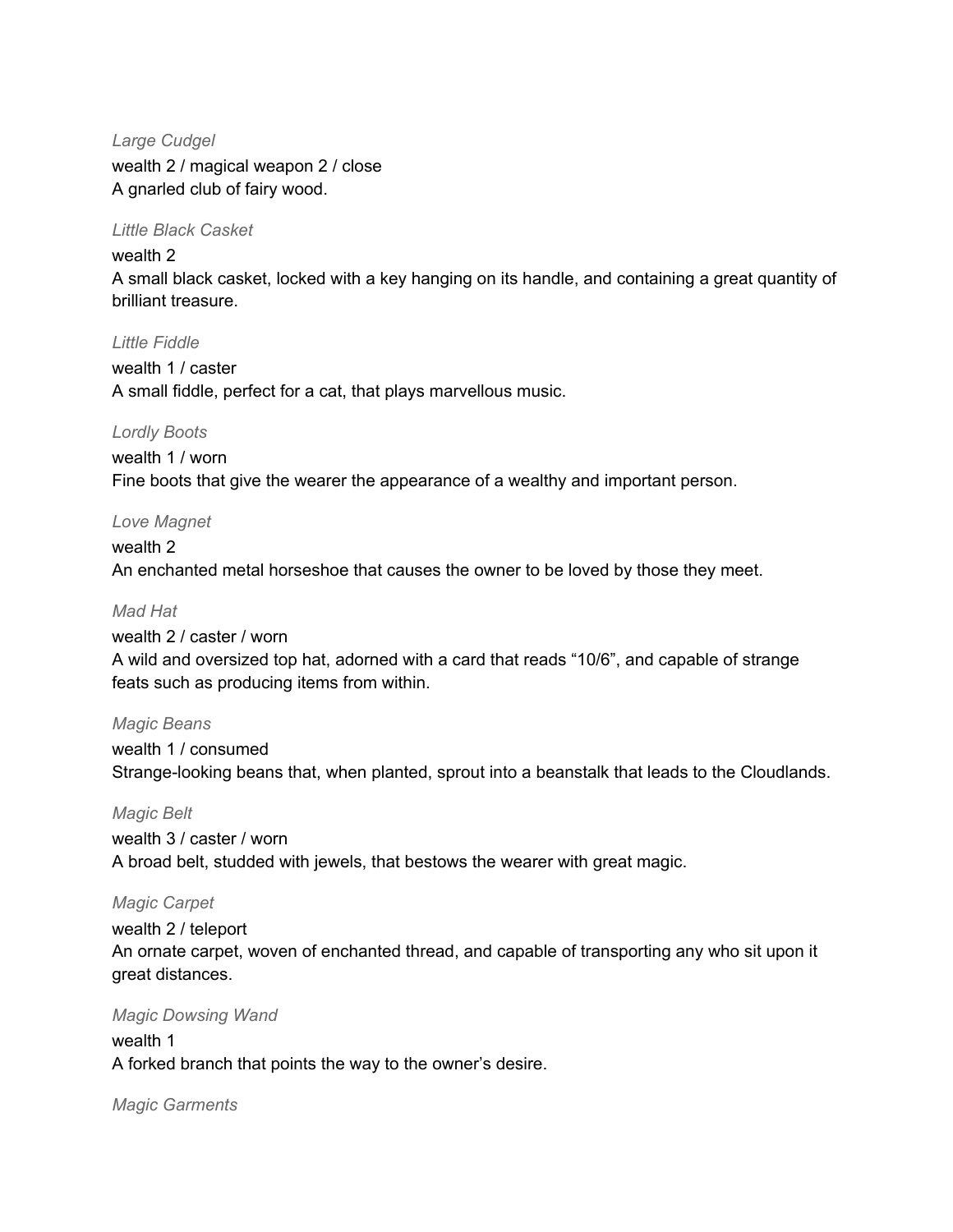wealth 2 / magical armor 2 / worn Clothing enchanted to protect the wearer from harm.

#### *Magic Glass Eye*

wealth 1 A glass orb that grants exceptional sight to those who hold it to their foreheads.

#### *Magic Healing Herb*

wealth 1 / healing / consumed Rare healing herbs that grow in the Wild.

#### *Magic Picture*

wealth 1 A painting that shows the viewer whatever they wish to see.

#### *Magic Quills*

wealth 1 / magical weapon 1 / close / worn Quills of the Wild, worn like a coat, that can be launched a short distance at enemies.

#### *Magic Shears*

wealth 1 Shears sharp enough to cut through anything.

#### *Magic Spyglass*

wealth 1 A baroque spyglass that shows the viewer what they are looking for.

#### *Magic Stones*

#### wealth 2

Silver fairy stones, which shine for their owners eyes only, revealing their location even from great distances.

#### *Magic Tar*

wealth 1 / consumed Thick, black tar that can trap even the strongest in its grasp.

#### *Miniature Chariot (or Miniature Stagecoach)*

#### wealth 1 A tiny chariot, sized for wee folk, and pulled by mice capable of travelling like the wind.

*Miracle Mallet* wealth 3 / wishes A tiny hammer, sized for wee ones, and capable of great feats of magic when swung.

*Mirror of Gazing*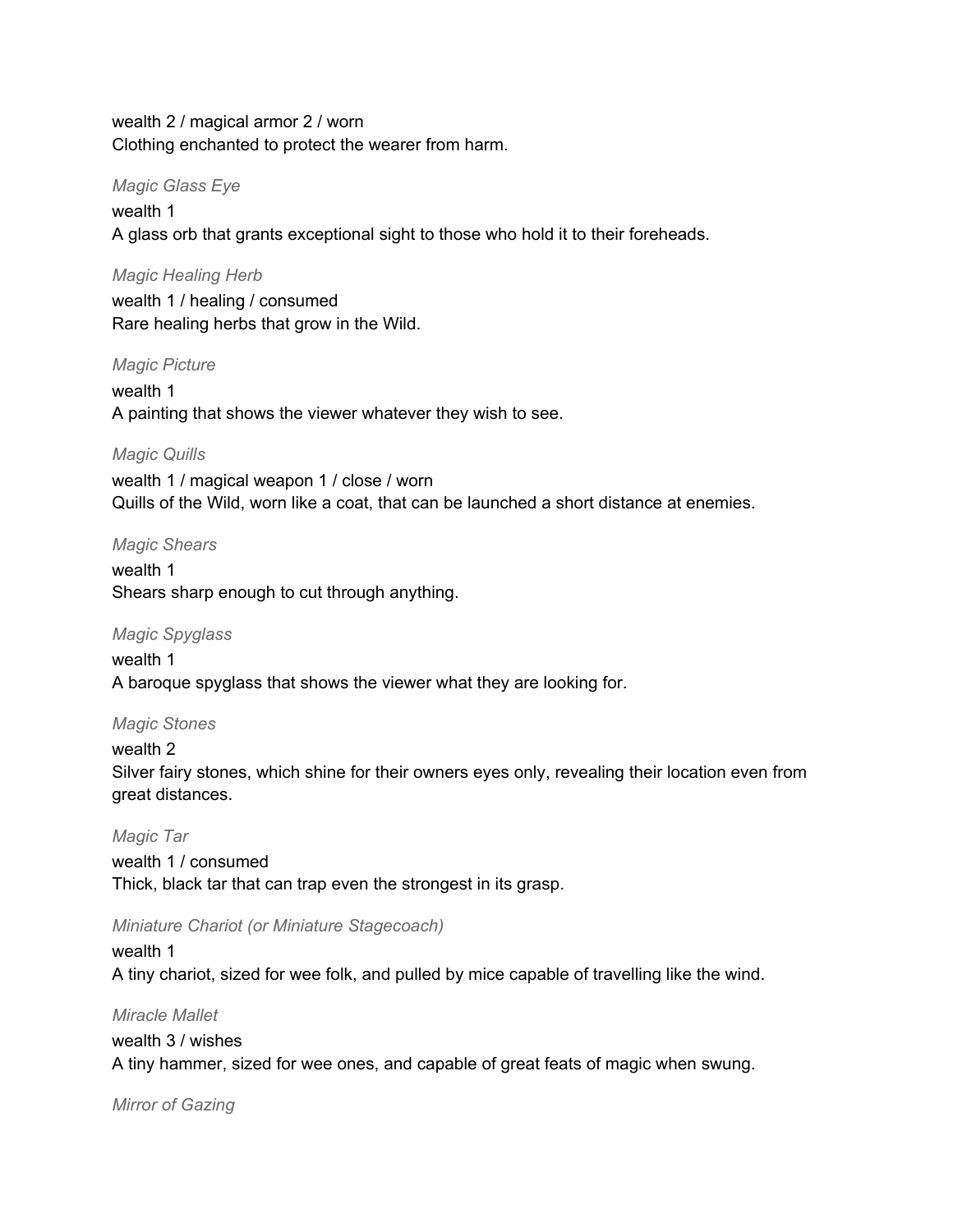wealth 1 A magic mirror that shows the viewer whatever they wish to see.

#### *Moon Cheese*

wealth 1 / consumed A silvery, young cheese found on the Moon.

**Travelling to the Moon** You can travel to the Moon with Cast a Spell.

#### *Needle Sword*

wealth 1 / magical weapon 1 / close A tiny sword fashioned from a needle, that nonetheless can inflict harm on normal sized opponents.

#### *Pan Pipes*

wealth 2 / caster An enchanting flute, crafted by Pan of the Wild, that produces eerie music capable of commanding the mind and the body.

#### *Philosopher's Stone*

wealth 2 A legendary mineral used by alchemists to turn base metals such as lead into gold.

#### *Pocket Watch*

wealth 2 / worn An antique pocket watch, which hangs on a chain and fob, and allows the wearer to open gates to Wonderland.

#### *Poisoned Apple*

wealth 1 / consumed A bright red apple, poisoned with dark magic, and deadly to those who eat it.

#### *Poisoned Comb*

wealth 1 / worn A beautiful comb, poisoned with dark magic, and deadly to those who wear it.

#### *Powder of Life*

wealth 2 / consumed A magical powder, stored in a pepper shaker, that brings inanimate objects to life.

#### *Protective Amulet*

wealth 2 / magical armor 1 / worn An amulet enchanted to protect the wearer from harm.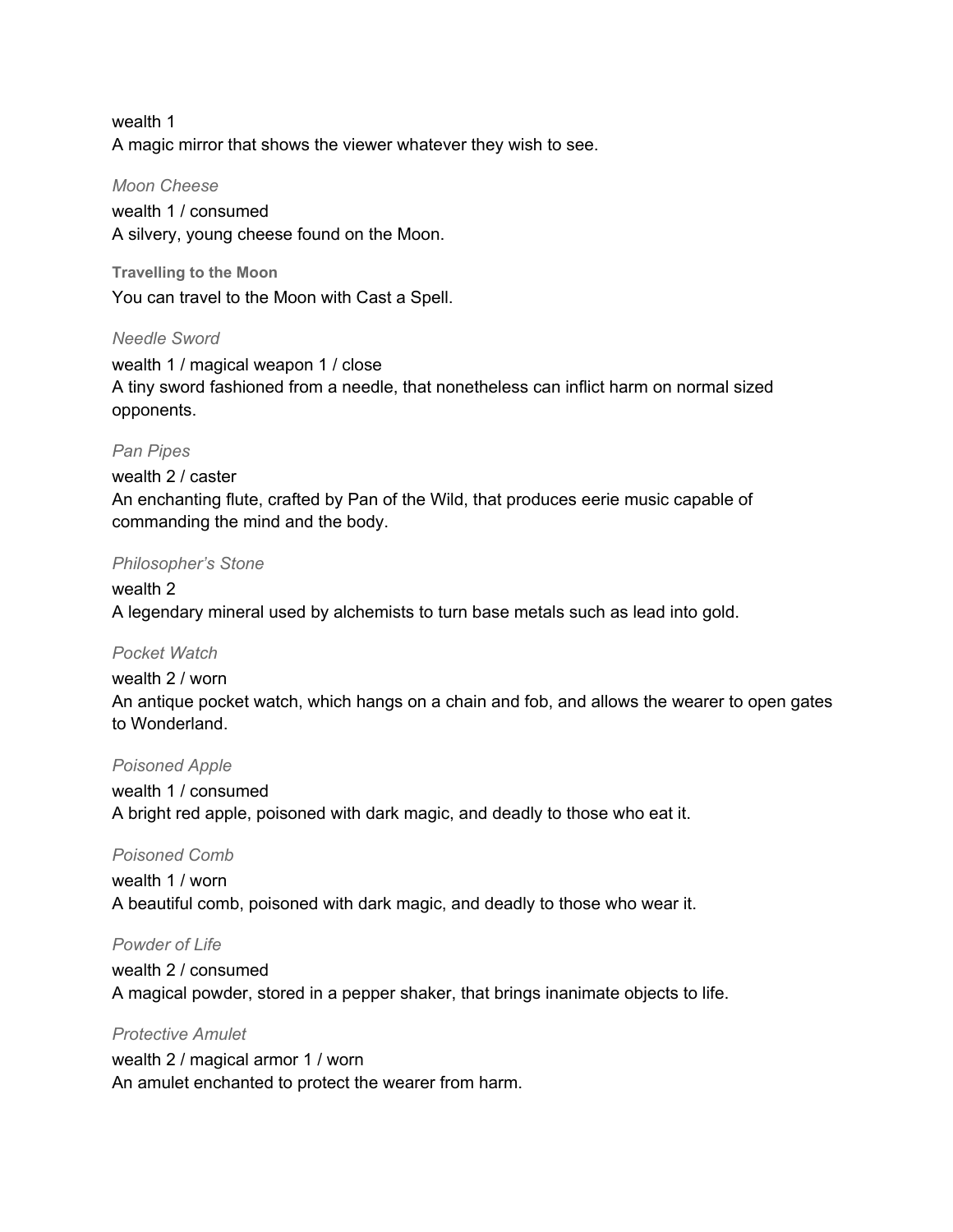#### *Pumpkin Coach*

wealth 1 A beautiful fairy coach fashioned from a pumpkin.

#### *Rainbow*

wealth 2 / teleport A multicolored ribbon of light capable of transporting its owner to anywhere they please.

#### *Ring of Beauty*

wealth 2 / Courage +2 / worn A ring that makes the wearer appear radiant and beautiful.

#### *Ring of Invisibility*

wealth 2 / invisibility / worn A golden ring that makes the wearer invisible when worn.

#### *Ring of Need*

wealth 1 / worn A ring that leads the wearer to what they desire most.

#### *Roc Egg (or Dragon Egg)*

wealth 1 The gigantic egg of a Roc, an enormous white bird capable of carrying off an elephant.

#### *Rose of Love*

wealth 2 A delicate, fairy rose capable of inspiring love for the owner with but a single touch.

#### *Royal Chariot*

# wealth 2 / teleport

A magnificent chariot, of magical make, that is designed to transport royalty over great distances swiftly.

#### *Sack Full of Gems*

wealth 1 A sack full of priceless gems of impossible size and clarity.

#### *Sampo*

#### wealth 3 / caster

One of the magical pillars of the universe, found in many forms - including a compass, astrolabe, mill, chest, coin die, shield or relic, that brings fortune to its owner.

#### **Great Fortune**

At the beginning of each session, gain 3 boon tokens.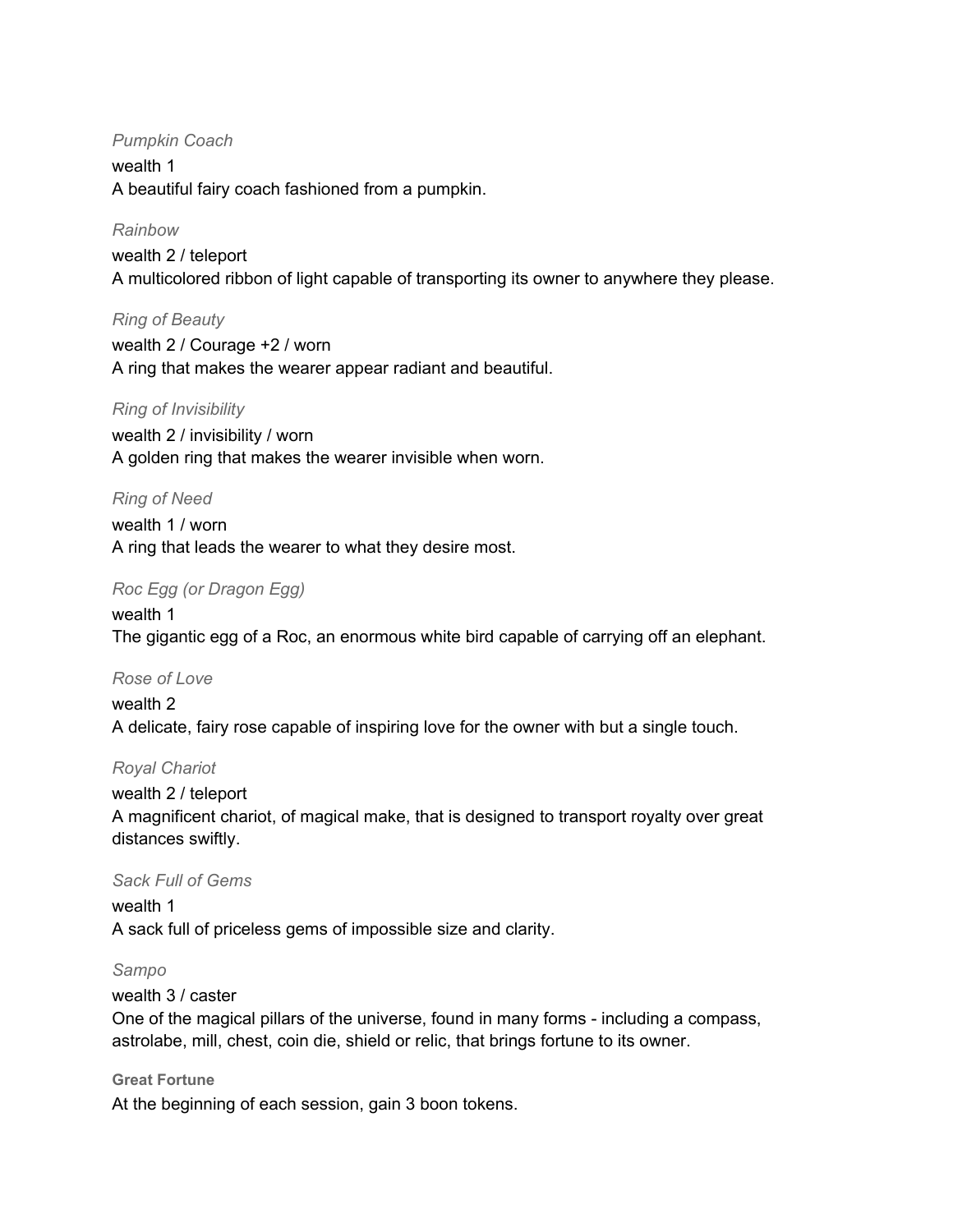*Seven League Boots (also Seven League Hat, Seven League Ring and Shoes of Swiftness)*

#### wealth 2 / teleport / worn

Boots or another article of clothing that allow the wearer to travel a great distance with each step.

#### *Shape-Changing Belt*

#### wealth 2 / worn

A belt crafted by a Queen of the Fairy Court that allows the wearer to transform into animals of their own size.

#### *Sharp Sword*

wealth 2 / magical weapon 2 / close A medieval sword enchanted to be sharper than any natural blade.

#### *Silver Fly Wings*

wealth 1 / worn Tiny wings, sized for a wee one, that allow the wearer to fly like a bird.

#### *Silver Knife*

wealth 1 / magical weapon 1 / close A fancy, silver knife fashioned by fairies.

#### *Silver Shoes*

wealth 2 / teleport / worn Silver shoes, with pointed toes, capable of transporting the owner wherever they wish.

#### *Singing Quilt*

wealth 1 A magic quilt that sings when touched.

*Snow Sleigh* wealth 1 A white sleigh that travels quickly throw the snow.

#### *Swine Potion*

wealth 1 / stun / consumed A potion, often hidden in wine, that dulls the senses of the drinker and banishes their memories of home.

#### *Sword in the Stone*

wealth 2 / magical weapon 2 / close A blade of destiny that anoints kings and heroes.

**Draw the Sword from Stone**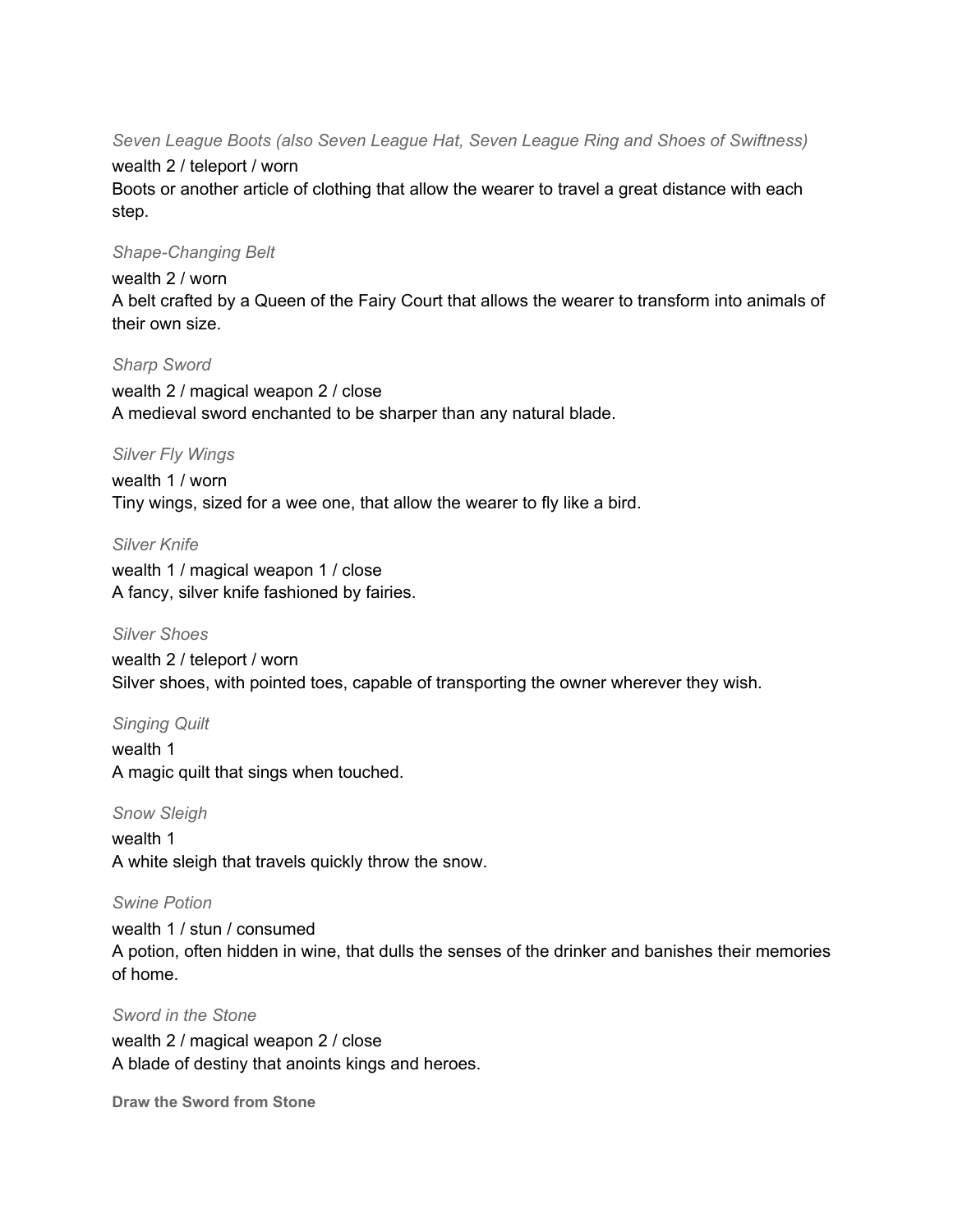Whenever you Draw the Sword from Stone, roll the dice and add your Courage. On a 10+, you draw the sword and may keep it as a weapon. On a 7-9, you draw the sword and it disappears in a blaze of light. On a miss, you are judged unworthy to draw the blade and may not attempt to do so again.

#### *Sword of Stoning*

#### wealth 2 / close

A dull sword that turns those it touches permanently to stone.

#### *Timeless Tea Set*

wealth 2 A mismatched tea set capable of stopping or distorting time for those who drink from its cups.

#### *Treasure Map*

wealth 1 A map that leads to a fabulous treasure in one of the other realms.

#### *Vorpal Sword*

wealth 2 / magical weapon 4 / close An exceedingly sharp blade, capable of slicing through the toughest of beasts.

#### *Walnut Shield*

wealth 1 / magical armor 1 A tiny shield made of a walnut shell, and enchanted by fairies.

#### *Wand of Transformation (also Silver Wand of Transformation)*

wealth 2 / close A wand, often made of silver, capable of permanently transforming others into beasts.

#### *Whip of Fox and Snake Tails*

wealth 1 / magical weapon 1 / close A wicked-looking whip made from the tails of foxes and snakes.

#### *White Horse*

wealth 2 / teleport A magnificent steed, capable of carrying its rider across vast distances in a blink.

#### *Wishing Cap*

wealth 3 / wishes / worn A powerful magic cap capable of granting its wearer 3 wishes.

#### *Wishing Pill*

wealth 2 / consumed A large pill that, when consumed, grants a single wish.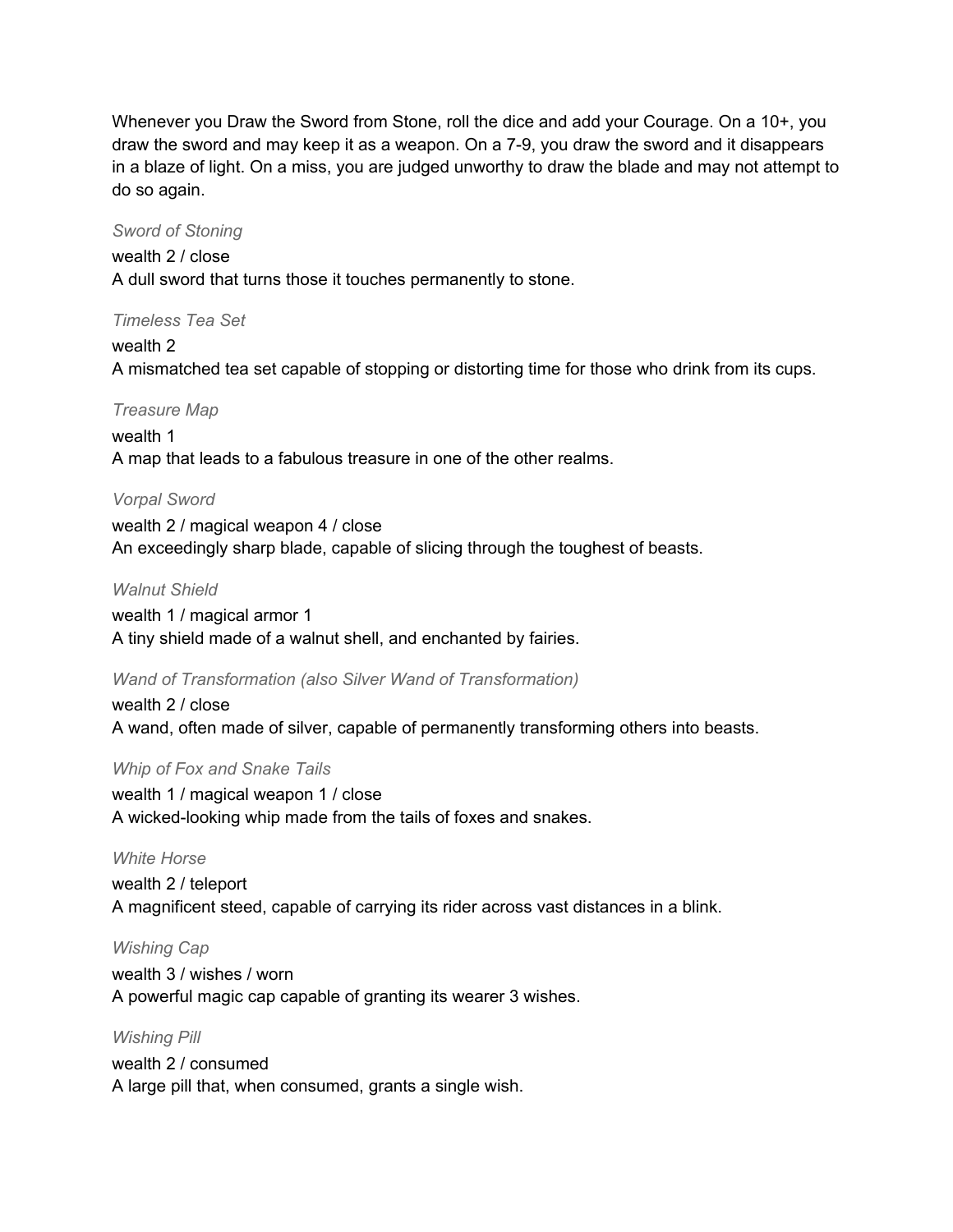#### *Wishing Well Water*

wealth 1 / caster / consumed Water from a magical wishing well that grants the drinker a minor wish.

#### *Wizard's Staff*

wealth 2 / magical weapon 3 / far A staff fashioned for a wizard, capable of blasting the earth with power.

#### *Wooden Horse*

wealth 2

An enchanted hobby horse carved from wood that can carry it's rider great distances in a blink.

#### *Wooden Sword*

wealth 2 / magical weapon 2 / close

A child's sword fashioned from wood that has been enchanted to strike truer than a blade of steel.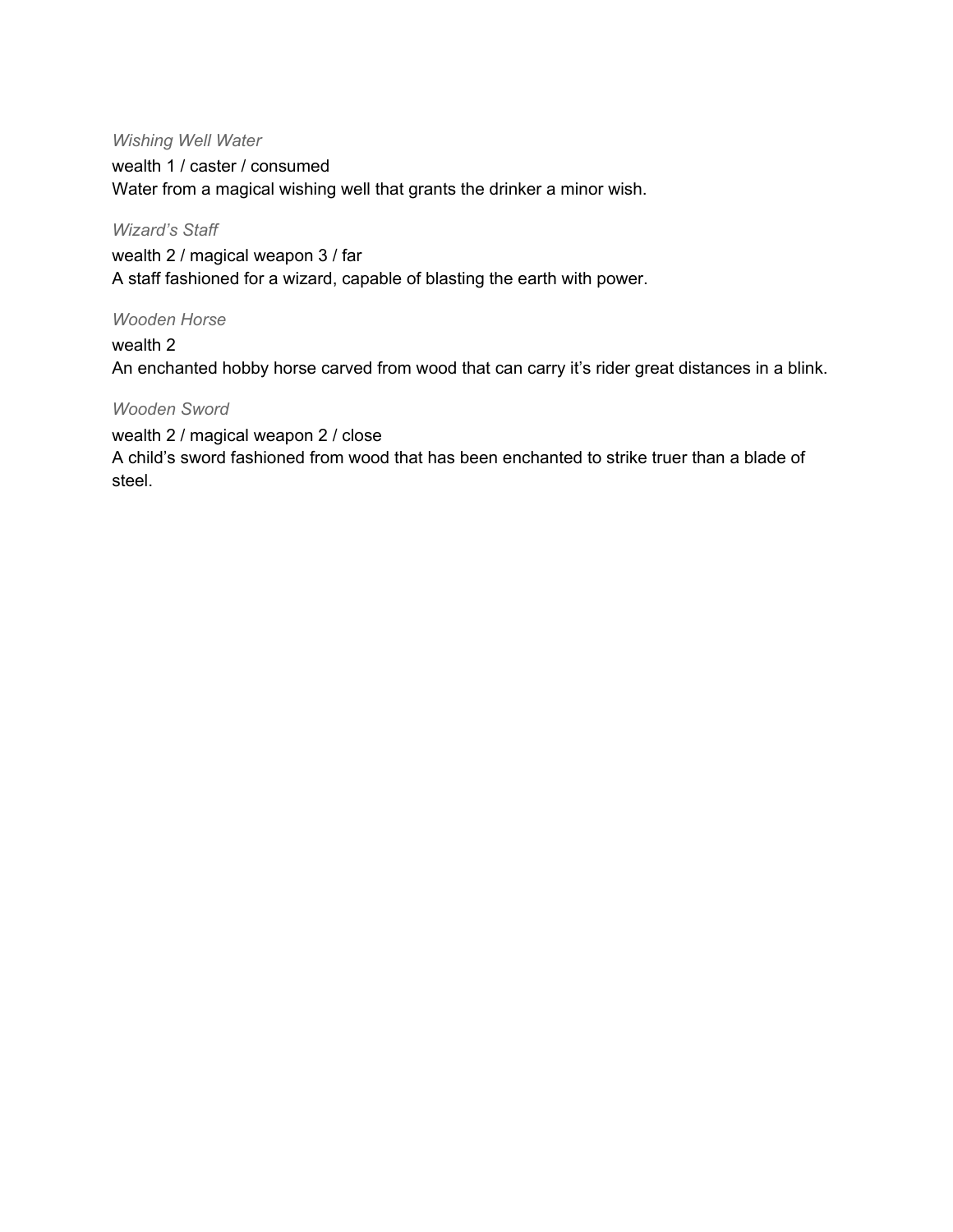# **Advanced Rules**

This chapter covers stuff you don't strictly need, but that you might want. You should play a few sessions before using anything here.

## **Custom Player Moves**

Making your own custom moves for your players is pretty easy. Below you'll find some templates and advice, as well as a few examples to get you started. The only hard part is the idea, but if you are thinking about creating a custom move you probably already know what you want the move for.

Most custom moves you create will be for adversaries or magic items. You can also use custom moves to expand the storybooks or realm books. You can even create your own books. You might also want a custom move for a particular situation that doesn't arise from an adversary. See the examples below for ideas.

#### **Move Templates**

Every move falls into one of the two templates below, depending on whether the move is active or passive. The templates are broken down line-by-line, and each line is noted as optional or required. All of the required lines must usually be in a move. The optional lines should only appear when you need them for the move. Each line includes cutouts meant to be replaced by your own words. A cutout is surrounded by brackets like [this]. Some options for the cutouts are listed below.

These templates are not really meant to be used directly, and none of the moves in this book were made using templates. However, they do provide a breakdown of how moves usually work and should be useful in understanding the structure of a move. Once you see how the parts fit together, you should be able to make your own moves without following the templates.

One thing you should always keep in mind when designing custom moves - they are always written to address the player. "You" means "you, the player." You can also streamline the description, remove clutter, or add a line of flavor text to better explain the intent of the move.

#### *Active Moves*

- Required: When [trigger], roll the dice and add your [modifier].
- Optional: On a hit, [effect].
- Required: On a 10+, [effect].
- Required: On a 7-9, [effect].
- Optional: On a miss, [effect].

#### *Passive Moves*

● Required: When [trigger], [effect].

### **Triggers**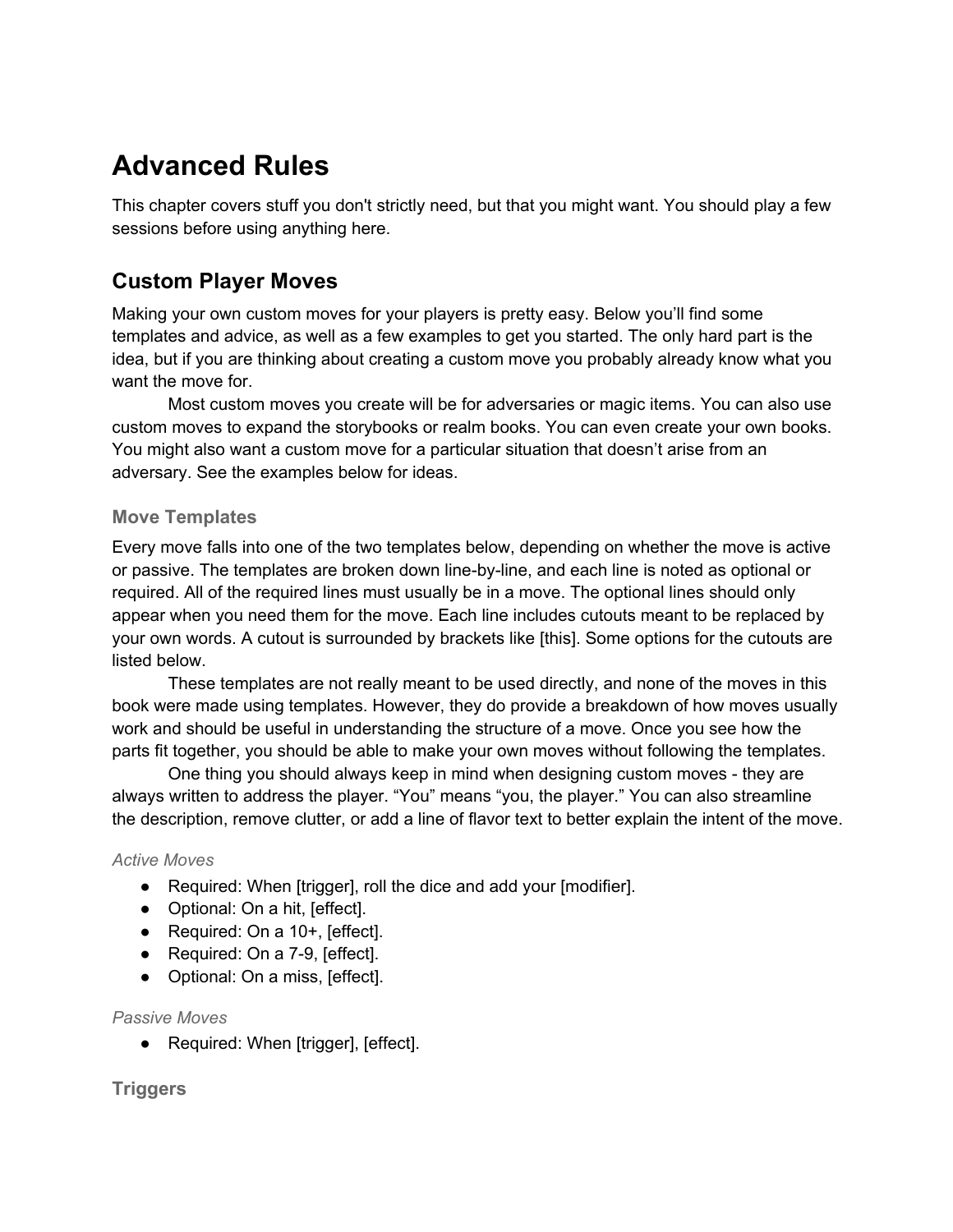Choose one of these triggers.

- The character does something. Examples: strike a blow [basic], transform into an animal [magician], create beauty [princess], see the truth [magic item]
- The character does something under special circumstances. Examples: perform a feat of fable [basic], stay out of harm's way [child], grant true love's first kiss [prince], draw the sword from the stone [magic item]
- Special circumstances exist. Examples: live to tell the tale [basic], handy with trinkets [hero], fabulously wealthy [princess], great fortune [magic item]
- The character gains the move. Examples: royalty [princess], fearsome [villain], mount [wee one], travelling to the moon [magic item]

## **Modifiers**

Choose one stat to serve as a modifier.

- Courage. Examples: perform a feat of fable [basic], shield another [hero], break the spell [prince]
- Brawn. Examples: threaten harm [basic], roar [wild animal], try to breakout [adversary]
- Cunning. Examples: tell a tall tale [basic], play hide and sneak [child], talk in circles [domestic animal]
- Wisdom. Examples: cast a spell [basic], curse [villain], master of the jinni [magic item]
- Popularity. Examples: live to tell the tale [basic], charm another [prince], summon [princess]
- Wealth. Examples: bargain [basic]

# **Effects**

Choose one or more effects that will occur.

- Substitute stats. Examples: nimble [fairy], wise through others [prince], tiny [wee one]
- Alter another move. Examples: repetitive [child], free from sickness and death [land of Oz], slow but steady [domestic animal]
- Gain wealth. Examples: golden [domestic animal], handy with trinkets [hero], fabulously wealthy [princess]
- Increase a stat. Examples: world famous [princess], the mold [wild animal]
- Add a tag. Examples: simple at heart [domestic animal], wild at heart [wild animal], armies of Oz [land of Oz]
- Change magic items. Examples: bargain [basic], test fate [basic], owner of an infamous weapon [villain]
- Choose a cost. Examples: perform a feat of fable [basic], brave danger [prince], hide in plain sight [child]
- Inflict harm. Examples: threaten harm [basic], strike a blow [basic]
- Heal or avoid harm. Examples: live to tell the tale [basic], stay out of harm's way [child], create beauty [princess]
- Change boon tokens. Examples: eternal child [child], slow but steady [domestic animal], born of the fairy court [fairy court]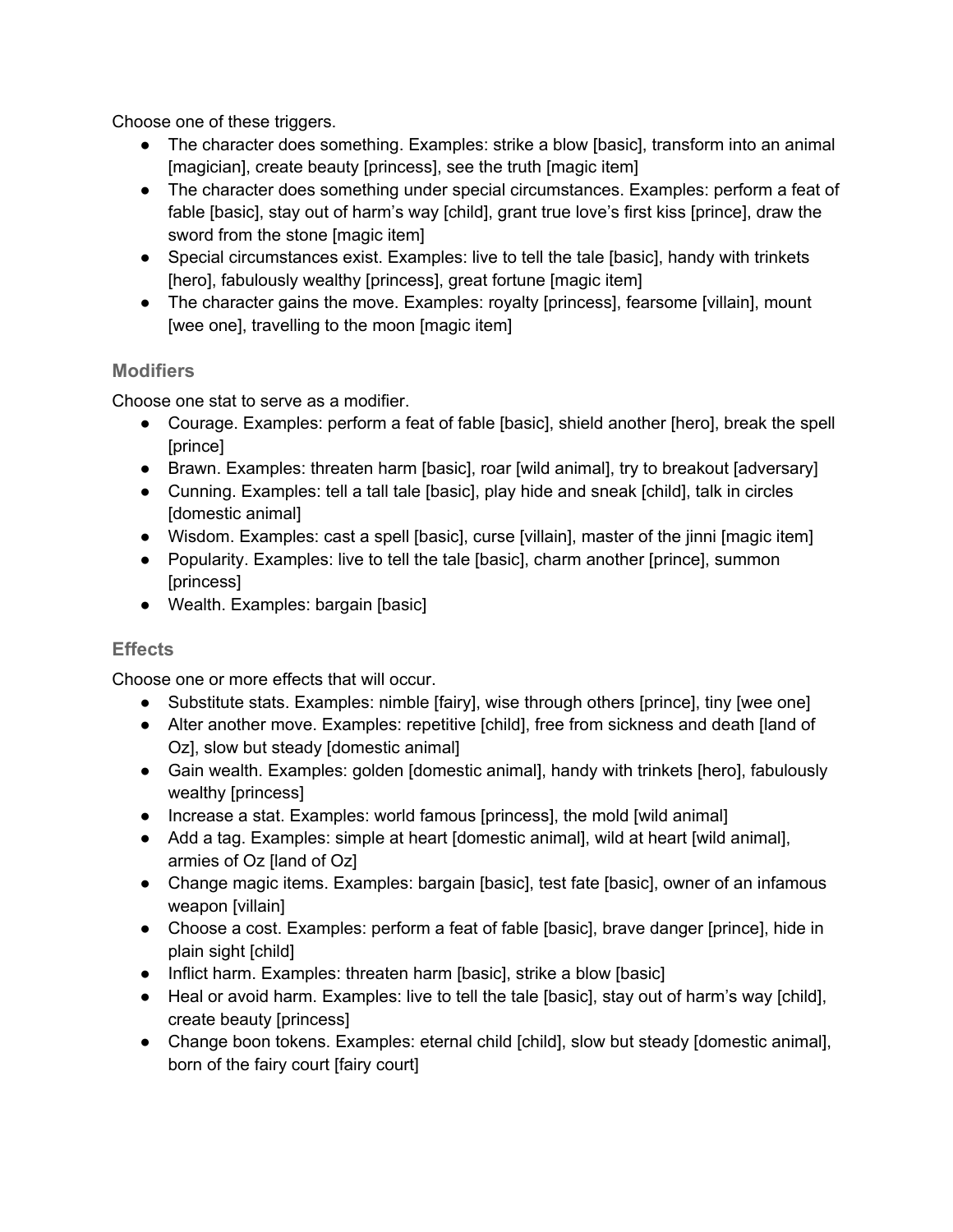- Choose results. Examples: strike a blow [basic], create beauty [princess], call upon the fae [fairy court]
- Get answers. Examples: ponder fate [basic], consult an oracle [land of Oz]
- Alter the fiction. Examples: perform a feat of fable [basic], cast a spell [basic], friends [child]
- Mark experience. Examples: small troubles [wee one], call of the wild [the wild], cursed form [prince]
- Alter behavior. Examples: tell a tall tale [basic], command [princess], charm another [prince]

### **Some Examples**

The following examples illustrate the parts used in creating a custom move.

### *Adversary*

Here's a custom move for the Jabberwocky as an adversary that makes physical combat against the monster more difficult.

**Behead the Beast [Jabberwocky]**

- Active: When you harm the Jabberwocky (the character does something under special circumstances), roll the dice and add your Courage.
- On a 10+, you behead the Jabberwocky (inflict harm).
- On a 7-9, you inflict the harm as normal (inflict harm).
- On a miss, your blow rebounds off the thick hide of the creature (heal or avoid harm).

### *Magic item*

The hourglass of death might have a custom move to represent it's importance or power. This move both encourages the bearer to dwell around death and empowers them with extra boon tokens.

**Death's Timekeeper [hourglass of death]**

● Passive: When someone is killed near you (special circumstances exist), gain 1 boon token (change boon tokens).

### *Expanding a storybook*

This move was dropped from the Child storybook, but could still be used.

**Armored by Innocence [child]**

• Passive: When you take this move (the character gains the move), you are treated as having mundane armor 3 (add a tag).

#### *New storybook*

Here's an idea for a move for the powerful Elemental storybook. Elementals represent the very fabric of the universe personified and are often dangerous opponents.

**Deadly [elemental]**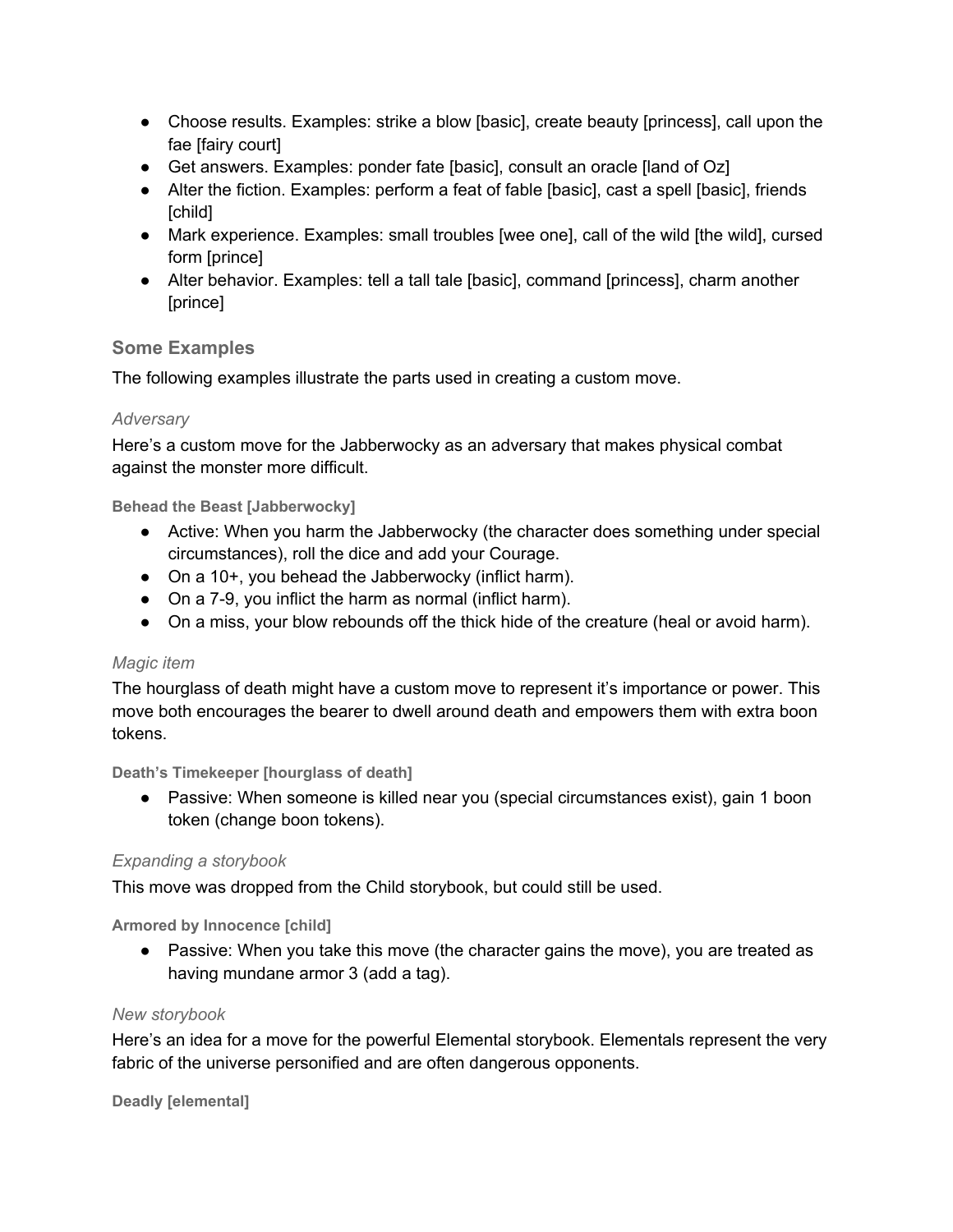• Passive: When you inflict harm (the character does something), add +1 to the harm inflicted (inflict harm).

### *Situational*

This move was prepared in advance for a game featuring mythic and legendary locations such as Mount Olympus. One does not merely walk into Mount Olympus.

**Climb to the Peak [custom]**

- Active: When you climb Mount Olympus (the character does something), roll the dice and add your Brawn.
- On a hit, you reach the Realm of Olympus (alter the fiction).
- On a 10+, you are welcomed to the realm of the gods (alter behavior).
- On a 7-9, you are challenged at the gates of Olympus and must prove your worth in one of the following ways (choose a cost):
	- $\circ$  fight a gate guardian in single combat in the arena
	- offer proof of your divine blood
	- beat a gate guardian in a contest of riddles
	- offer a fabulous treasure (wealth 3)

## *Passing time*

After a prolonged break, you may want to prepare special moves for your players to find out what happened in the interim. This move is designed for a Villain who is a real estate tycoon.

**Check my Portfolio [Jamie Hook]**

- Active: When the session begins (special circumstances exist), roll the dice and add your Cunning.
- On a 10+, real estate is booming and you have 3 extra wealth points to throw around this session (gain wealth).
- On a 7-9, the real estate market is doing fairly well and you have 1 extra wealth point to throw around this session (gain wealth).
- On a miss, the real estate market is struggling and your finances are all tapped out (alter the fiction). You can't possibly make any bargains this session (alter another move).

# **Making the Game More Deadly**

If you would like the game to be more deadly, where fights end up bruising both parties, consider making these changes:

- Avoiding serious harm always means -1 harm.
- Heart tokens heal at a rate of 1 per session.

# **Alternates to Popularity**

Some groups may find that Popularity doesn't match up with the characters they want to play. Popularity defines the immortality and fortitude of PCs based on the familiarity of their tales. Well known fairytales are rewarded for being famous. This might not work if you want to create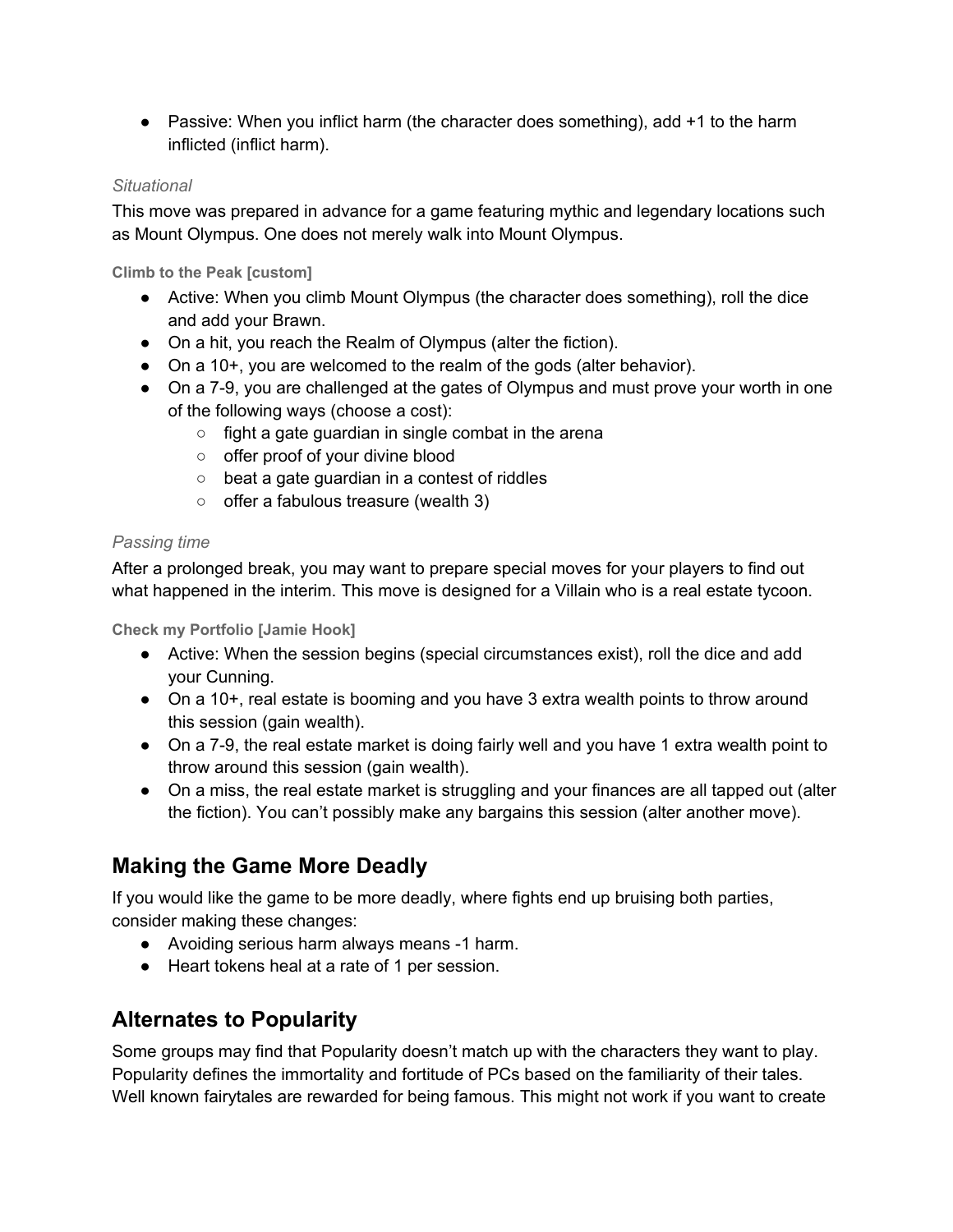your own characters, or if you want to run a game where the PCs aren't really legendary. You may want to start at the beginning of a fairytale's story. You may even want to mix and match, allowing each player to choose which version they will use.

If you use one of the alternatives below, replace any reference to Popularity with your chosen alternate. For example, players should roll the chosen alternate stat when trying to live to tell the tale.

### **Destiny**

The ability to achieve greatness, making a name for yourself that will last through the ages. Replace the Popularity section of each storybook with the following:

### *Destiny*

Everyone tries to name one deed that will make you famous.

- If no one can name anything, your Destiny is -1.
- If one person can name something, your Destiny is 0.
- If at least half can name something, your Destiny is +1.
- If everyone can name something, your Destiny is +2.

The deeds named can be familiar parts of your tale, or they can be invented on the spot. They can be good or bad; simple or complex. You may live to see your fate become legend, or you may come to find that your destiny is out of reach.

### *Examples of destiny*

- Snow White will destroy the Evil Queen.
- John Darling will break the curse over Neverland.
- Ye Xian will marry the Prince and live in a fabulous castle.
- Captain Hook will lose a hand to Peter Pan.
- The Ungrateful Dwarf will be eaten by a great bear.

## **Obligation**

The ability to focus on a higher calling, putting your responsibilities to others before yourself. Replace the Popularity section of each storybook with the following:

### *Obligation*

You may name one duty that you hold to each other PC.

- If you do not name any duties, your Obligation is -1.
- If you name a duty to one other PC, your Obligation is 0.
- If you name a duty to at least half of the PCs, your Obligation is +1.
- If you name a duty to everyone, your Obligation is +2.

The duties named can be specific or general. Mark experience when your obligations cause you difficulty.

### *Examples of obligation*